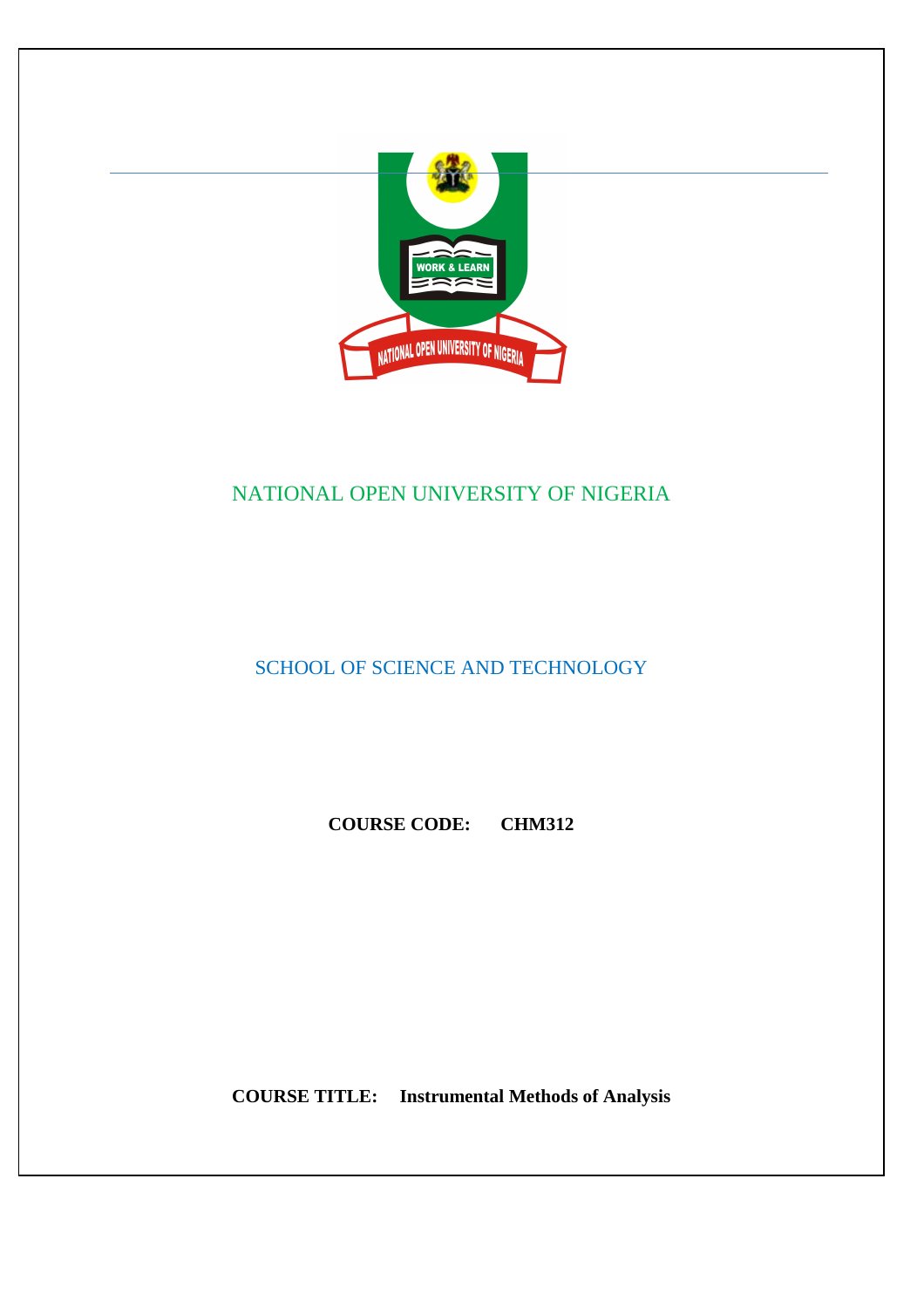# Module 1: Spectroscopic Analyses

### **Unit 1: Spectroscopic Techniques**

|     | $\overline{2}$ |
|-----|----------------|
|     | $\overline{2}$ |
|     | $\overline{2}$ |
|     | 2              |
|     | 3              |
|     | $\overline{4}$ |
|     | 4              |
| 3.5 | $\overline{4}$ |
|     | 5              |
|     | 5              |
|     | 5              |
| 7.0 | 6              |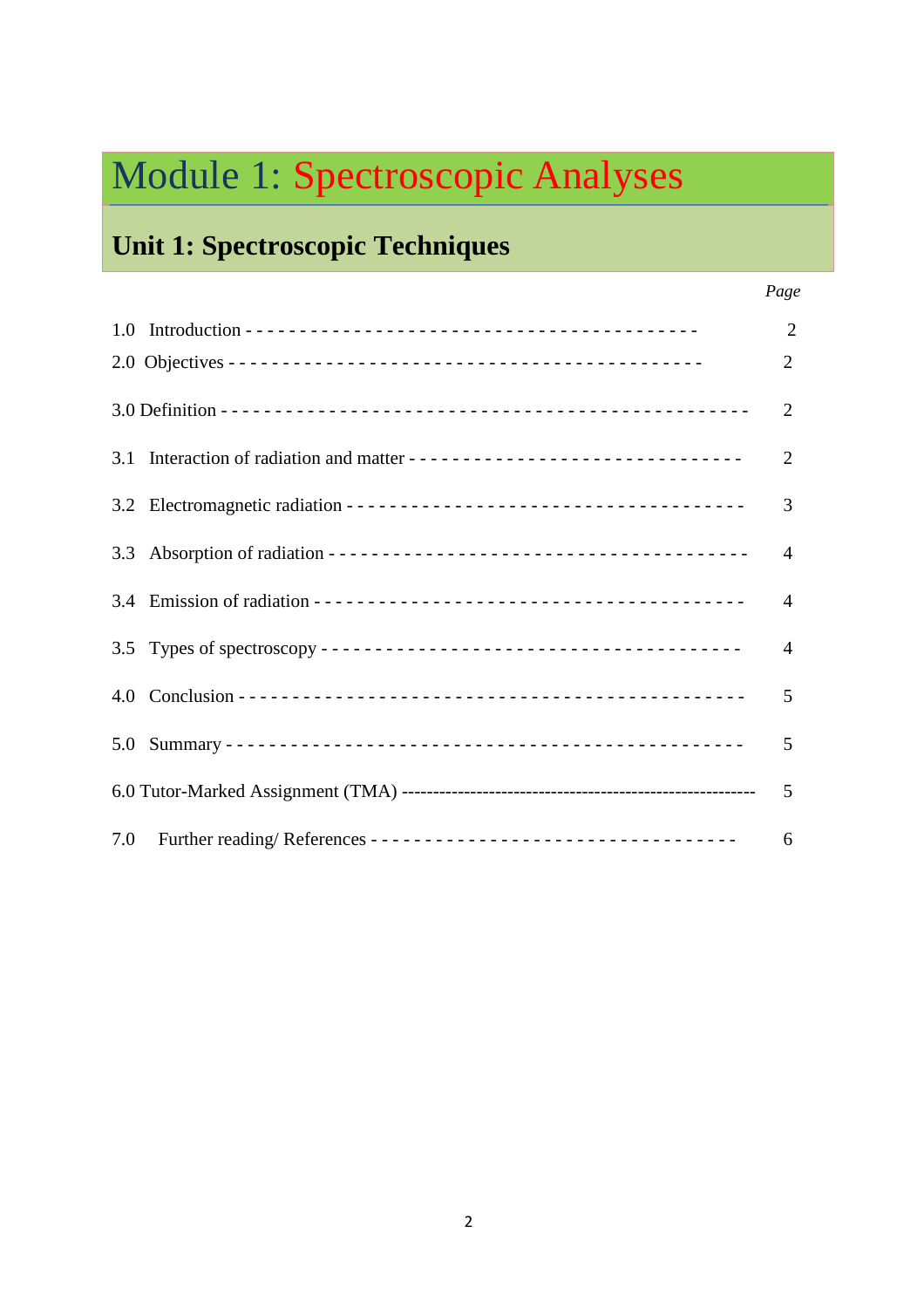#### **1.0 Introduction**

Spectroscopic method of analysis involves the measurements of the intensity and wavelength of radiation that is either absorbed or transmitted. This provides the basis for sensitive methods of detection and quantitation. Absorption spectroscopy is most frequently used in the quantitation or estimation of molecules and some atoms .Emission spectroscopy covers several techniques that involve the emission of radiation by either atoms or molecules, but varies in the manner in which the emission is induced. This method of analysis involves the use of equipment, which may be simple and inexpensive, or extremely complex, with design features involving the latest technological development.

#### **2.0 Objectives**

At the end of this unit, student should be able to:

- Explain the meaning of spectroscopy;
- Describe the nature of electromagnetic radiation;
- Describe the interaction of radiation with matter:
- Distinguish between absorption and emission spectroscopy; and
- State the different types of spectroscopy.

#### **3.0 Definition of spectroscopy**

Spectroscopy is a technique which concerned with the study of the frequencies involved when electromagnetic radiation interacts with matter.

#### **3.1 Interaction of radiation and matter**

Radiation is a form of energy which could either be absorbed or transmitted. The interaction of radiation in spectroscopy involves transition between the different energy levels of atoms or molecules. The other types of interactions such as reflection, refraction and diffraction, are often related to the bulky properties of materials rather than to energy levels of specific atoms or molecules. Generally, the absorption or emission of radiation by matter involves the exchange of energy. Thus, to understand the principle of this exchange, it is necessary to know the distribution of energy within an atom or molecule. The internal energy of a molecule is due to the energy associated with:

- The electrons
- Vibrations between atoms
- $\triangle$  The rotation of various groups of atoms within a molecule

The energy levels can be altered by the absorption or emission of radiant energy. This is because atoms exist only within a limited number of energy levels. A study of the wavelength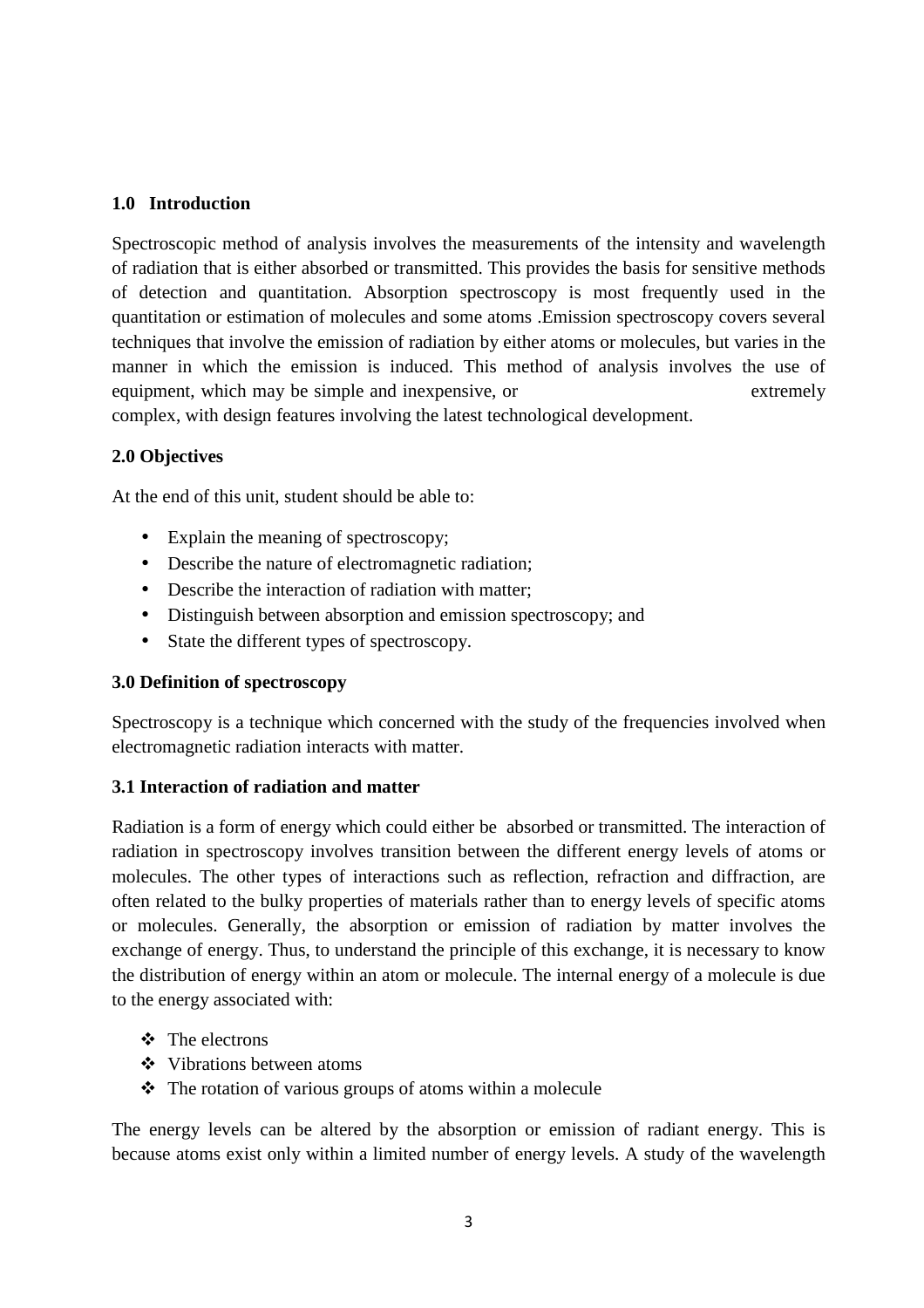or frequency of radiation absorbed or emitted by an atom or molecule will give information about its identity. This technique is known as qualitative spectroscopy.

#### **3.2 Electromagnetic radiation**

Radiation is a form of energy which has both magnetic and electrical properties, hence called electromagnetic radiation. The electromagnetic radiation covered a long range of radiations which are described or characterised by either wavelength or frequency.

- $\triangleright$  Wavelength ( $\lambda$ ) is defined as the distance between the successive peaks which is measured in the unit nanometers (nm).
- $\triangleright$  Frequency (v) of radiation is defined as the number of successive peaks passing a given point in 1 second.

The relationship between the two parameters is:

- $\triangleright \ \nu \alpha \frac{1}{2}$  $\frac{1}{\lambda}$
- > But, the energy (E) is directly proportional to the frequency and inversely proportional to wavelength.
- *i.e.*  $E = hv = \frac{hc}{\lambda}$ 
	- $\triangleright$  Where, h is a Plank's constant and c is the speed of light

The electromagnetic radiation consists of:

- $\triangleright$  Gamma rays(y) in the range of  $10^{-3}$  to  $10^{-1}$ nm
- $\triangleright$  X-rays in the range of 1 to 10<sup>3</sup> A<sup>0</sup>
- If Ultraviolet radiation in the range of 180 to 380nm
- Visible region in the range of 380 to 780nm
- $\triangleright$  Infra red region in the range of 0.78 $\mu$ m to 50 $\mu$ m
- $\triangleright$  Microwave in the range of 10<sup>-2</sup> to 10cm
- Arr Radiowave in the range of  $10^7$  to  $10^9$  nm

This can also be represented as bellow:



*Fig. 1.1: Range of electromagnetic radiation Source: Holme, D.J. and Hazel, P. 1998.*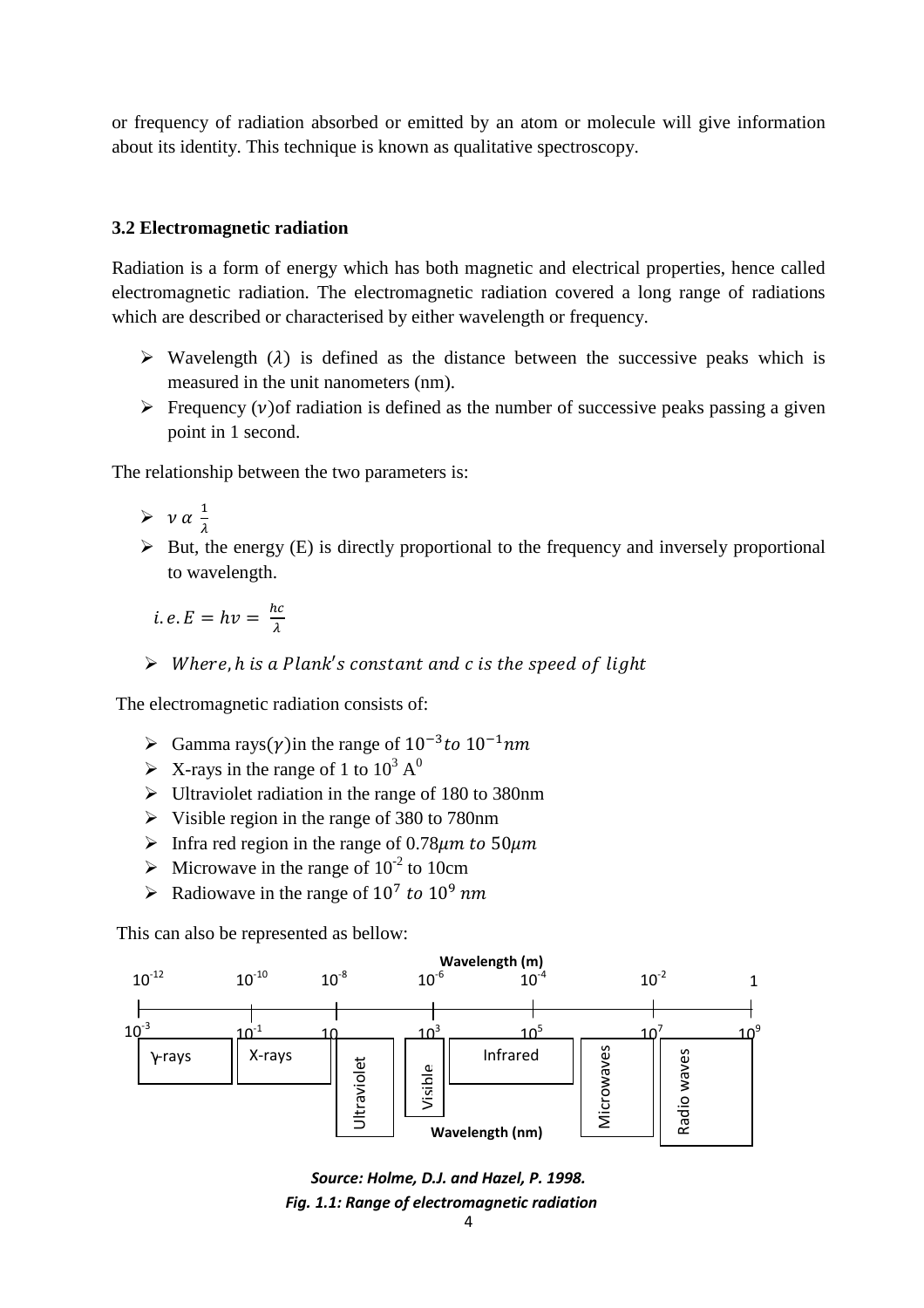#### **3.3 Absorption of radiation**

Every molecular specie is capable of absorbing its own characteristic frequencies or wavelength of electromagnetic radiation. This process transfers energy to the molecule or atom and results in a decrease in the intensity of the incident radiation. Thus, absorption of radiation could be:

- Atomic absorption which involves the absorption of electromagnetic radiation by free atomic species. The wavelength that is most strongly absorbed usually corresponds to an electronic transition from the ground state to the lowest excited state known as the resonance line.
- Molecular absorption which involves the absorption of radiation by molecules in solution. This type of absorption usually takes place in ultraviolet and visible region of the electromagnetic spectrum. Absorption of radiation in this region causes transition of electrons from molecular bonding orbital to the higher energy molecular antibonding orbital.

#### **3.4 Emission of radiation**

When an atom or molecule absorbs electromagnetic radiation, it will result in either electronic or vibrational transition from lower to higher energy level. Such atom or molecule is said to be in an excited or unstable state. If the atom or molecule loses all or part of this energy as radiation, photons of energy will be emitted which correspond to the difference between the energy levels involved. The radiation emitted is of specific frequencies and will show up as a bright line if dispersed as a spectrum. Just like absorption, emission could also be atomic or molecular.

Atomic emission is displayed by many elements; particularly the metals which after being excited either thermally or electrically emit a discontinuous lines spectrum due to transition ending in the ground state.

 Molecular emissions are due to electronic transition within the molecule but are modified or influenced by bond length. Molecular emissions are more complex than atomic emissions. The radiation emitted consists of broad bands of radiation rather than the narrow lines associated with atomic emission. Also the resulting spectrum is approximately the mirror image of the absorption spectrum of the compound.

#### **3.5 Types of spectroscopy**

Based on the nature of the radiation that is being absorbed or emitted, there are different types of spectroscopy. These could be:

- Ultraviolet/visible spectroscopy
- $\triangleleft$  Infra-red (IR) spectroscopy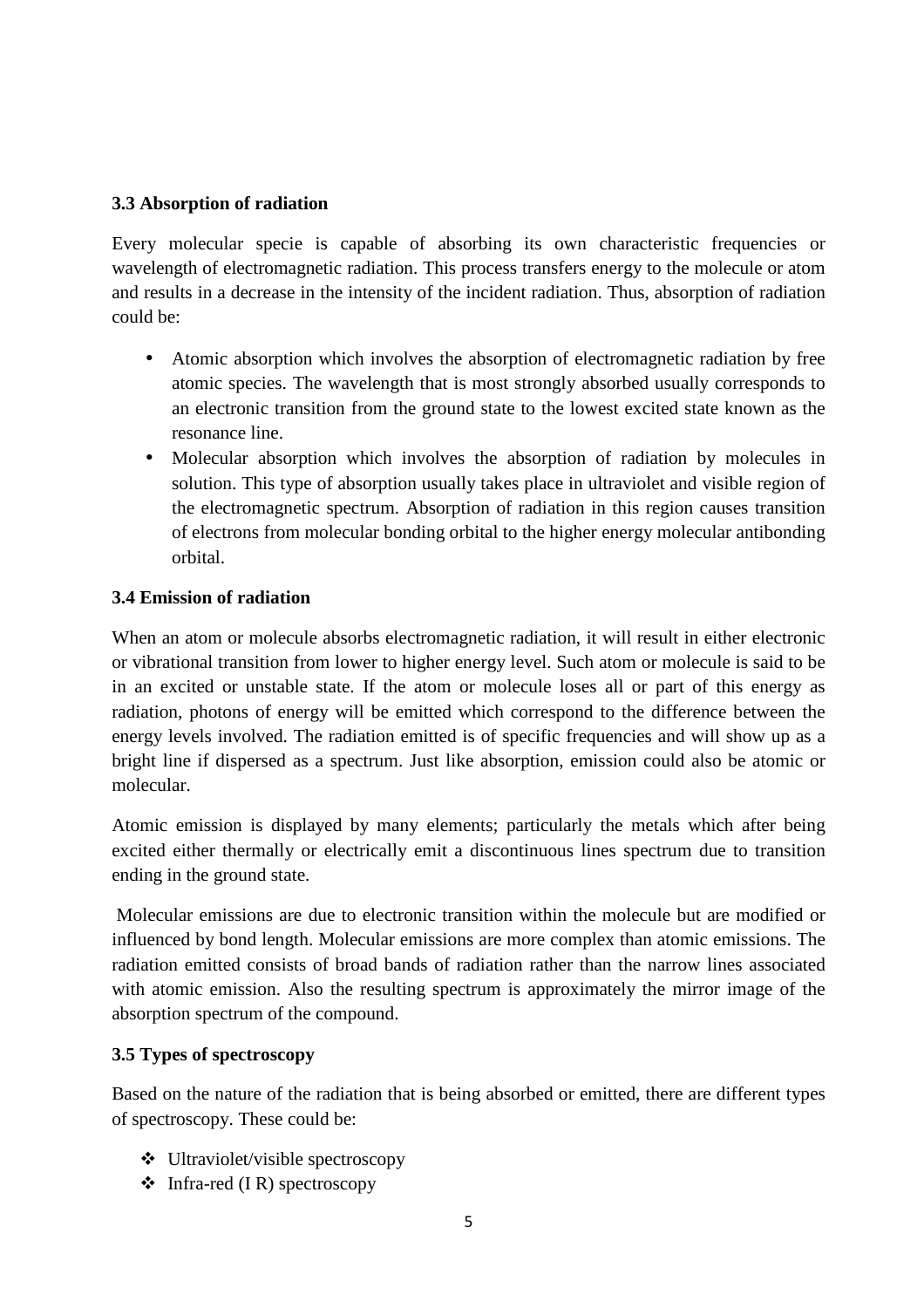- Nuclear Magnetic Resonance (NMR) spectroscopy
- ❖ Mass spectroscopy
- X- ray spectroscopy

Apart from the above classification, spectroscopy can also be broadly classified into three categories:

- Electronic spectroscopy
- Vibrational spectroscopy
- Rotational spectroscopy

The electronic spectroscopy involves the movement of electrons between their various energy levels, as a result of absorption or emission of electromagnetic radiation. The energy required for electronic transition comes from ultraviolet or visible region.

Vibrational spectroscopy is concerned with the vibrations of molecules when photons of radiation are absorbed. Molecules can vibrate with particular amounts of energy whose values are determined by a quantum number. The energy needed for vibration of molecule comes from the infra red region.

Rotational spectroscopy is concerned with the energy that causes the rotation of a molecule. The energy of the rotational level depends on the rotational quantum numbers. The energy required for the molecular rotation is provided by the micro wave region of the spectrum.

#### **4.0 Conclusion**

Spectroscopic method of analysis, is a technique which involves the measurements of the intensity of radiation that is either absorbed or transmitted.

#### **5.0 Summary**

In this unit we have learnt that:

- Spectroscopy is a technique which involves the study of the absorption and emission of radiation by matter.
- > Electromagnetic radiation or spectrum covers a long range of radiations measured in the unit of frequency or wavelength.
- > Absorption spectroscopy measures electromagnetic radiation that is taken in by atoms or molecules.
- > Emission spectroscopy measures the radiation that is given out by atoms or molecules
- Spectroscopy could be electronic, infra-red (or Vibrational) and microwave (or rotational).

#### **6.0 Tutor Marked Assignment (T M A)**

- 1. What is meant by spectroscopy?
- 2. Distinguish clearly between absorption and emission spectroscopy
- 3. Calculate the corresponding energy of a UV-radiation having a wavelength of 250nm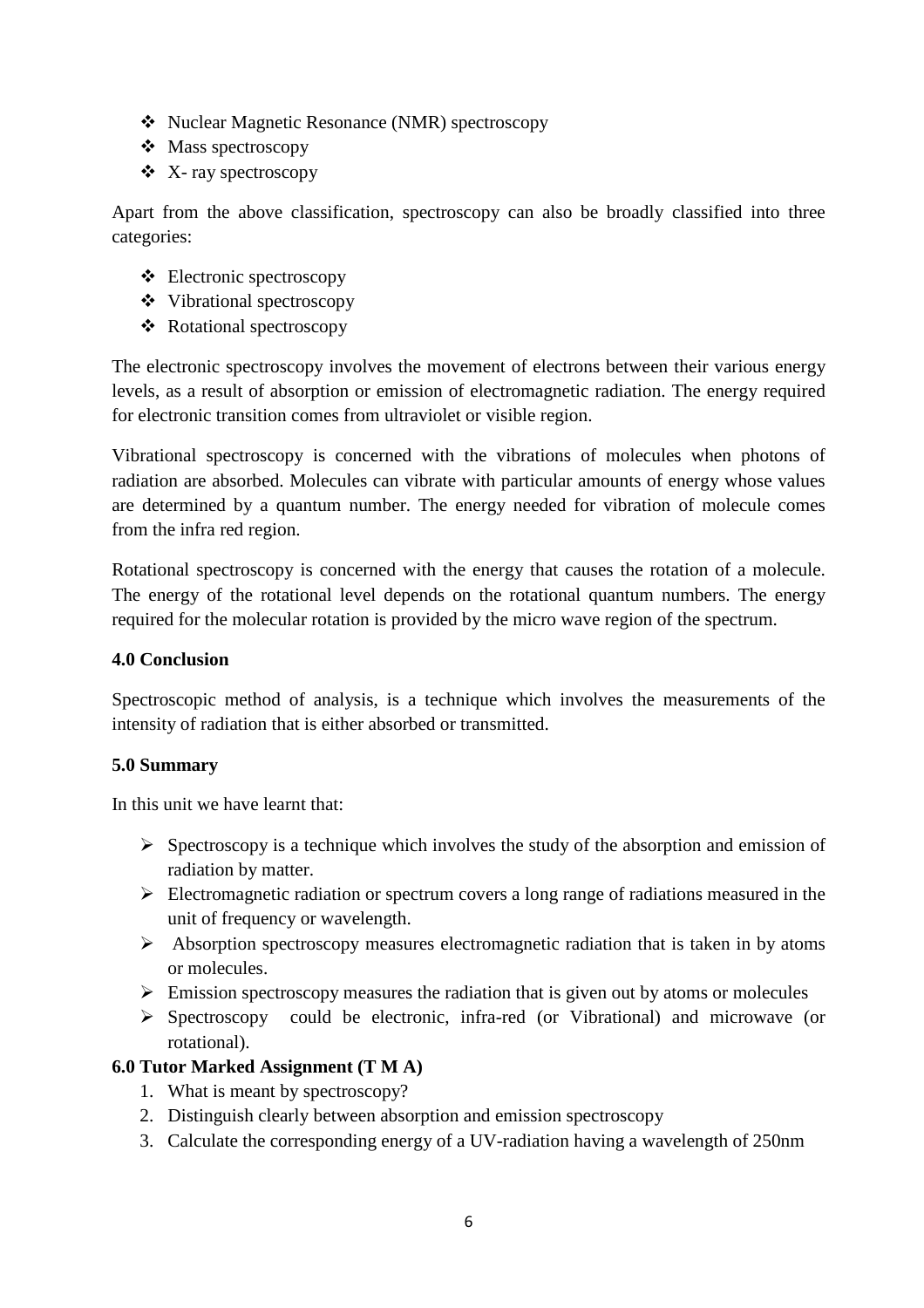#### **7.0 Further reading/ References**

- 1.0 Robert, M.S., Clayton, G.B. and Terence, C.M., (1974). *Spectrometric Identification of Organic Compounds,* 3rd Edition, Wiley International
- 2.0 David, J.H. and Hazel, P., (1998). *Analytical Biochemistry*, Third edition, Longman
- 3.0 Douglas, A.S. , Donald, M.W., James, F.H. and Stanley, R.C., (2004). *Fundamentals of Analytical Chemistry*, Eight Edition.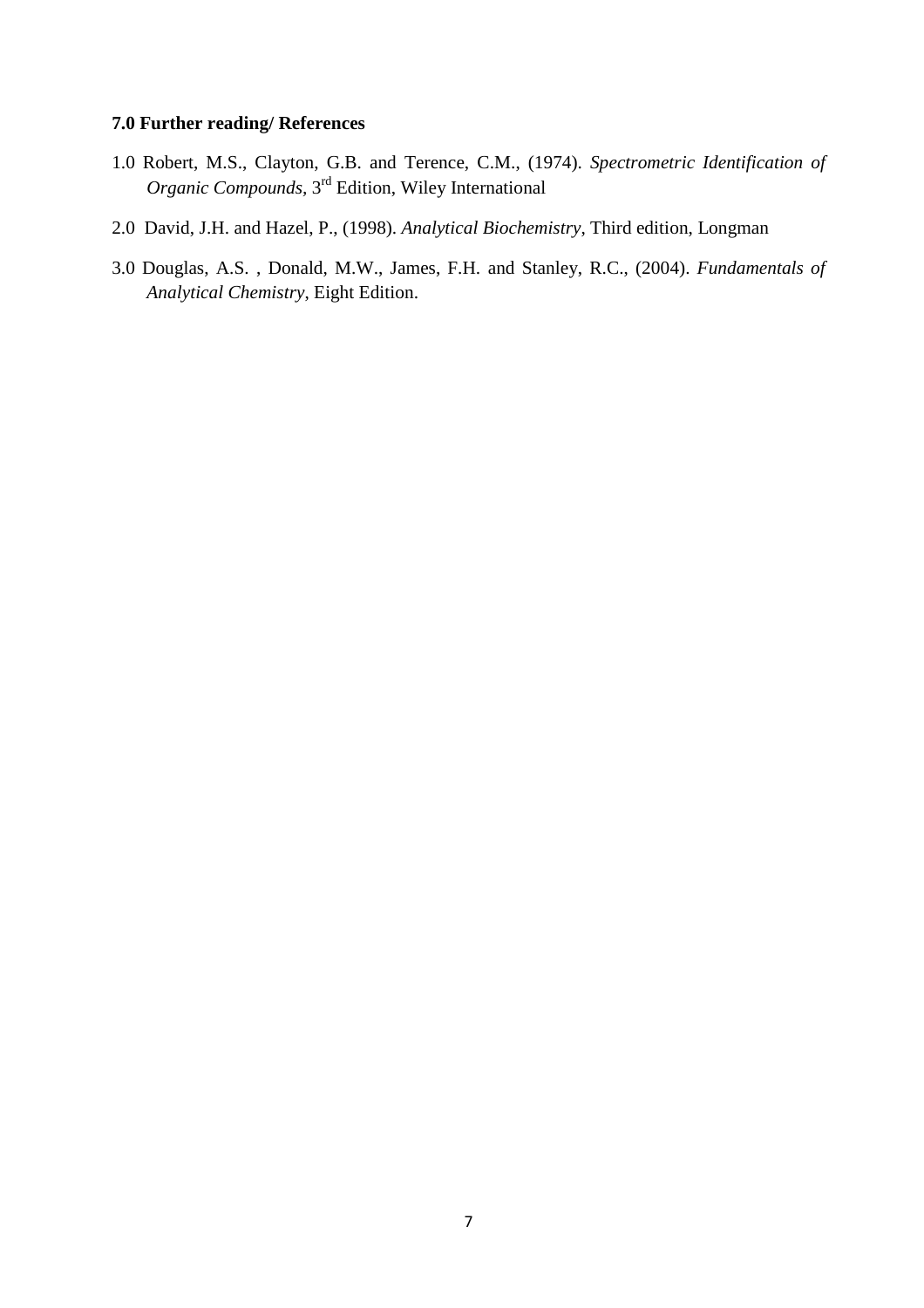# Unit 2 : Spectrochemical optical methods

### Pages

|                                                                          | 8  |
|--------------------------------------------------------------------------|----|
|                                                                          | 8  |
|                                                                          | 8  |
| 3.1 Types of optical methods of analysis ------------------------------- | 8  |
|                                                                          | 8  |
|                                                                          | 9  |
|                                                                          | 9  |
|                                                                          | 10 |
|                                                                          | 11 |
|                                                                          | 11 |
|                                                                          |    |
|                                                                          | 12 |
|                                                                          |    |
|                                                                          |    |
|                                                                          | 13 |
|                                                                          | 13 |
|                                                                          | 14 |
|                                                                          | 14 |
|                                                                          | 14 |
|                                                                          | 14 |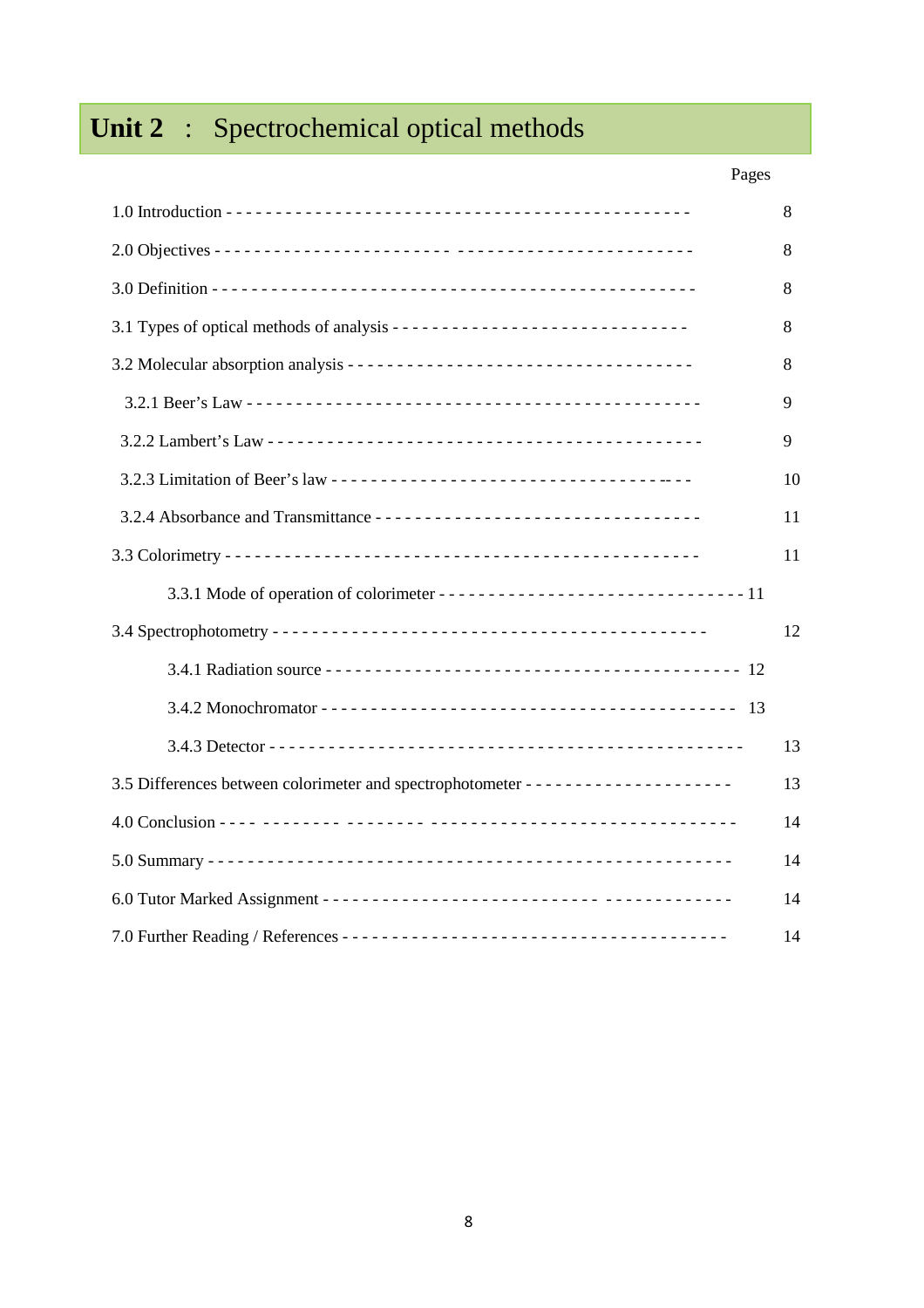#### **Unit 2: Spectrochemical optical methods**

#### **1.0 Introduction**

Optical method of analysis involves the measurement of light intensity. To relate optical measurement to the amount of a particular substance in a sample, it is necessary to exploit the ability of atoms or molecules to absorb or emit light radiation when exposed to a particular set of conditions. Thus this method of analysis involves the use of instrument with varying degrees of sophistication.

#### **2.0 Objectives**

At the end of this unit the student should be able to:

- Explain the different types of optical method of analysis;
- Explain the operational principle of molecular absorption method of analysis;
- State the basic laws of light absorption;
- Differentiate between colorimetry and spectrophotometry; and
- Name the basic components of colorimeter and spectrophotometer and state their functions.

#### **3.0 Definition**

Optical methods are spectroscopic techniques that are based on the absorption or emission of ultraviolet, visible and infrared radiation.

#### **3.1 Types of optical methods of analysis**

- > Colorimetry which involves the measurement of the absorption of light radiation by a coloured solution.
- > Spectrophotometry which measures the absorption of light of a narrow wavelength band by molecules in solution.
- > Atomic absorption analysis which measures the absorption light radiation by a free atomic specie.
- > Flourimetry which involves the estimation of the amount of fluorescent substance in a given sample.
- Atomic emission analysis which based on the emission light atoms in exited electronic state.

#### **3.2 Molecular absorption analysis**

The absorption of light by a compound in solution increases with the concentration of the compound and this effect is fully exploited in colorimetry and spectrophotometry. Coloured compounds can be estimated directly while other compounds which give coloured derivatives with particular chemical reagents can also be analysed.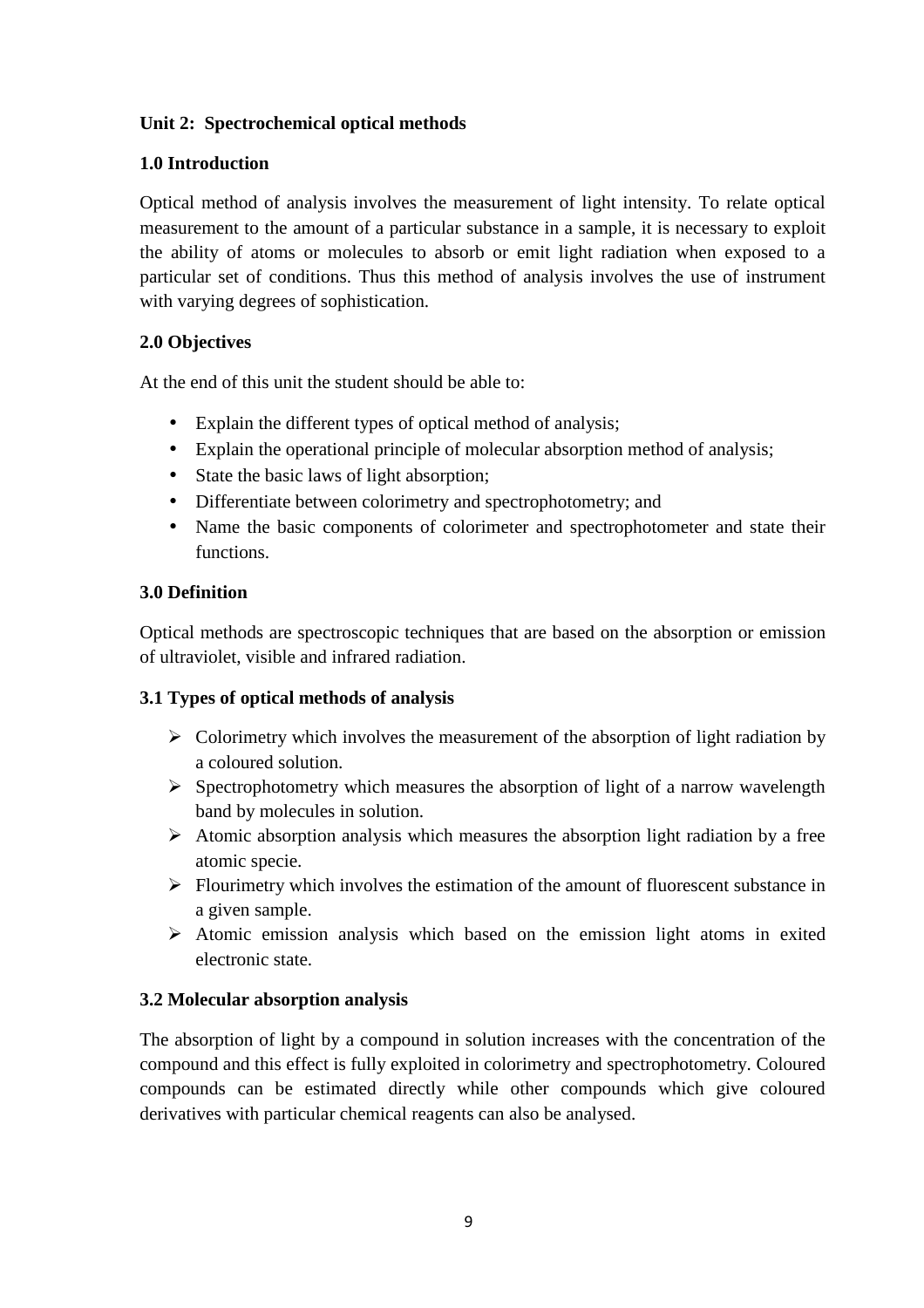The absorption of light radiation by solutions can be elucidated by a combination of the laws of Beer and Lambert. These two laws relate the absorption to concentration and to the thickness of the absorbing layer respectively.

#### **3.2.1 Beer' s law**

This law states that the absorption of light is directly proportional to the number of the absorbing molecules. That is, the transmittance decreases exponentially with the number or concentration of the absorbing molecules.

Mathematically, Beer' s law is represented as:

$$
Log_{10} \frac{I_0}{I} \propto C \qquad or \ Log_{10} \frac{I_0}{I} = \varepsilon C
$$

Where, 
$$
Log_{10} \frac{I_0}{I}
$$
 is the absorbance(A), C is the concentration and  $\varepsilon$  is a constant  

$$
I_0 = incident light, I = transmitted light
$$

This law can also be represented as:  $A \propto C$  or  $A = \epsilon C$ 

#### **3.2.2 Lambert' s law**

This law states that same proportion of incident light is absorbed per unit thickness irrespective of its intensity, and that each successive unit layer absorbs the same proportion of light falling on it. For example, if the incident light is 100% and 50% of it is absorbed per unit layer, the intensity of light will decrease exponentially as follows: 50%, 25%, 12.5%, 6.25%, etc .



Thickness of solution

**Fig 2.1: Light Intensity decreasing while passing through a solution** 

Thus, according to this law,  $Log_{10} \frac{I_0}{I}$  $\frac{a_0}{I} \propto l$  or  $log_{10} \frac{I_0}{I}$  $\frac{6}{l} = kl$ 

Note that: absorbance (A) =  $log_{10} \frac{I_0}{I}$  $\frac{6}{l} = kl$ 

Where,  $k$  is a constant and  $l$  is the path length.

The two laws are combined together and called Beer-Lambert's law: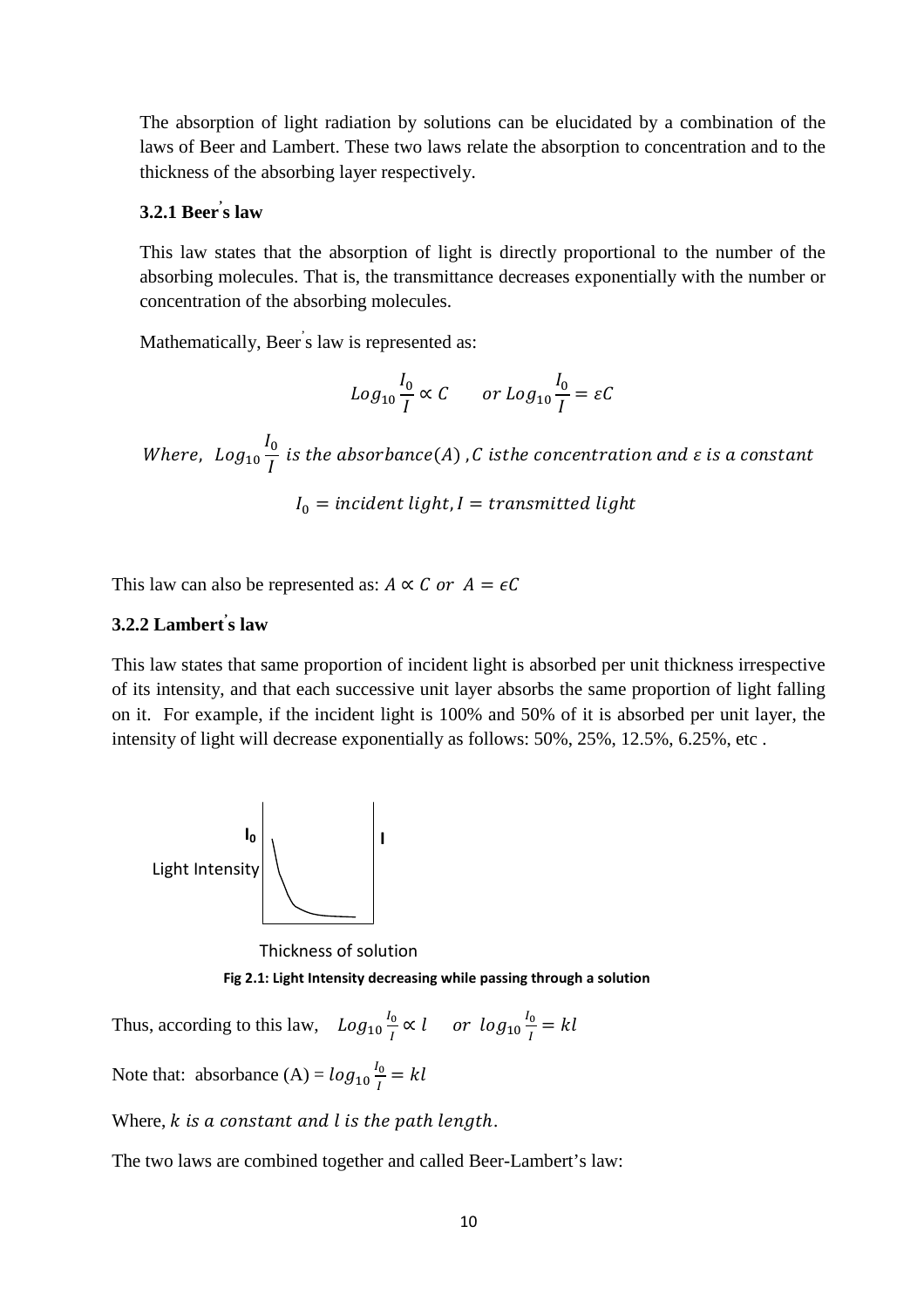$$
A = \log_{10} \frac{l_o}{I} \propto Cl \quad or \log_{10} \frac{l_o}{I} = \varepsilon cl
$$

where,  $\varepsilon$  is a constant called molar extinction coefficient (or molar absorptivity) which is numerically equal to the absorbance of a molar solution in a cell of 1cm path length.

Note: While Lambert's law holds for all cases, Beer's law is only obeyed by dilute solutions. This because at certain concentrations association of absorbing molecules occur which causes a tailing off in the absorption of light. Hence, estimation of the unknown is carried out in the concentration range which Beer's law is obeyed. It is usual to plot a standard curve or graph of absorbance against concentration to determine the concentration range in which Beer's law is obeyed.



Beer's law describes the absorption behaviour only for dilute solutions, hence it is limited. At concentrations exceeding 0.01M, the average distances between the absorbing ions or molecules are reduced to a point where each particle affects the charge distribution, and the extent of absorption of its neighbours. Since the extent of interaction depends on concentration, the occurrence of this phenomenon causes deviations from the linear relationship between absorbance and concentration. On the other hand, at certain concentrations, association of absorbing molecules is thought to occur, which causes a tailing off in the absorption of light. Hence, Beer's law is only obeyed by dilute solutions, but Lambert's law holds for all cases.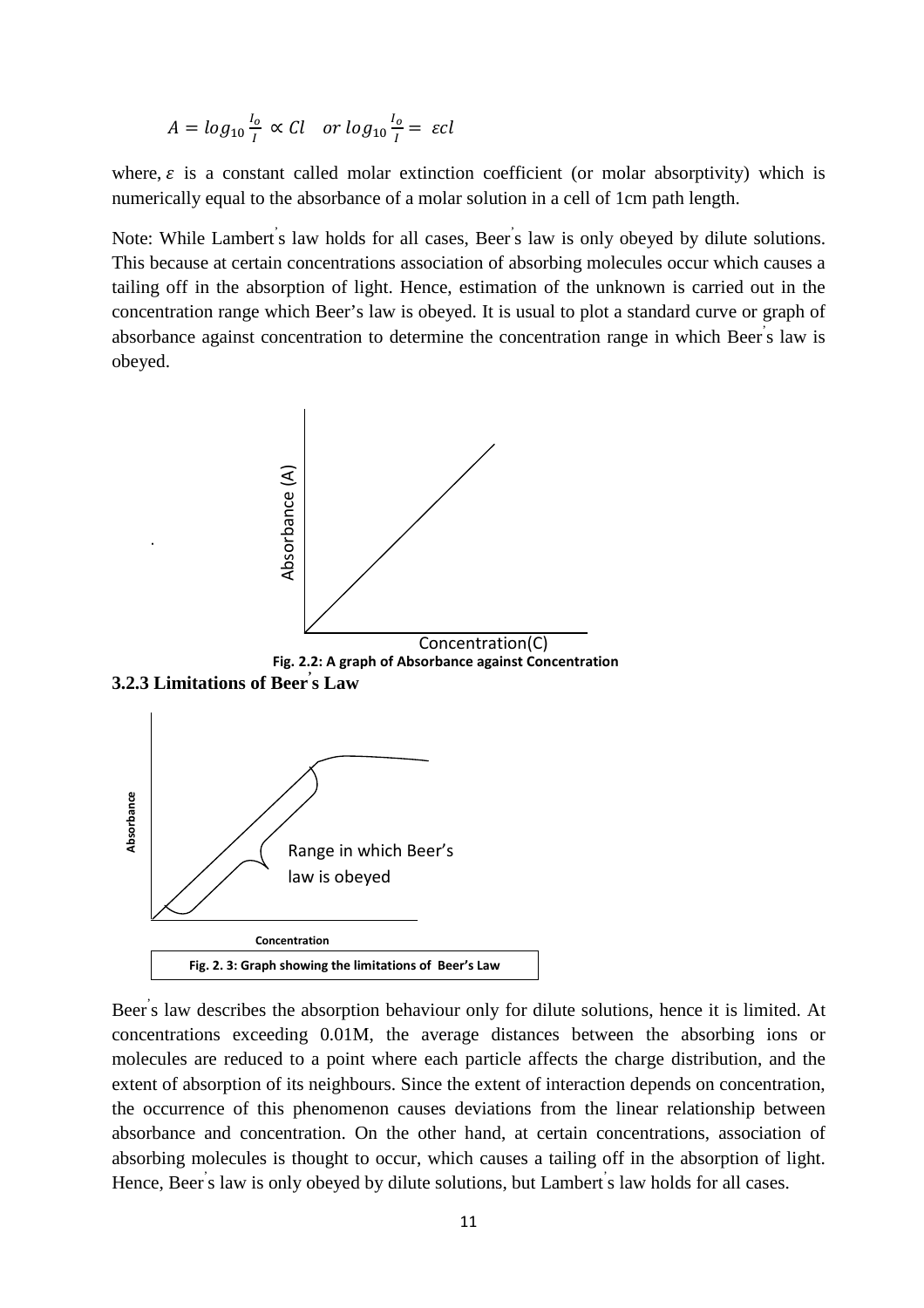#### **3.2.4 Absorbance and transmittance**

The absorbance (A) is the measure of the fraction of light radiation that is absorbed by a given sample solution, while transmittance (T) is the fraction of incident light that is not absorbed (i.e. transmitted by the solution). Transmittance is often expressed as a percentage called percent transmittance.

Percentage transmittance (T) =  $\frac{I}{I}$  $\frac{1}{I_o} \times 100$ 

But, absorbance is related to transmittance as follows:

$$
A = \log_{10} \frac{100}{T}
$$

Note that as the absorbance of a solution increases, the transmittance decreases.

#### **3.3 Colorimetry**

This method of analysis involves the measurement of the absorption of visible radiation of light by a coloured solution. This type of measurement is carried out by the use of an instrument called colorimeter. The colorimeter consists of:

- > Light source (tungsten lamp)
- > Monochromator (filter)
- $\triangleright$  Slit
- > Optical cell or cuvette
- > Photo electric cell
- > Galvanometer

The instrumental set up is as bellow:



Fig. 2.4: Schematic diagram of a simple colorimeter

#### **3.3.1 Mode of operation**

White light from a tungsten lamp passes through a condenser lens to give a parallel beam which falls on the filter that is positioned to select radiation of specific wavelength to impinge on a glass cuvette containing the solution. As the light is passing through the solution, some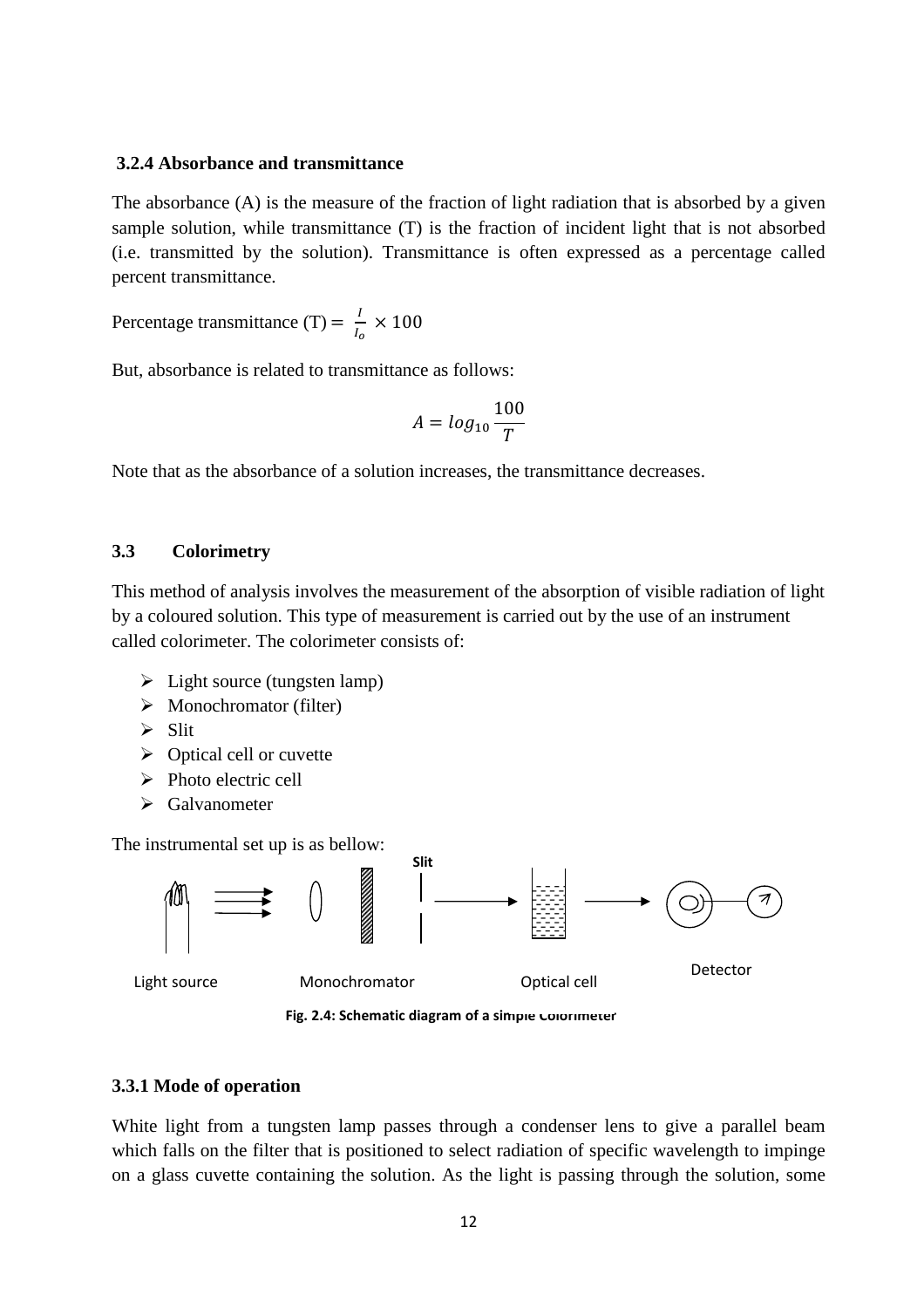part of it is absorbed by the sample component, while the part that is not absorbed is transmitted, and detected by a photo electric cell (detector). In order to measure the absorbance of a solution, the meter reading is first adjusted to 100% transmittance (zero absorbance) with a blank solution. The sample is then inserted in place of the blank and the absorbance is read directly. The concentration corresponding to the absorbance of the sample is then obtained from the standard or calibration graph.

#### **3.4 Spectrophotometry**

This method of analysis involves the measurement of the absorption of a narrow wavelength band of radiation by molecules in solution. The instruments that are used to study or to measure the absorption or emission of electromagnetic radiation as a function of wave length are called spectrometers or spectrophotometers. The optical and electronic principles employed in these instruments are basically the same for all the regions of the spectrum.

The essential components of a spectrophotometer include:

- $\triangleleft$  stable source of radiant energy
- system of lenses, mirrors and slits which define collimate(make parallel) and focus the beam of light
- $\cdot$  monochromator to resolve the radiation into its individual wavelength
- cuvette or cell for holding the sample
- radiation detector with an associated read out system(meter or recorder)

Below is a schematic diagram of a typical spectrophotometer:



**Fig. 2.5: Components of a Spectrophotometer** 

**Source:** *Analytical biochemistry* **by David J. Holme and Hazel Peck, 1998** 

#### **3.4.1 Radiation source**

The source of ultraviolet radiation is provided by hydrogen and deuterium lamps. These lamps consist of a pair of electrodes which are enclosed in a glass tube provided with a quartz window and filled with hydrogen or deuterium gas at low pressure. These lamps provide radiation in the range of 180 – 350nm.

A tungsten filament lamp is the most satisfactory source of visible and near infrared radiation. This lamp provides radiation in the region between 350 and 2500nm. Other sources of radiation include: xenon lamp , Globar and Nernst glower.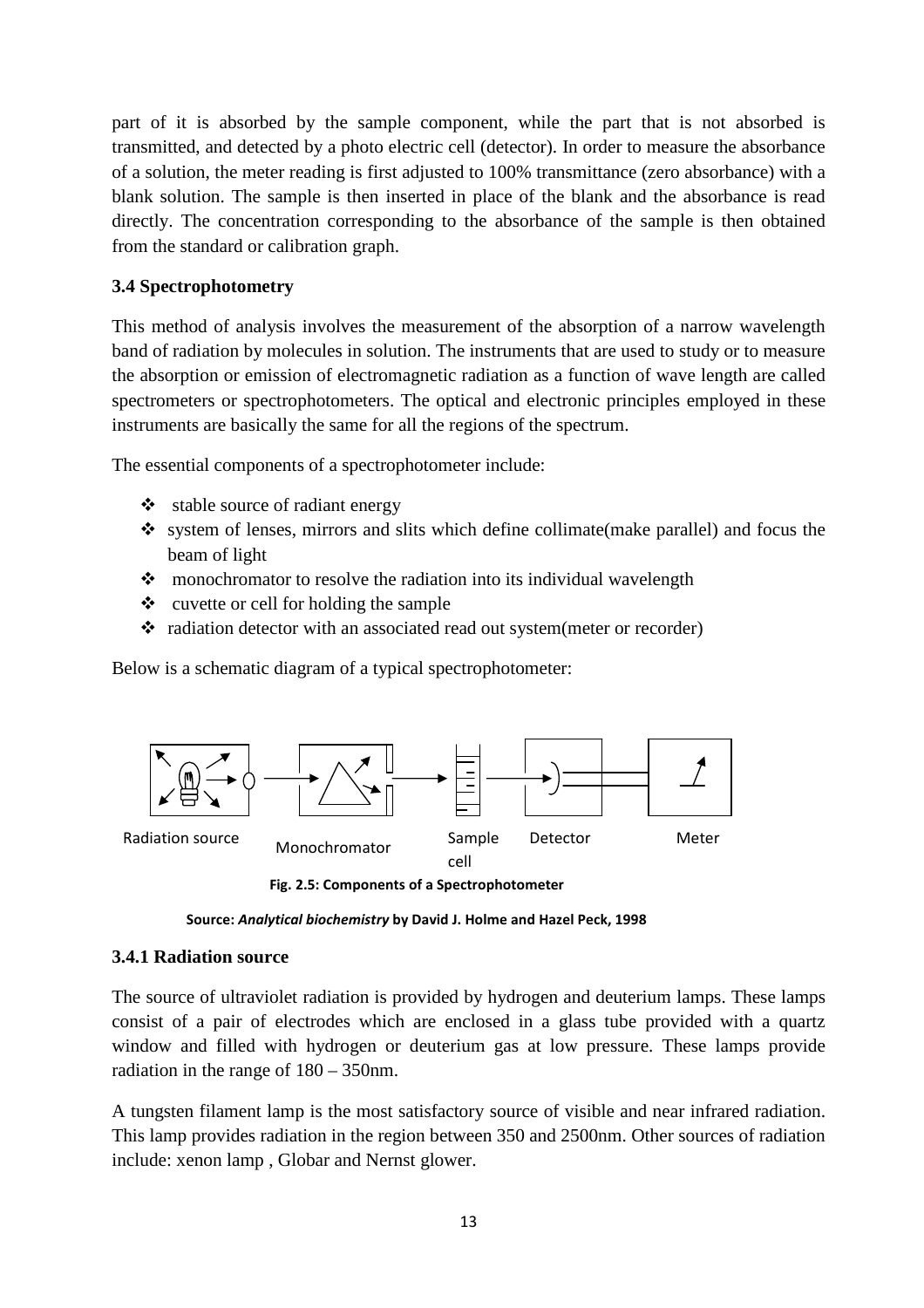#### **3.4.2 Monochromator**

Monochromator is a device which is used to resolve polychromatic radiation into its individual wavelength and isolates these wavelengths into a very narrow band. This device produces light radiation of only particular (single) wavelength. Thus, light of single or only one wavelength is called monochromatic radiation. A monochromator consists of:

- $\checkmark$  an entrance slit which admits polychromatic radiation from the source;
- $\checkmark$  a collimating device which is either a lens or a mirror;
- $\checkmark$  a dispersion device, prism or grating which resolves the radiation into its individual components;
- $\checkmark$  a focusing lens or mirror; and
- $\checkmark$  an exit slit.

#### **3.4.3 Detectors**

A detector is a device which identifies and translates the transmitted radiation from the sample into an electrical signal that activates a meter or recorder. Example, a photographic film can be used as a detector. A detector usually indicates the existence of some physical phenomenon. It is capable of absorbing the energy of photons and converts it into a measurable quantity. Photoelectric detectors are used for the detection of ultraviolet and visible radiations. These detectors are classified as phototubes and photoelectric cells.

Another detector is photoconductive cell which is commonly used for the detection of near infrared radiation. But for middle and far infrared radiation, thermocouple detectors are used.

Generally, the detectors used in spectrophotometric instruments could be:

- photoelectric or barrier cell.
- photomultiplier tube.
- thermocouple.
- photoconductivity cell.

#### **3.5 Differences between colorimeter and spectrophotometer**

Unlike colorimeter, spectrophotometer can discriminate effectively between compounds with overlapping absorption spectra. The filter system found in colorimeter is replaced by prism or grating in spectrophotometer. The light passing through the sample solution is detected by a photocell in colorimeter, while it is detected by photomultiplier tube in most spectrophotometers. With most spectrophotometers, measurements can be done in both ultraviolet and visible region of the spectrum, which is not possible with colorimeters. Thus, the advantages displayed by spectrophotometer in comparison with colorimeter are improved resolution and sensitivity together with greater versatility. The more elaborate spectrophotometers have a scanning device which allows for the automatic determination of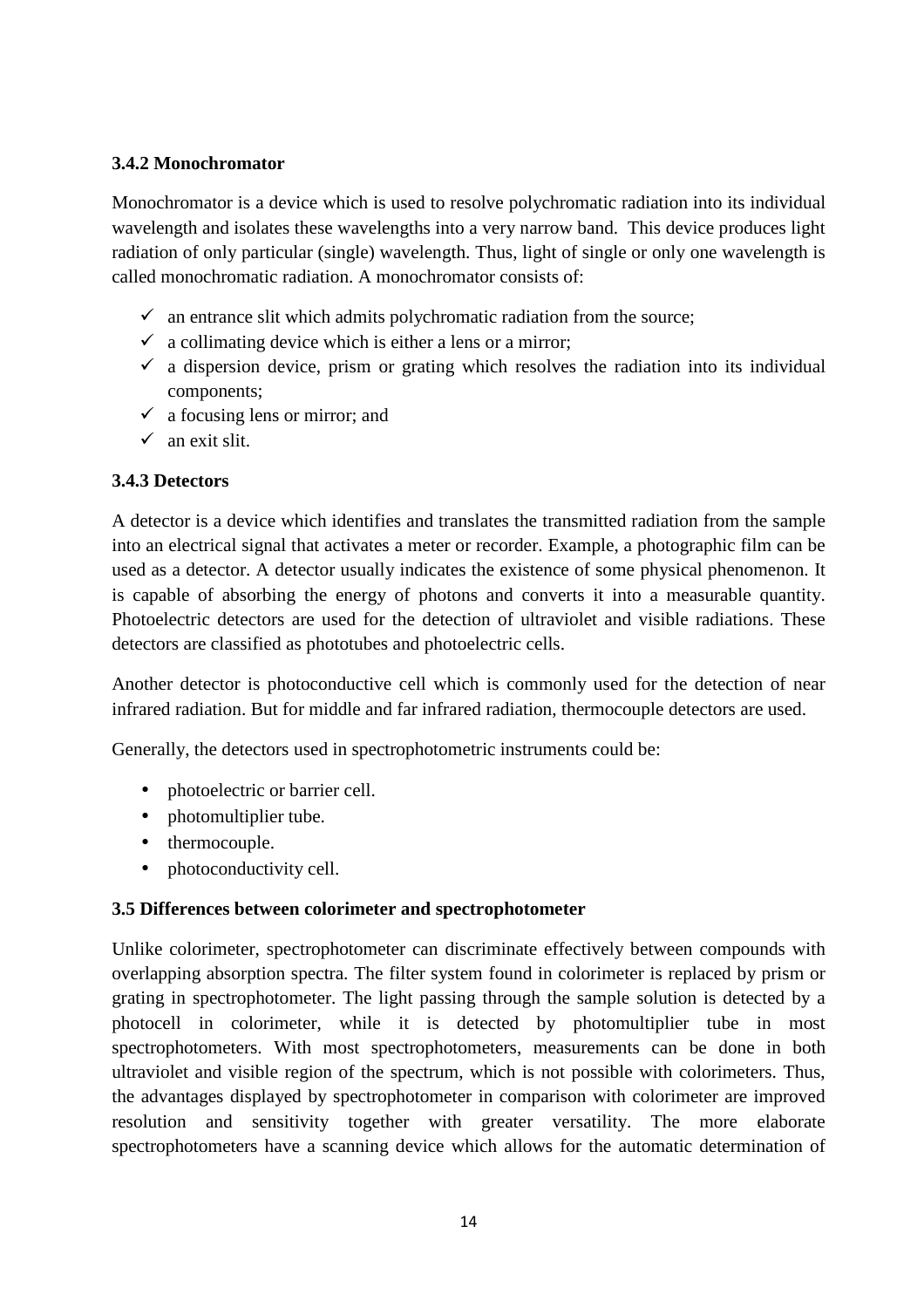the absorbance of a solution as a continuous function of wavelength. Spectrophotometers with direct reading device are also available.

#### **4.0 Conclusion**

Spectrochemical optical method of analysis is concerned with the measurement of the light radiation that is either absorbed or emitted by molecules in solution. This is achieved by the use of different types of equipment which may be simple or complex.

#### **5.0 Summary**

In this unit we have learnt that:

- Optical methods are spectroscopic techniques that are based on the absorption or emission of ultraviolet, visible and infrared radiation.
- There are different types of optical methods of analysis such as colorimetry, spectrophotometry, etc.
- The absorption of light radiation increases with the corresponding increase in concentration of the molecules in solution.
- Colorimetry involves the measurement of light absorption by coloured solution
- Spectrophotometry is the method which involves the measurement of the absorption of a narrow wavelength band by molecules in solution.

#### **6.0 Tutor Marked Assignment**

- 1. a. State Beer's and Lambert's laws.
	- b. What is the relationship between absorbance and transmittance?
- 2. a. Distinguish clearly between a colorimeter and a spectrophotometer
	- b. Several spectrophotometers have scales that are read either in absorbance or in % transmittance. What would be the absorbance reading at 20% T and 80% T respectively?

#### **7.0 Further reading/References**

- 1. David, J. H. And Hazel, P. (1998) . *Analytical biochemistry, third edition,* Longman**.**
- 2. Robert, M.S., Clayton, G.B. and Terence, C.M. (1974). *Spectrometric Identification of Organic Compounds*, 3rd Edition, Wiley International.
- 3. Daniel, C. H., (1982). *Qualitative Chemical Analysis*, 2nd Edition.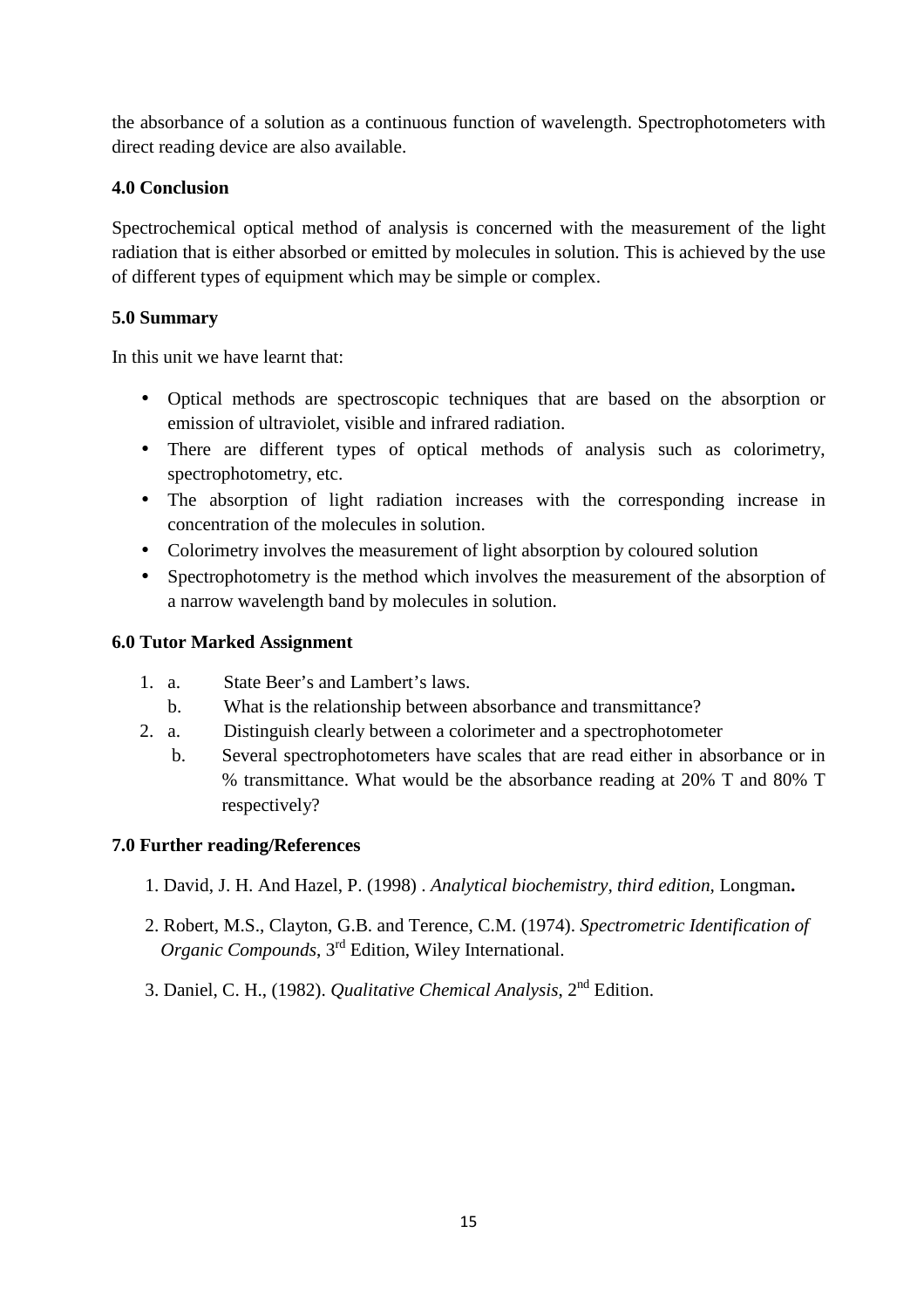# **Unit: 3 Infrared spectroscopy**

| Page |
|------|
| 16   |
| 16   |
| 16   |
| 16   |
| 17   |
| 18   |
| 19   |
| 19   |
| 19   |
| 19   |
| 19   |
| 20   |
| 20   |
| 20   |
| 20   |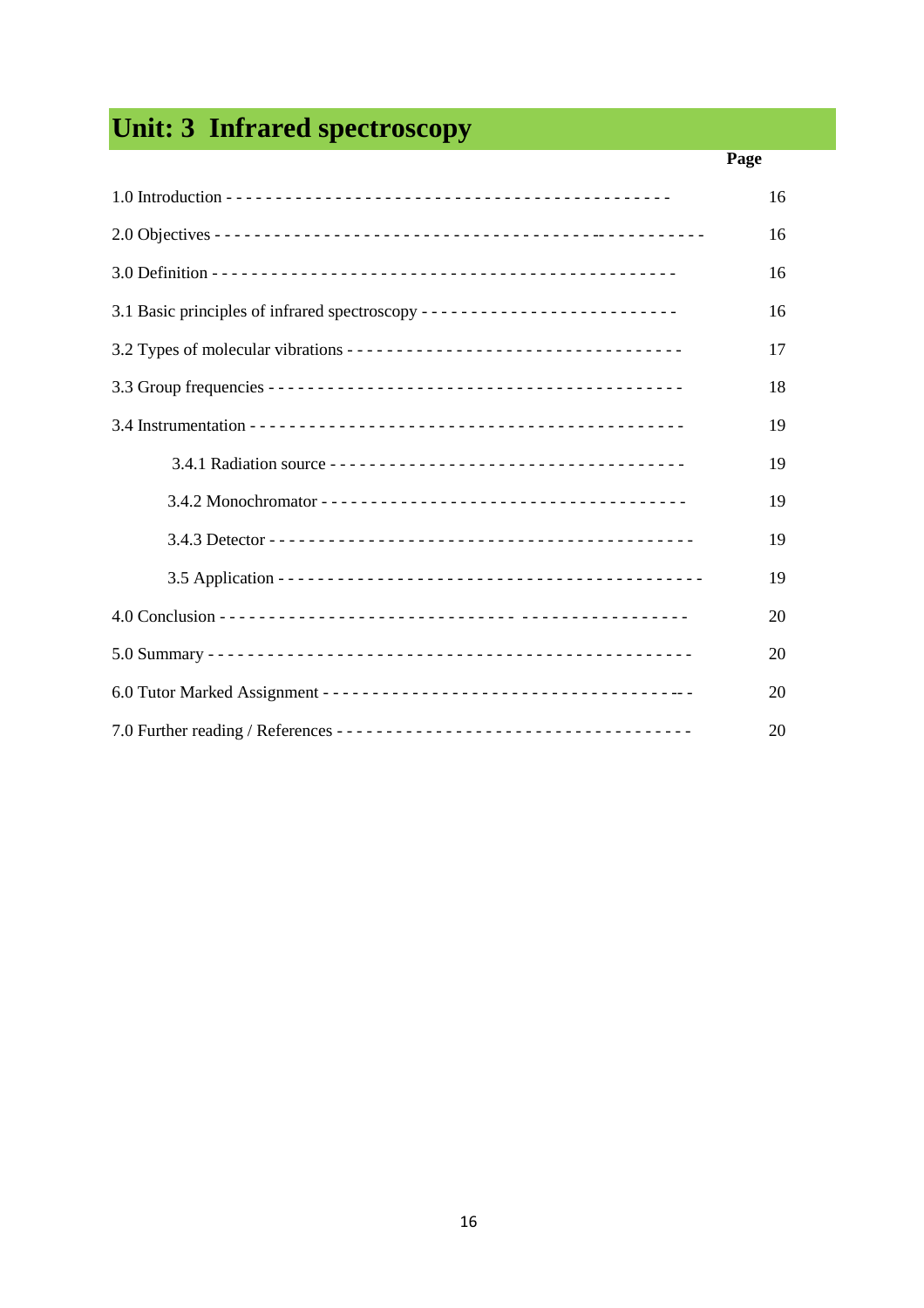#### **Unit 3: Infrared spectroscopy**

#### **1.0 Introduction**

Infrared spectrophotometry is a branch of spectroscopy which is concerned with the measurement of absorption of electromagnetic radiation, by molecules due to their vibrational ability. It is very important here to note that atoms in a molecule usually vibrate within the bonds that link them together. The vibrational energy in a molecule is obtained within infrared region of the electromagnetic spectrum. Thus, when ever an infrared radiation of a specific frequency interacts with a molecule, the energy is absorbed leading to an increased vibrational energy of that bond. This can even lead to change in the dipole moment of the bond concerned. Thus, the infrared instrument (spectrophotometer) is designed to measure the energy absorbed by the bond in the molecule at different wavelengths (nm) or wave number ( $\text{cm}^{-1}$ ) to produce a chart called infrared spectrum.

#### **2.0 Objectives**

By the end of this unit, student should be able to:

- > explain the basic principles of infrared spectrometry;
- $\triangleright$  describe the different types of molecular vibrations;
- describe the instrumental arrangement of infrared spectrophotometer; and
- $\triangleright$  interpret the IR spectrum.

#### **3.0 Definition**

Infrared spectroscopy is a method which involves the study of the absorption of electromagnetic radiation in the range of  $0.78$  to  $300 \mu m$ .

#### **3.1 Basic principles of infrared spectrometry**

Every molecule possess kinetic energy (E) which is responsible for its vibration or rotation. The total energy  $(E_t)$  of a molecule is due to vibrational, rotational and translational energy within the molecule. Thus, the total kinetic energy  $(E_t)$  is given by the expression:

$$
E_t = E_v + E_r + E_{tr}
$$

Where,

 $E_v$  is vibrational energy , $E_r$  is rotational energy  $% \{E_{tr},E_{tr}\}$  and  $E_{tr}$  is the rotational energy.

 A molecule containing n atoms will have 3n mode degrees of freedom of motion. These are made of 3 rotational, 3 translational and  $3n - 6$  vibrational motions. Thus, for a non linear poly atomic molecule, the fundamental mode of vibration is  $3n - 6$  while a linear molecule has 3n – 5. With this, it is possible to predict theoretically the number of infrared bands that can be obtained from a given molecule.

Example: Ethylmethylketone, $CH_3 - CH_2 - CO - CH_3$  which is made up of 13 atoms, has 33 theoretical mode of vibration. This is calculated as below: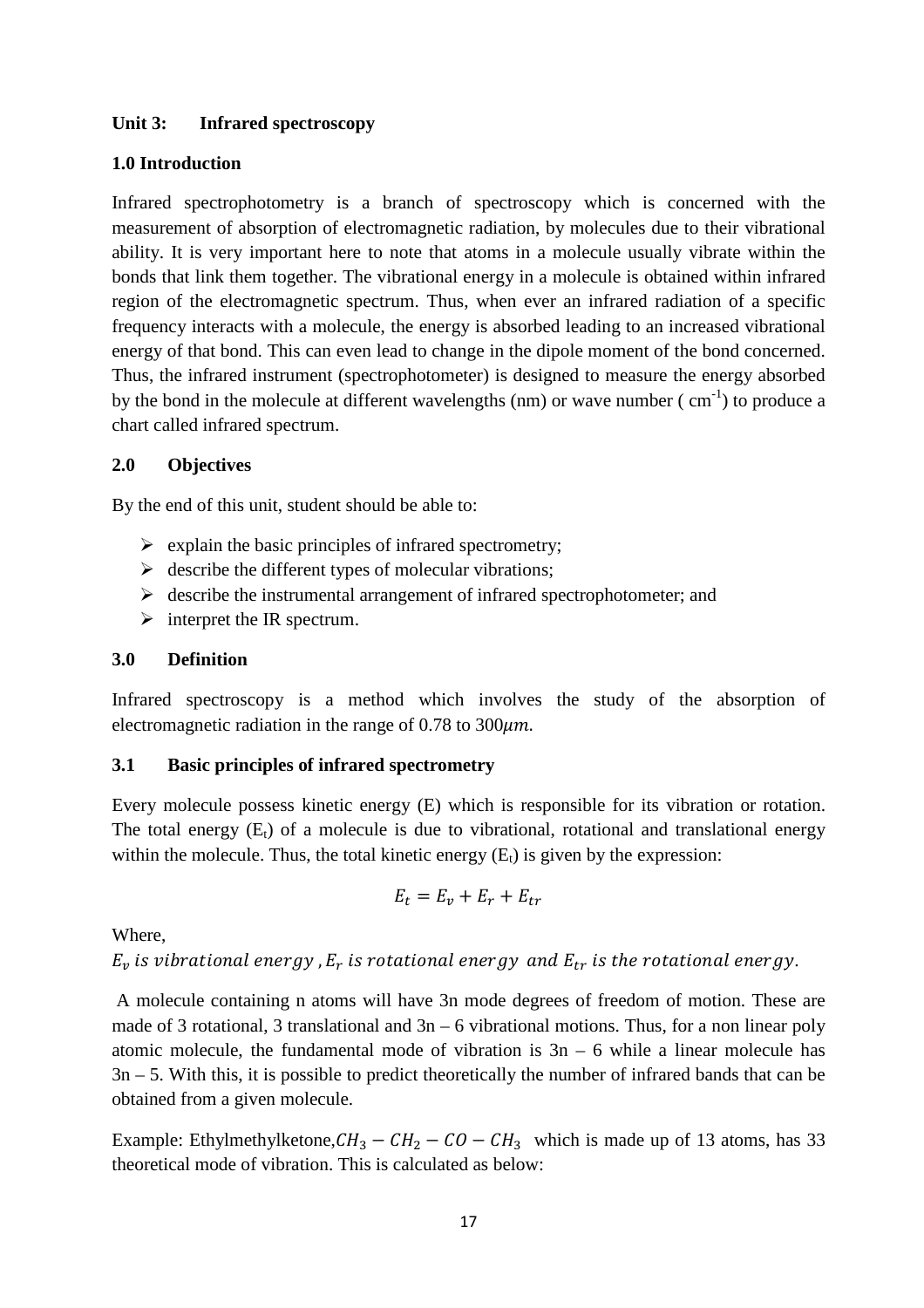I In  $CH_3 - CH_2 - CO - CH_3$ , n = 13 Then,  $3n - 6 = (3 \times 13) - 6 = 33$ 

But, it is not possible to detect all of these vibrations in the IR spectrum because many of these bands may overlap, others may be symmetrical vibration which may not absorb any radiation. In a complex molecule, stretching and bending of bond is possible and these depend on the bond strength and masses of the corresponding atoms that form such bond.

#### **3.2 Types of molecular vibrations**

In an organic molecule there are two major types of fundamental vibrations. These are:

- Stretching of bond
- Bending of bond



 **Symmetrical stretching Asymmetrical stretching**

Fig. 3.1: Stretching vibrations

The stretching vibration could either be symmetrical or asymmetrical. These are represented as above

But bending vibration is of 4 different types. These are:

- $\checkmark$  Scissoring
- $\checkmark$  Rocking
- $\checkmark$  Wagging
- $\checkmark$  Twisting

These are represented as follows:





The energy required to bend a bond is not great and falls within the range of 400-1300cm<sup>-1</sup>. This region is called the finger print region. Thus, this region is used to establish the identity of the chemical compounds. The energy required to stretch a bond is a little bit higher. This falls within the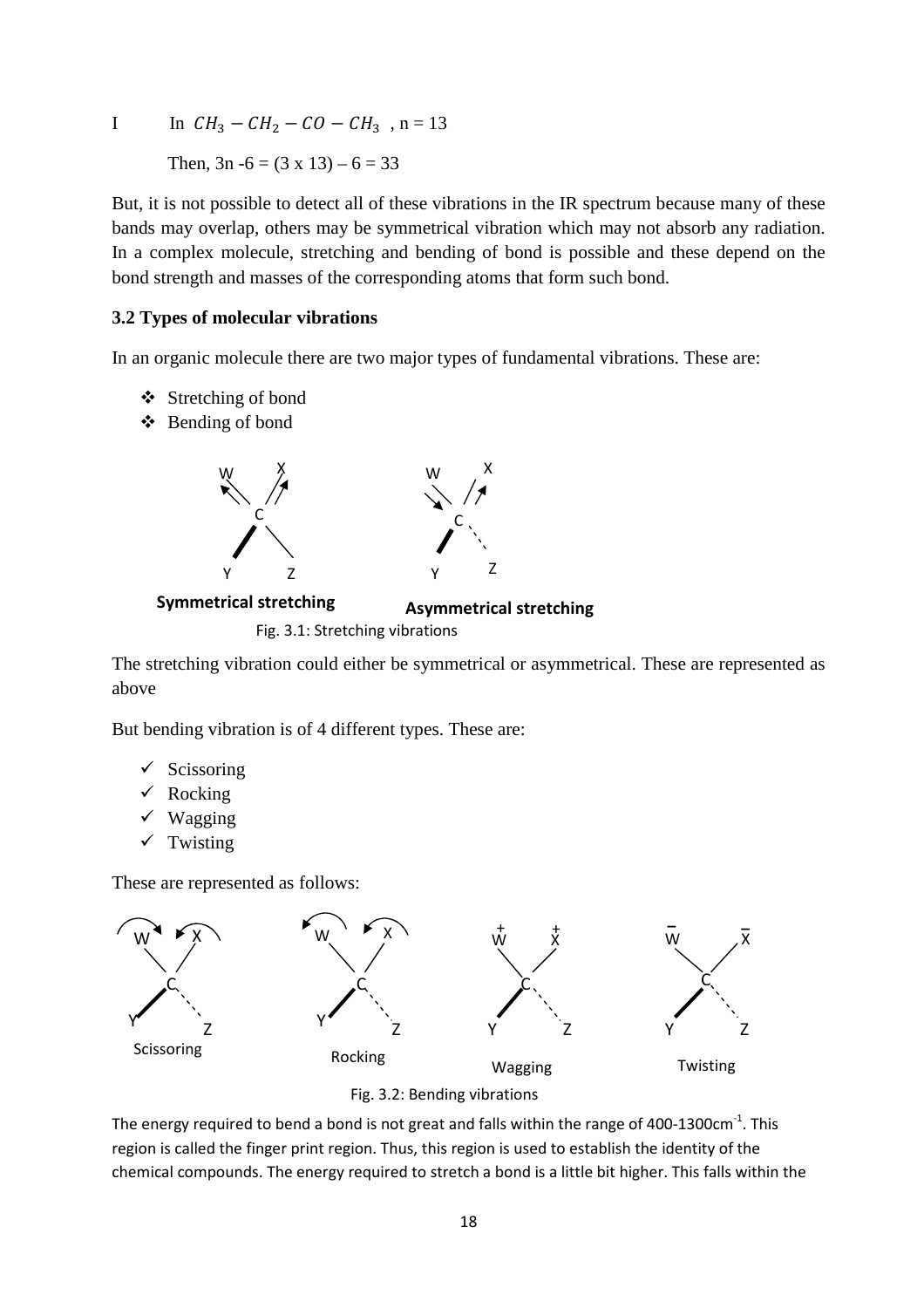region of  $1300 - 4000 \text{cm}^{-1}$ . This signal is caused by groups such as OH, NH, C= O, C = C, CHO, etc. These group frequencies are independent of other parts of the molecule and are used to detect the functional groups in molecules.

#### **3.3 Group frequencies**

Group frequencies are the absorption bands or signals that occurs at certain frequencies due to stretching or bending vibration within a molecule. For example, the bands at  $3300 \text{cm}^{-1}$  and 1050cm-1 are characteristics of the OH group in alcohols. Group frequencies can change depending on the nature of the molecule and the solvent.

Example of some group frequencies are given below:

| Vibration              | type of molecule  | group frequencies $\overline{(cm^{-1})}$ |
|------------------------|-------------------|------------------------------------------|
| $C-H_{stretch}$        | Alkanes, alcohols | $2800 - 3000$                            |
| $C-H_{stretch}$        | Aldehydes         | $2700 - 2900$                            |
| $C - Hstretch$         | Alkenes           | 3010-3095                                |
| $O-H_{stretch}$        | Alcohols, phenols | $3200 - 3600$                            |
| $O-H_{stretch}$        | Acids             | $2500 - 3000$                            |
| $O - H_{bend}$         | Alcohol, phenol   | $1260 - 1410$                            |
| $N-H_{stretch}$        | Amines            | $3300 - 3500$                            |
| $C = C_{stretch}$      | Alkenes           | $1620 - 1680$                            |
| $C = O_{stretch}$      | Aldehyde          | $1720 - 1740$                            |
| $C \equiv C_{stretch}$ | Alkynes           | $2100 - 2140$                            |
| $C \equiv N_{stretch}$ | Nitriles          | $2000 - 2500$                            |
| $C = O_{stretch}$      | Ketones           | $1705 - 1725$                            |
| $C = O_{stretch}$      | Carboxylic acid   | $1700 - 1725$                            |
|                        |                   |                                          |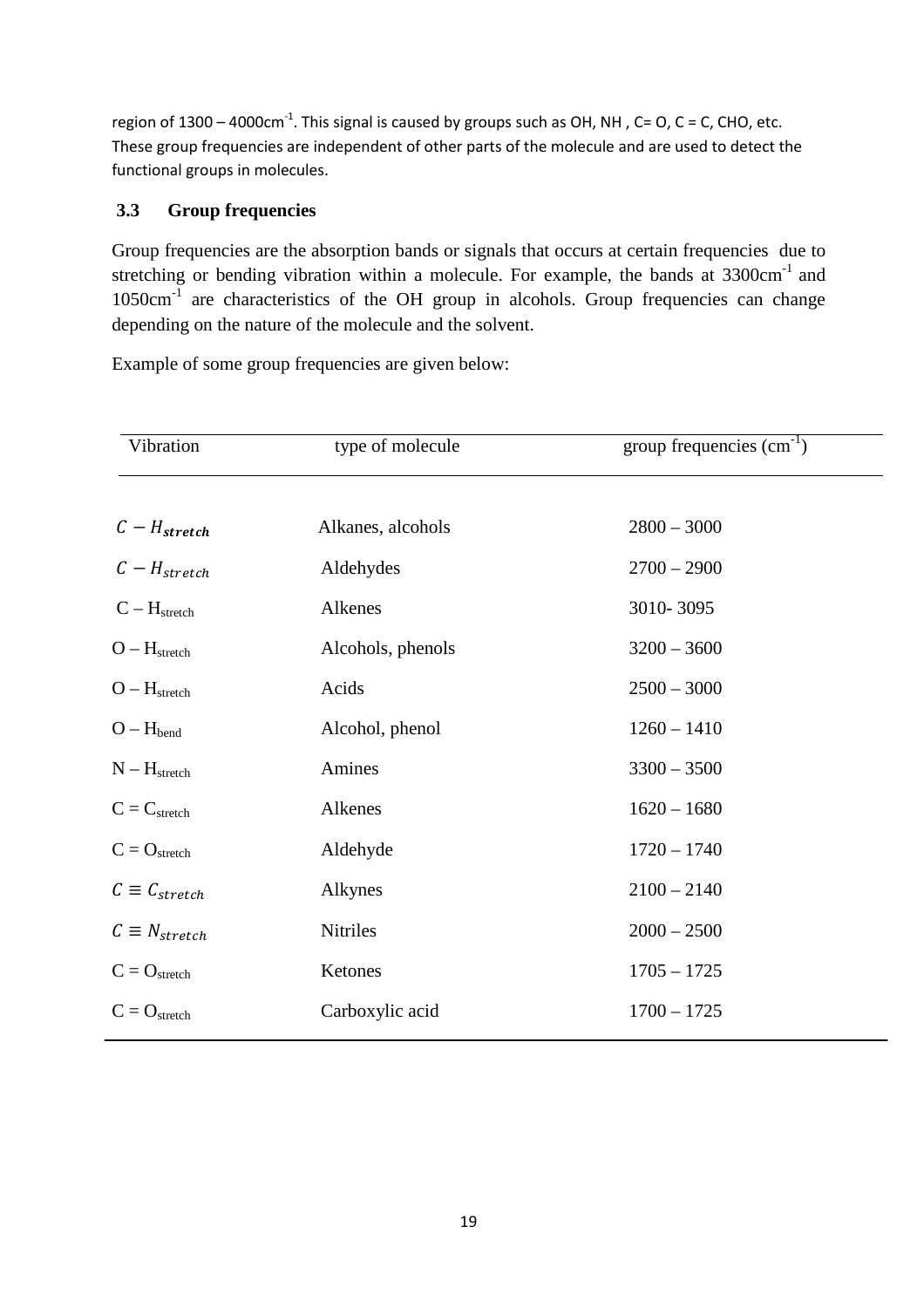#### **3.4 Instrumentation**

The instrument used is called infrared spectrophotometer. This instrument is basically similar to those used for the UV/ Visible measurements, but only differ from the energy or radiation sources, optical materials and the detection device.



**Fig. 3.3: The schematic diagram of infra-red spectrophotometer Source: Peter R.S. Murray, 1983** 

#### **3.4.1 Radiation source**

The radiation source may be:

- Nernst glower which is a mixture of oxides of zirconium or thorium
- Globar unit which is a small rod of silicon carbide

#### **3.4.2 Monochromator**

This may be a prism or grating. The prism monochromator is usually made of sodium chloride crystals which disperse electromagnetic radiation between 4000 and 650cm-1. The grating systems monochromator have a better resolving power and disperse uniformly in all regions of electromagnetic radiation.

#### **3.4.3 Detector**

The detecting device is either a thermocouple or a bolometer. A thermocouple is made of two different metals connected together to which two sensitive galvanometers are attached from the other end. The I R radiation impinges on the junction of the metals to generate a thermo electromotive force which enables the current to flow. The current generated is proportional to the quantity of the radiation impinged on the metal.

#### **3.5 Application**

• Used for the identification of the identity or non identity of two samples. This is done mainly in the finger print region of the spectrum.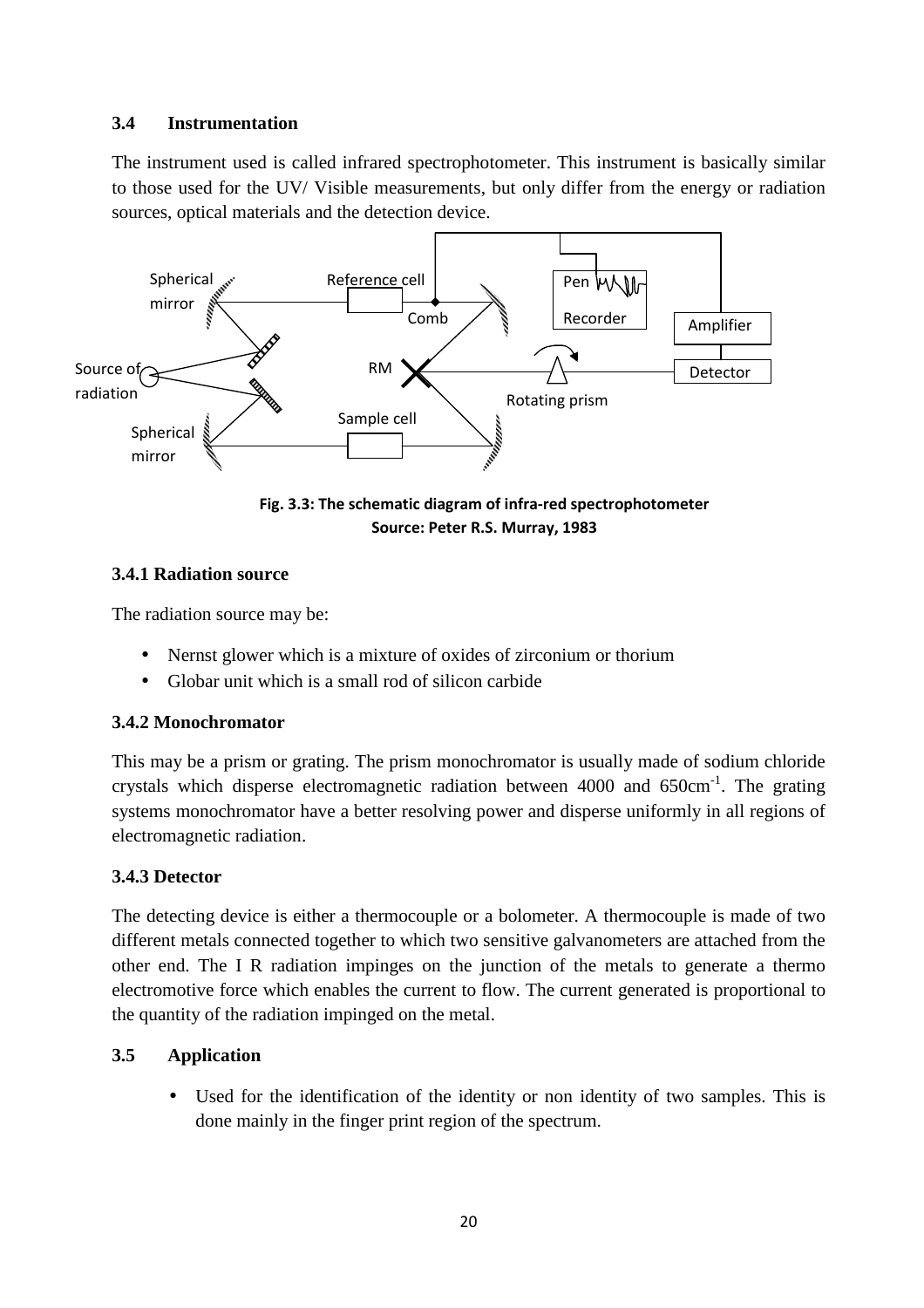- It is used for the detection of impurities. This is applied only when the impurities absorb strongly in the region where the main component is transparent(i.e. not absorbing any radiation)
- Identification of functional groups. I. R. Is very useful for the identification of some functional groups such as OH, CO, CHO,  $C = C$ , NH<sub>2</sub> e.t.c.

#### **4.0 Conclusion**

Infrared spectroscopy is concerned with the absorption of electromagnetic radiation by molecules due to their vibrational ability. The type of spectrum obtained gives a vital information on the nature of the functional groups present in a given compound or sample.

#### **5.0 Summary**

In this unit we have learnt that:

- Infrared spectrum possesses large number of absorption peaks as compared to that of UV/ Visible spectrum.
- $\cdot \cdot$  the absorption bands provide a good information on the structural arrangement the molecule.
- almost all organic compounds absorb radiation in this region and convert it into vibrational energy.
- $\triangle$  the absorption of I R radiation causes the bond within a molecule to either stretch or bend.

#### **6.0 Tutor Marked Assignment (T M A)**

- 1. A sophisticated UV/ Visible near IR instrument has a wavelength range of 185 3000 nm. What are its wave number and frequency ranges?
- 2. At what range of wave numbers do the following functional groups give signal?

(i) OH, (ii) CHO, (iii) CO and (iv)  $NH<sub>2</sub>$ 

#### **7.0 Further Reading/ References**

- 1. Robert, M.S., Clayton, G.B. and Terence, C.M. (1974). *Spectrometric Identification of Organic Compound,* 3rd Edition, Wiley International.
- 2. Allen, M.S., Barbara, A.G. and Melvin, L.D. (2000). *Microscale and Miniscale Organic Chemistry Laboratory Experiment*.
- 3. Peter R.S. Murray (1983). *Principles of Organic Chemistry.*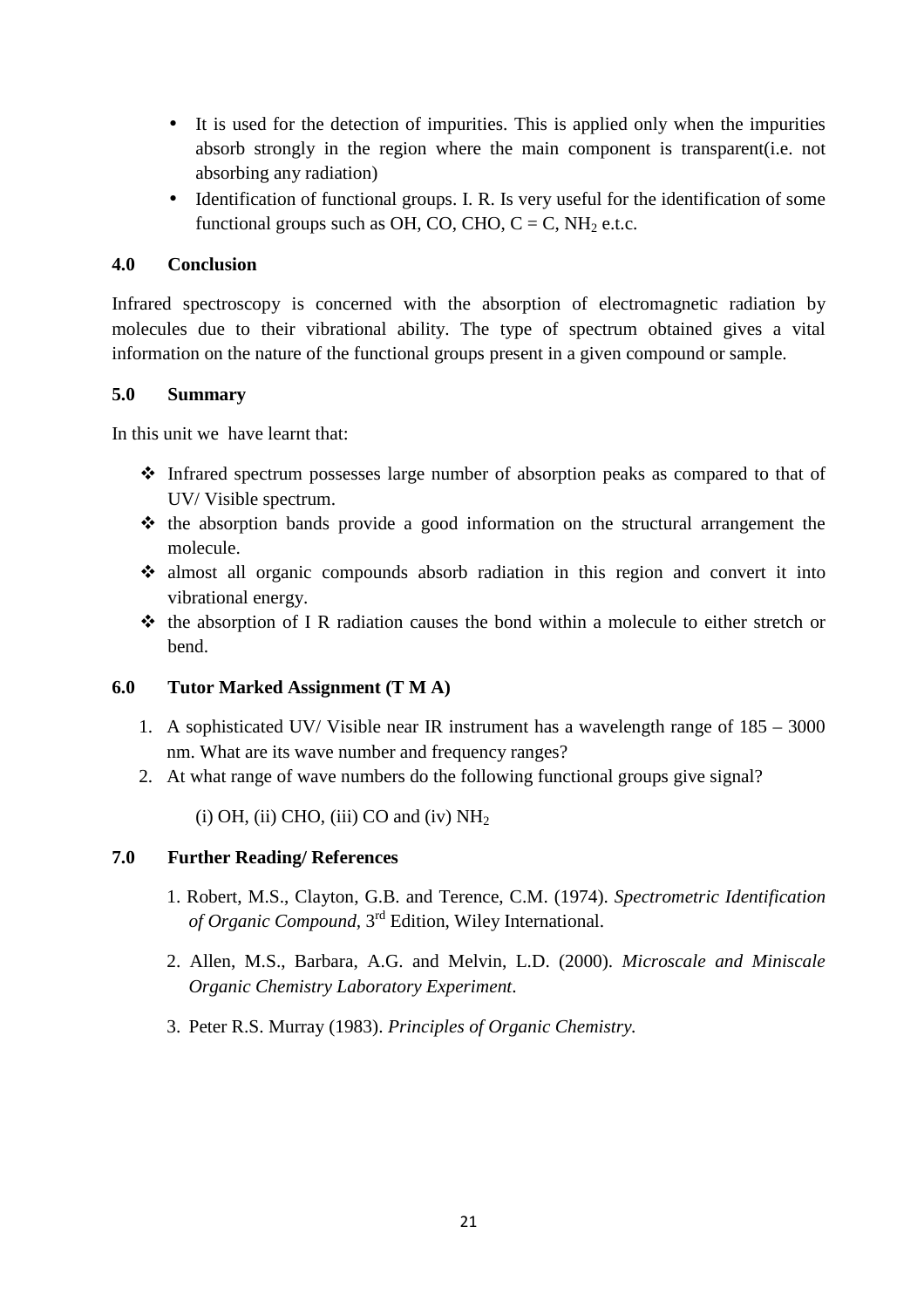### **Unit 4 Flame Spectroscopy**

| 1.0                          | Introduction                                                                    | 22 |
|------------------------------|---------------------------------------------------------------------------------|----|
| 2.0                          | Objectives                                                                      | 22 |
| 3.0                          | Definition of Flame Spectroscopy                                                | 22 |
| 3.1                          | Differences between Flame Emission and Flame Atomic<br>Absorption Spectroscopy. | 23 |
| 3.2                          | Working Principle of Flame Emission Spectrometry                                | 23 |
| 3.3                          | Working Principle of Flame Atomic Absorption Spectrophotometry                  | 23 |
| 3.4                          | Interference                                                                    | 24 |
| 3.4.1 Types of interference: |                                                                                 | 24 |
| 3.5                          | Application of the Techniques                                                   | 25 |
| 3.6                          | Sensitivity and Detection Limit of Atomic Absorption Analysis                   | 25 |
| 4.0                          | Conclusion                                                                      | 25 |
| 5.0                          | Summary                                                                         | 26 |
| 6.0                          | Tutor Marked Assignment (TMA)                                                   | 26 |
| 7.0                          | <b>Further Readings/References</b>                                              | 26 |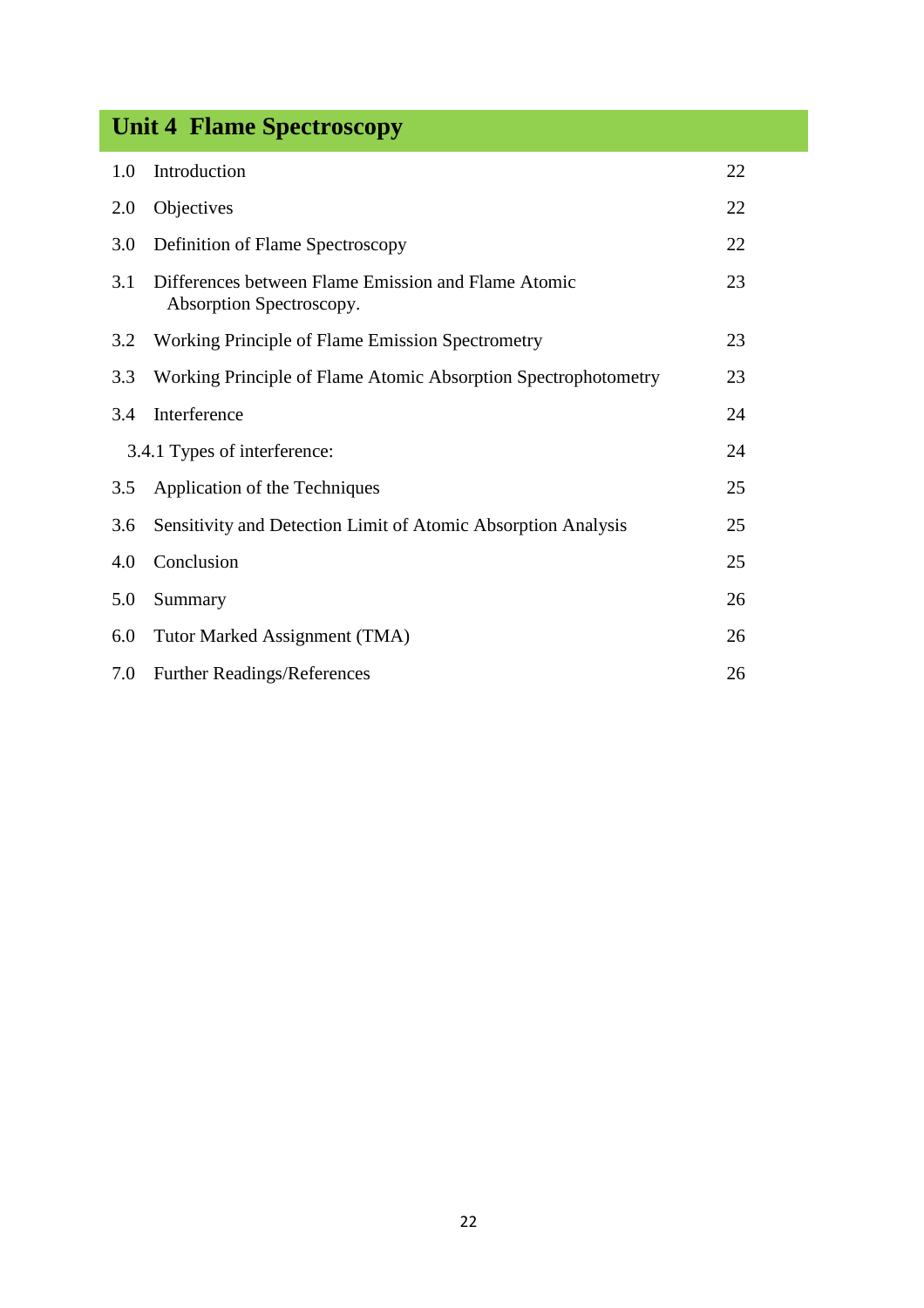#### **Unit 4 Flame Spectroscopy**

#### **1.0 Introduction:**

If a solution containing a metallic salt, e.g. sodium chloride is aspirated into a flame for example, acetylene burning in air, a vapour which contains atoms of the metal may be formed. Some of these gaseous metal atoms may be raised to an energy level which is sufficiently high to permit the emission of radiation characteristics of the metal, e.g. the characteristics yellow colour imparted to flames by compounds of sodium. This is the basis of flame photometry. However, a much larger number of the gaseous metal atoms will normally remain in an unexcited state or, in other words, in the ground state. These grounds-state atoms are capable of absorbing radiant energy of their own specific resonance wavelength, which in general is the wavelength of the radiation that the atoms would emit if excited from the ground state. Hence, if light of the resonance wavelength is passed through a flame containing the atoms in question, then part of the light will be absorbed, and the extent of absorption will be proportional to the number of ground state atoms present in the flame. This is the underlying principle of atomic absorption spectroscopy (AAS).

#### **2.0 Objectives:**

By the end of this unit, you should be able to:

- distinguish between flame emission and flame atomic absorption spectroscopy;
- explain the working principles of flame emission spectrometry and flame atomic absorption spectrophotometry;
- enumerate the applications of flame emission and flame atomic absorption spectroscopy; and
- mention the interferences in flame emission spectrometry and flame absorption spectrophotometer.

#### **3.0 Definition of Flame Spectroscopy**

• Flame Emission Spectroscopy is a technique in which the emission of light by thermally excited atoms in a flame or furnace is used to measure the concentration of atoms, and Flame Atomic Absorption Spectroscopy is a technique in which the absorption of light by free gaseous atoms in flame or furnace is used to measure the concentration of atoms.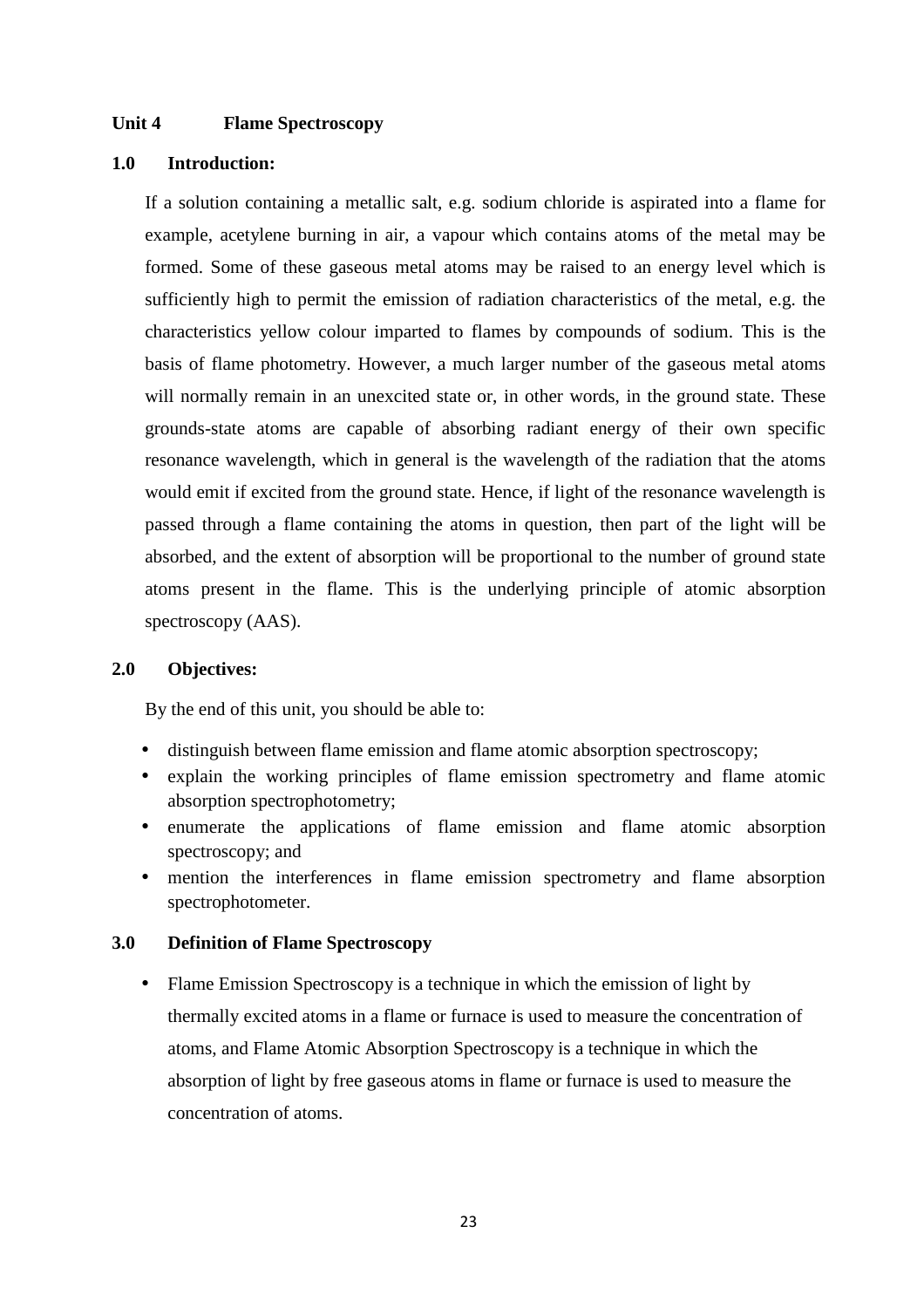#### **3.1 Differences between Flame Emission and Flame Atomic Absorption Spectroscopy.**

Flame emission spectroscopy is basically the same as flame atomic absorption spectroscopy. The difference is that no light source is needed in flame emission. Some of the atoms in the flame are promoted to excited electronic states by collision with other atoms. The excited atoms emit their characteristic radiation as they return to their ground state. In flame emission spectroscopy, the emission intensity at a characteristic wavelength of an element is nearly proportional to the concentration of the element in the sample. For both absorption and emission, standard waves are usually used to establish the relation between signal and concentration.

#### **3.2 Working Principle of Flame Emission Spectrometry (FES)**

The solution is introduced into the flame as a fine spray. The solvent evaporates leaving the dehydrated salt. The salt is dissociated into free gaseous atoms in the ground state. A certain fraction of these atoms can absorb energy from the flame and be raised to an excited electronic state. The excited levels have a short lifetime and drop back to the ground state, emitting photons of characteristic wavelength. These can be detected with conventional monochromator-detector set up. The intensity of emission is directly proportional to the concentration of the analyte in solution being aspirated. A schematic diagram of a flame emission spectrometer is given below:



**Fig 4.1: A schematic diagram of a flame emission spectrometer**

**Source: Modern Methods of Chemical Analysis, 2nd Edition by R, L, Pecsok et al – Page 244** 

#### **3.3 Working Principle of Flame Atomic Absorption Spectrophotometry (FAAS)**

The sample solution is aspirated into a flame as in flame emission spectrometry and the sample element is converted to atomic vapour. The flame then contains atoms of that element. Some are thermally excited by the flame, but must remain in the ground state. These ground state atoms can absorb radiation of a particular wavelength that is produced by a special source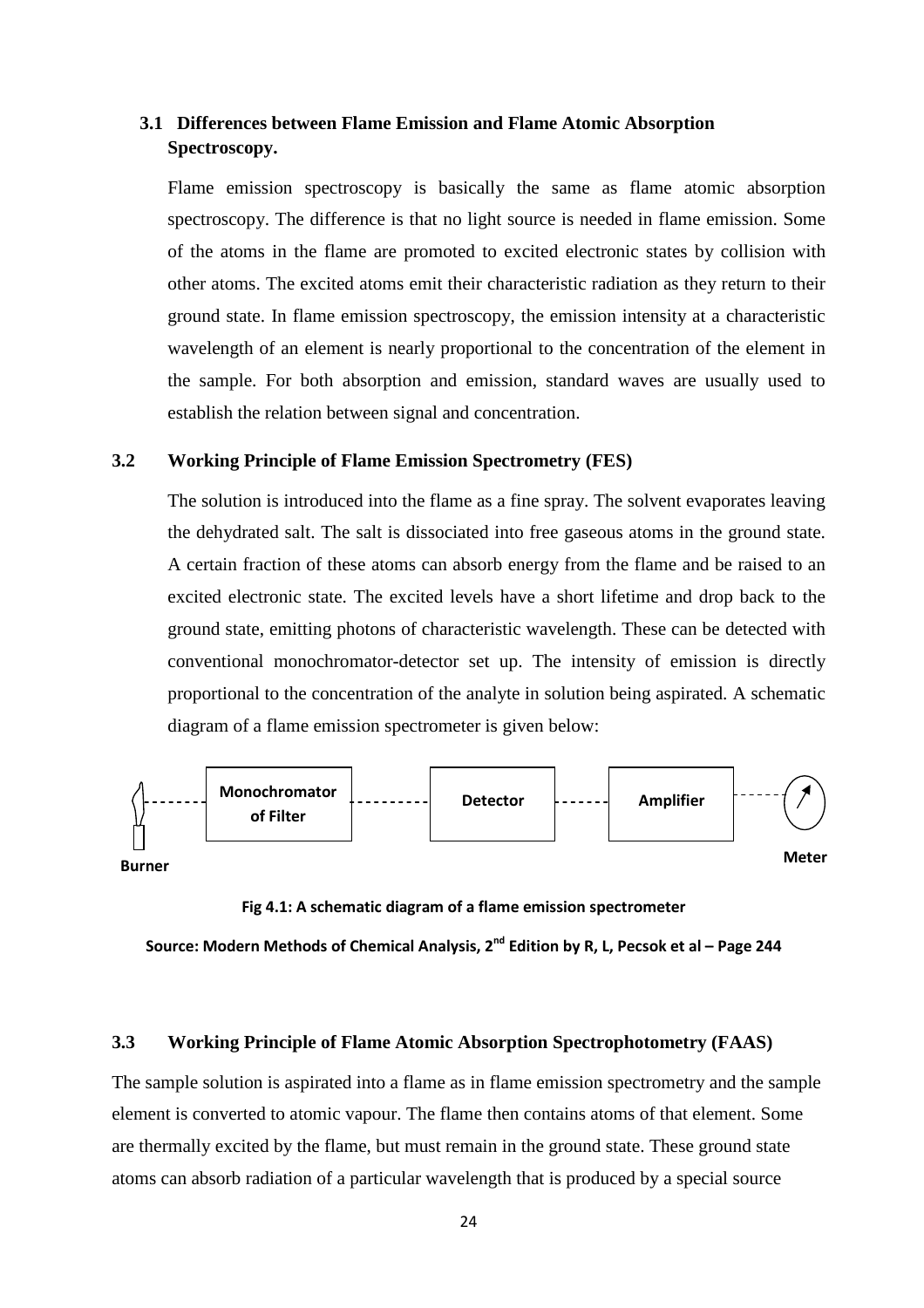made from that element. The wavelength of radiation given off by the sources is the same as those absorbed by the atoms in the flame. The absorption follows Beer's Law, that is, the absorbance is directly proportional to the path length in the flame and to the concentration of atomic vapour in the flame. A schematic diagram of flame atomic absorption spectrophotometer is given below:



**Fig 4.2: A schematic diagram of flame atomic absorption spectrophotometer** 

**Source:** *Modern Methods of Chemical Analysis***, 2nd Edition, R, L, Pecsok et al – Page 244**

#### **3.4 Interference:**

By interference, we mean any effect that changes the signal when analyte concentration remains unchanged. In the measurement of atomic absorption or emission signals, interference is widespread and easy to overlook. If you are clever enough to discern that interference is occurring, it may be corrected by counteracting the source of interference.

#### **3.4.1 Types of interference:**

- **Spectral**: refers to the overlap of analyte signal with signals due to other elements or molecules in the sample or with signals due to flame or furnace. The best means of dealing with overlap between lines of different elements in the sample is to choose another wavelength for analysis.
- **Chemical**: is caused by any component of the sample that decreases the extent of atomization of analyte. E.g.  $SO_4^2$  and  $PO_4^3$  hinder the atomization of  $Ca^{2+}$ , perhaps by forming non volatile salts. This can be solved by adding releasing agents which are chemicals to a sample to decrease chemical interference, eg EDTA and 8 – hydroxyquinoline protect  $Ca^{2+}$  from the above interference.
- **Ionization**: In this, the ionization of analyte atoms decreases the concentration of neutral analyte atoms in the flame, which results in the decrease of the desired atomic signal.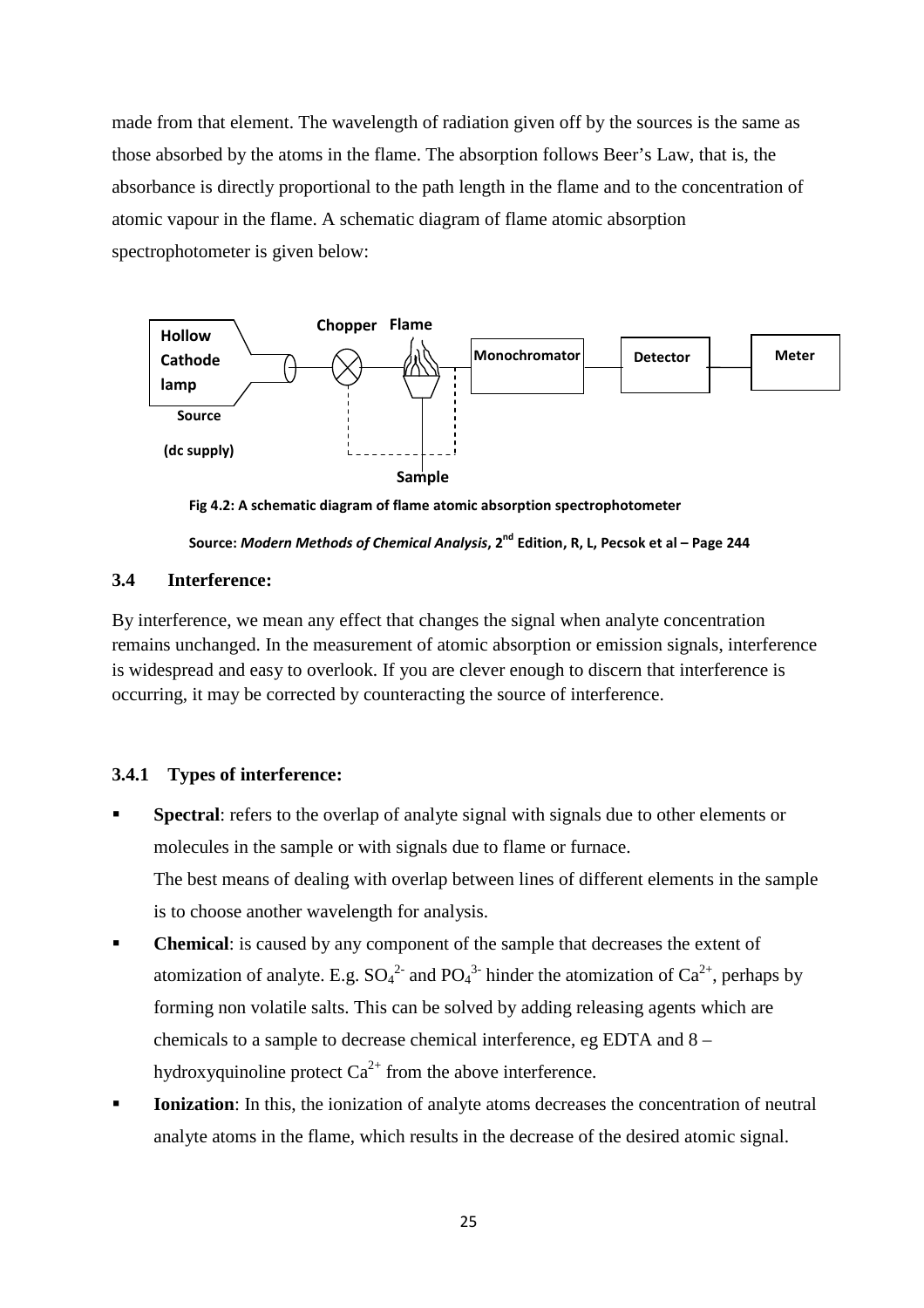This is solved by adding an ionization suppressor to a sample so as to decreases the extent of ionization of analyte.

#### **3.5 Application of the Techniques (FES and FAAS).**

- They are used in many laboratories particularly whenever trace metal analyses are required.
- Environmental samples are analyzed for heavy-metals contamination.
- Pharmaceutical samples are analyzed for metal impurities using the atomic spectrometric techniques.
- The techniques are used in the steel industry to determine minor components as well as major ones.
- The techniques are used in the measurement of sodium and potassium in serum and urine in diagnostic clinical analysis.

#### 3.6 **Sensitivity and Detection Limit in Atomic Absorption Analysis**

Atomic absorption spectroscopy is a sensitive technique in the analysis of metals in trace concentration.

Sensitivity is defined as that concentration of an element in aqueous solution which absorbs 1% of the incident radiation passing through a cloud of atoms being determined.

Usually, a 1% absorbance corresponds to 99% transmittance or approximately 0.004 absorbance value.

While detection limit is the concentration of an element in solution which gives a signal equal to twice the standard deviation of the series of measurements near blank level or the background signal.

Note that both the sensitivity and detection limit vary significantly with flame temperature and spectral bandwidth. For example, the sensitivity of mercury is 2.2 mg/l, while the detection limit is 0.16 mg/l. Hence, it is necessary to specify the flame type to be used in any determination.

#### **4.0 Conclusion**

It is therefore clear that both flame emission and flame absorption techniques are based on the measurement of either emitted or absorbed radiation to estimate the amount of alkali metals (example sodium, potassium) and trace elements (e.g. lead, iron, copper etc) respectively.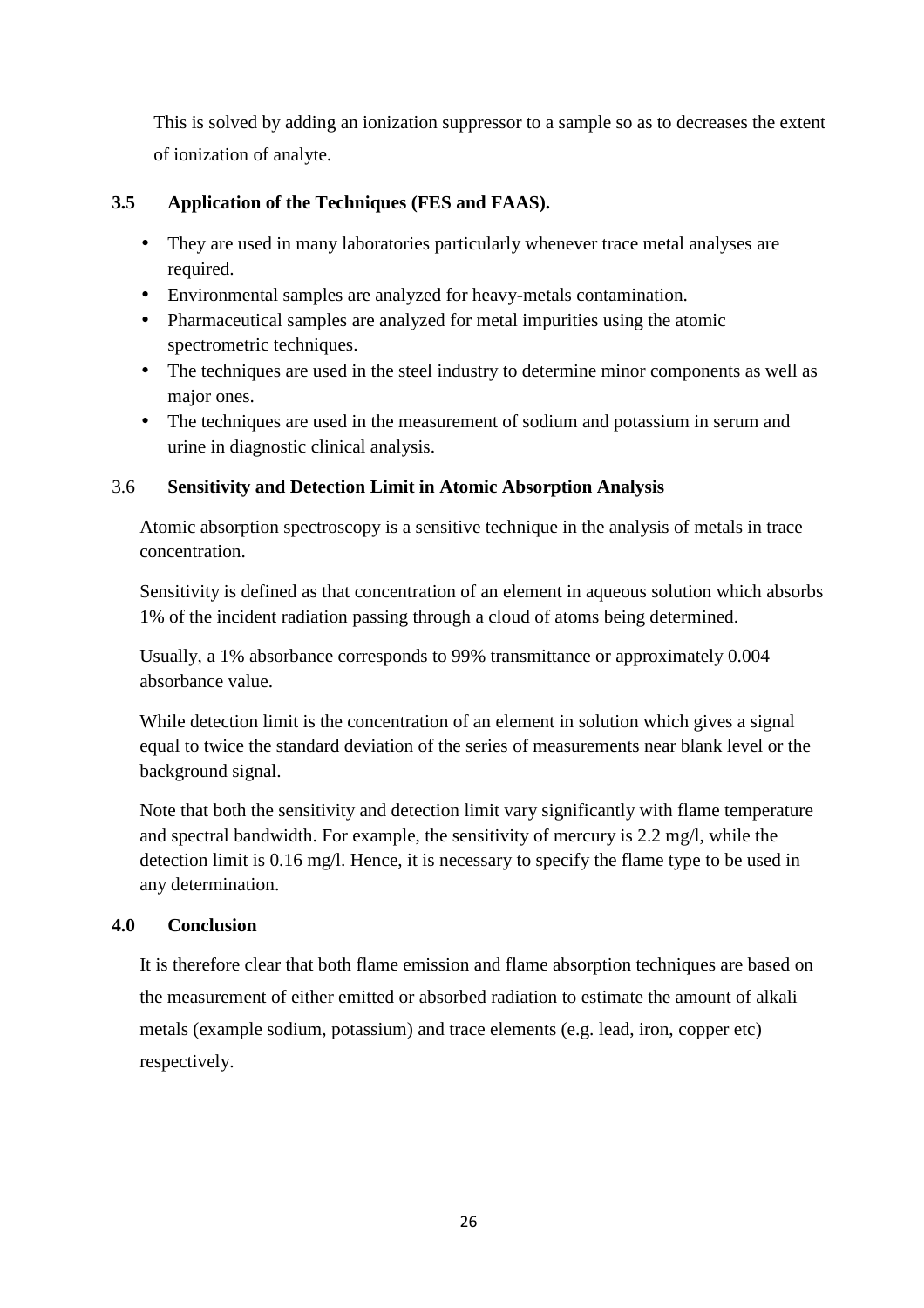#### **5.0 Summary**

In this unit, it has been learnt that:

- Flame emission is concerned with the measurement of the emitted radiation by thermally excited atoms.
- Flame absorption techniques involves the measurement of the absorbed radiation by free atomic species.
- The instrument used in flame emission is called flame photometer while that of flame absorption is called atomic absorption spectrophotometry.
- In flame emission, the emitted radiation is proportional to the concentration of the atoms in solution.
- Also, the amount of absorbed radiation is proportional to the number of the absorbing atomic species.

#### **6.0 Tutor Marked Assignment (TMA)**

1. (a) Compare and contrast between flame emission and flame absorption spectroscopy.

(b) Explain clearly why flame emission is mainly restricted to the analysis of alkali metals.

2. (a) Outline major types of interferences encountered in atomic absorption analysis and describe how such problems can be overcome.

(b) With the aid of a well-labelled schematic diagram, briefly explain the working principle of atomic absorption spectrophotometer.

#### **7.0 Further Readings/References**

- 1. Metcalfe, E. (1987) *Atomic Spectroscopy and Emission Spectroscopy*, John Wiley, UK
- 2. Douglas, A. S., Donald, M.W., James, F.H. and Stanley, R.C., (2004), *Fundamentals of Analytical Chemistry*, 8th edition
- 3. Christian, G.D. and O'Reilly, J.E., (1986). *Instrumental Analysis,* 2nd Edition.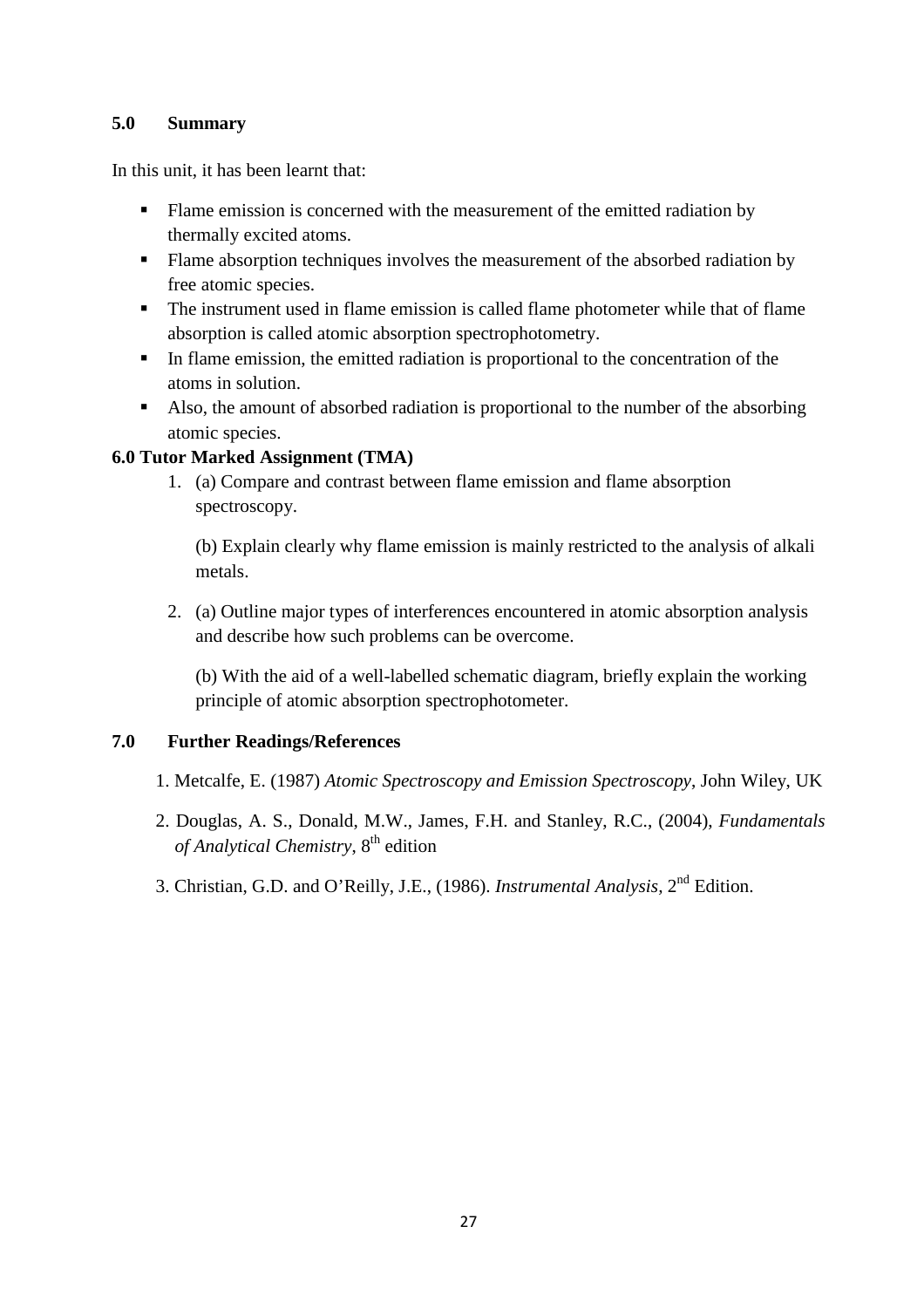## **Unit 5 X-Ray Spectroscopy**

|       |                                                | Page |
|-------|------------------------------------------------|------|
| 1.0   | Introduction                                   | 28   |
| 2.0   | Objectives                                     | 28   |
| 3.0   | Definition                                     | 28   |
| 3.1   | Sources of X-rays                              | 28   |
| 3.2   | X-ray Emission Spectrometers                   | 29   |
| 3.3   | X-ray Detector                                 | 29   |
| 3.4   | Non dispersive $X - ray$ Spectrometers         | 30   |
| 3.4.1 | Applications                                   | 30   |
| 3.5   | Application of $X - ray$ Fluorescence Analysis | 31   |
| 4.0   | Conclusion                                     | 32   |
| 5.0   | Summary                                        | 32   |
| 6.0   | <b>Tutor Marked Assignment</b>                 | 32   |
| 7.0   | Further Reading/Reference                      | 32   |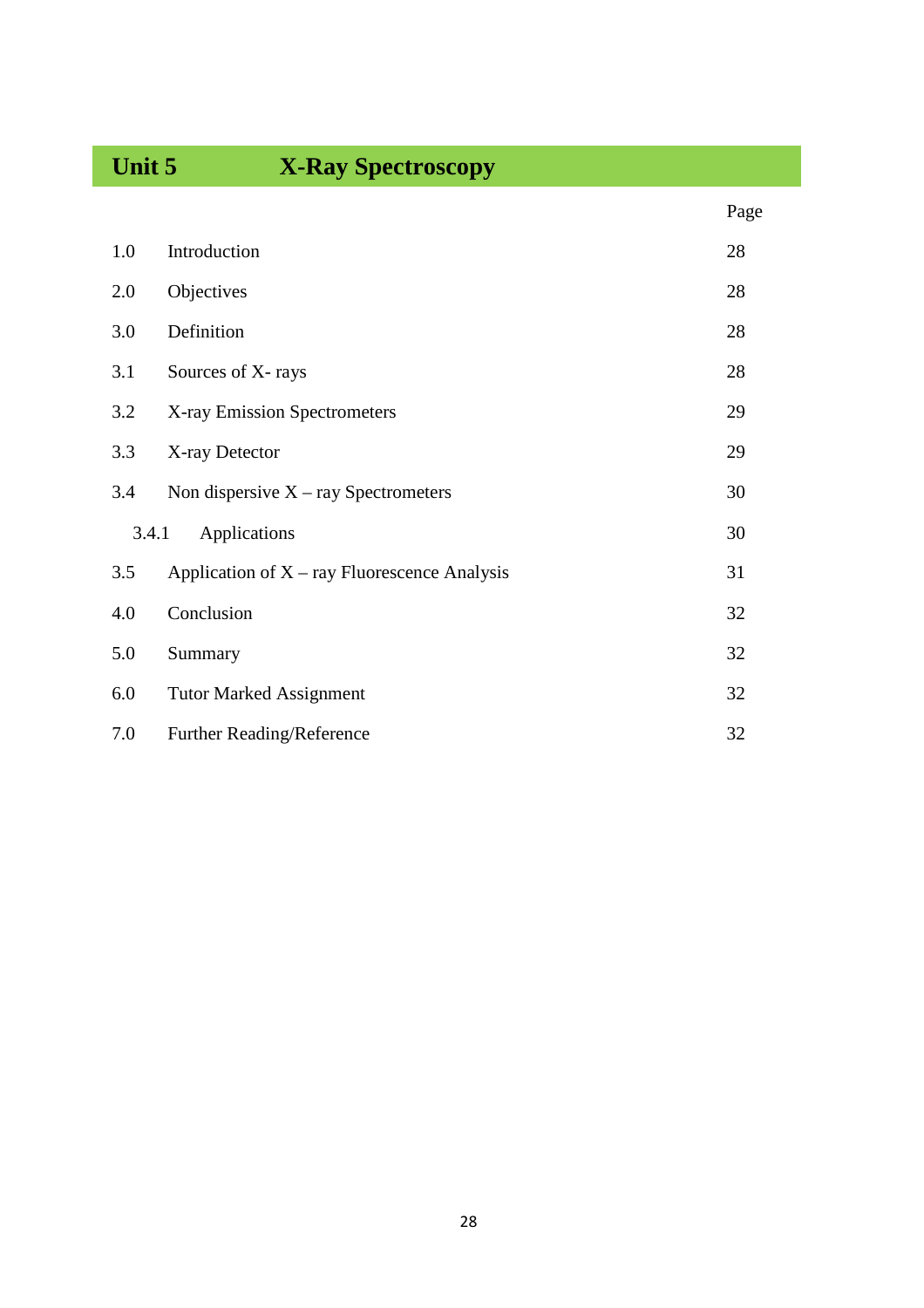#### **Unit 5 X-Ray Spectroscopy**

#### **1.0 Introduction:**

X-rays are electromagnetic radiation ranging in wavelength from about  $0.1 - 25$  Å. The shorter the wavelength of the x-ray, the greater the energy and its penetration power. Both light and xrays are produced by electronic transition. The only difference is that light rays are produced by the transition of the outer electrons, while x-rays are produced by the transition of inner electrons.

X-ray spectroscopy is concerned with the measurement of the absorption of x-rays when it interacts with matter.

#### **2.0 Objectives:**

By the end of this unit, you should be able to:

- define x-ray spectroscopy;
- enumerate the different sources of x-rays;
- explain the components of x-ray spectrometers;
- describe the different types of x-ray detectors; and
- explain the working principle involved in x-ray spectroscopy.

#### **3.0 Definition**

 X-ray spectroscopy is a technique which involves the study of the interaction between x-ray radiation with matter.

#### **3.1 Sources of X- rays:**

There are three common sources of X-rays for analytical purposes:

- 1. Electron bombardment of a metal target.
- 2. Irradiation of a target (sample) with primary beam of high energy x-rays to produce a secondary beam of fluorescent x-rays.
- 3. Exposure of a sample to a radioactive source which generates X-rays. The X-ray emission spectra produced from these sources may be continuous or discontinuous, or a combination of both.

Characteristic line spectra are produced by an electron beam. These are obtained when a fast moving electron excites an atom to a higher energy level, then x-ray emission follows when an outer electron falls onto the vacancy in the lower energy, inner shell, giving rise to a series of lines.

An X-ray fluorescence spectrum is produced by exciting the target atom with a beam of high energy x-ray that is sufficient enough to knock out k electrons. After a short time the excited ion returns to the ground state, producing a fluorescence spectrum similar to the emission spectrum. Unlike the line emission spectra, where the lines appear as spikes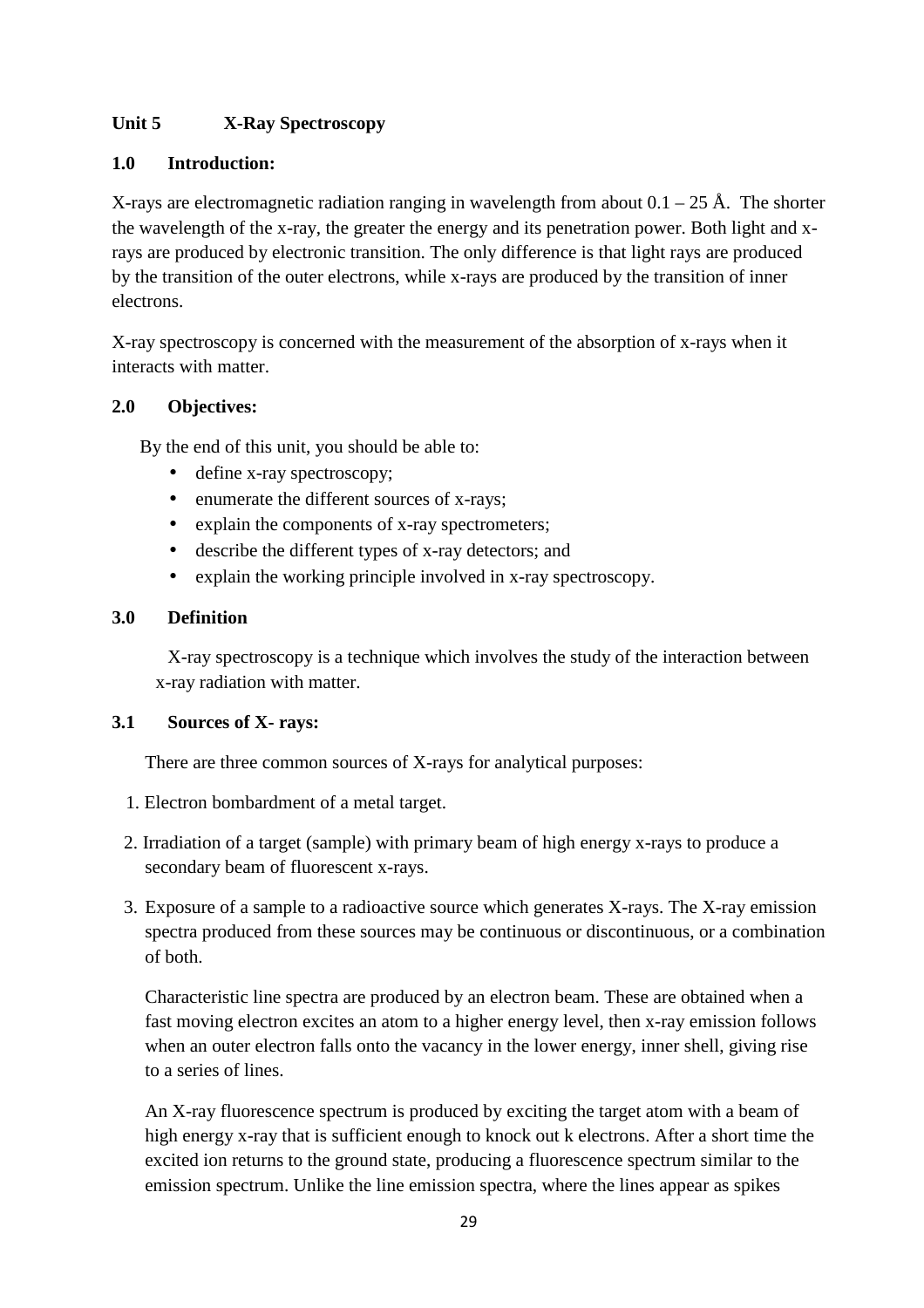superimposed on the continuous background, fluorescence spectra produce only the line spectrum without the continuous background. Hence fluorescence spectra show a much greater signal – background level and are preferred for analytical work.

#### **3.2 X-ray Emission Spectrometers:**

This is a device or instrument used to measure analytically the emission of the x-ray radiation by a sample. This instrument consists of :

- 1. Source of x-ray radiation called x-ray cooling tube,
- 2. Specimen chamber
- 3. Collimator made of a parallel fine tube
- 4. Crystal analyzer
- 5. Auxiliary collimator
- 6. Detector



**Fig. 5.1: Block diagram of X-ray emission spectrometer** 

In this instrument, the fluorescence spectrum is conveniently generated with high energy xrays from a Coolidge tube, even though the sample could be made the target in an x-ray tube. No suitable transparent materials are available for the fabrication of lenses, therefore x-rays are collimated by passage through a series of slits or a collection of long narrow tubes. Likewise no prisms are available to disperse X-rays, but fortunately crystals of many salts are able to disperse X-rays by diffraction and serves as excellent monochromators. Such crystals are: Topaz, LiF, NaCl, ammoniumdihydrogenphosphate (ADP), ethylene diamine d-tartrate, etc. The large single crystal analyzer (monochromator) is usually rotated on its axis to obtain the spectrum.

#### **3.3 X-ray Detector**

Three types of detectors are used to measure the intensity of an x-ray beam.

- 1. The simplest detector is a photographic film or plate which will darken when exposed to x-rays. The developed film is then scanned with a densitometer to record the spectrum.
- 2. Gas ionization detectors, such as ionization chamber, proportional counters and Geiger tubes used to measure radioactivity, are suitable for x-rays.
- 3. Some crystals fluoresce in the ultraviolet or visible region when exposed to x-rays.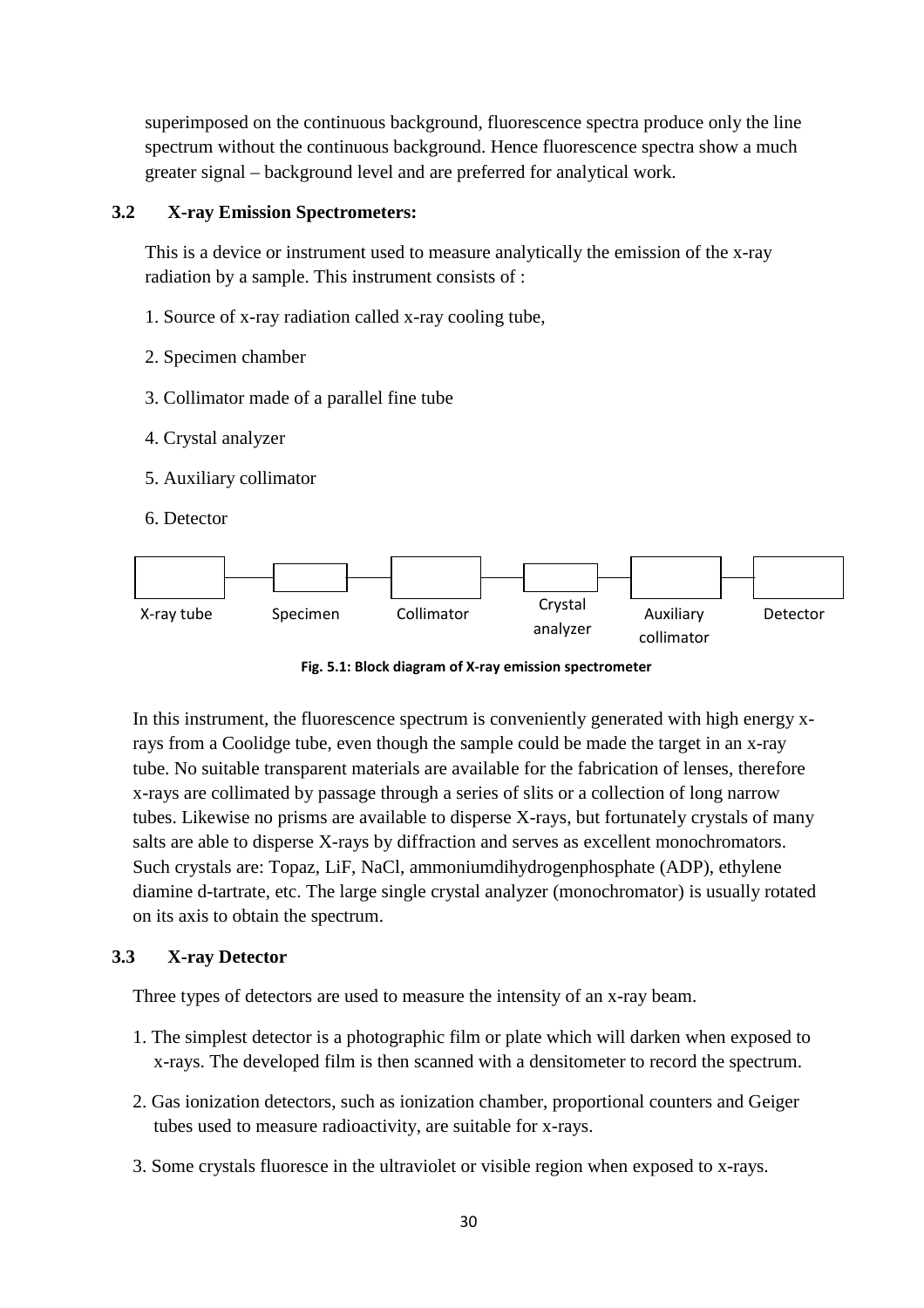These crystals may be incorporated in a scintillation counter that also utilizes a photomultiplier tube to measure the intensity of the fluorescence.

#### 3.4 **Non dispersive X – ray Spectrometers**

These are compact, relatively inexpensive and give performance comparable to crystal monochromator instruments, except for somewhat poorer resolution of closely spaced lines.



**Fig. 5.2: Non-dispersive x-ray spectrometer**

#### 3.4.1 **Applications:**

All types of solids are easily handled. If necessary, the sample may be placed in a thin walled cell or deposited as a film under cellophane. All elements above calcium  $(Z = 20)$  are readily detected, those between sodium  $(Z = 11)$  and calcium with difficulty, and the lighter elements not at all. X-ray emission spectroscopy is widely used for the analysis of steels and other alloys and for the determination of heavy elements in organic samples (e.g. lead and bromine in aviation fuels). It is highly specific with limits of detectability as low as a few parts per million.

#### 3.5 **X – Ray Absorption**

The absorption of X-rays is similar to the absorption of other electromagnetic energy in the ultraviolet, visible or infrared regions. The only significant difference is the energy involved. Like the emission process, the absorption process also concerned with the innermost electron. This process identifies the element regardless of its environment. Absorption of the X-ray photon is most probable.

If the energy of the incident photon just equals the energy required to eject the electron. That is, the electron leaves with essentially zero kinetic energy. For example, the absorption spectrum of lead consists of a few broad peaks with sharp discontinuities called absorption edges. Each absorption edge corresponds to the energy required to eject a K or L electron. The wavelength of an absorption edge is slightly less than that of the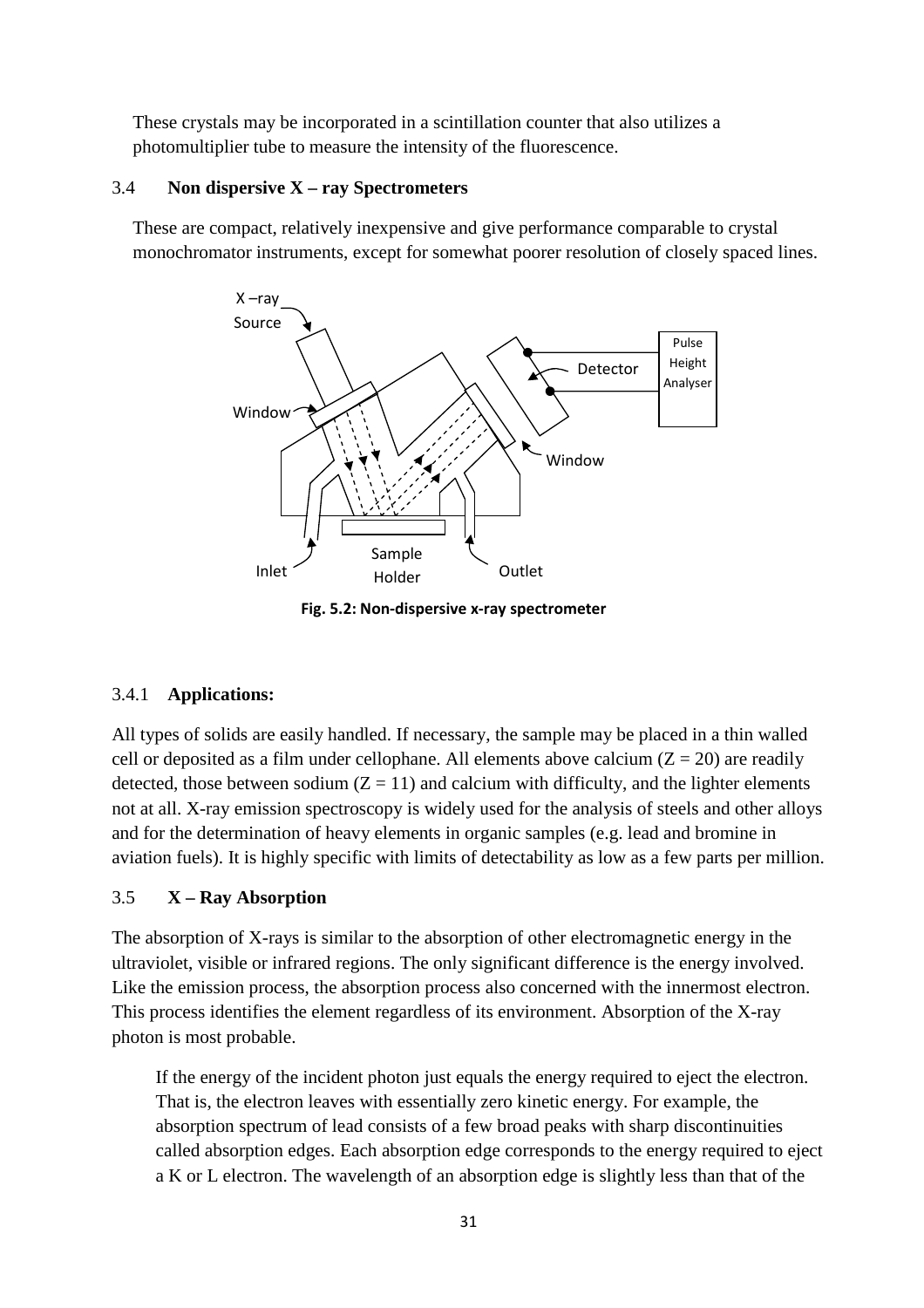corresponding emission line, because the energy required to eject electron completely from the atom is greater than the energy associated with an outer electron (already in the atom) falling into the vacancy.



**Fig. 5.3: A graph of absorption of x-ray against wavelength**

Beer's law is valid for the absorption of  $X - rays$ , and is usually written as 2.303  $log (I_0/I) = \mu x$ 

where  $I_0$  is the incident intensity and I is the intensity transmitted through a sample thickness of x cm. The proportionality constant,  $\mu$  is called the linear absorption coefficient.

The broad absorption bands as seen above, leads to the interference among neighbouring heavy elements. For the most part, X-ray absorption methods are limited to samples containing a single heavy element in an organic matrix (e.g. lead in gasoline or chlorine in chloro compounds).

#### 3.5 **Application of X – ray Fluorescence Analysis**

X-ray fluorescence analysis has the advantage that it is non-destructive. It can be used for the analysis of works of art, valuable coins and forensic materials. Several elements can be determined in a few minutes, on only a tiny amount of material. The major disadvantages are

- (i) elements lighter than sodium cannot be determined readily,
- (i) lower concentrations are not so readily determined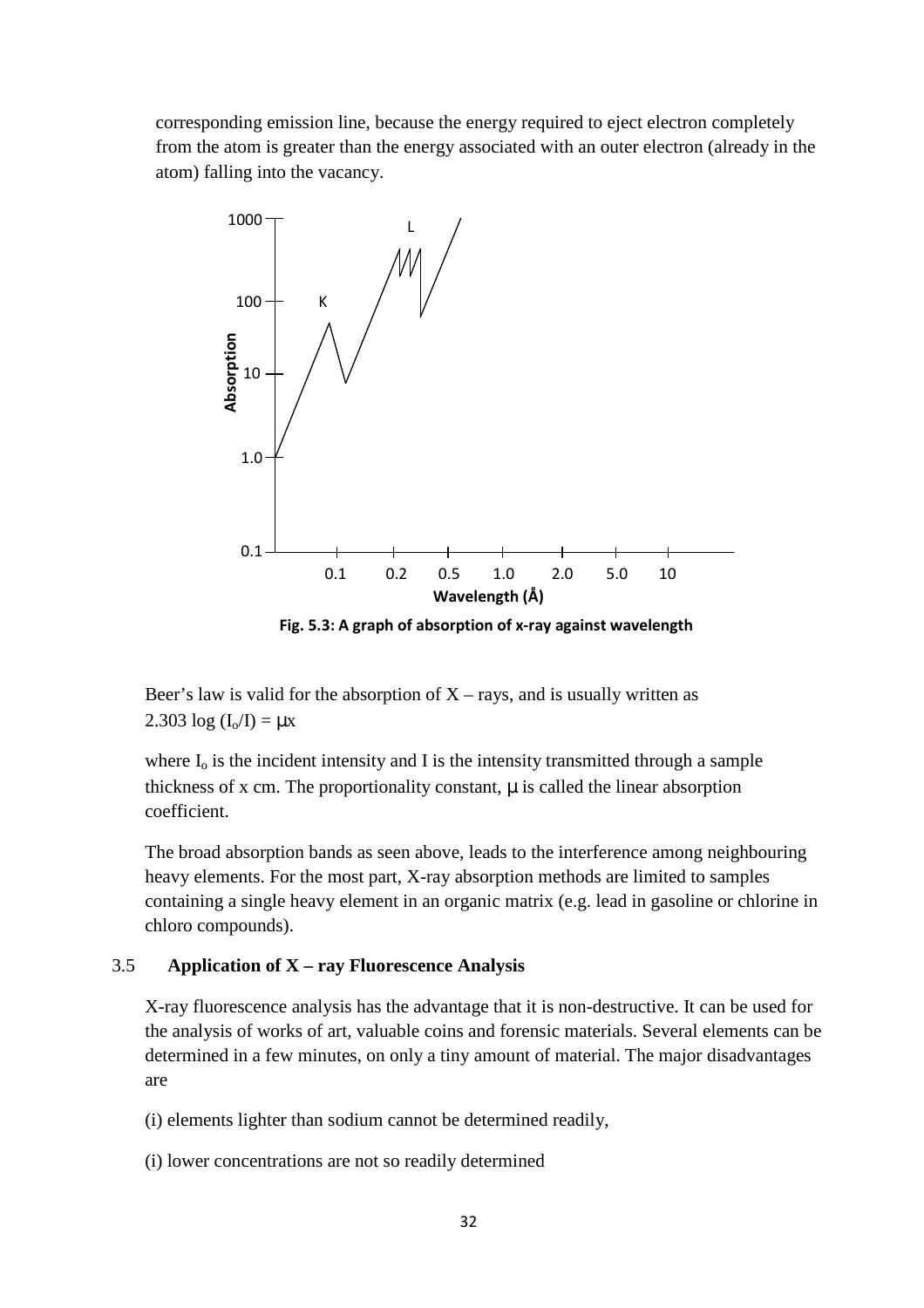- (iii) the instruments are relatively costly and
- (iv) the technique deals primarily with the surface of the sample whereas the composition of the outermost layer of a material may differ from that of the internal layer.

#### **4.0 Conclusion:**

 X-ray spectroscopy is a method which deals with the study of the interaction between x-ray radiation with matter. The technique is very vital for the analysis of steel and alloys as well as for the determination of heavy metal concentration in different samples.

#### **5.0 Summary**

In this unit, we have learnt that

- X-rays are electromagnetic radiation ranging from about  $0.1 2.5$ Å.
- There are three main sources of x-rays for analytical purposes.
- X-rays are produced by exciting the target atom with a beam of high energy that is sufficient enough for knock the inner electrons.
- Three types of detectors are used to measure the intensity of an x-ray beam namely photographic film, gas ionization detectors and some crystals which fluoresce.
- X-ray emission is used for the analysis of steel and alloys as well for determining the concentration of heavy metals

#### **6.0 Tutor Marked Assignment**

- 1.(a) Distinguish clearly between x-ray emission and x-ray absorption processes
- (b) Calculate the frequency in hertz and energy in joules of an x-ray photon with a wavelength of 2.35Å
- 2.(a) How would you differentiate between an x-ray and other types of electromagnetic radiations
- (b) Briefly explain the basic application of x-ray spectroscopic analysis.

#### **7.0 Further Reading/Reference**

- 1.0 Christian, G.D. and O'Reilly, J.E. (1986) *Instrument Analysis*, 2<sup>nd</sup> Edition Boston, Allyn and Bacon
- 2.0 Douglas, A.S., Donald, M.W., Holler, F.J., and Stanley, R.C. (2004) *Fundamentals of Analytical Chemistry*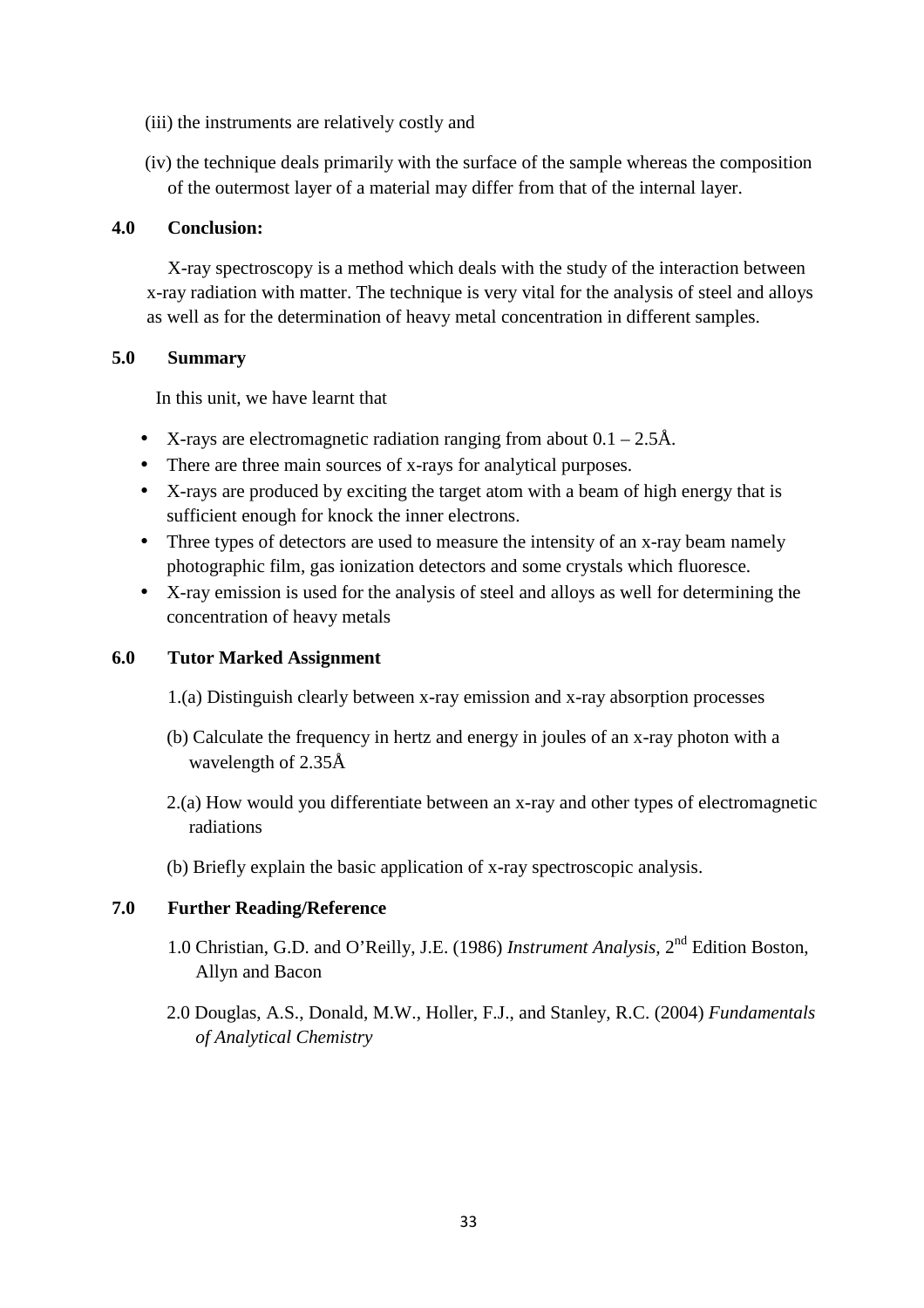## MODULE 2: Basic Analytical Techniques

### **Unit 1 - X – Ray Diffraction Method**

|     |                                                             | Page |
|-----|-------------------------------------------------------------|------|
| 1.0 | Introduction                                                | 34   |
| 2.0 | Objectives                                                  | 34   |
| 3.0 | Definition                                                  | 34   |
| 3.1 | Basic Concept of X-ray Diffraction                          | 34   |
| 3.2 | Types of X-ray Diffraction Experiments                      | 35   |
| 3.3 | The Effect of X-ray Diffraction on the Arrangement of Atoms | 35   |
| 3.4 | Bragg's Equation                                            | 36   |
| 3.5 | Application                                                 | 36   |
| 4.0 | Conclusion                                                  | 36   |
| 5.0 | Summary                                                     | 37   |
| 6.0 | Tutor marked Assignment                                     | 37   |
| 7.0 | Further Reading/Reference                                   | 37   |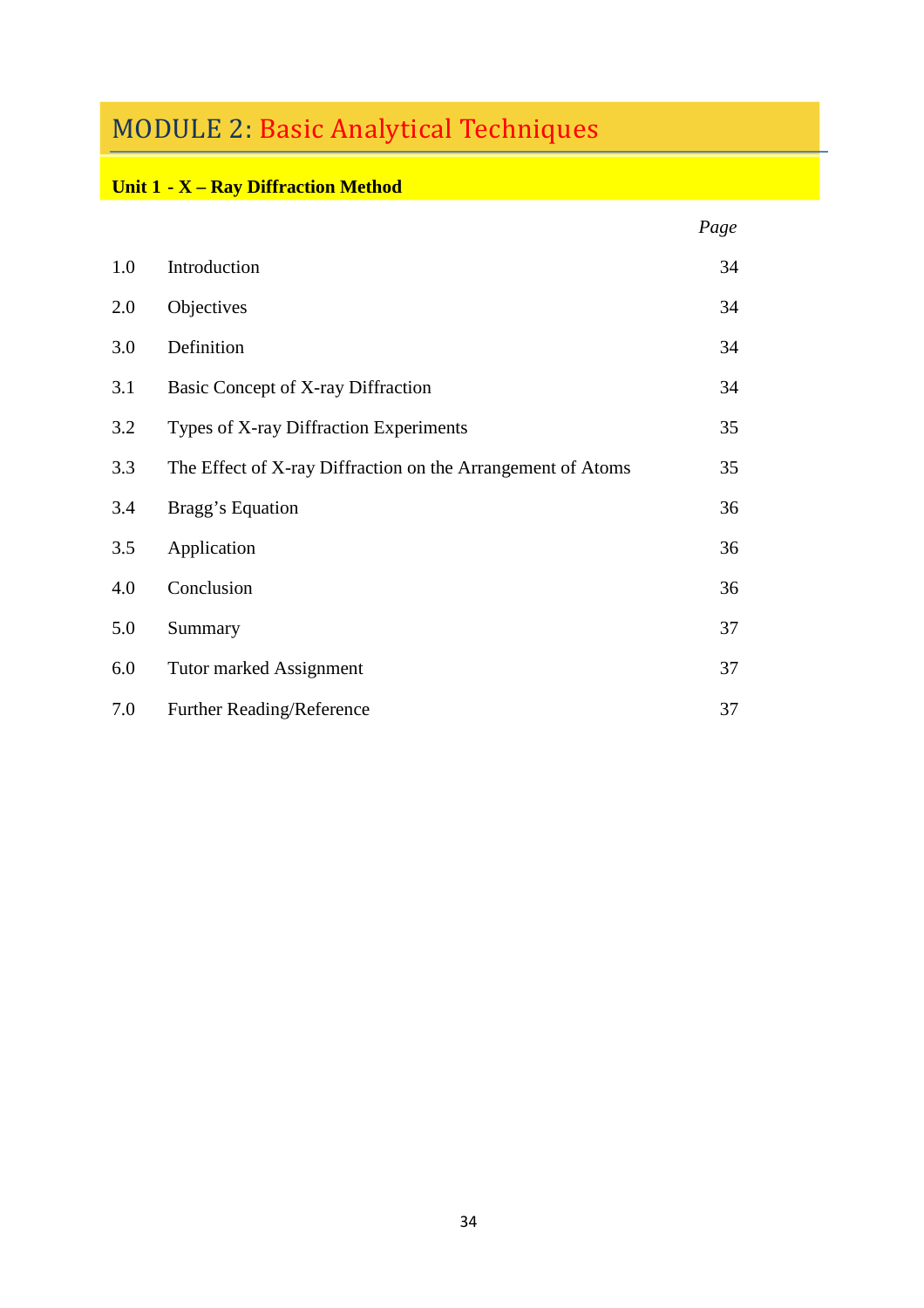#### **Unit 1 X – RAY DIFFRACTION METHOD**

#### **1.0 Introduction**

 $X$  – rays are electromagnetic radiation with fairly high penetration power or energy. The rays have the normal properties of waves most especially, they can be diffracted.

Diffraction process usually occurs whenever a wave meets a barrier with one or more openings of about the same size as the corresponding wavelength. Usually, the atoms or ions in crystals are arranged in such a way that they are separated from one another by a particular distance. Such distances are in the right range to cause  $x - rays$  to be diffracted. Thus, the layers of atoms in a crystal act as a diffraction grating for x-rays.

#### **2.0 Objectives**

By the end of this unit, students should be able to:

- explain the meaning of x-ray diffraction;
- explain the basic concept of x-ray diffraction;
- describe the different types of x-ray diffraction experiment;
- describe the arrangement of planes in crystals; and
- list the application of x-ray diffraction analysis.

#### **3.0 Definition**

X-ray diffraction is a phenomenon in which waves of x-rays spread and bend as they pass through small openings or around barriers.

Note: Diffraction is more pronounced when the opening, or aperture, or the barrier is similar in size to or smaller than the wavelength of the incoming wave.

#### **3.1 Basic Concept of X-ray Diffraction**

X-rays are electromagnetic waves in which the wavelengths are comparable in size to the spacing between the atoms in crystals. When these waves pass through crystals, they diffract (i.e. spread out or bend) and form interference patterns. These patterns can be analysed to gain information about geometric structure and properties of the crystals.

The main reason why atoms are able to produce diffraction patterns is due to the number of electrons they contain. The electric field of x-rays interacts with the electron cloud around the atom. Thus, the result of many of these interactions produces the diffraction pattern. Large atoms have many electrons. As a result, they produce the strongest patterns. Small atoms, such as hydrogen, have little effect on x-ray because of the few number of electrons.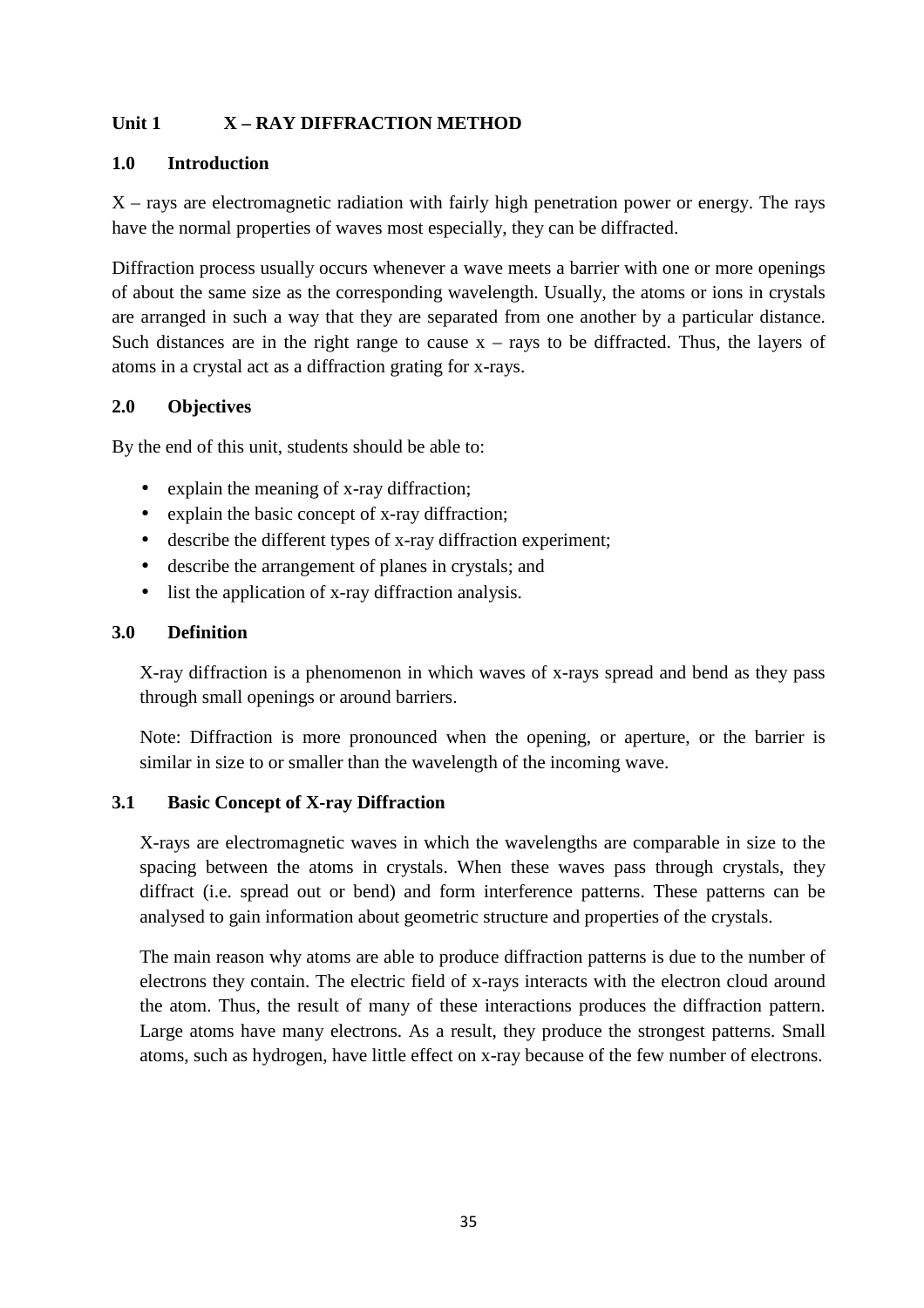#### **3.2 Types of X-ray Diffraction Experiments**

The first x-ray diffraction experiments were performed by bombarding Zinc Sulphide with high energy electrons. Then the X-rays were passed through a single crystal as shown below:



**Fig. 1.1: A simplified diagram of scattering of x-ray by a crystal**

#### **Source:** *Advanced Chemistry: Physical and Industrial* **By Philip Mathews, Pg. 170**

The second experiment involves the use of a powdered substance which is known as Powder Method. In this experiment, crystals of sample to be analysed are ground to a fine powder and then placed in a tube made of glass which has little effect on x-rays. The sample is surrounded by a cylindrical sheet of photographic paper. The x-rays are allowed to penetrate through a small hole in the cylinder and passed into the sample, where the diffraction occurs. A piece of lead which absorbs any x-rays that pass through the sample is placed opposite the entrance hole.





As can be seen, the powdered crystals are at the centre. The reflections of the x-rays produce curved lines on the photographic paper.

Note: the above diagram represents only one set of plane in a crystal. The separation between the planes is shown as an angle to the incoming x-rays. The angle is represented as θ. Diffractions from crystals with their sets of planes at angle θ will be arranged in form of a cone. This is because the photographic film is in the shape of a cylinder; the reflections from the crystals produce a set of curved patterns on the film.

#### **3.3 The Effect of X-ray Diffraction on the Arrangement of Atoms**

Generally, the extent of diffraction depends on the nature and arrangement of the individual atoms within a crystal. Thus, the greater the number of electrons in an atom, the stronger the diffraction or reflection. If the intensities of the individual spots on Xray photograph can be compared accurately, then it is possible to relate them with the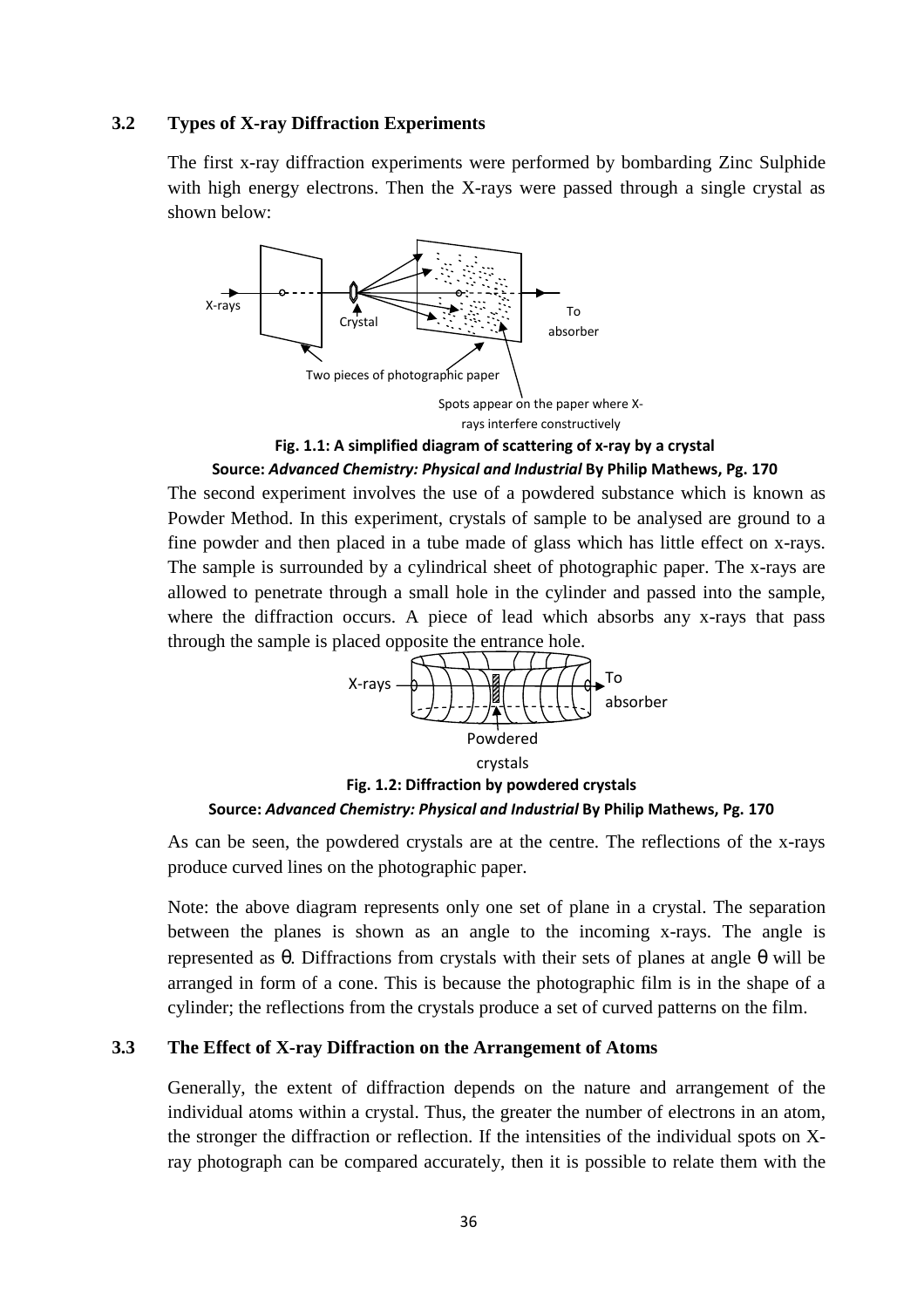nature of the electron cloud around the atoms. For accurate measurement of the intensities, an instrument called diffractometer is used. Thus, the intensities of the various reflections are measured directly by electronic means rather than by photographs. When the results are computerized, electron density maps can be produced.

#### **3.4 Bragg's Equation**

Bragg's proposed that the formation of diffraction patterns could be explained by assuming that the X-rays were reflected from the various planes of atoms in a crystal. According to Braggs's explanation, it is possible to consider that both diffraction and reflection are equivalent to one another. Thus, when two rays are diffracted in two different planes, the difference in the distance travelled by these rays is 2d sinθ. So, for constructive interference, we have:

 $nλ = 2d sin θ$ 

where  $n\lambda$  is referring to the path difference in crystals, n is a whole number,  $\lambda$  is a wavelength. If  $n = 1$ , reflection is said to be first order. If  $n = 2$  it is a  $2^{nd}$  order reflection and so on.

**Example**: When X-rays of wavelength 1.54x 10<sup>-8</sup> cm passed through Sodium Chloride, an intense cone is formed at  $\theta = 15.87^{\circ}$ . If this is taken as first order reflection then

1.54 x 10<sup>-8</sup> cm = 2 d sin (15.87<sup>0</sup>)  
\n
$$
\therefore d = \frac{1.54 \times 10^{-8}}{2 \sin 15.87} = 2.82 \times 10^{-8} cm
$$

Note: d is referring to the spacing between the planes.

# **3.5 Applications**

X-ray diffraction can be used to discover the structures of crystals. The diffraction patterns of X-ray can also be used to determine the arrangement of electrons around the atoms. This provides good evidence about the shapes of molecules.

X-ray diffraction has led to the discovery of the double helical structure of DNA.

# **4.0 Conclusion**

X-ray diffraction is thus a method which involves the spreading and bending of the rays as they pass through a small opening or barriers. This method is useful in determining the arrangement of atoms in a molecule.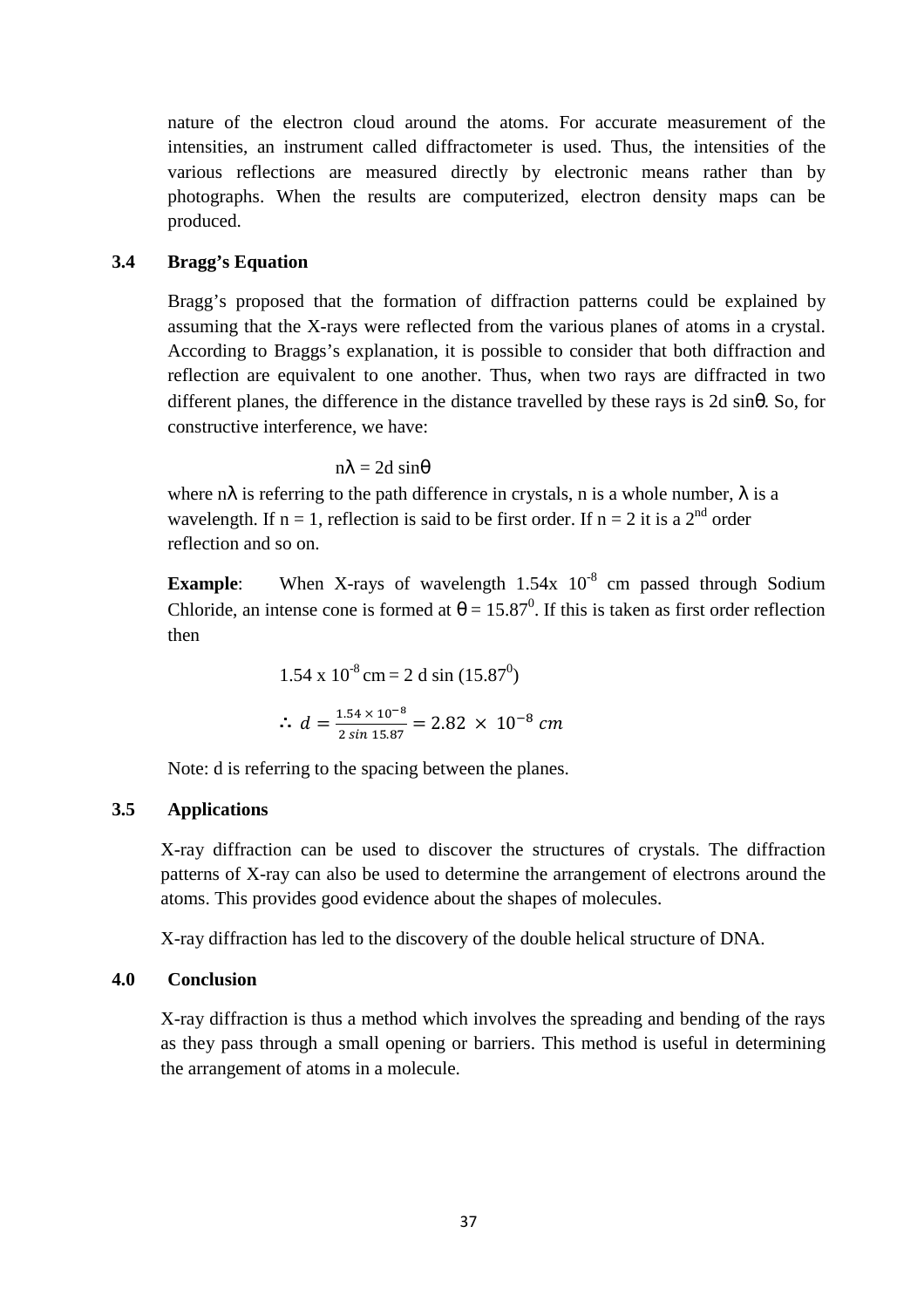# **5.0 Summary**

- X-ray diffraction is a method of determining atomic and molecular structures by measuring patterns of scattered X-rays after they pass through a crystalline substance.
- The diffraction pattern can be measured using single crystal or a powder.
- X-rays are diffracted from the layers of atoms or ions in a crystal according to Bragg's equation  $n\lambda = 2d \sin\theta$ .
- The intensity of the spots on an x-ray diffraction photographs depends on the electron densities of the atoms or ions.

# **6.0 Tutor marked Assignment**

1. (a) What is meant by X-ray diffraction?

(b) The X-ray powder pattern of Sodium Chloride shows a cone of  $\theta = 15.38^{\circ}$  using xrays of wavelength  $1.65 \times 10^{-8}$  cm. What would be the spacing between the planes?

2. (a) Describe briefly the basic concept of x-ray diffraction.

(b) With the aid of a diagram, explain how an x-ray is diffracted by a crystalline substance.

# **7.0 Further Reading/Reference**

Philip, M. (2003) *Advanced Chemistry, Physical* and Industrial. Cambridge University Press.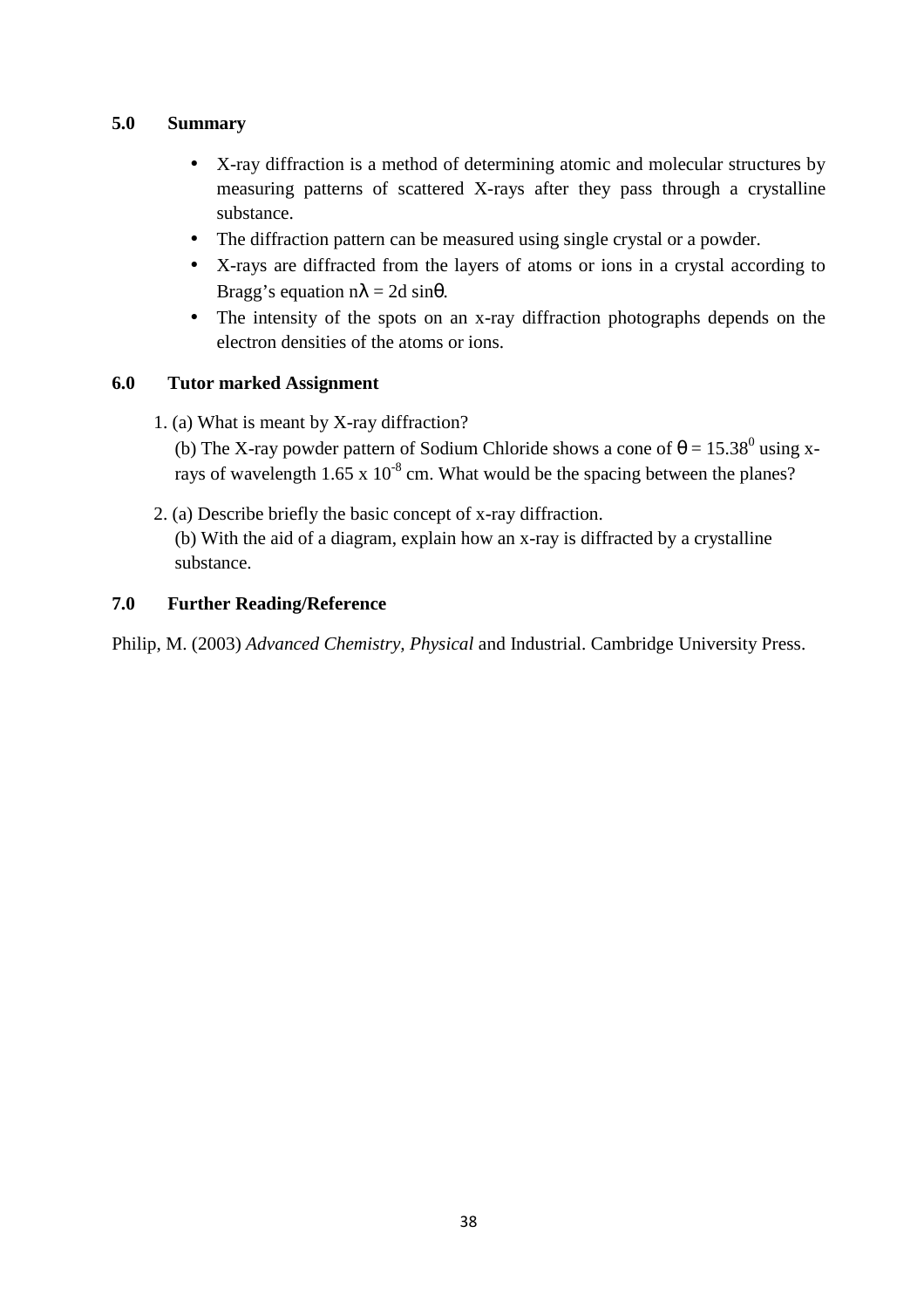| <b>Unit 2</b><br><b>Nuclear Magnetic Resonance (NMR) Spectroscopy</b> |                                             |          |
|-----------------------------------------------------------------------|---------------------------------------------|----------|
| 1.0                                                                   | Introduction                                | 39       |
| 2.0                                                                   | Objectives                                  | 39       |
| 3.0<br>3.1                                                            | Definition<br><b>Basic Principle of NMR</b> | 39<br>39 |
| 3.2                                                                   | The Source of NMR Spectra                   | 39       |
| 3.3                                                                   | <b>NMR</b> Spectrum                         | 40       |
| 3.4                                                                   | Pattern of the Spectrum                     | 40       |
| 3.5                                                                   | The NMR Spectrometer                        | 41       |
| 3.6                                                                   | <b>Operational Procedure</b>                | 42       |
| 3.7                                                                   | Application of NMR                          | 42       |
| 4.0                                                                   | Conclusion                                  | 42       |
| 5.0                                                                   | Summary                                     | 42       |
| 6.0                                                                   | Tutor Marked Assignment (TMA)               | 43       |
| 7.0                                                                   | Further Reading/References                  | 43       |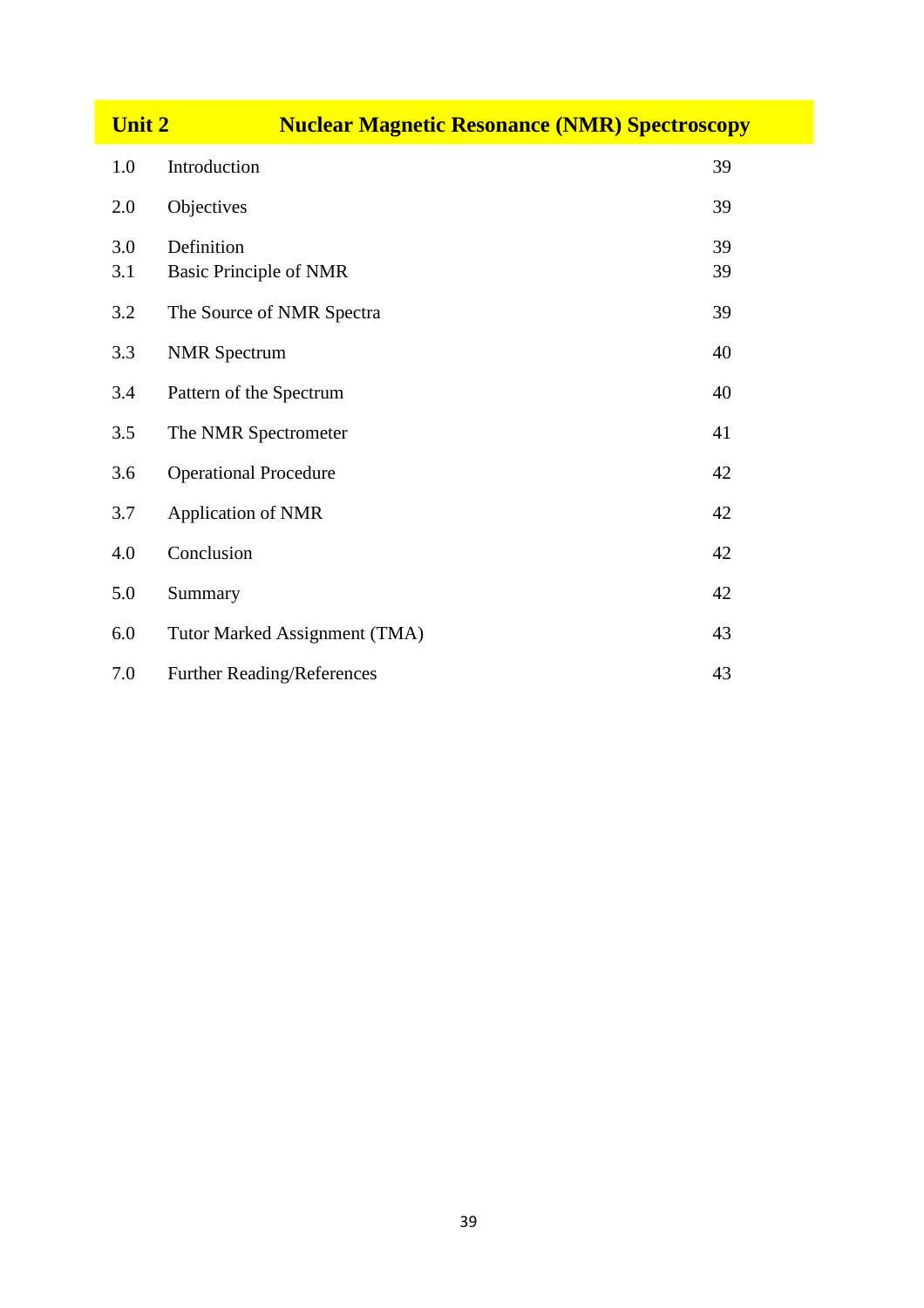#### **Unit 2 Nuclear Magnetic Resonance (NMR) Spectroscopy**

#### **1.0 Introduction:**

Nuclear magnetic resonance (NMR) spectroscopic technique is based on the magnetic properties of certain atomic nuclei. Magnetic properties are only exhibited by molecules that have either atoms with odd mass number or an uneven number of electrons. The nucleus of atoms with odd mass number has both spin and magnetic properties. A spinning positively charged nucleus possesses a magnetic moment which is capable of interacting with an externally applied field.

# **2.0 Objectives**

By the end of this unit, you should be able to:

- explain the meaning and basic concept of NMR spectroscopy;
- describe the source and pattern of NMR spectra;
- explain the operation of NMR spectrometer; and
- describe instrumental arrangement of NMR spectrometer.

#### **3.0 Definition**

Nuclear magnetic resonance (NMR) spectroscopy is a technique that is based on quantization of the spin angular momentum of the nucleus.

# 3.1 **Basic Principle of NMR**

In order to produce an NMR spectrum, the nucleus must have a net spin. For a nucleus to have spin, it must contain an odd mass number. Thus, nuclei such as  ${}^{1}H$ ,  ${}^{13}C$ ,  ${}^{9}F$  and  ${}^{31}P$  are suitable, whereas atoms with even mass number, like  ${}^{12}C$  and  ${}^{16}O$  are not suitable for NMR. Hydrogen is the most important element that displays NMR properties then followed by Carbon. Hence, NMR studies enable the detection of the positions of these atoms within a molecule. This is possible because the magnetic properties of various atomic nuclei differ and therefore tend to determine their energy absorption in a magnetic field, when irradiated with electromagnetic radiation in the radio frequency region.

# 3.2 **The Source of NMR Spectra**

Atomic nuclei possess charge. Some isotopes such as  ${}^{1}H$  behave like a tiny spinning magnet. This is because they possess both electric charge and mechanical spin. A spinning charge generates a magnetic field. The nuclei of certain isotopes of atoms have spin quantum number (1) which is  $\pm \frac{1}{2}$  $\frac{1}{2}$ . Therefore, they can have either of two spin states:  $+\frac{1}{2}$  $\frac{1}{2}$  or  $-\frac{1}{2}$  $\frac{1}{2}$  corresponding to the magnetic moment.

In the presence of an external field, the proton can have two orientations, either aligned with the field called parallel orientation or against the field called antiparallel orientation. The parallel orientation occurs at lower energy state while antiparallel at higher energy. In addition to this, the proton will also precess around the axis of applied magnetic field. The spinning frequency of the proton doesn't change but precessional frequency is directly proportional to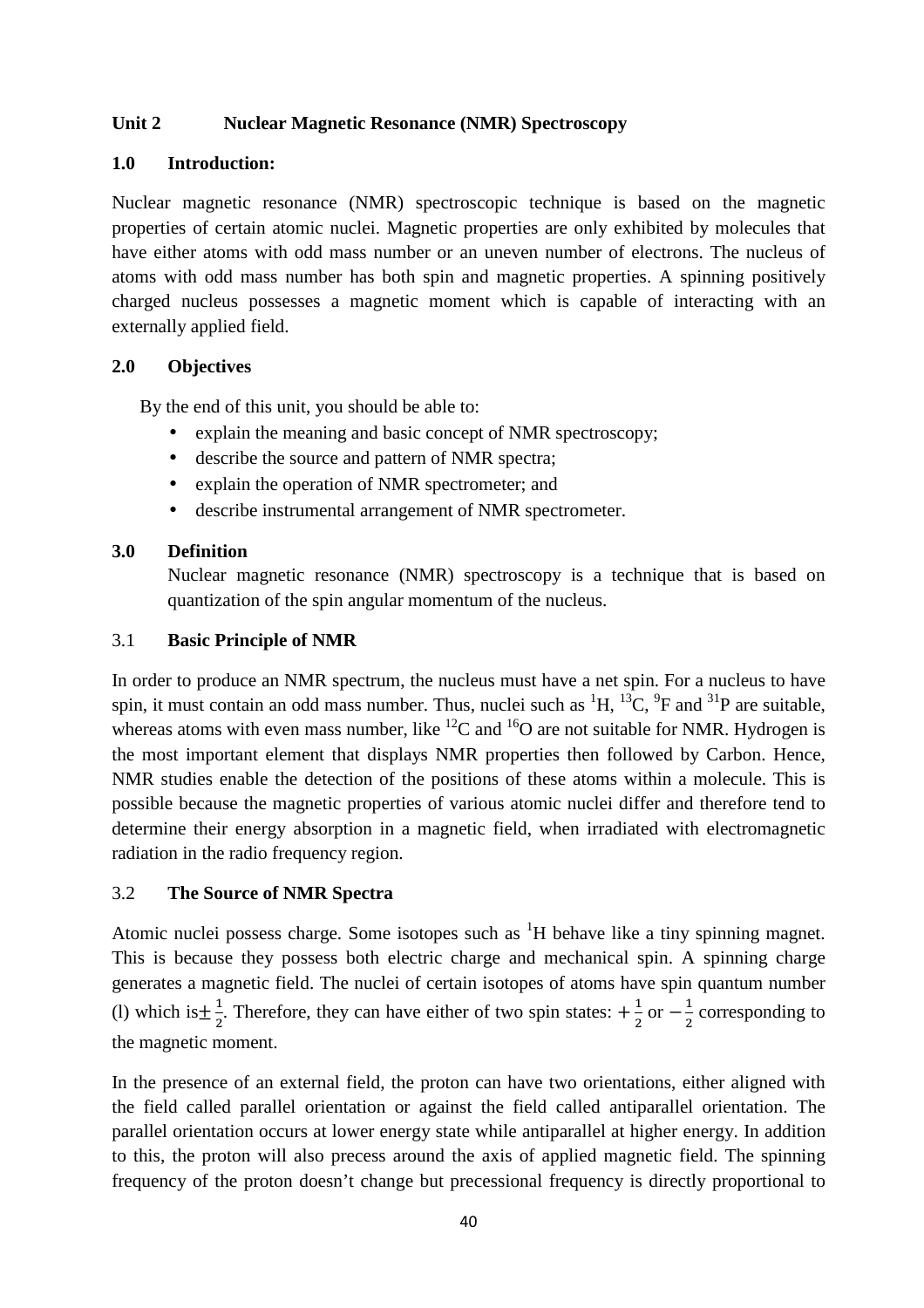the strength of the external field  $(H_0)$ . For example, a proton exposed to an external magnetic force of 14000 gauss will precess about 60 million times per second so that  $V = 60$  MHz



When the precessing proton is irradiated with a beam of radio frequency, the low energy nuclei may absorb this energy and move to a higher energy state. This is possible only if the precessing frequency is equal to the frequency of the radio frequency radiation i.e. if the two are in resonance. Hence, the term is called nuclear magnetic resonance.

# 3.3 **NMR Spectrum**

In NMR experiments, a solution of substance under investigation is placed in a strong magnetic field. Then the solution is irradiated with radio frequency energy of appropriate frequencies. The energy absorbed by the protons is recorded as NMR spectrum.

#### 3.4 **Pattern of the Spectrum**

The environment of each nucleus in a molecule is different depending on the orbital and bonding electrons. Also the absorption of energy by the nucleus is in accordance with its environment. This enables the hydrogens in a methyl group  $(-CH_3)$  to be differentiated from those in the methylene group  $(-CH<sub>2</sub>)$ , and hydroxyl group  $(-OH)$ .

Example, consider the different environments of the hydrogen atoms in the ethanol molecule,  $CH<sub>3</sub>CH<sub>2</sub>OH$ . The frequency at which absorption occurs for the hydrogen atoms in the –  $CH<sub>3</sub>$ groups is different from those in the –  $CH<sub>2</sub>$  groups which in turn differs from those in the – OH group. As a result the NMR spectrum of ethanol shows three absorption peaks, caused by the hydrogen in each of these three groups.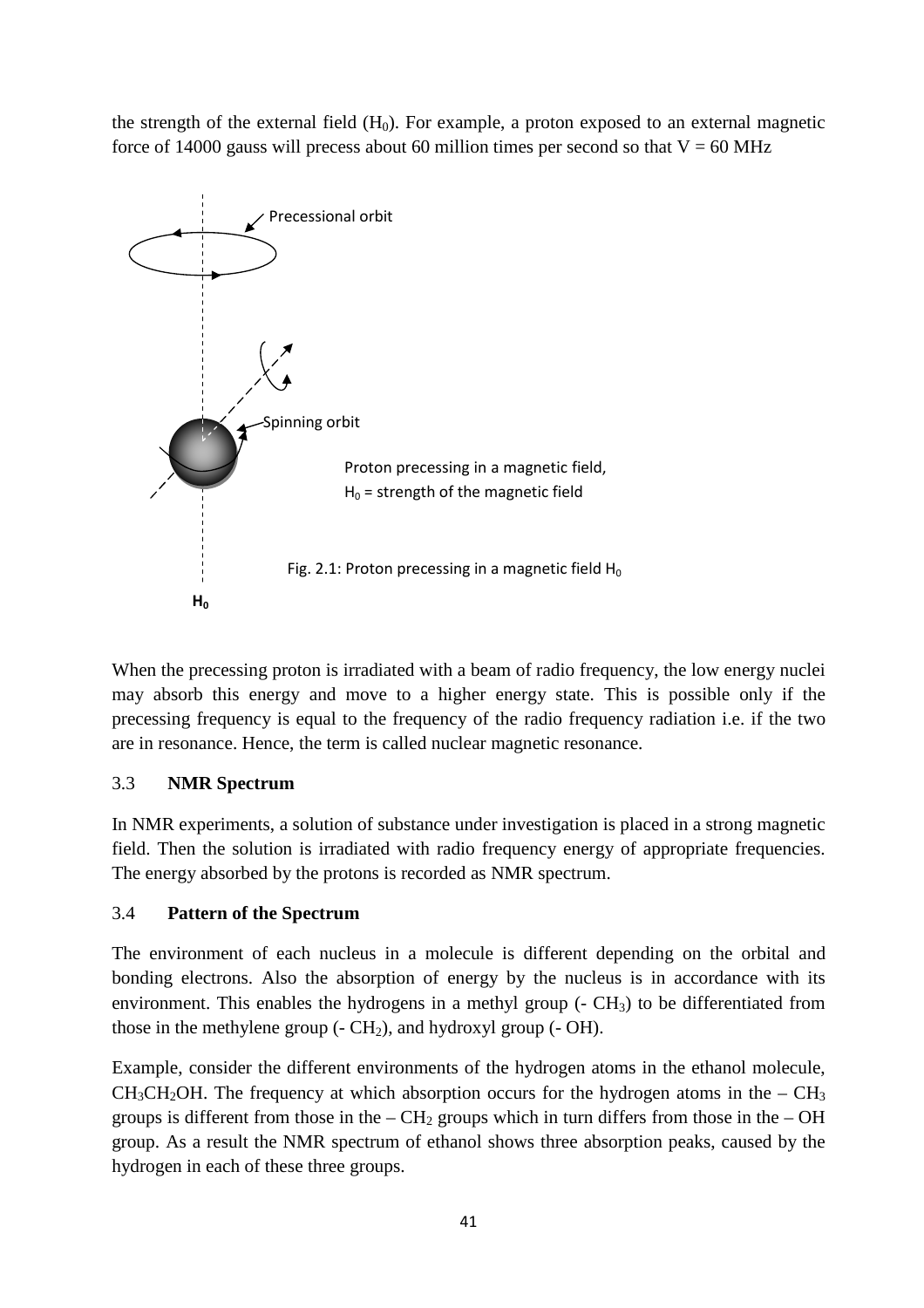

When it is highly resolved it will be:



The spectrum is calibrated against a standard, which is usually tetramethylSilane (TMS) and then interpreted.

# 3.5 **The NMR Spectrometer**

The basic components of an NMR spectrometer are as follows:

- Strong magnet
- Radio frequency oscillator
- Radio frequency receiver
- Recorder with calibrator and integrator.
- Sample holder
- Temperature control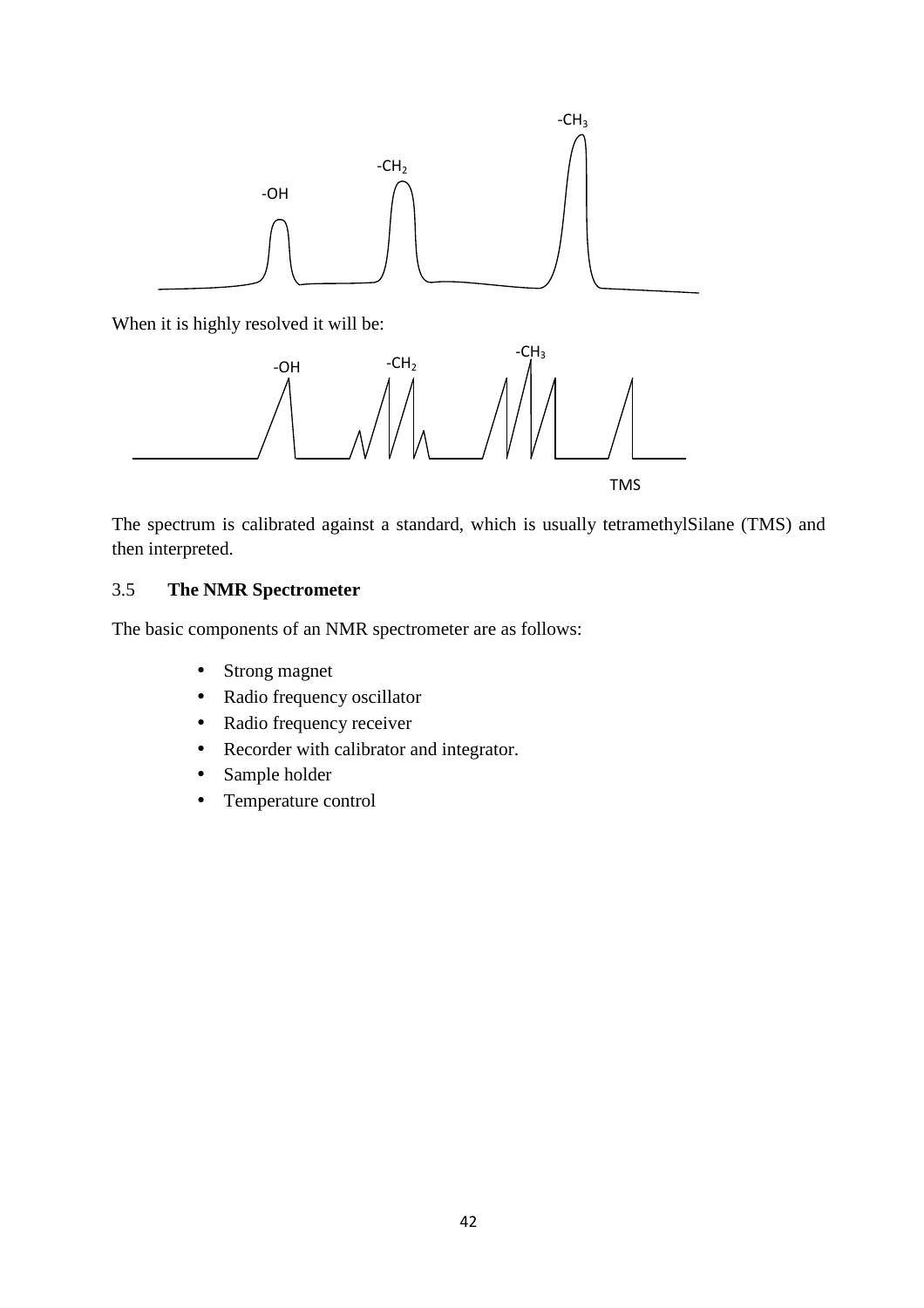

Fig. 2.3: Schematic diagram of an NMR Spectrometer Source: Spectrometric Identification of Organic Compounds, Robert M.S., et al (1974)

#### 3.6 **Operational Procedure**

For a non viscous liquid about 0.5 ml is used, while for solid samples  $10 - 50$  mg/0.5 ml solvent is used. The sample solution is filtered to remove any particles. About 0.5 ml is put into a glass sample tube with internal diameter of about 0.5cm. Few drops of the internal standard added. The sample is placed in the sample holder and left for some minutes for the temperature to equilibrate. The tube is spun at  $30 - 60$  rps. The spectrum is recorded, and then followed by integration of the peaks.

#### **3.7 Application of NMR**

The main use of this technique is in the determination of the structure of organic compounds based on the absorptions of the hydrogen nuclei. The technique is also vital in the study of reaction rates and mechanisms.

#### 4.0 **Conclusion**

Nuclear magnetic resonance is mainly used to detect the hydrogen atoms in a molecule.

In a magnetic field, the proton in the nucleus of each hydrogen atom changes its spin state when it absorbs the required amount of energy. The frequency of the radiation absorbed depends on the chemical environment of the proton.

#### **5.0 Summary**

In this unit , we have learnt that: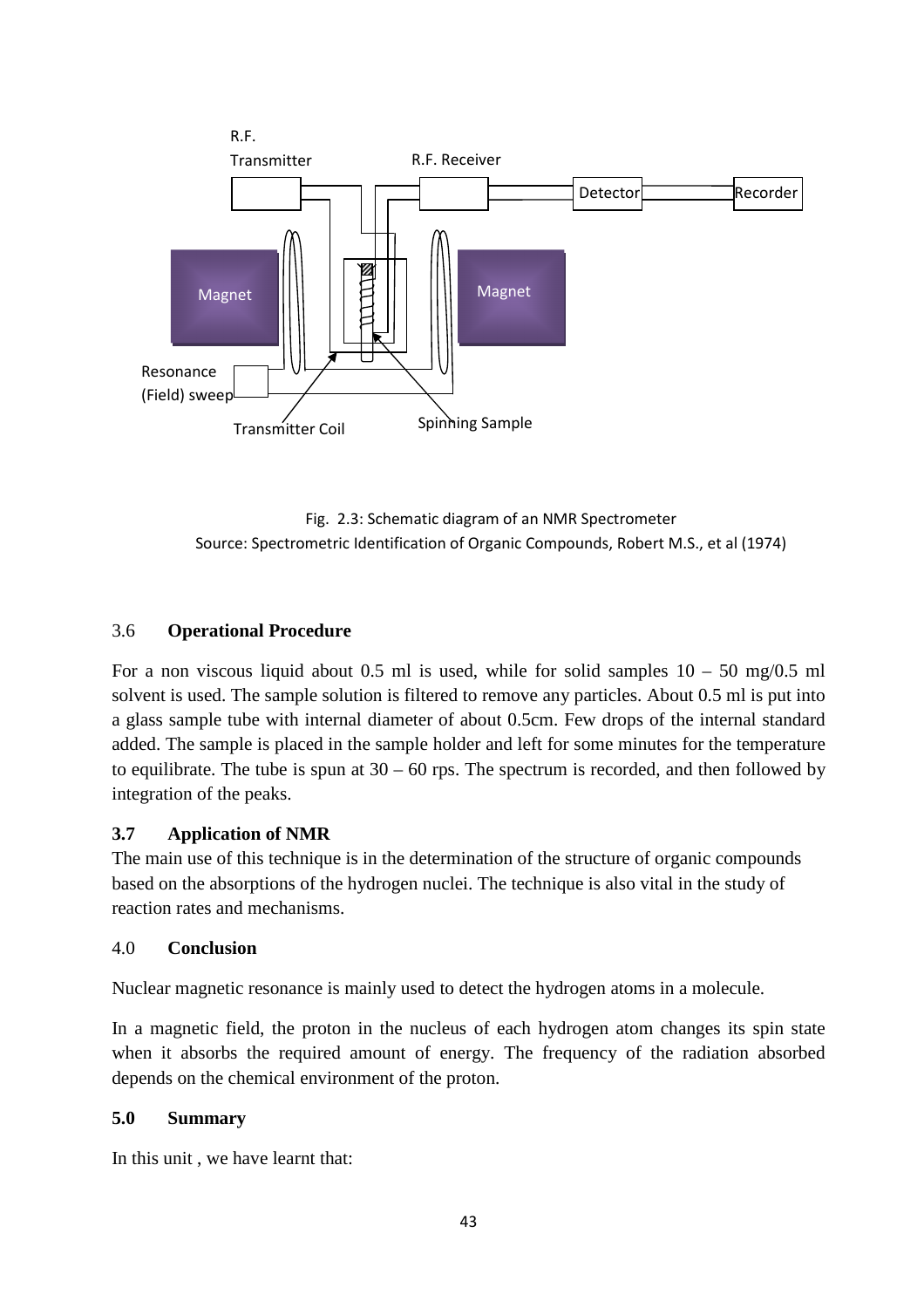- Nuclear magnetic resonance spectroscopic technique is based on the magnetic properties of certain atomic nuclei which are exhibited by molecules containing atoms with odd mass numbers.
- In the presence of external magnetic field, the proton can either be aligned with the field (parallel orientation) or against the field (anti-parallel orientation).
- NMR enables the detection of positions of atoms within a molecule

# **6.0 Tutor Marked Assignment (TMA)**

- 1. Explain the basic principle behind NMR spectroscopy
- 2. With the aid of a good schematic diagram, describe the instrumental arrangement of NMR spectrometer.

#### **7.0 Further Reading/References**

- 1. Abraham R.J., Fischer J.P. and Loftus, P. (1992) I*ntroduction to NMR Spectroscopy*, John wiley, UK
- 2. Robert, M.S., Clayton, G.B., and Terence, C.M., (1974). *Spectrometric Identification of*  Organic Compounds. 3<sup>rd</sup> edition Wiley International.
- 3. Willard, H.H., Merritt, L.L., Dean, J.A. and Settle, F.A. (1988). *Instrumental Method of*  Analysis, 7<sup>th</sup> Edition.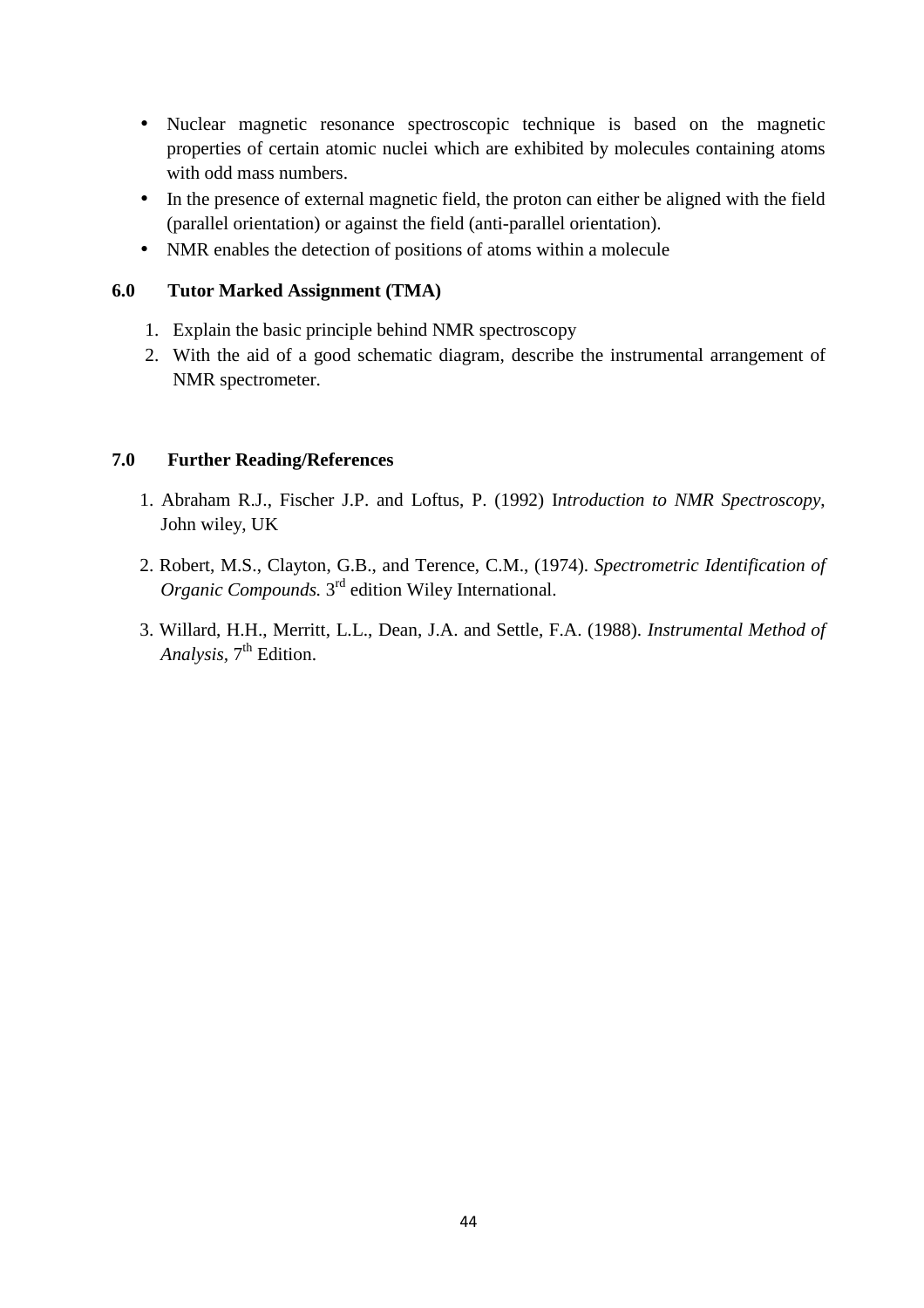# **Unit 3 Fluorescence Spectroscopy**

| 1.0 | Introduction                                             | 45 |
|-----|----------------------------------------------------------|----|
| 2.0 | Objectives                                               | 45 |
| 3.0 | Definition                                               | 45 |
| 3.1 | <b>Basic Concept of Molecular Fluorescence</b>           | 45 |
| 3.2 | Relationship between Excitation and Fluorescence Spectra | 46 |
| 3.3 | <b>Fluorescence and Structure</b>                        | 47 |
| 3.4 | <b>Effects of Temperature and Solvent</b>                | 47 |
| 3.5 | <b>Effect of Concentration</b>                           | 48 |
| 3.6 | Instrumentation                                          | 49 |
| 3.7 | Applications of Fluorescence Methods                     | 49 |
| 4.0 | Conclusion                                               | 50 |
| 5.0 | Summary                                                  | 50 |
| 6.0 | <b>Tutor Marked Assignment</b>                           | 50 |
| 7.0 | Further reading/Reference                                | 50 |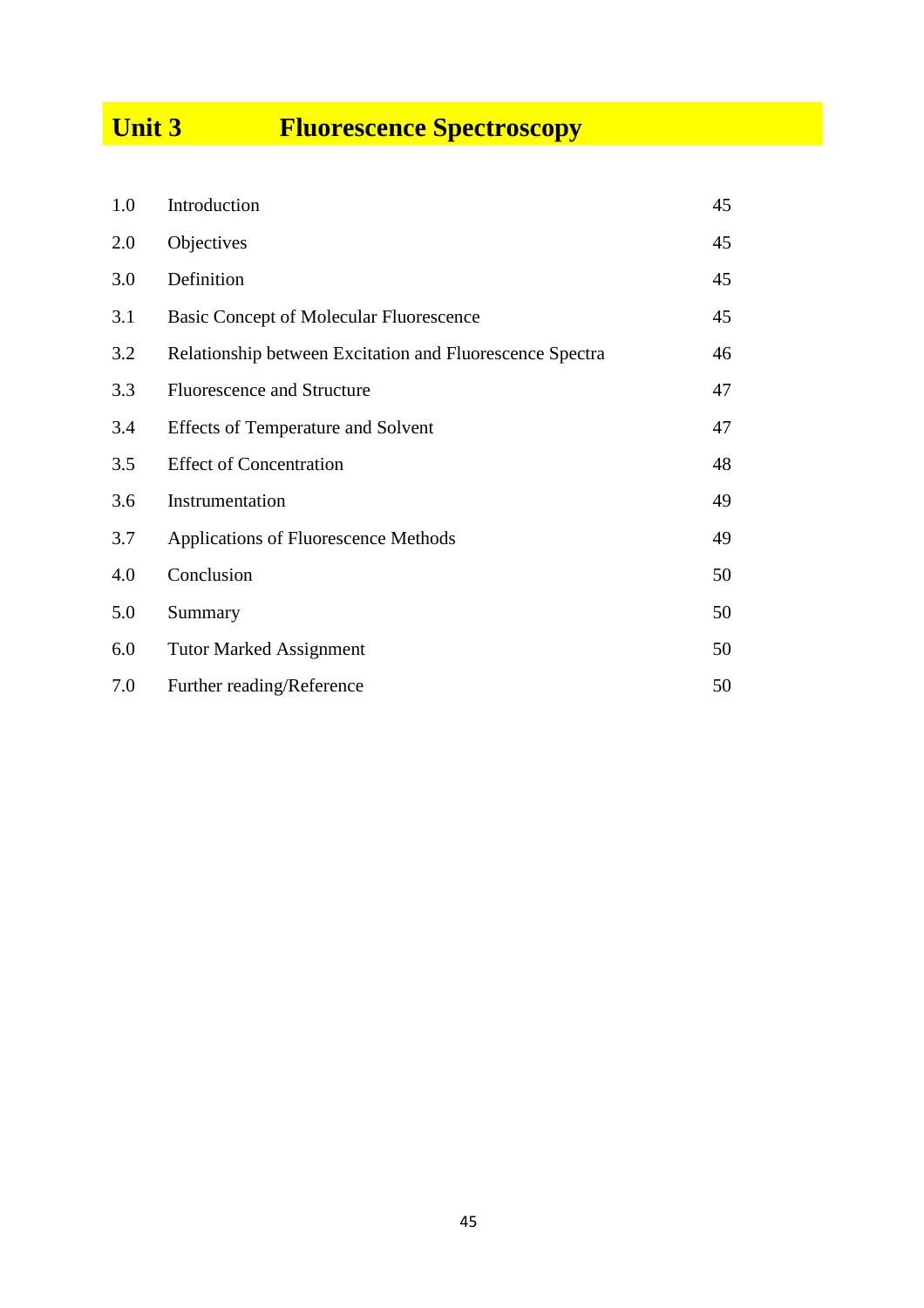# **Unit 3 Fluorescence Spectroscopy**

# **1.0 Introduction**

Fluorescence is a photoluminescence phenomenon in which atoms or molecules are excited by absorption of electromagnetic radiation. The excited atoms then return to the ground state, while giving up their excess energy as photons. One of the most interesting features of molecular fluorescence is its inherent sensitivity which is an advantage over the conventional absorption spectroscopy. The fluorescence method also has a larger linear concentration range than those encountered in absorption spectroscopy. Fluorescence methods are much less widely applicable than the absorption methods because of the limited number of molecules that show appreciable fluorescence.

# **2.0 Objectives**

By the end of this unit, students should be able to:-

- explain the meaning of molecular fluorescence spectroscopy;
- highlight the basic concept of molecular fluorescence;
- distinguish between excitation spectra and fluorescence spectra;
- relate fluorescence with the molecular structure:
- describe the effect of temperature and solvent on fluorescence; and
- illustrate the basic arrangement of fluorescence instrument.

# **3.0 Definition**

Fluorescence is a radiation produced by an atom or molecule that has been excited by photons to a singlet and excited state.

# **3.1 Basic Concept of Molecular Fluorescence**

When a fluorescent substance absorbs a photon or quantum of light, one of its orbital electrons is raised to a remote orbit and consequently elevates the molecule to a transient high energy excited state. As the elevated electron drops back to its original orbit, the photon activated molecule regains its original low energy ground state by emitting part of the absorbed energy as specific light wavelengths. Such an emission is called fluorescence if the emitted light has a longer wavelength than the absorbed light and its emission commences almost immediately on exposure to the exciting short wavelengths and stops within  $10^{-8}$  sec of termination of the source exposure.

The energy level diagram of fluorescence radiation is shown below: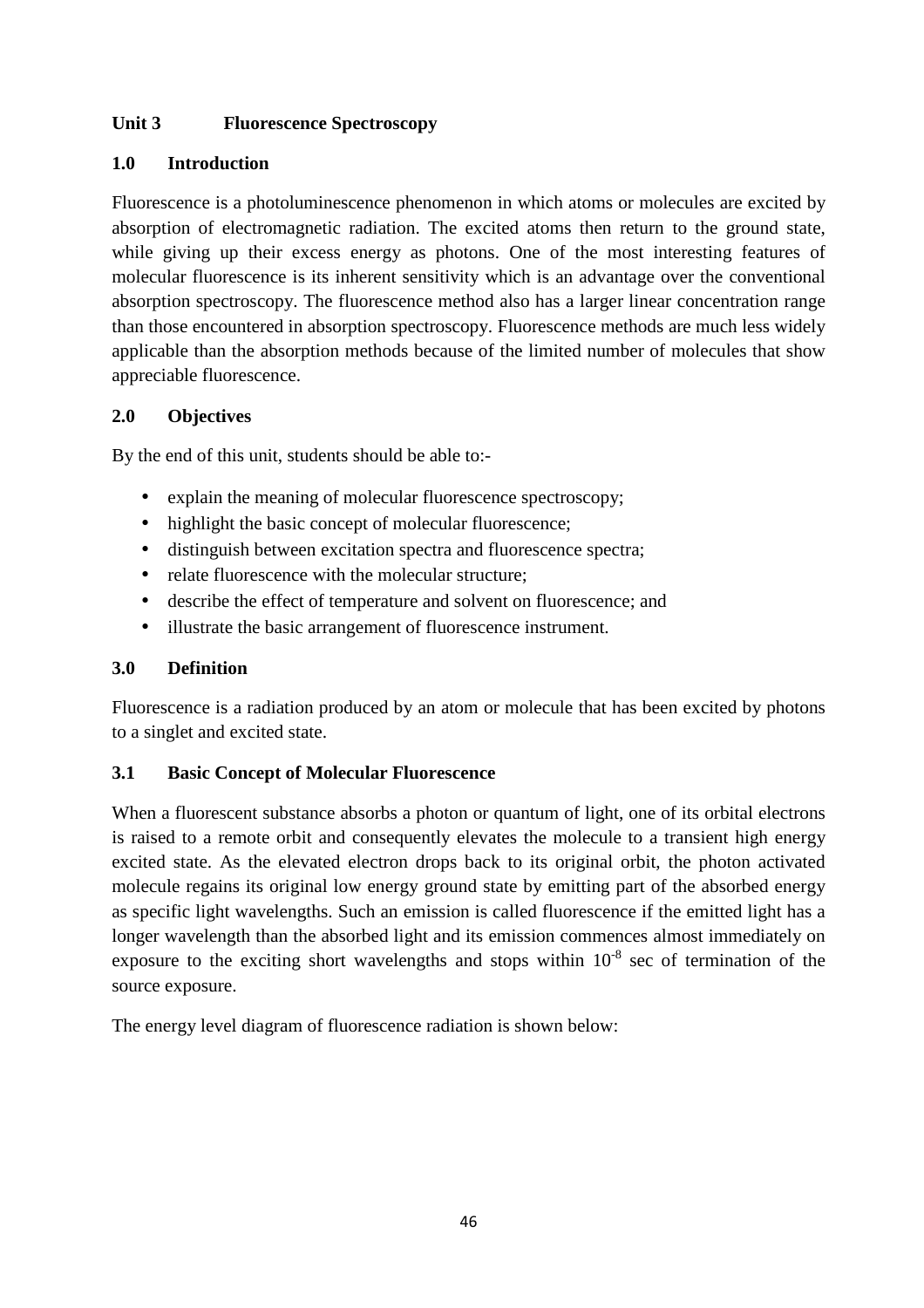

**Fig. 3.1: Energy level diagram of fluorescence emission** 

Where  $E_0$  is the ground state, while  $E_1$  and  $E_2$  are the corresponding excited states.

#### **3.2 Relationship between Excitation and Fluorescence Spectra**

The excitation spectra or absorption spectrum approximately appear as a mirror image of fluorescence spectrum. This is because the energy differences between vibrational states are about the same for both ground and excited states. This effect is demonstrated by the spectra of anthracene, as fluorescent substance.



**Fig. 3.2: (a) Excitation spectra, (b) Emission spectra**

There are many exceptions for this mirror image rule, most especially when the excited and ground states have different molecular geometries or when different fluorescence bands originate from different parts of the body.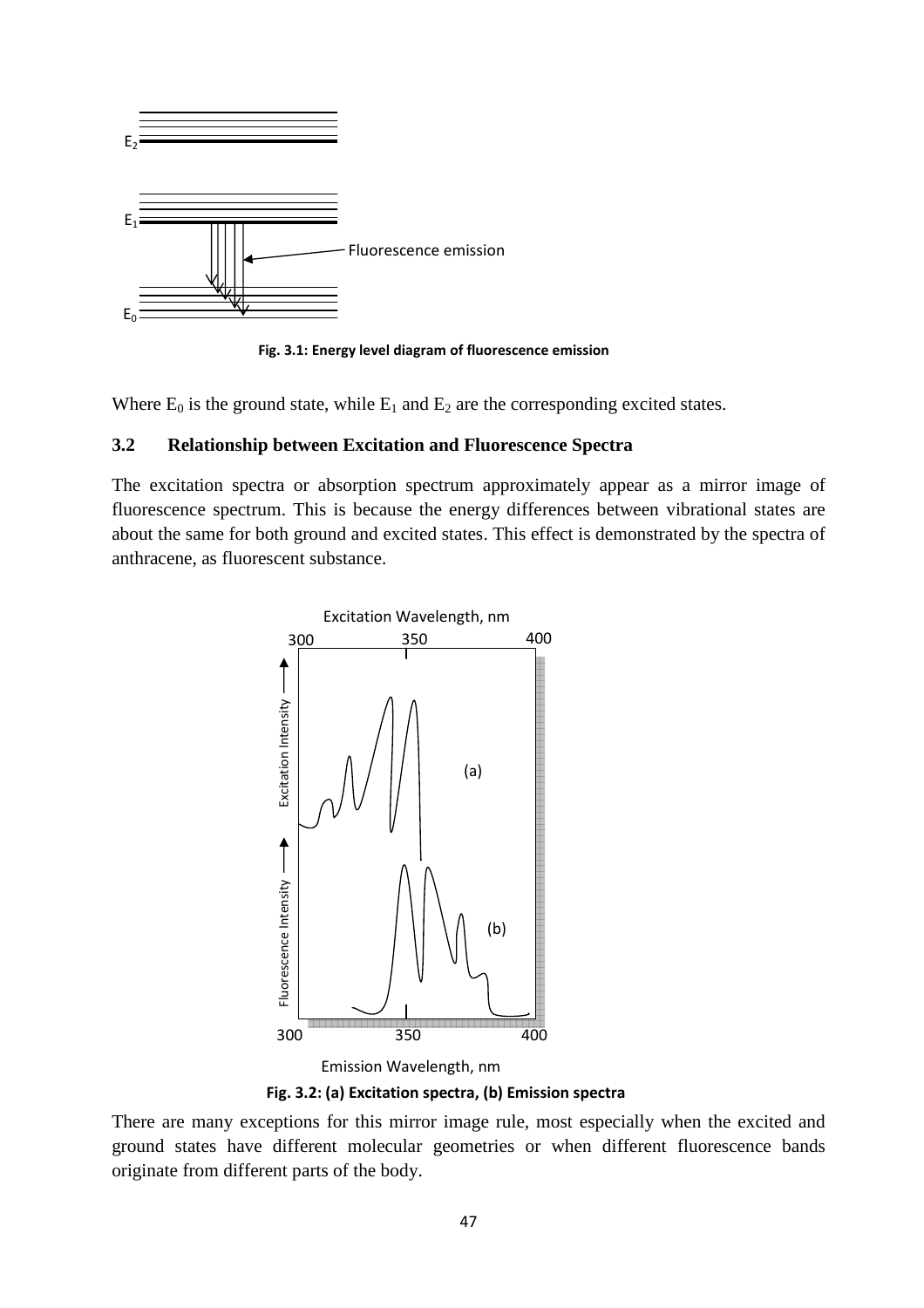#### **3.3 Fluorescence and Structure**

Under normal condition, compounds containing aromatic rings of benzene give the most intense and most useful molecular fluorescence emission. Certain aliphatic and alicyclic carbonyl compounds as well as the highly conjugated double bond compounds also fluoresce, but these are very few as compared to those of aromatic ring structure.

Most of the unsubstituted aromatic hydrocarbons fluoresce in solution and the efficiency increases with the number of rings and their degree of condensation. The simplest heterocyclic molecules such as pyridine, furan, thiophene and pyrole do not exhibit or possess molecular fluorescence properties. But fused ring compounds structures containing these rings often fluorescence. Also substitution on an aromatic ring causes the wavelength of absorption to shift as well as corresponding changes in the fluorescence peaks. Structural rigidity also increases the ability of a compound to fluoresce

Additionally, substitution affects the fluorescence efficiency.

Examples of fluorescent compounds include:



# **3.4 Effects of Temperature and Solvent**

Generally, quantum efficiency of fluorescence decreases with increase in temperature. This is because the increased frequency of collision at elevated temperatures increases the probability of collisional relaxation. Also a decrease in solvent viscosity leads to similar effect.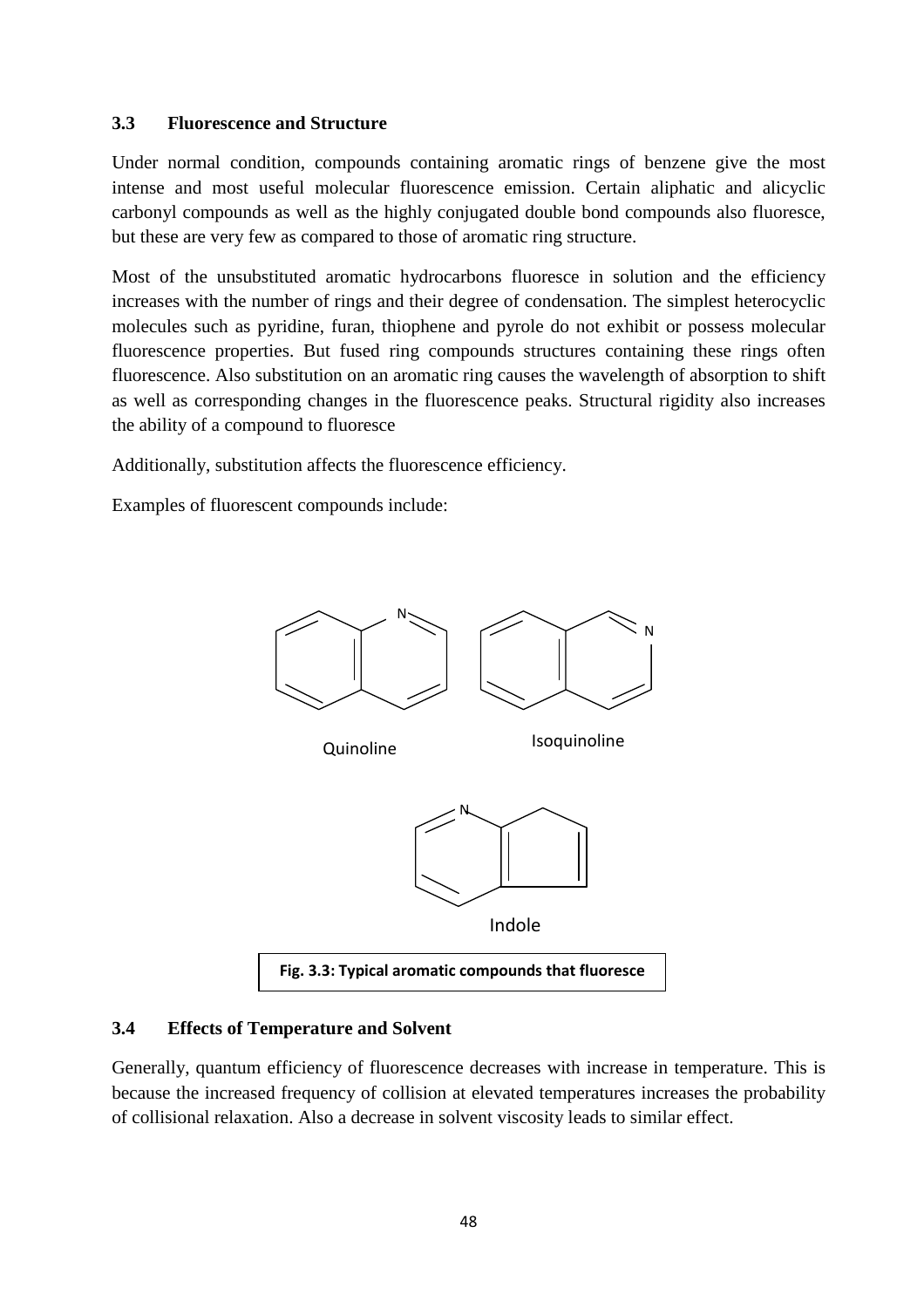#### **3.5 Effect of Concentration**

The intensity of fluorescence radiation (F) is proportional to the radiant power of the exciting beam absorbed by the system.

$$
i\mathbf{e} \qquad \mathbf{F} = \mathbf{K} \left( \mathbf{I}_0 - \mathbf{I} \right) \tag{1}
$$

Where  $I_0$  is the power of the incident beam on the solution and I is the power of the transmitted radiation, while K is a constant.

Thus, to relate F to the concentration (C) of the fluorescent substance, Beer's law is applied as follows:

$$
\frac{I}{I_0} = 10^{-\varepsilon bc}
$$

where  $\varepsilon$  is the molar absorptivity of the fluorescing molecule and  $\varepsilon$  bc is the absorbance (A)

Generally, F α C or

$$
\mathbf{F} = \mathbf{K}\mathbf{C}
$$

Thus, a plot of the emitted fluorescence intensity against the concentration of the solution gives a linear graph. This is because for dilute solution, Beer's law is obeyed.





Note: At high concentration, the relationship is not linear. This effect is as a result of primary absorption in which the incident beam is absorbed so strongly that fluorescence is no longer proportional to concentration. At very high concentrations, F reaches a maximum and may even begin to decrease with increasing concentration because of secondary absorption. This process occurs due to absorption of the emitted radiation by other analyte molecules.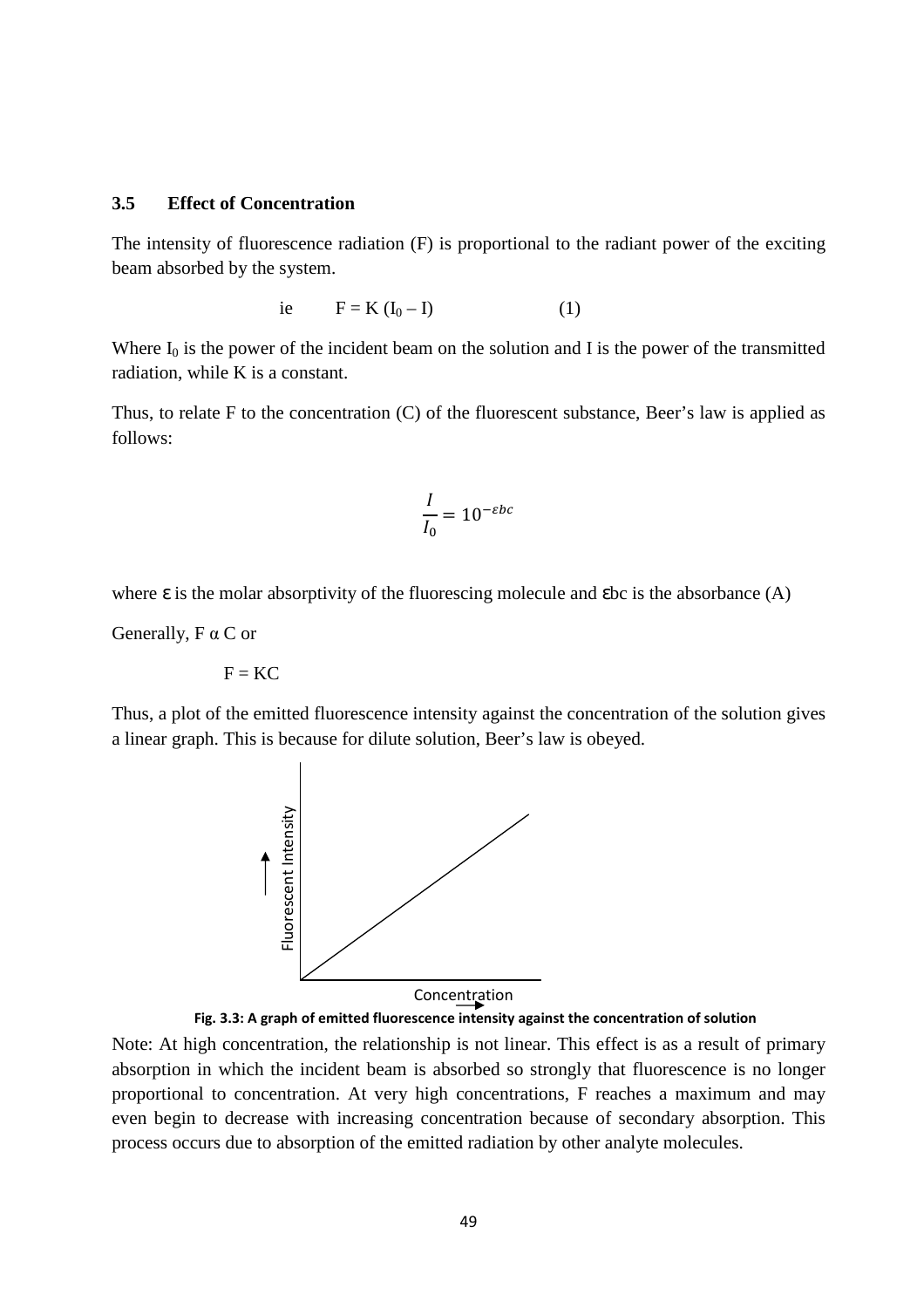#### **3.6 Instrumentation**

Different types of fluorescence instruments are available. The optical diagram of the typical instrument for fluorescence measurement is shown below:



**Fig. 3.4: A typical Fluorescence Spectrometer Source: Fundamentals of Analytical Chemistry by Skoog et al (2004).** 

The source of radiation is a mercury lamp. The emission is measured at right angle to the mercury arc lamp source. Fluorescence radiation is emitted in all direction and the 90 degrees geometry avoids the detector viewing the source. The instrument uses two grating monochromators which allow the scanning of excitation spectra and emission spectra (emission wavelength scanned at a fixed excitation wavelength). It also synchronizes the two spectra together.

# **3.7 Applications of Fluorescence Methods**

Fluorescence methods are used to study chemical equilibria and kinetics in the same way as absorption spectrophotometry is used. It is often possible to study chemical reactions at lower concentrations due to higher sensitivity of fluorescence technique. Fluorescent probes or tags can be attached covalently to specific site in molecules such as proteins for easy detection and monitoring. These tags can also be used to provide information about energy transfer processes.

Also, quantitative fluorescence methods have been developed for the analysis of inorganic, organic and biochemical molecules. The inorganic fluorescence methods could be done directly or indirectly. The direct methods are based on the reaction of the analyte with a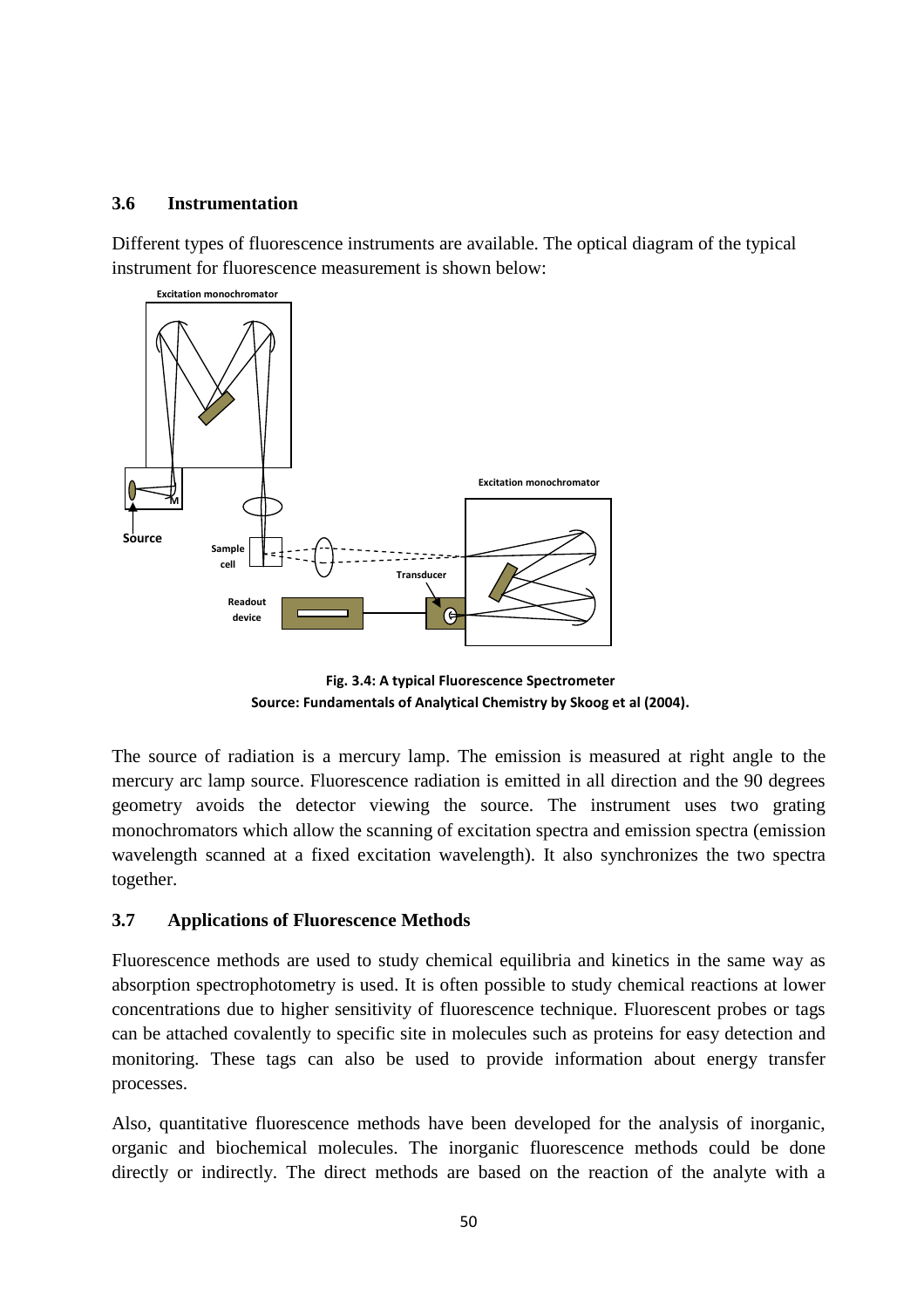complexing agent to form a fluorescent complex, while the indirect method depends on the decrease in fluorescence as a result of interaction of the analyte with a fluorescent agent.

With respect to organic and biochemical applications, fluorescence method is used to determine amino acids, proteins, coenzymes, vitamins, nucleic acids, alkaloid, flavonoids, steroids and many other metabolite. Also, fluorescence is widely used as a detection technique for liquid chromatographic methods, for fluoro-analysis methods and electrophoresis.

#### **4.0 Conclusion**

From what we have learnt, it is clear that fluorescence is a radiation produced by an atom or a molecule that has been excited by photons to a singlet state and the fluorescent compounds contain multiple conjugated bond systems or aromatic rings. The technique is very important for both qualitative and quantitative analysis.

#### **5.0 Summary**

In this unit, we have learnt that:

- Molecular fluorescence involves the emission of radiation as excited electrons return to the ground state.
- The wavelengths of the radiations emitted are different from those absorbed and useful in the identification of a molecule.
- The intensity of the emitted radiation can be used in quantitative method while the wavelength of maximum emission can be used qualitatively.
- Fluorescent compounds contain multiple conjugated bond systems or aromatic rings with associated delocalized electrons.
- Most molecules that fluoresce have rigid planer structures.

# **6.0 Tutor Marked Assignment**

- 1. (a) How would you distinguish between excitation and fluorescence spectra? (b) Why do some absorbing compounds fluoresce while others do not?
- 2. (a) Explain why molecular fluorescence usually occurs at a longer wavelength than the exciting radiation?

 (b) Describe the components of a fluorometer and state why the instrument is doublebeam in design.

# **7.0 Further reading/Reference**

- 1. Willard, H.H., Merrit, L.L., Dean, J.A. and Settle, F.A. (1988) *Instrumental Method of Analysis, 7th Edition* Wadsworth Publishing, CO., USA
- 2. Douglas, A.S., Donald, M.W.,James, F.H., and Stanley, R.H. (2004). *Fundamentals of Analytical Chemistry*,  $8<sup>th</sup>$  Edition.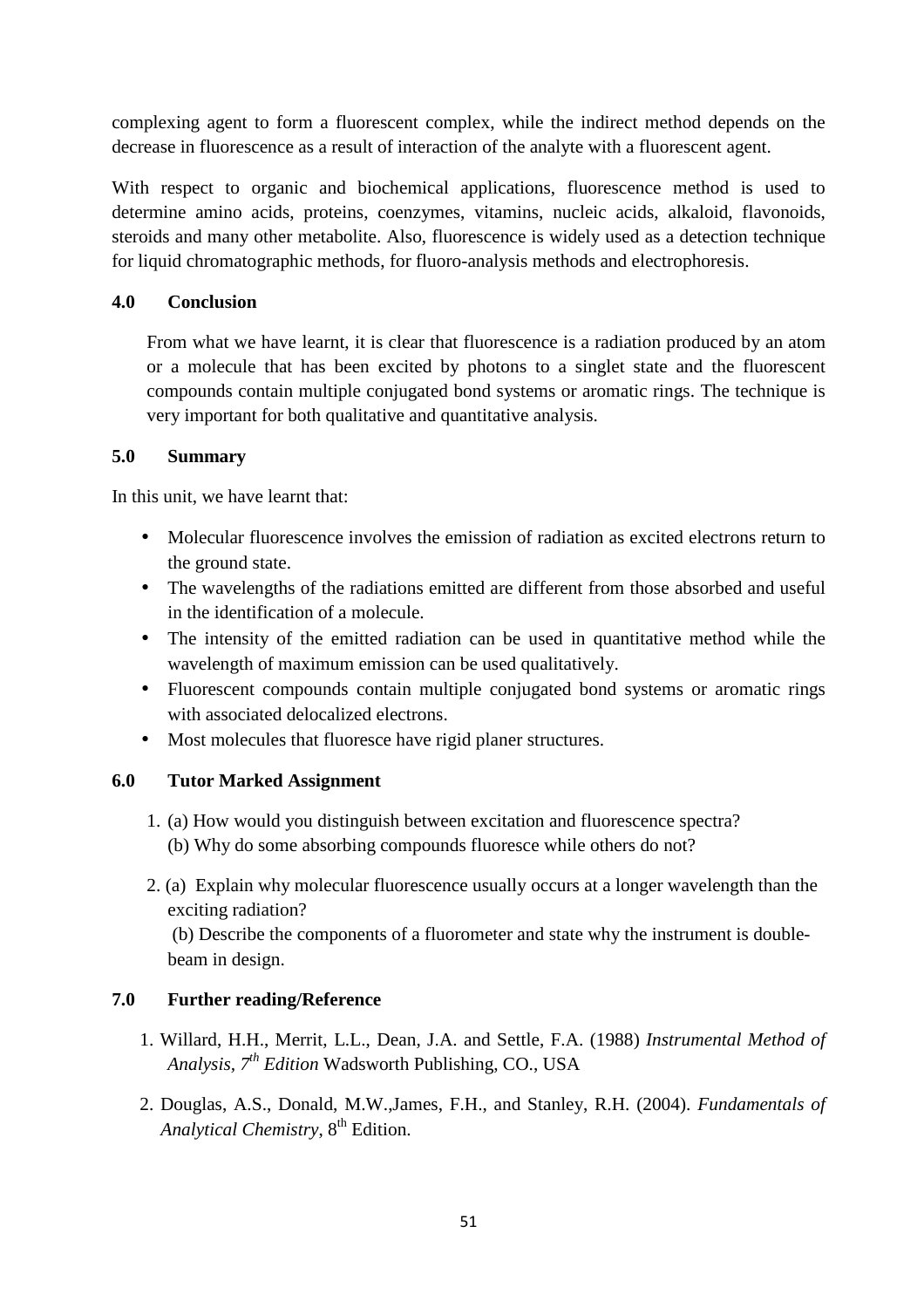| <b>Unit 4</b> | <b>Fluorimetry</b>                  |    |
|---------------|-------------------------------------|----|
| 1.0           | Introduction                        | 52 |
| 2.0           | Objectives                          | 52 |
| 3.0           | Definition                          | 52 |
| 3.1           | Mode of Operation of the Instrument | 52 |
| 3.2           | Quenching                           | 53 |
| 3.3           | Sensitivity                         | 53 |
| 3.4           | Applications:                       | 53 |
| 3.5           | Precautions for usage               | 54 |
| 4.0           | Conclusion                          | 54 |
| 5.0           | Summary                             | 54 |
| 6.0           | Tutor marked Assignment (TMA)       | 54 |
| 7.0           | <b>Further Reading/References</b>   | 55 |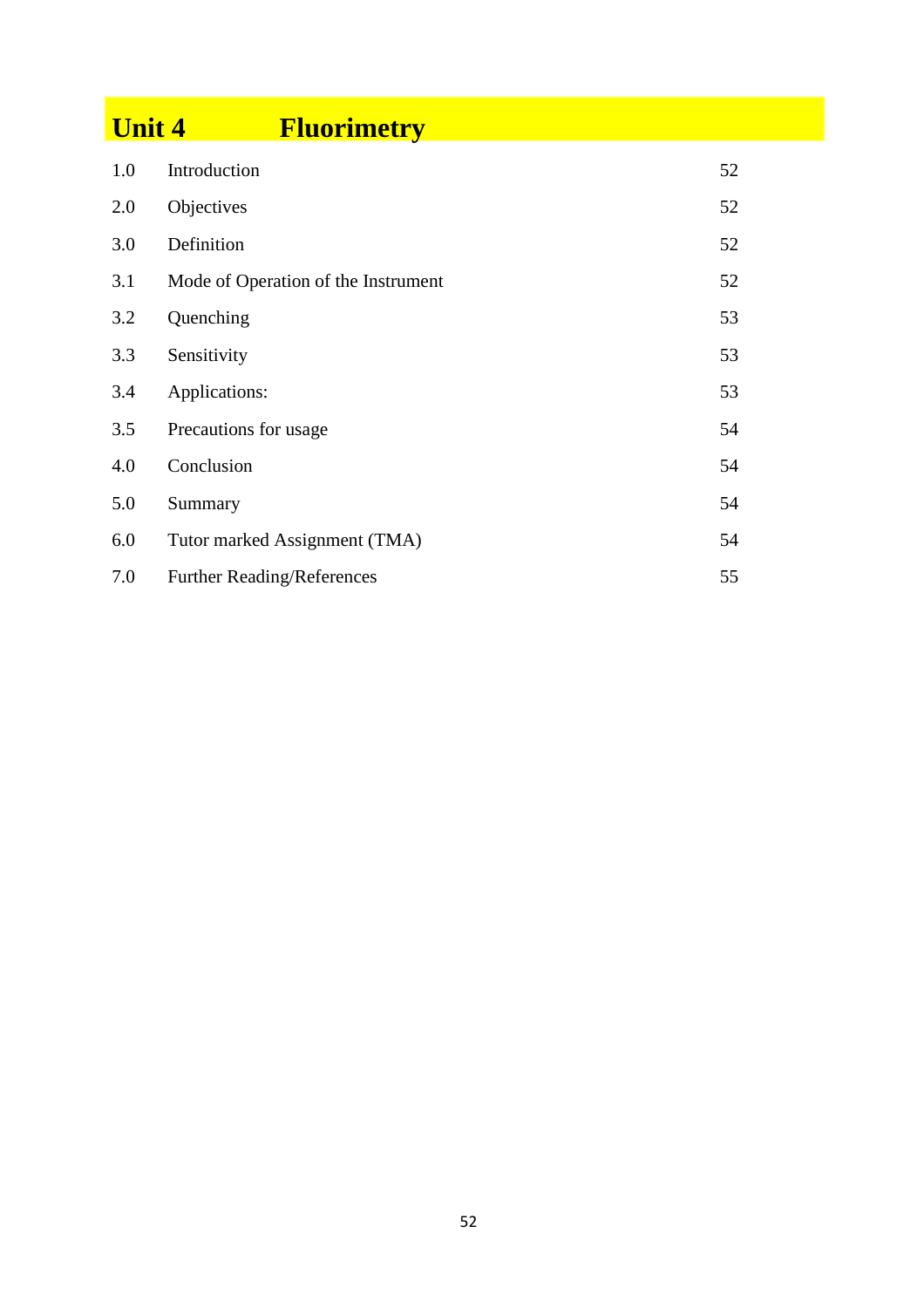#### **Unit 4 Fluorimetry**

#### **1.0 Introduction:**

Molecules of some substances under certain conditions absorb radiant energy and after an interval of  $10^{-7}$  or  $10^{-8}$  seconds, the excited electrons return to a lower energy level, and the energy being emitted as visible light. This radiation is termed fluorescence. Under the conditions of biological and biochemical analysis, this energy has a greater wavelength that is lower energy than the exciting radiation. In fluorimetry, there is absorption and emission.

#### **2.0 Objectives:**

By the end of this unit, the student should be able to:

- describe a Fluorimeter:
- explain the mode of operation of the instrument;
- explain quenching and sensitivity of the instrument:
- state the application of a Fluorimeter; and
- enumerate the various precautionary measures to be observed when using Fluorimeters.

# **3.0 Definition:**

An instrument that is designed to measure the intensity of fluorescence is called Fluorimeter.

# **3.1 Mode of Operation of the Instrument**

In photoelectric Fluorimeters, a beam of ultraviolet light (< 400nm) of regulated uniform intensity from a mercury vapour lamp passes through a diaphragm to fall on either an incident wavelength selector or an exciter filter. This filter or selector transmits only such UV wavelengths which are close to the absorption maximum of the fluorescent substance to be estimated, and cuts off all other wavelength including those above 400nm. The UV wavelengths emerging from this selector or filter are focused by a lens system to the test solution in a transparent cuvettes or sample cell. The fluorescent solute in the solution emits long wavelengths of visible fluorescent light on absorbing UV rays. To avoid unabsorbed and undeflected UV rays being transmitted through the solution, long wavelength fluorescent rays, emerging from the sample cell at only an angle to the path of the exciting beam, are made to pass through an emitted wavelength selector or a barrier filter. This filter cuts off any UV ray which might have been deflected from the sample cell, and transmits only the specific long wavelengths of fluorescent rays to a lens system. The system focuses the fluorescent wavelengths to a photo cell which consequently generates a current in direct proportion to the intensity of fluorescence. This current pulse is amplified and measured.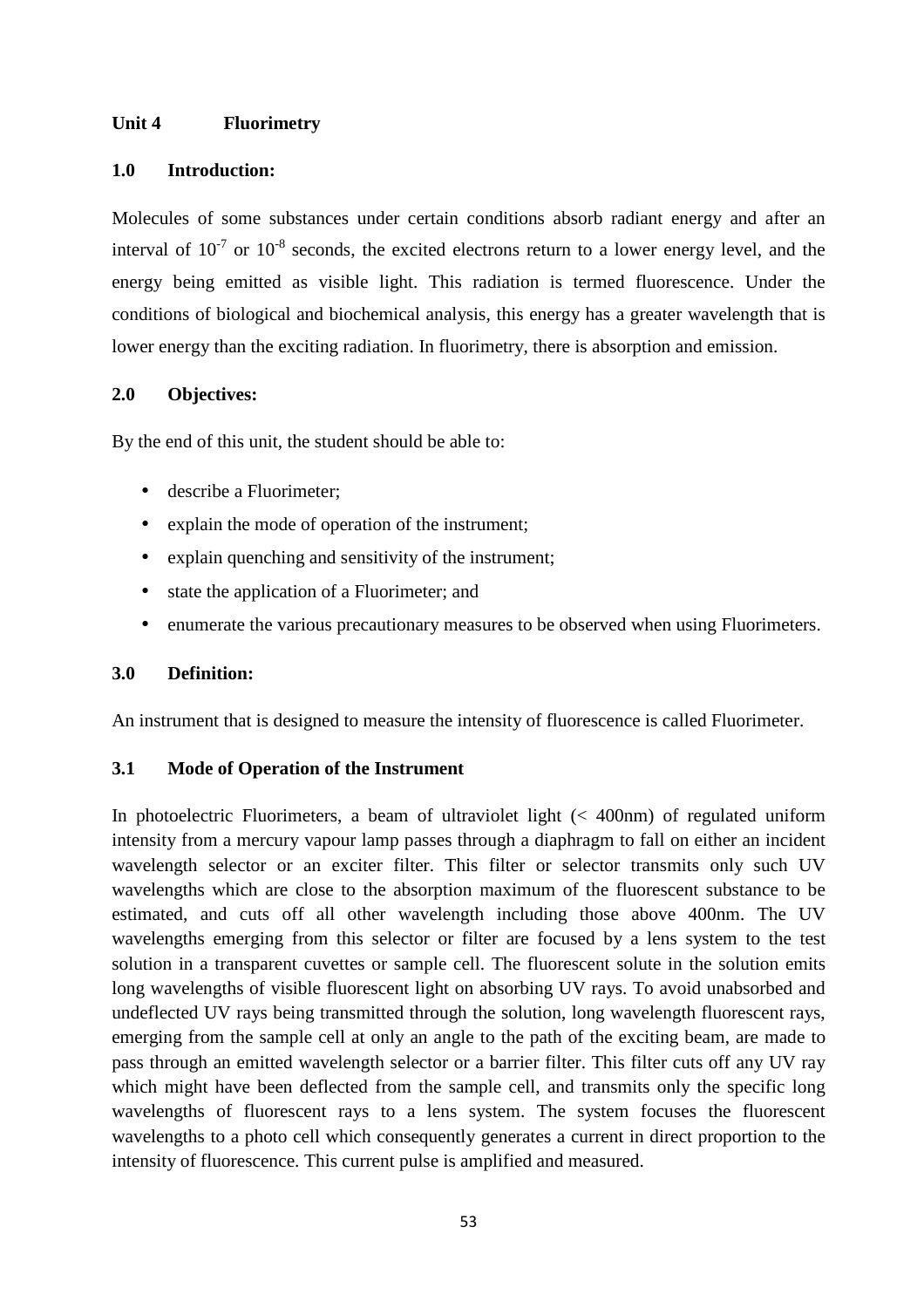A schematic diagram of a fluorometer is shown below:



Fig. 4.1 A Simple Fluorimeter design Source: Analytical Chemistry, Sixth Edition by Gary D. Christian

# **3.2 Quenching:**

When there is a reduction in the intensity of fluorescent due to the specific effects of constituents of the solution itself quenching occurs. For example, phosphate buffers quench fluorescence. When the fluorescent substance is responsible for the absorption of fluorescence, it is known as self-quenching. Quenching can also be caused by the transfer of energy by the collision of the excited molecules of the fluorescent material with molecules of solvents or solute.

# **3.3 Sensitivity:**

For very low concentration of substances, the sensitivity of fluorescence is proportional to concentration, provided the exciting energy remains constant. At higher concentrations of solutions, this linear relationship tends to be destroyed.

Fluorescence is sensitive to such variables as solvent, pH, temperature, impurities and the presence of ions such as CNS, I, Br, Cl, which have all marked quenching effect, e.g. Cl quenches the fluorescence of quinine.

Nevertheless, with more sensitive equipment, fluorimetric procedures can be more sensitive than spectrophotometric methods by an order of magnitude of at least  $10^3$  to  $10^4$ .

# **3.4 Applications:**

The instrument can be used for the analysis of:

- 1. Thiamine, vit B1 and Riboflavin
- 2. Ruthenium in the presence of other platinum metals.
- 3. Quinine in dilute sulphuric acid solution.
- 4. Riboflavin (vitamin  $B_2$ ) using their native fluorescence.
- 5. Histamine and histidine by reacting with o-phthalaldehyde.
- 6. Magnesium by reacting with 8-hydroxyquinoline and sulphuric acid.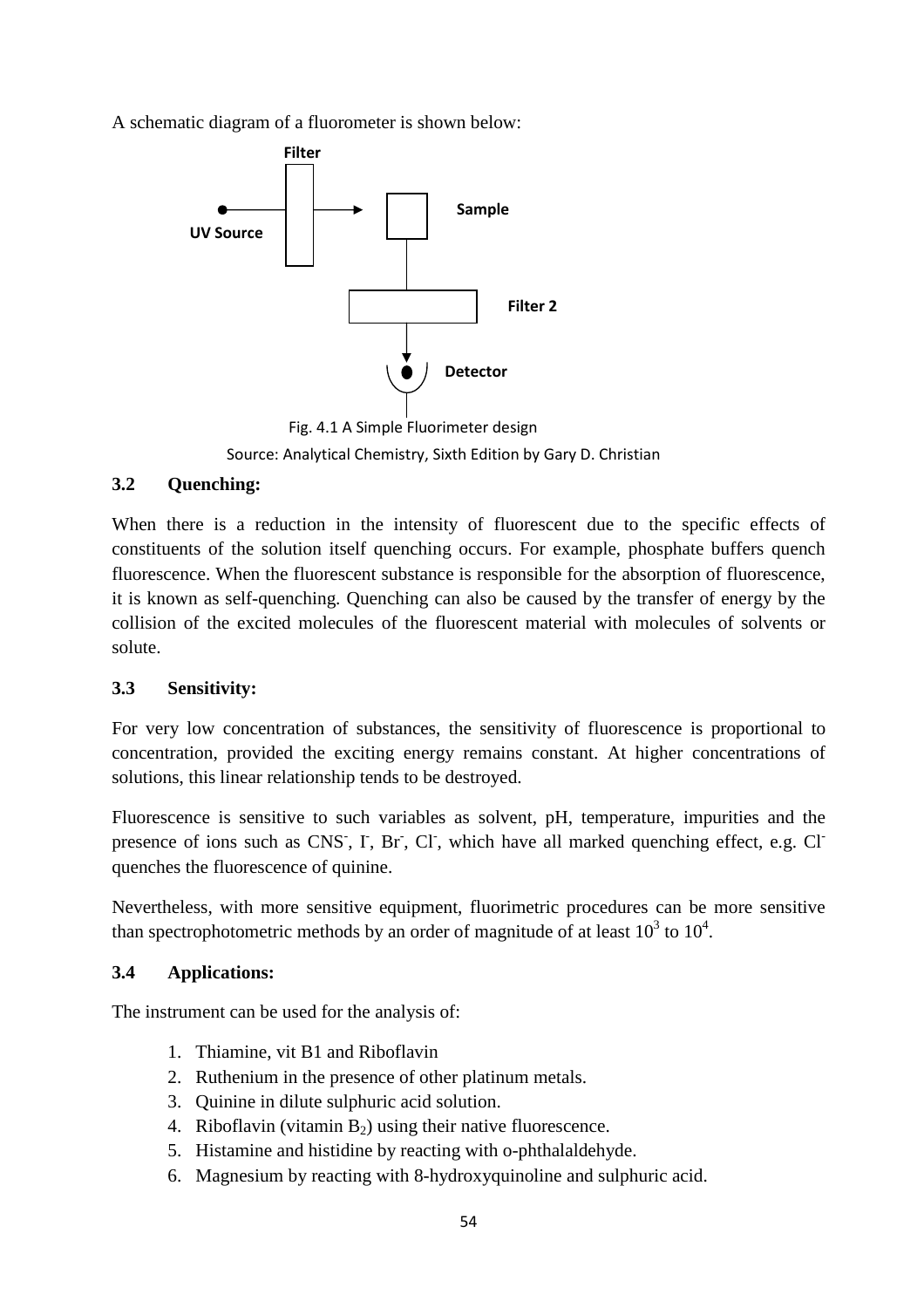7. Amphetamines by reacting with formaldehyde and acetyl acetone.

#### **3.5 Precautions for usage:**

For practical purposes, the following precautions must be observed when using Fluorimeters:

- 1. The solvent used must be non-fluorescent and must not absorb radiation in the spectral regions used in the particular assay.
- 2. Pyrex or quartz cuvettes must be used because of the slight fluorescence or ordinary glass.
- 3. Filters should be checked for contribution to blank readings.
- 4. Stopcock and other greases give rise to problems and should be avoided.
- 5. pH and temperature must be carefully controlled.
- 6. Solutions must be free from gas bubbles, suspended solids and turbidity.
- 7. Exciting radiant energy sometimes done slowly changes the colour or intensity of fluorescence reading and hence must be made rapidly.
- 8. Internal standards should be used to detect quenching or alteration in colour of fluorescence – comparison should be made between an internal and external solution.

#### **4.0 Conclusion**

Fluorimetry is a method of analysis which measures the intensity of fluorescence that can be used in estimating the concentration of a fluorescent substance in solution.

#### **5.0 Summary**

In this unit we learned that:

- Fluorometry involves the measurement of the intensity of fluorescence radiation emitted by fluorescent substance.
- Fluorimeter is an instrument used to measure the intensity of the emitted fluorescence radiation from a given sample.
- Fluorometer consists of light source, filters and detector.
- Fluorimetric method can be used to analyse a variety of substances such as thiamine, riboflavin, quinine, etc.

# **6.0 Tutor marked Assignment (TMA)**

- 1. What is meant by each of the following:
	- i. Fluorimetry
	- ii. Fluorescent filter.
	- iii. Quenching
- **2.** (a) With the aid of a suitable schematic diagram, describe the mode of operation of a fluorimeter.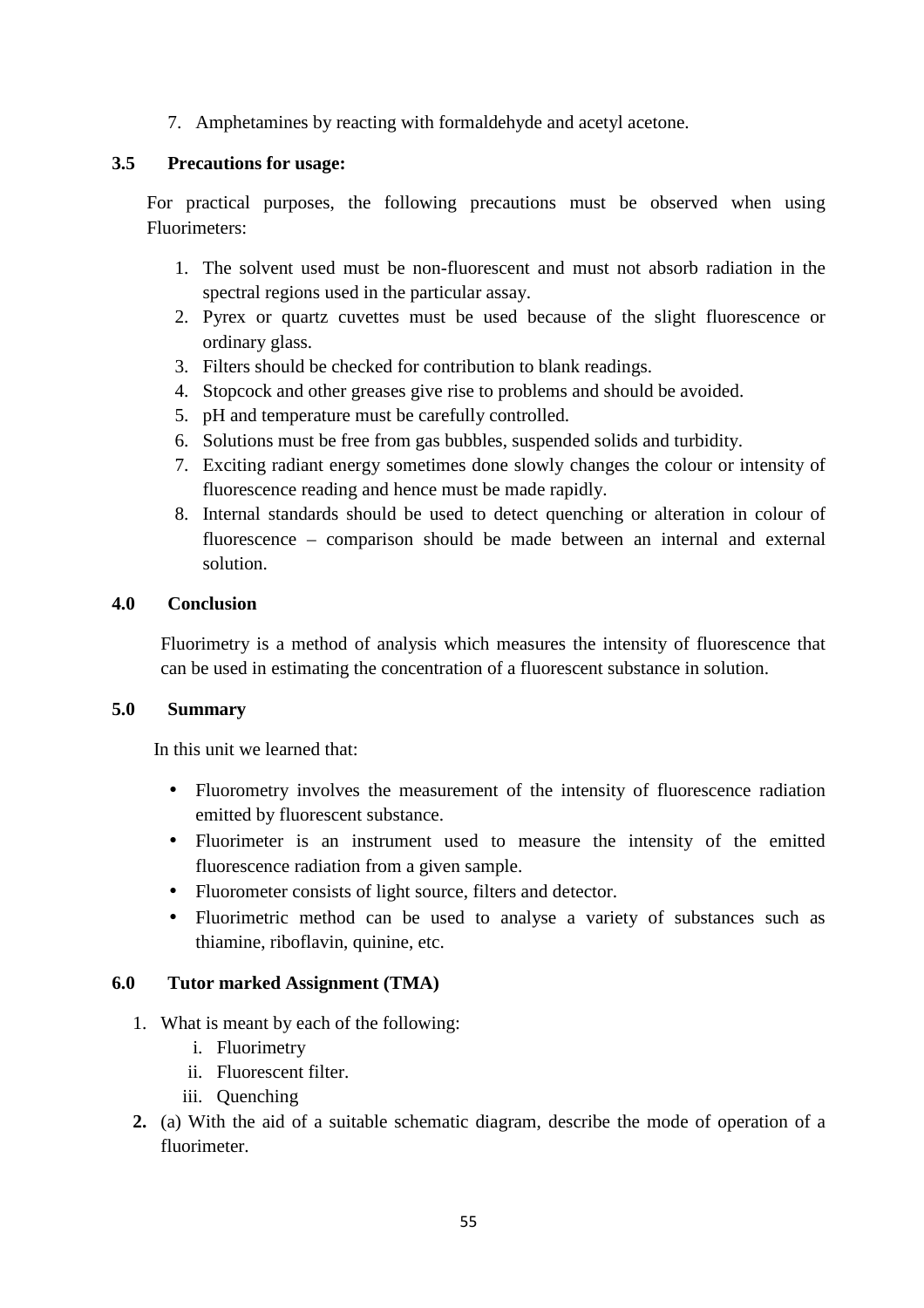(b) Explain why pyrex or quartz cell must be used instead of a normal glass while measuring the emitted fluorescent radiation from a given sample.

# **7.0 Further Reading/References**

- 1. Harris, D.A. and Bashford, C.L. (1987) *Spectroscopy and Spectrofluorimetry A Practical Approach*, IRL Press, UK
- 2. Christian, G.D. and O'Reilly, J.E., (1986). *Instrumental Analysis, 2nd Edition. Boston, Allyn and Bacon.*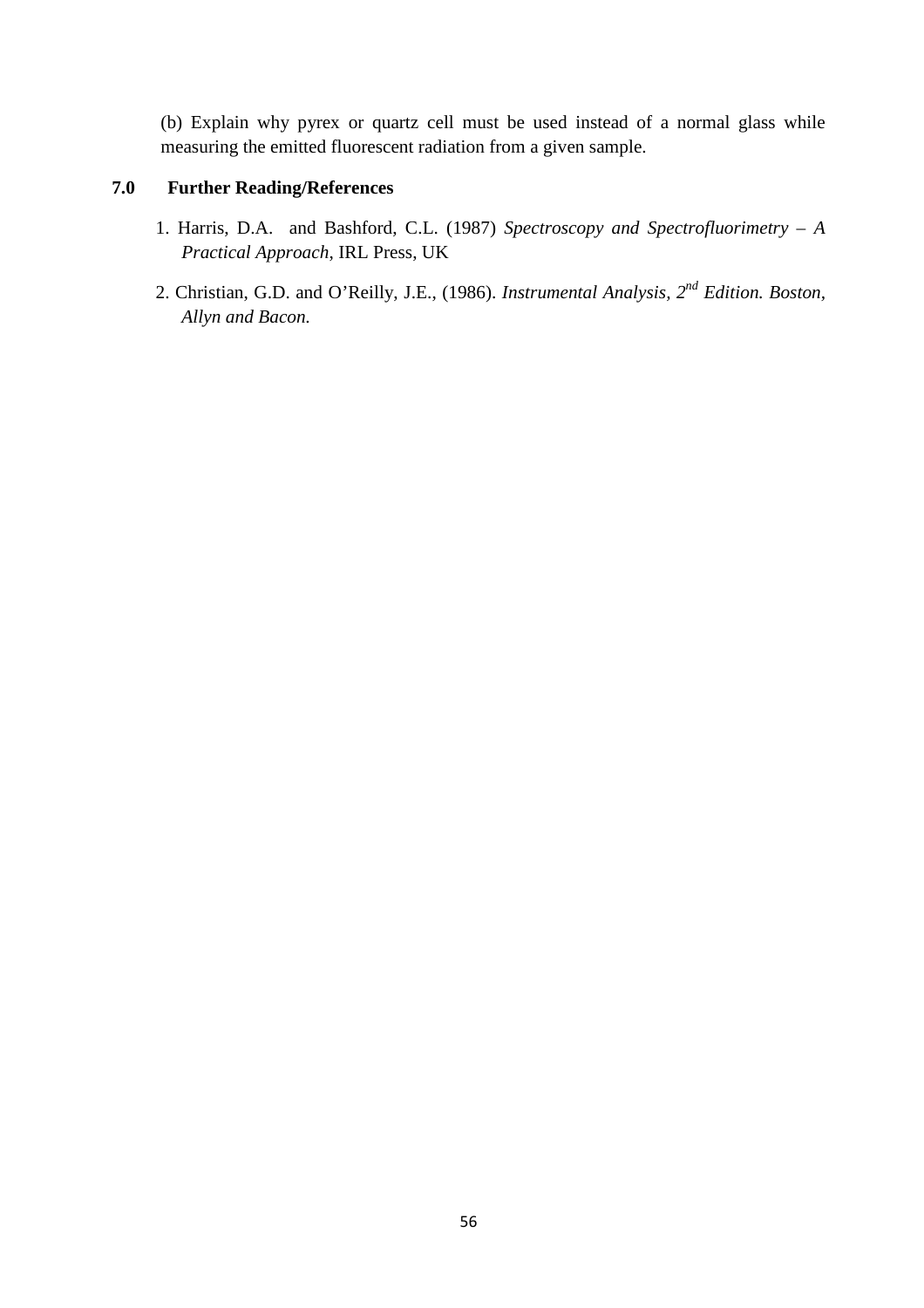# **Unit 5: Fourier Transform Spectroscopy (Interferometry)**

| 1.0 | Introduction                      | 57 |
|-----|-----------------------------------|----|
| 2.0 | Objectives                        | 57 |
| 3.0 | Definition                        | 57 |
| 3.1 | Interferometer                    | 57 |
| 3.2 | Instrumentation                   | 58 |
| 3.3 | Sample Application                | 59 |
| 3.4 | Advantages of FTIR                | 59 |
| 4.0 | Conclusion                        | 59 |
| 5.0 | Summary                           | 59 |
| 6.0 | <b>Tutor Marked Assignment</b>    | 59 |
| 7.0 | <b>Further Reading/References</b> | 59 |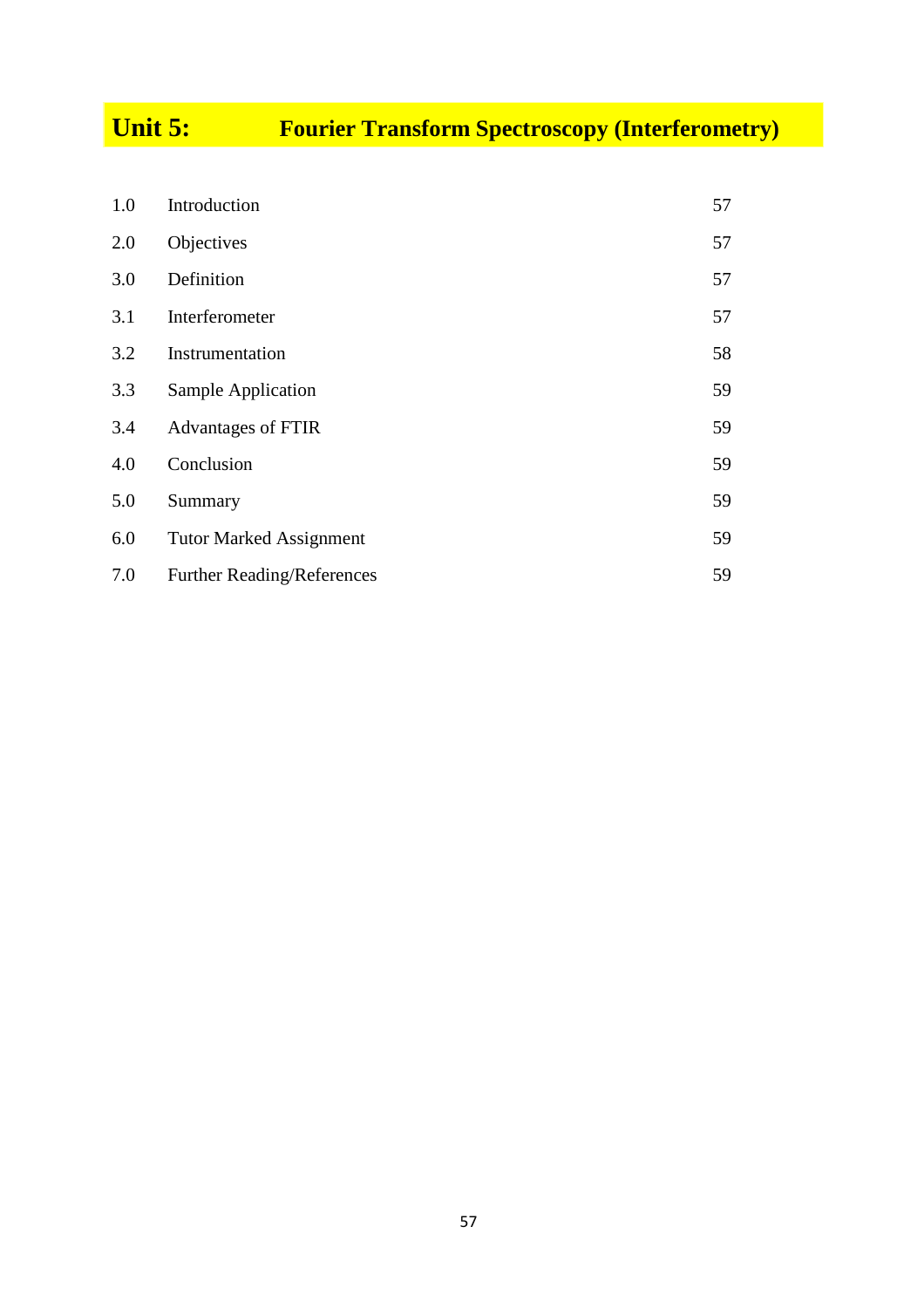# **Unit 5: Fourier Transform Spectroscopy**

# **1.0 Introduction:**

Fourier transform spectroscopy is a non dispersive technique which uses an array of detectors to measure the entire spectrum at once or simultaneously. The spectrum is spread into its individual component wavelengths and each small band of wavelength is directed onto one detector. Thus, Fourier analysis is a mathematical way to decompose a signal into its component wavelengths that can be determined at once.

# **2.0 Objectives:**

By the end of this unit, you should be able to:

- explain the meaning of interferometry;
- Describe the instrumental design of an interferometer;
- State the application of interferometry; and
- List the advantages of FTIR in relation to interferometer device.

# **3.0 Definition:**

The Fourier transform infrared (FTIR) instruments do not contain any dispersing device and all wavelengths are detected and measured simultaneously. In this case, instead of monochromator, a device called interferometer is used to produce interference patterns that contain the infrared spectral information. Hence, the technique is called interferometry.

# **3.1 Interferometer:**

Interferometer is a non-dispersive device that obtains spectral information through constructive and destructive interference used in Fourier Transform Infrared instrument.

An interferometer is the heart of a FTIR spectrophotometer. It consists of a collimated light source, a stationary mirror at the top, a movable mirror at the right, a beam splitter and a detector. The light source may be a laser or sodium arc lamp. The mirrors are precision polished ultra-flat glass with a reflecting coating vapour deposited on their surface. The movable mirror is mounted on a very precise linear bearing that allows it to move along the direction of the light beam while remaining perpendicular to it.

The beam splitter is the key heart to the operation of the interferometer. It allows a fraction of the light to pass through the mirror and reflect the other fraction or part. The device works in both directions, so that light falling on either side of the beam splitter is partially reflected and partially transmitted.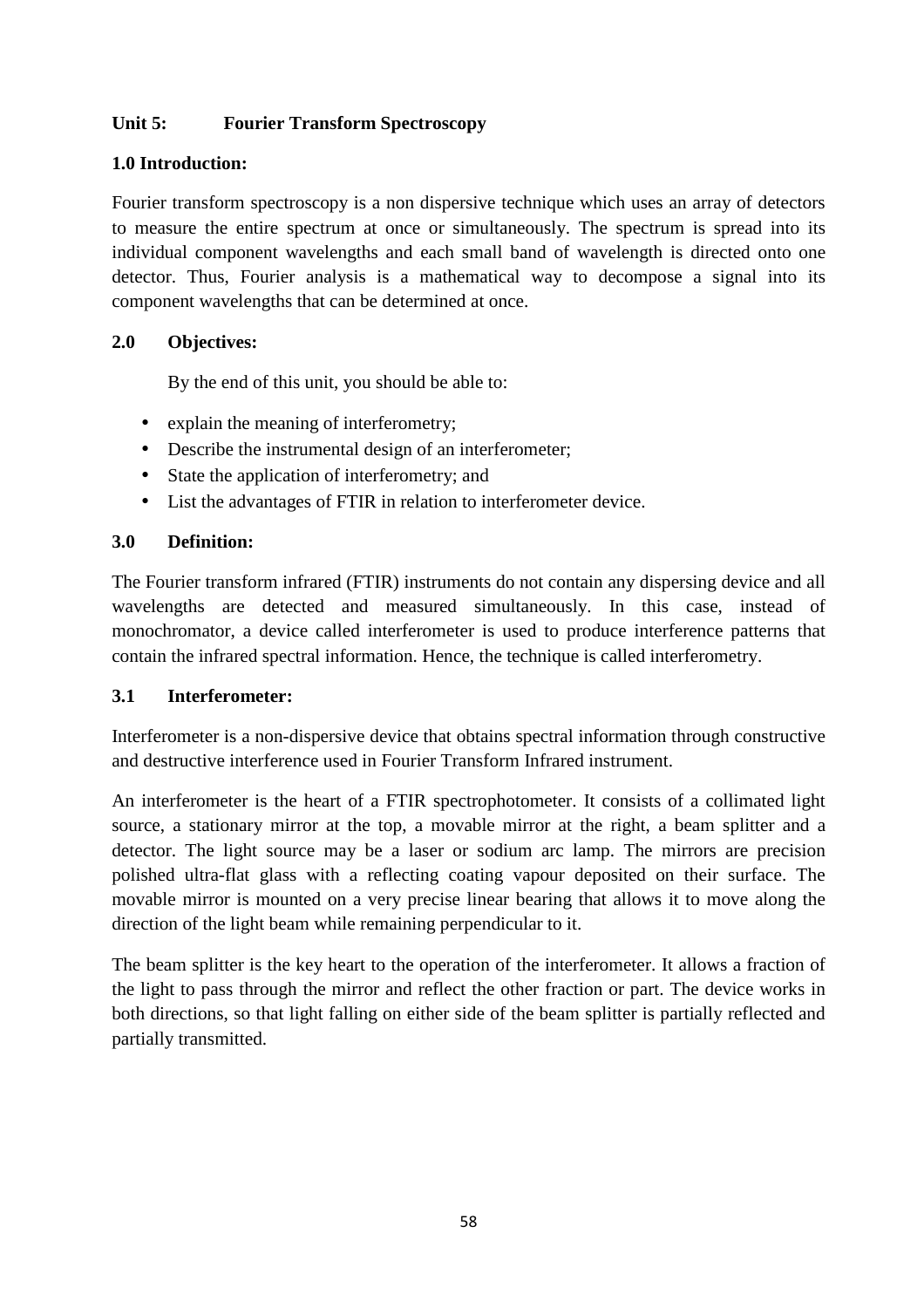#### **3.2 Instrumentation:**

The instrumental representation of an interferometer is shown below:



Fig. 5.1 A schematic diagram of interferometer

As seen in the above diagram, a beam from the light source falls on the splitter which then splits the beam into two parts. The two beams travel in separate paths and converge on the detector. The two beams (OS and OM) converge in the same region of space and form an interference pattern. As the movable mirror in the right is moved, the interference pattern shifts across the detector and modulates the optical signal. The resulting reference interferogram which is a plot of output light intensity against the wave number  $(1/\lambda)$  is recorded. This is used as a measure of the power of the incident beam at all wavelengths. An absorbing sample is then inserted into the beam, and a sample interferogram is recorded. The two interferograms are then used to compute the absorption spectrum of the sample.

Example,



**Wave number (1/**λ**) cm-1 Fig: 5.2 an interferogram of the light source**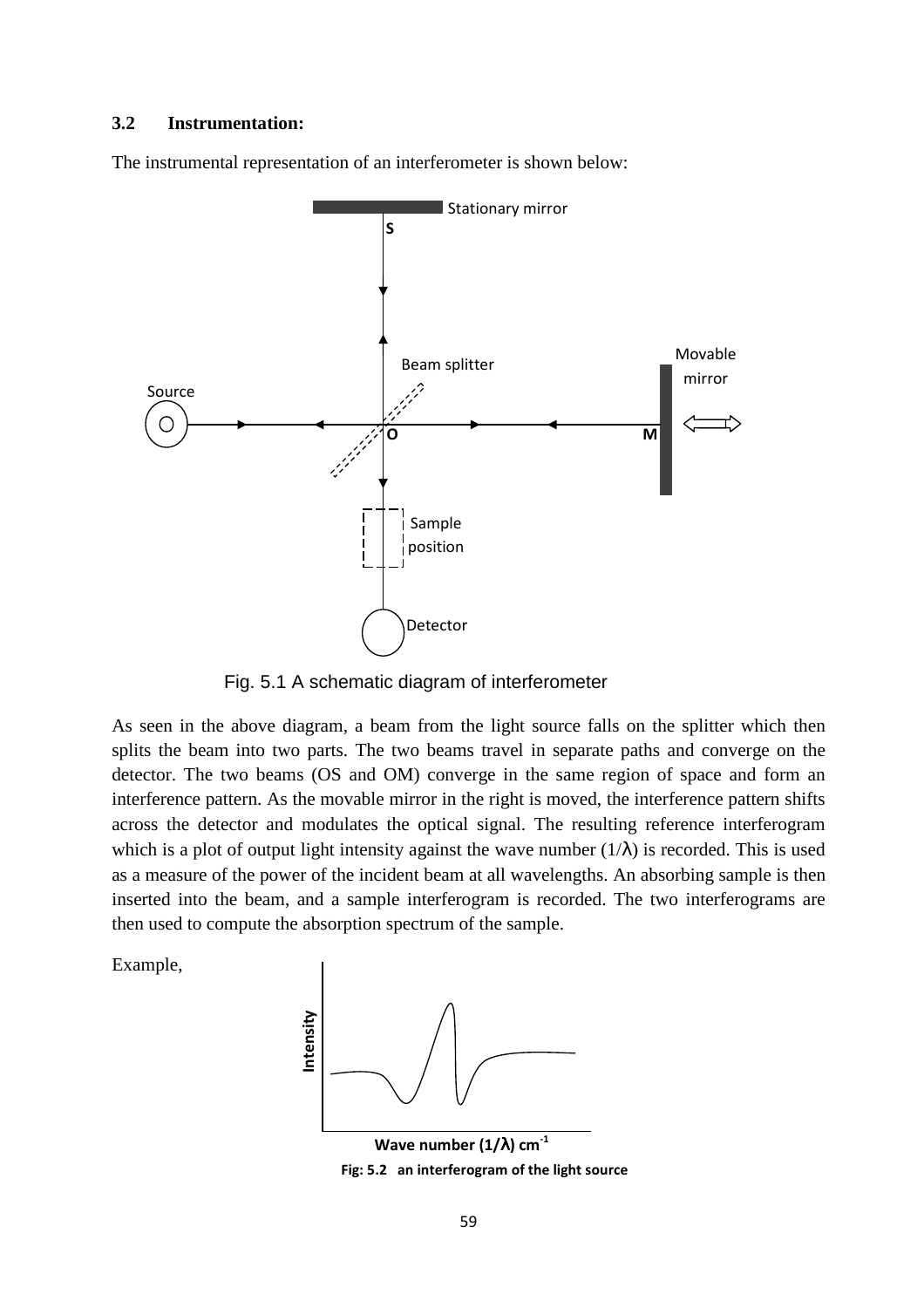# **3.3 Sample Application**

In a Fourier spectrophotometer, the sample in a cell is usually placed between the output of the interferometer and the detector. As the light is passing through the sample, it then absorbs certain wavelengths of the incident light. Since the sample absorbs certain wavelengths of light, the interferogram contains the spectrum of the source minus the spectrum of the sample. An interferogram of a reference sample (blank) containing only the solvent is first recorded and transformed into a sample spectrum. The two interferograms are then used to compute the absorption spectrum of the sample.

# **3.4 Advantages of FTIR**

The FTIR spectrophotometer is a very sophisticated instrument. It has advantages of : Speed, frequency accuracy, more efficient use of radiation by the interferometer, improved signal, a built data handling capabilities.

These advantages cause the rapid displacement of traditional dispersion instruments.

# **4.0 Conclusion**

Interferometry is a technique which uses interferometer instead of a monochromator to produce an interference pattern that contains the infra red spectral information.

#### **5.0 Summary**

In this unit, we have learnt that:

- Interferometry involves the use of a device called interferometer.
- Interferometer is the heart of FTIR instrument.
- An interferometer consists of a beam splitter, a stationary mirror and a movable mirror. Reflection of the light from the two mirrors creates an interferogram.
- Fourier analysis is a mathematical way to decompose a signal into its component wavelengths.

# **6.0 Tutor Marked Assignment**

1. (a) Explain briefly, the modifications made on Fourier Transform Infra-Red Spectrometry.

(b) A typical FTIR spectrometer covers a wavelength range from 3 - 15µm. How would you express this in: (i) wave number and (ii) hertz?

2. How would you distinguish an infra red spectrometer from FTIR spectrometer.

# **7.0 Further Reading/References**

- 1. Daniel, C.H. (1982). *Qualitative chemical Analysis,* 2nd Edition
- 2. Douglas, A.S., Donald, M.U., James, F.H. and Stanley, .C. (2004). *Fundamentals of Analytical Chemistry,* 8th Edition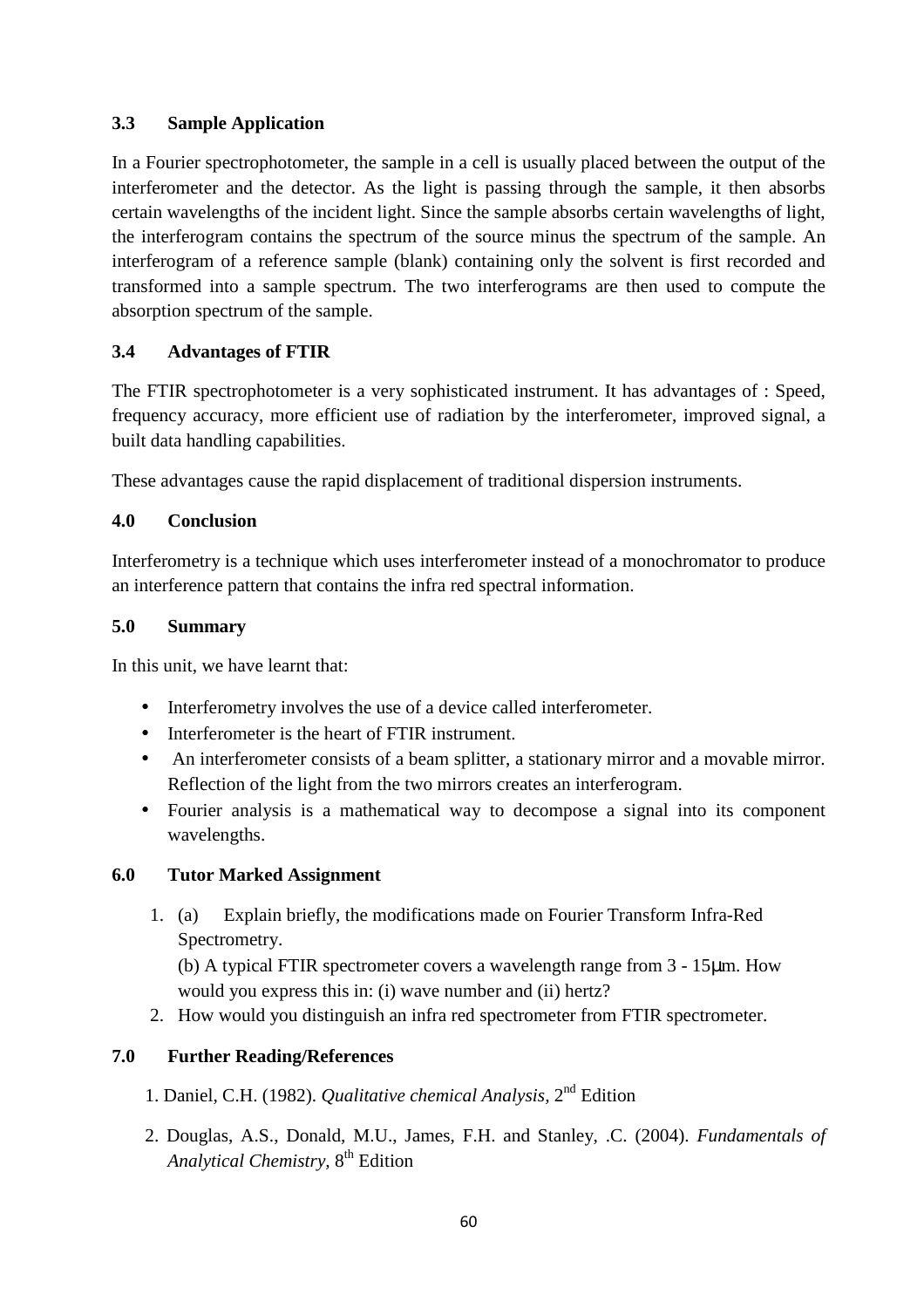# Module 3: Electroanalytical and Other Optical Techniques

**Unit 1 Polarography** 

|     |                                           | Page |
|-----|-------------------------------------------|------|
| 1.0 | Introduction                              | 61   |
| 2.0 | Objectives                                | 61   |
| 3.0 | Definition                                | 61   |
| 3.1 | Mode of Operation of a Simple Polarograph | 61   |
| 3.2 | Shape of a Polarogram                     | 62   |
| 3.3 | Applications of Polarography              | 63   |
| 4.0 | Conclusion                                | 63   |
| 5.0 | Summary                                   | 63   |
| 6.0 | Tutor Marked Assignment (TMA)             | 64   |
| 7.0 | <b>Further Reading/References</b>         | 64   |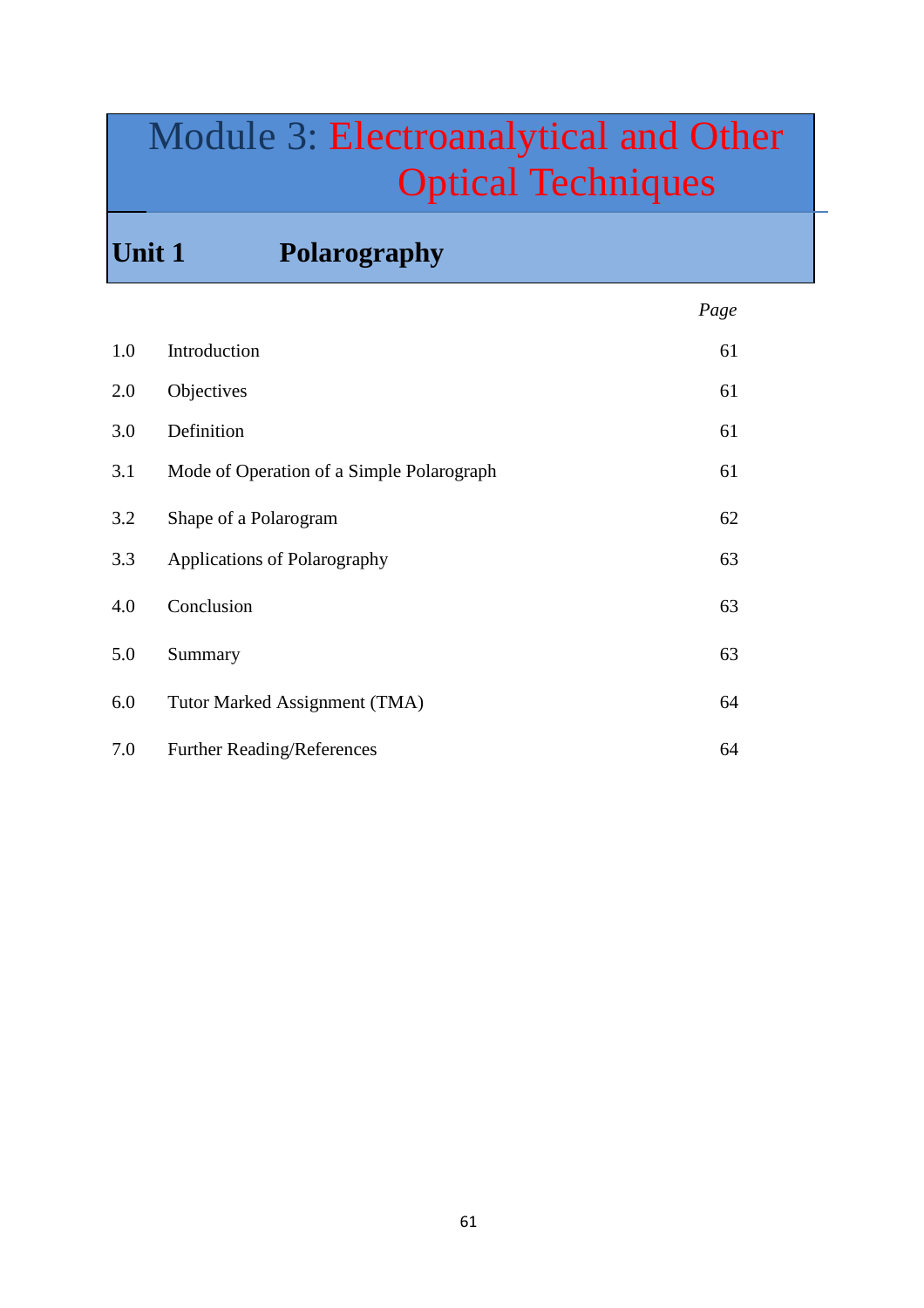#### **Unit 1 Polarography**

#### **1.0 Introduction**

Voltametry encompasses a sophisticated collection of analytical techniques in which the relationship between voltage and current is observed during electrochemical processes. The major subdivision of voltametry is polarography, a sensitive electro-analytical technique that is especially useful for trace analysis. The second major classification within voltametry is amperometry.

In polarography, the current flowing through the cell is measured as a function of the potential of the working electrode. Usually, this current is proportional to the concentration of the analyte. The most sensitive polarographic procedures have a detection limit near  $10^{-9}$  M and a precision around 5%. Less sensitive polarographic methods operating with  $\sim 10^{-3}$  M analyte are capable of a precision of a few tenths of percent, though 2.3% is most common.

#### **2.0 Objectives**

By the end of this unit, you should be able to

- define polarography;
- explain the mode of operation of a simple polarograph;
- describe the shape of a polarogram; and
- enumerate the applications of polarography.

#### **3.0 Definition**

Polarography is a technique in which the current flowing into an electrolysis cell is measured as a function of the applied potential.

# **3.1 Mode of Operation of a Simple Polarograph**

Apparatus for a direct-current polarograph experiment is shown below. The mercury pool provides a large area anode with little polarization. The attached mercury drop is the cathode and the steady detachment of the drops minimizes contamination. The nitrogen keeps the solution free from oxygen which affects the performance adversely. Potassium chloride electrolyte is used to increase the conductivity because of large negative discharge potential of the potassium ion.

The applied voltage is gradually increased and the variation in current is measured. The potential of the cathode is determined by inserting into the solution, a standard electrode. Thus: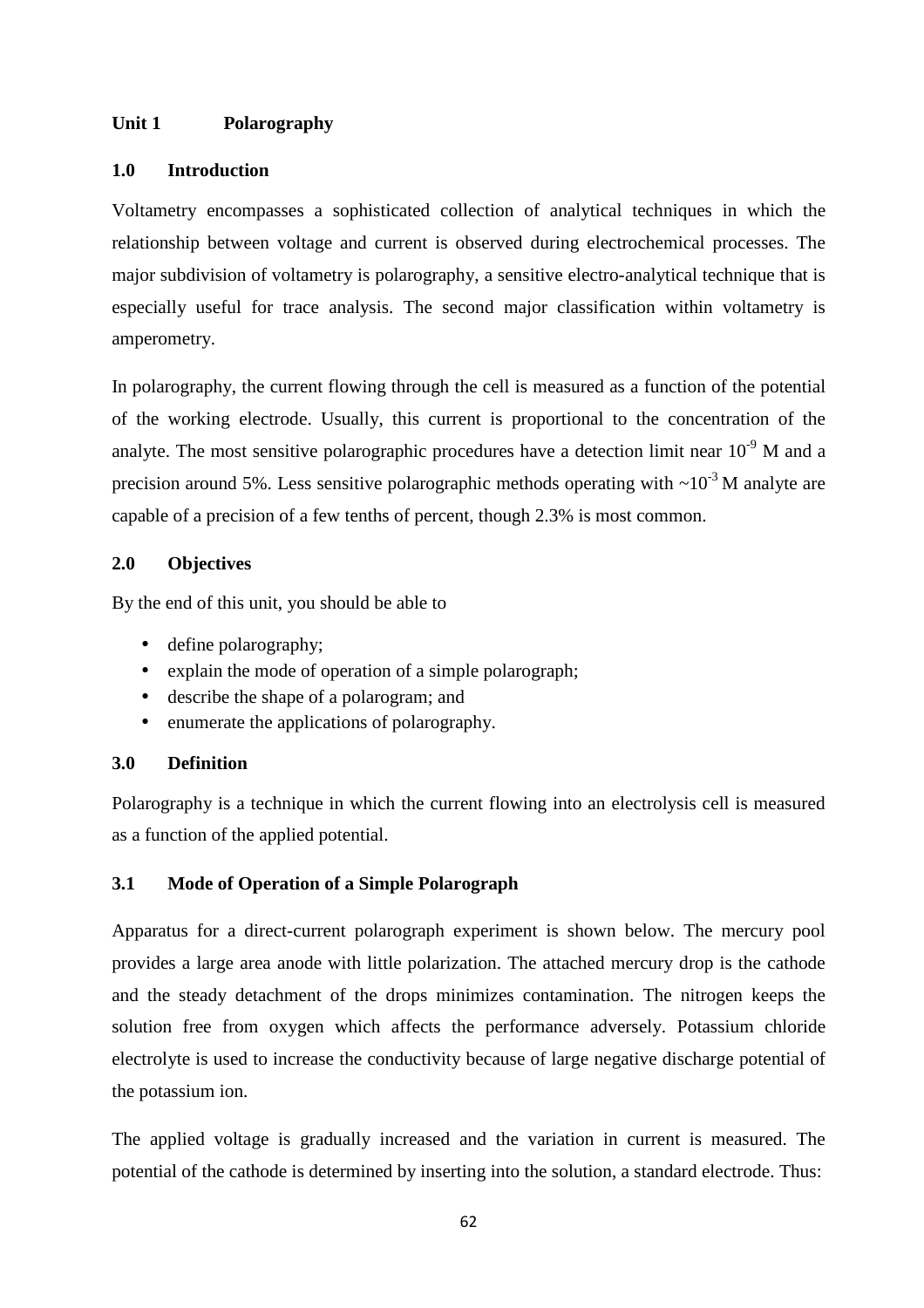

**Fig: 1.0 A Polarography Apparatus** 

Source: Advances in *Analytical Methods* by G.R. Palin, Page 207

#### **3.2 Shape of a Polarogram**

A graph of current versus potential in a polarographic experiment is called a polarogram, and for a solution containing only one dischargeable species,  $M^{n+}$ , it has the form shown below:



Fig. 1.1 A Polarogram

Theoretically, the current should be zero when the voltage is insufficient to produce the discharge potential in the cathode, but in practice, there will be some small current. When the Source: Quantitative Chemical Analysis 2<sup>nd</sup> Edition by Daniel C. Harris, Page 454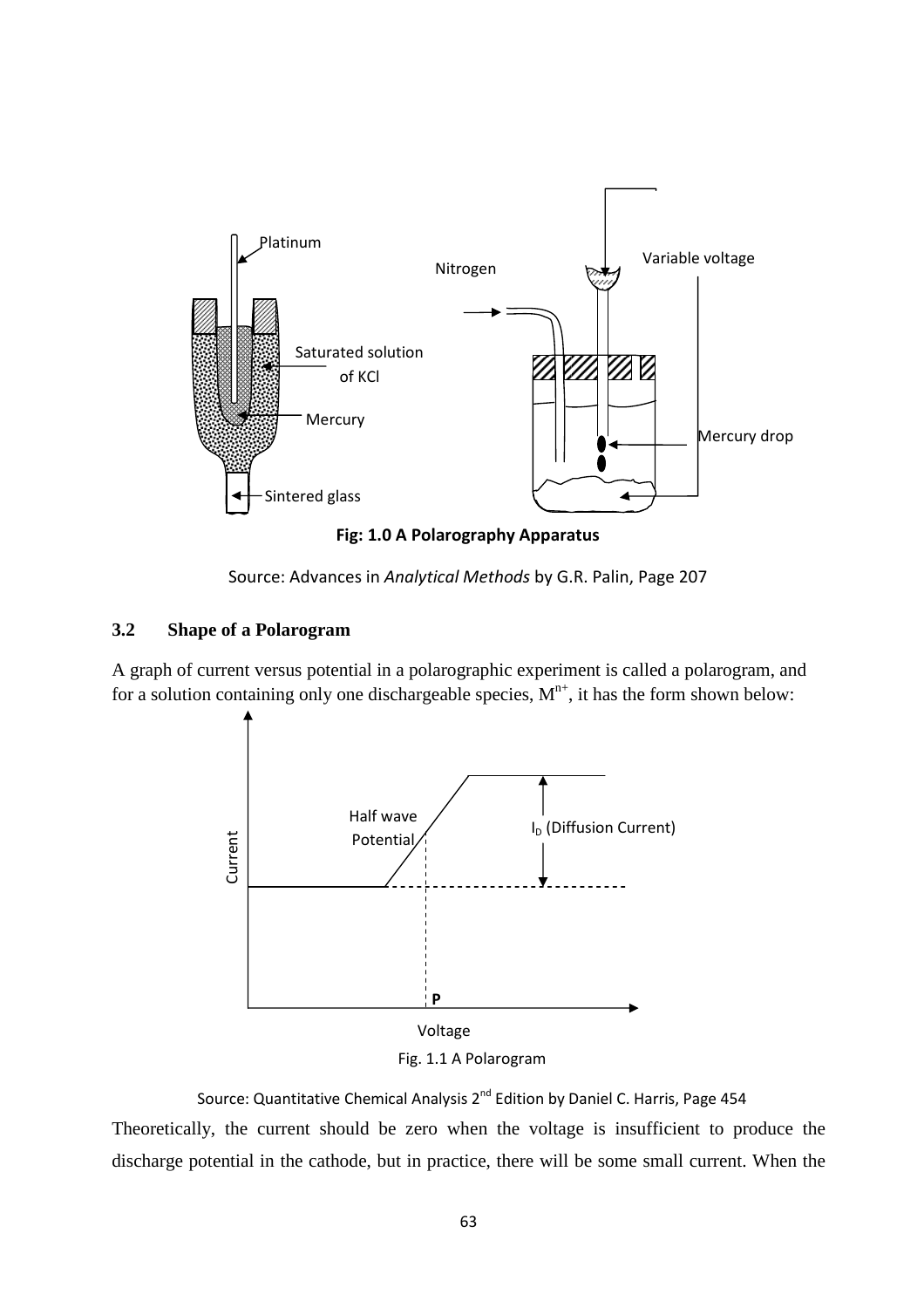discharge potential of the ion  $M^{n+}$  is reached, the current increases rapidly as the voltage is increased until the concentration polarization becomes so great that the limiting current is attained. Any further increase in the applied voltage will produce little or no charge in the current. It has been shown that the half wave potential P is independent of the ionic concentration, and for a given potassium chloride concentration, there is a fixed value of P which corresponds to a given ionic species. This enables qualitative determinations to be carried out.  $I_D$  is known as the limiting diffusion current which is dependent on the concentration of  $M^{n+}$ . Hence, quantitative determinations can also be possible.

#### **3.3 Applications of Polarography**

- The technique is effective in the qualitative identification of an unknown.
- Polarographic technique can be used to study the rates of chemical reactions that compete with the electrode reactions.
- It can also be used to determine more than one ionic species in solution; but this requires a series of steps of the same form which occurs when the discharge potential of each species is reached.
- The technique is also effective in the determination of very dilute solutions.

#### **4.0 Conclusion**

Polarography is a method in which the amount of current flowing into an electrolytic cell is measure as a function of the applied potential.

#### **5.0 Summary**

In this unit, we have learnt that:-

- Polarographic method measures the amount of current flowing through an electrolytic cell.
- The amount of current is directly proportional to the concentration of the analyte.
- A plot of current against the electrical potential produces a polarogram.
- Polarographic method is used in qualitative identification of compounds and to study the kinetic parameters of some chemical reactions.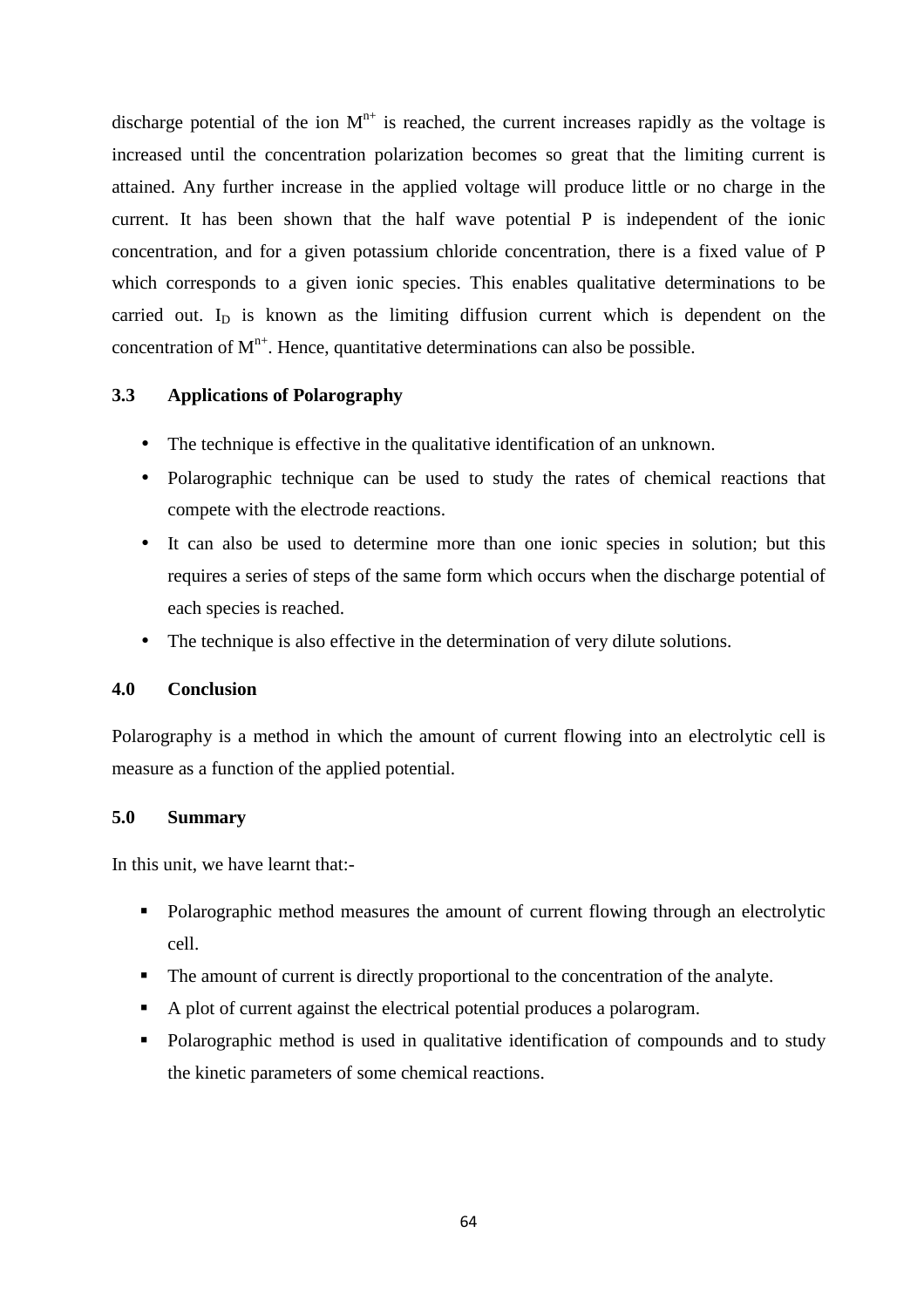#### **6.0 Tutor Marked Assignment (TMA)**

1. (a) Define the term polarography.

(b) With the aid of a diagram, describe the mode of operation of typical polarographic equipment.

2. (a) State the application of polarography in analytical research.

(b) Give an illustration of a polarogram and explain the meanings of (i) halfway potential, (ii) diffusion current.

#### **7.0 Further Reading/References**

1. Koryata J. (1993) *Ions, Electrodes and Membrane 2nd Editon* Wiley-Liss Inc., USA

2. A.J. Bard & L.R. Faulkner (1980). *Electrochemical Methods*, New York, Wiley, UK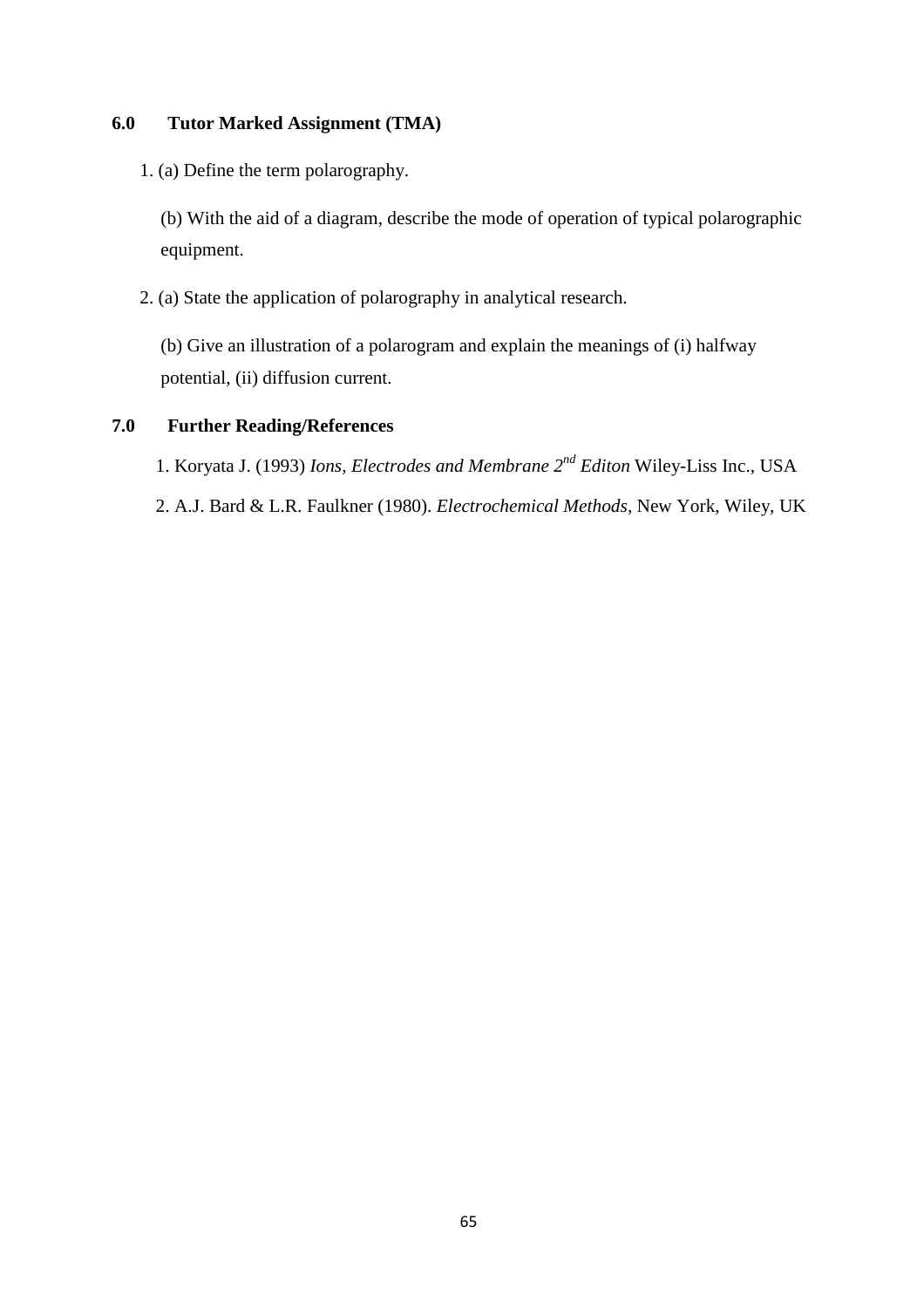# **Unit 2: Coulometry**

| 1.0   | Introduction                                                         | 66 |
|-------|----------------------------------------------------------------------|----|
| 2.0   | Objectives                                                           | 66 |
| 3.0   | Definition                                                           | 66 |
| 3.1   | A Typical Example of Coulometric Process                             | 66 |
| 3.2   | <b>Types of Coulometry</b>                                           | 67 |
| 3.2.1 | <b>Constant Current Coulometry</b>                                   | 67 |
| 3.2.2 | Controlled Potential Coulometry (Potentiostatic)                     | 67 |
| 3.3   | A Typical example of Coulometric Calculations                        | 68 |
| 3.4   | <b>Current Efficiency requirements</b>                               | 68 |
| 3.5   | Instrumentation                                                      | 69 |
| 3.6   | Advantages of Coulometric Titration Over the Conventional Titrations | 70 |
| 3.7   | Applications                                                         | 71 |
| 4.0   | Conclusion                                                           | 71 |
| 5.0   | Summary                                                              | 71 |
| 6.0   | <b>Tutor Marked Assignment</b>                                       | 73 |
| 7.0   | Further Reading/References.                                          | 73 |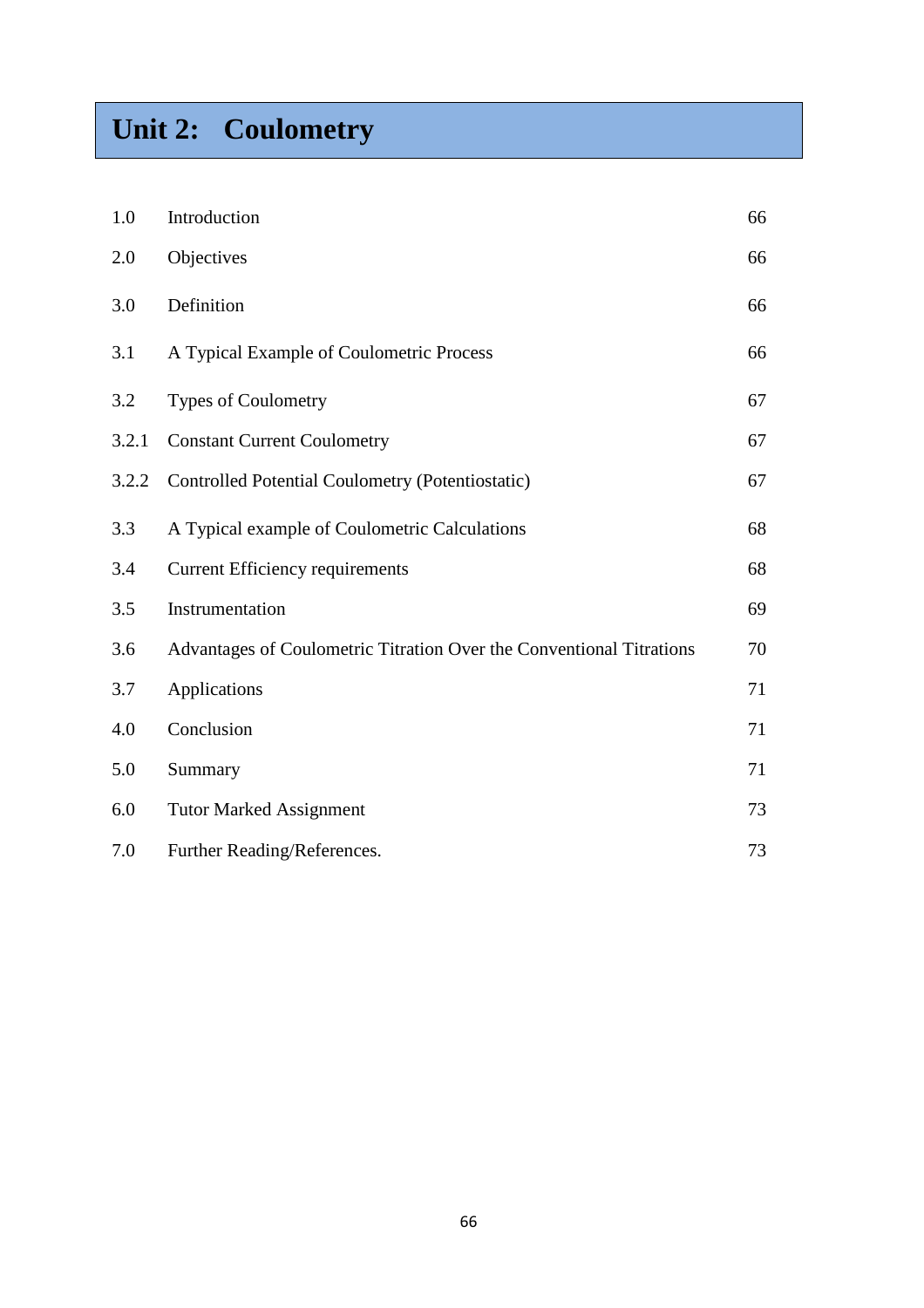#### **Unit 2: Coulometry**

#### **1.0 Introduction**

Coulometry is an electro-analytical method of analysis. Faraday's laws of electrolysis form the basis of quantitative coulometric analysis. You should recall that according to this law: The weight of substance liberated during electrolysis is directly proportional to the quantity of electricity passed. Also the weight of substances liberated by the same quantity of electricity is in direct proportion to their equivalent weights. Coulometric methods are performed by measuring the quantity of electrical charge required to convert a sample of analyte quantitatively to a different oxidation state.

#### **2.0 Objectives**

By the end of this unit, the students should be able to:

- define coulometry;
- describe the different types of coulometric analysis;
- itemise the steps involved in coulometric titrations; and
- Carry out some coulometric calculations.

#### **3.0 Definition**

Coulometry is an electrolytic method of analysis that is based on measuring the number of electrons used in a chemical reaction.

#### **3.1 A Typical Example of Coulometric Process**

In coulometry, cyclohexene may be titrated with  $Br<sub>2</sub>$  which is generated by electrolytic oxidation of Bromide (Br<sup>-</sup>).

i.e.  $2 \text{Br} \rightarrow \text{Br}_2 + 2 \text{e}^{-}$ 

Then;



In the above reactions, enough of bromine is generated to react with all of the cyclohexene. Thus, the number of moles of electrons liberated is twice that of  $Br<sub>2</sub>$  and hence, twice the moles of cyclohexene.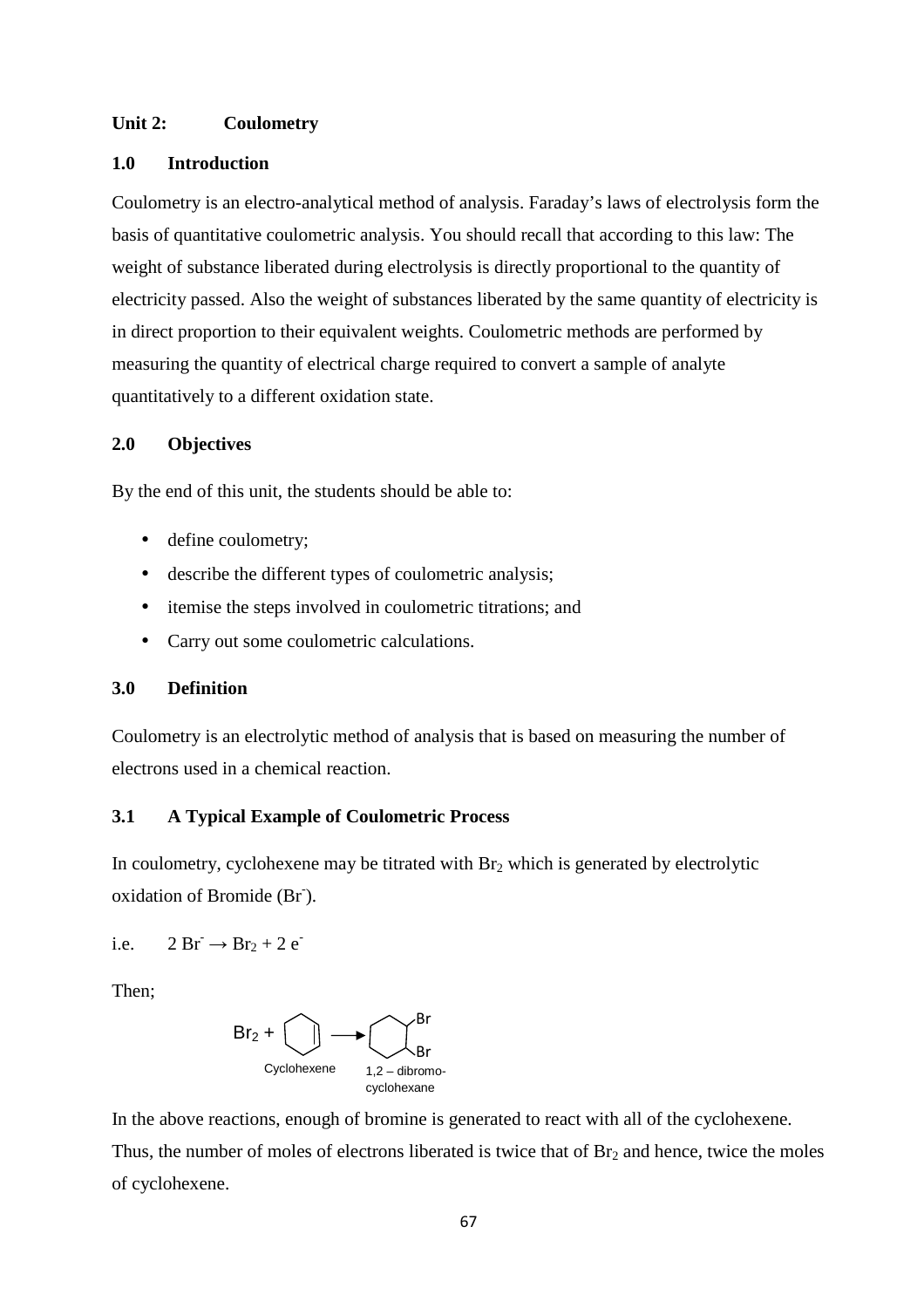In coulometry, the reaction between  $Br<sub>2</sub>$  and cyclohexene is carried out using a coulometric apparatus. During the process, enough  $Br<sub>2</sub>$  is generated by the platinum electrode positioned at the left side. The generated  $Br_2$  then reacts with cyclohexene. If all of the cyclohexene has been reacted, the concentration of  $Br_2$  in the solution suddenly rises which indicates the end of the reaction.

The rise in concentration of  $Br_2$  is detected by measuring the electric current that is applied in the process. Thus, a small voltage is applied between the two electrodes but this is not enough to electrolyze the solute. When the concentration of  $Br<sub>2</sub>$  suddenly increases, a current flows as a result of the reaction taking place in both cathode and anode. Thus, the sudden increase in current is taken as the end point of cyclohexene titration.

#### **3.2 Types of Coulometry**

There are two common types of coulometric methods namely: Controlled potential and Constant current.

#### **3.2.1 Constant Current Coulometry**

In this type of analysis, a constant current is applied whenever the power is connected to the electrodes. This method is called coulometric titration. If the current is known, the time required for complete reaction is measured in order to count the coulombs.

i.e. 
$$
q = It
$$
 (1)

The power supply is built to automatically measure the time of operation. When the current is multiplied by the time taken, the number of coulombs used in the titration is obtained.

#### **3.2.2 Controlled Potential Coulometry (Potentiostatic)**

In this method, the potential of the working electrode is kept at constant level in such a way that only the analyte is responsible for conducting charge across the electrode and solution interface. The charge required to transform the analyte into product is determined by recording and integrating the current against time curve during the electrolytic process.

i.e. 
$$
q = \int_0^t I dt
$$
 (2)

In this case the current is initially high and decreases exponentially as the concentration of the analyte sample decreases. Thus, the current decreases with time. Also the power supply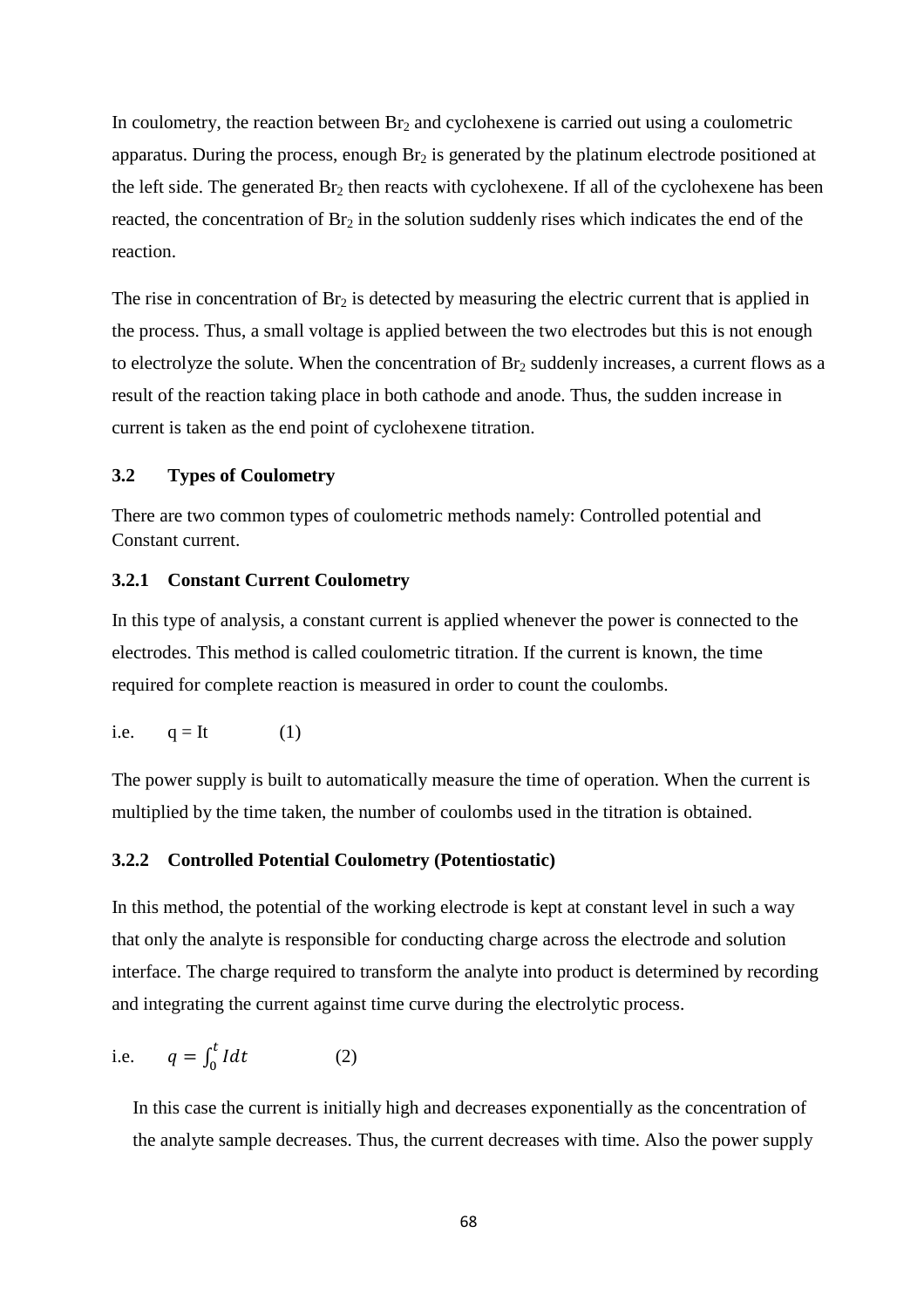contains a circuit that automatically integrates equation (1) to calculate the number of coulombs applied.

Controlled potential coulometry is more selective than the constant current. As the current decays or decreases exponentially, the equivalence point is never reached. But the equivalence point can be obtained by setting the current decay to an arbitrary value. Example, the current will be 1% of its initial value when 99% of the analyte sample is consumed. On the other hand, the current will be 0.1% when 99.9% of the analyte has been used up.

#### **3.3 A Typical example of Coulometric Calculations**

Assuming that a 2000 cm<sup>3</sup> of solution containing 0.7113 mg of cyclohexene/cm<sup>3</sup> is to be titrated against bromine. If the coulometer is operated at a constant current of 5.820mA, what would be the time required for complete titration?

(Molar mass of cyclohexene =  $82.146$ ; 1F =  $96485C$ )

In this case, the quantity of cyclohexene is calculated as follows:

$$
\frac{2000 \, ml \times 0.7113 \, mg/ml}{82.146 mg/mmol} = 17.318 \, mol \approx 0.0173 \, m \, mol
$$

Since 82.146 is the molecular weight of cyclohexene

and each mole of cyclohexene requires one mole of  $Br<sub>2</sub>$ , which in turn requires two moles of electrons to flow through the circuit.

∴ for 0.01732 mmol of hexane to react, 0.03463 mmol of electrons must flow.

Moles of  $e^{-} = \frac{I t}{R}$ F  $\therefore t = \frac{\text{moles of } e^{-\chi}F}{L}$  $\frac{\partial f}{\partial I}$  $\therefore t = \frac{0.03463 \times 10^{-3} \times 96485 \text{ } C/mol}{5.000 \times 10^{-3} \text{ } C/m}$  $\frac{3 \times 10^{-3} \times 96465 \text{ C/mot}}{5.820 \times 10^{-3} \text{ C/s}} = 574.102 \text{ s/mol}$ 

#### **3.4 Current Efficiency requirements**

In all coulometric methods 100% current efficiency is required. That is each Faraday of electricity must bring about a chemical change in the analyte equivalent to one mole of electron. Note that 100% current efficiency can be obtained without direct participation of the analyte in electron transfer at an electrode.

For example, Chloride ion (CI) may be easily determined using controlled potential coulometry or coulometric titrations with silver ion  $(Ag<sup>+</sup>)$  at a silver anode. The silver ion then reacts with chloride ion to form a precipitate or deposit of silver chloride. The quantity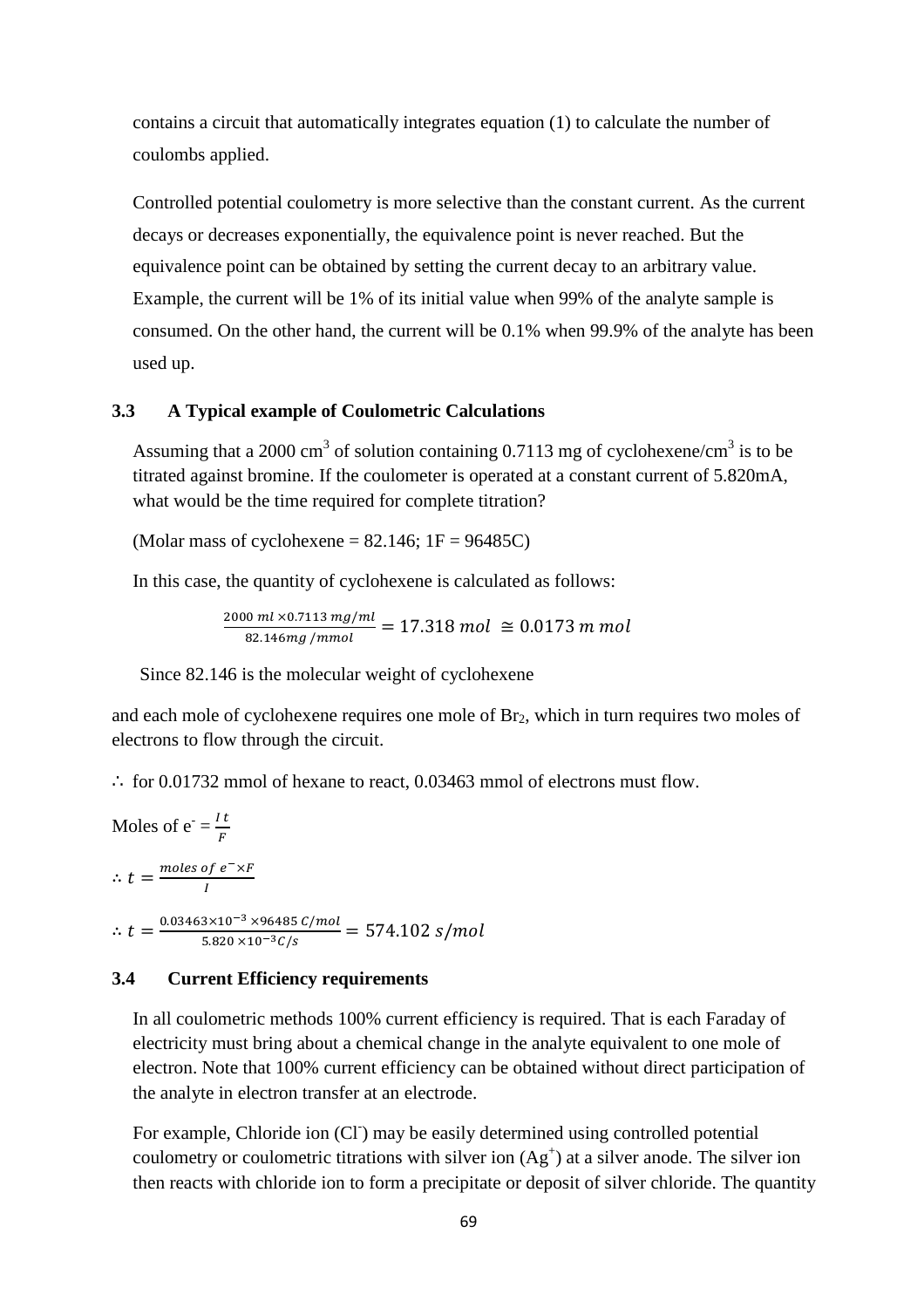of electricity required to complete the silver chloride formation serves as analytical variable. In this case, 100% current efficiency is realized because the number of moles of electrons is essentially equal to the number of moles of chloride ion in the sample, even though these ions do not react directly at the electrode surface.

#### **3.5 Instrumentation**

The equipment required for a coulometric titration consists of a source of constant current, a titration cell, a switch, a timer and a device for monitoring current. When the switch is moved to position 1, the timer starts and initiates a current in the titration cell. When the switch is moved to position 2, the electrolysis and the timer are stopped. With the switch in this position, the current continues to be drawn from the source and passes through a dummy resistor  $R<sub>D</sub>$  that has about the same electrical resistance as the cell. This arrangement ensures continuous operation of the source, which aids in maintaining a constant current.



**Fig. 2.1 Conceptual diagram of a coulometric titration apparatus.** 

But the instrument used for controlled potential coulometry consists of an electrolytic cell, a potentiostat and a device for determining the change consumed by the analyte sample.

Two types of cells are used. The first consists of a platinum gauze working electrode, a platinum wire counter electrode and a saturated calomel reference electrode. The counter electrode is separated from the analyte solution by a salt bridge, which contains the same electrolyte as the solution being analyzed. This bridge is needed to prevent the reaction products formed at the counter electrodes from diffusing into the analyte solution and interfering.

The second cell is made of mercury cathode. This is useful for separating easily reduced elements as a preliminary step in analysis. This electrode is also useful in the coulometric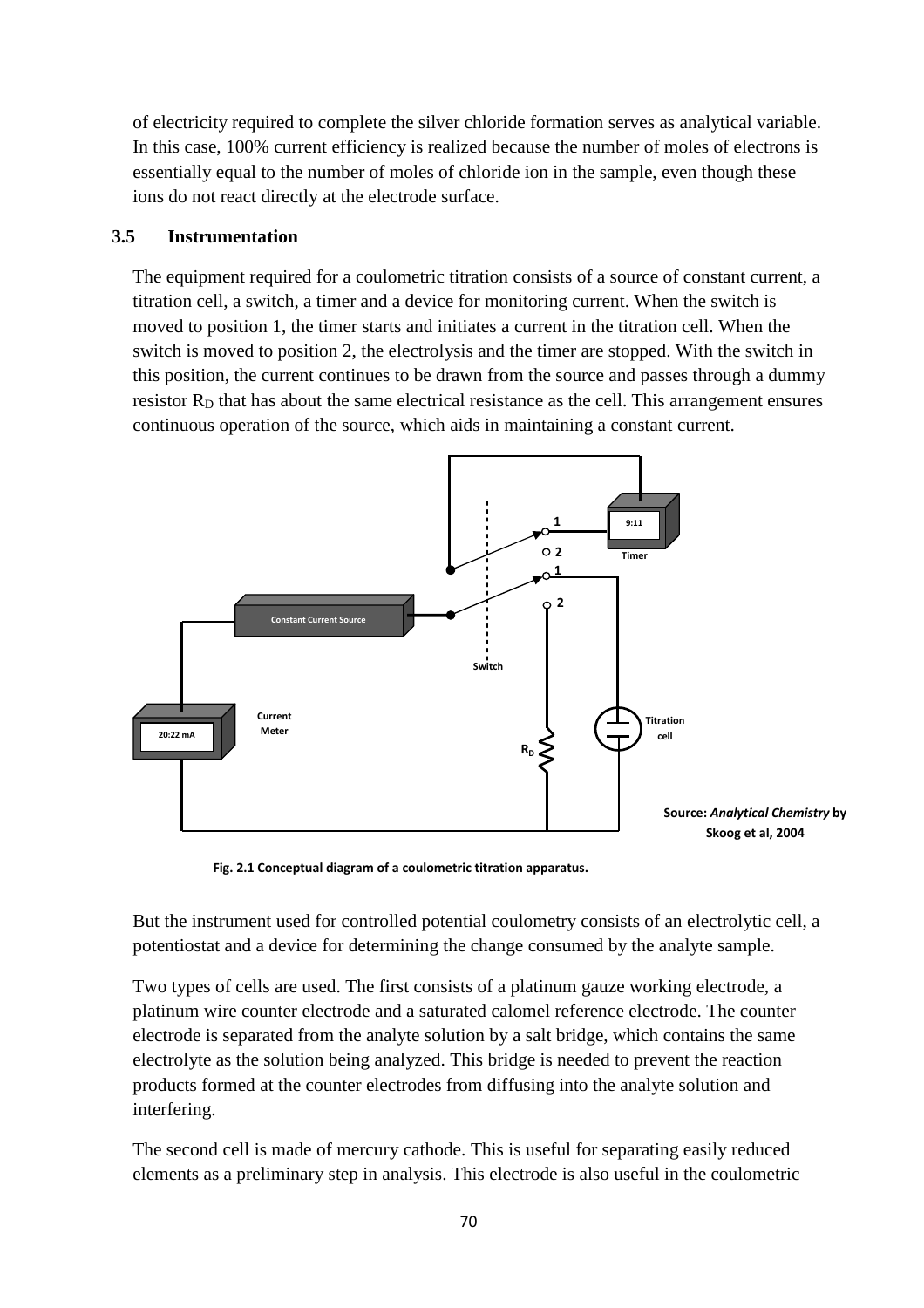determination of several metallic cations that form metals that are soluble in mercury. In this application, there is only little evolution of  $H_2$  gas even at high applied potentials.

# **3.6 Advantages of Coulometric Titration Over the Conventional Titrations**

Coulometric titration has a lot of advantages over a normal volumetric titration. Among the advantages is the elimination of the problems associated with the preparation, standardization and storage of standard solutions. This advantage is particularly significant with reagents that are not stable such as chlorine, bromine, etc. Another advantage is that coulometric method excels when small amounts of analyte is to be used in the titration. But with conventional titration, it is inaccurate and inconvenient to use very dilute solutions and small volumes.

In coulometric procedure, a single constant current source provides reagents for precipitation, complex formation, and neutralization or redox titrations. But this is not possible in normal volumetric titration. Finally coulometric titrations are more versatile and more accurate than the conventional volumetric process.

# **3.7 Application**

Coulometric methods have been used to determine several elements in inorganic compounds and synthesize organic compounds.

But generally, coulometric titration is applied in:

- Neutralization titration
- Precipitation and complex formation reactions e.g coulometric titration with EDTA are carried out by reduction of the ammine mercury (II) EDTA chelate at mercury cathode.
- Oxidation reduction (redox) titration coulometric titrations have been applied for many redox titrations

# **4.0 Conclusion**

Coulometry is a method of analysis which is based on measuring the number of electrons used in chemical reactions.

# **5.0 Summary**

In this unit, we have learnt that:

- Coulometry comprises a series of analytical techniques in which the quantity of electricity needed to carry out a chemical reaction is used to measure the quantity of analyte present.
- Coulometric titrations are carried out at a constant current.
- Controlled potential coulometry is operated at constant potential and is more selective than coulometric titration.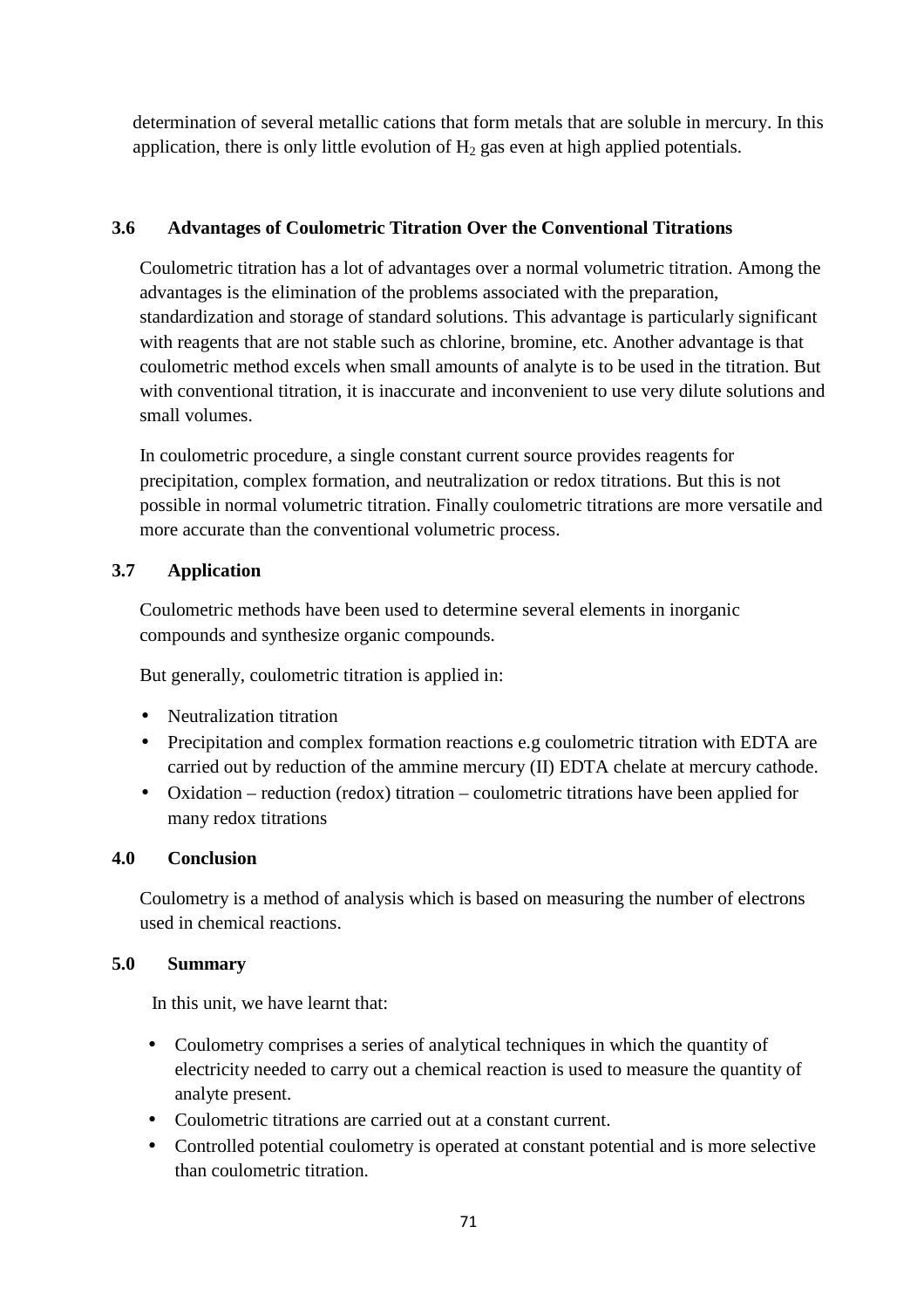• Measuring the electrons consumed in the reaction is achieved by electronic configuration of the current versus time curve.

# **6.0 Tutor Marked Assignment**

1. (a) Differentiate between controlled – potential coulometry and constant – current coulometry. (b) Why is it necessary to isolate the working electrode from the counter electrode in

a controlled – potential coulometric analysis?

- 2. In a certain coulometric experiment, 5.32 mA of current is passed for 964s for complete reaction of a 5.00 ml of a liquid of uknown cyclohexene solution (a) How many moles of electrons passed through the cell?
	- (b) How many moles of cyclohexene reacted?

# **7.0 Further Reading/References.**

- 1. Koryata J. (1993) *Ions, Electrodes and Membranes*, 2nd Edition, Willey Liss Inc., USA
- 2. Koryata J., Dvorak and L. Kavan (1996) *Principles of Electrochemistry*, John Wiley, UK
- 3. Eggins, B.R. (1996) *Biosensors*, John Wiley, UK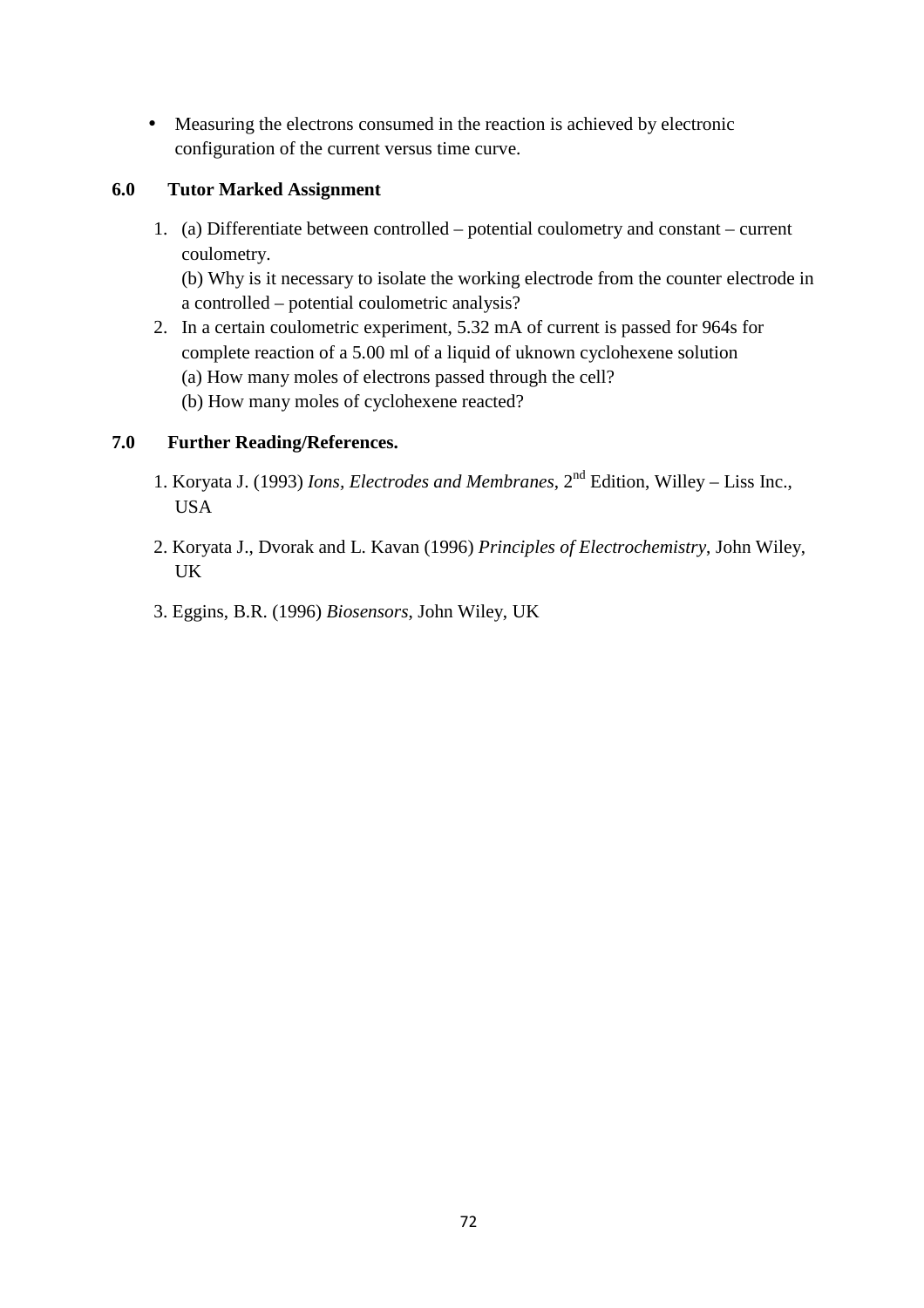# Unit 3 Conductimetry

| 1.0 | Introduction                                  | 73 |
|-----|-----------------------------------------------|----|
| 2.0 | Objectives                                    | 73 |
| 3.0 | Definition                                    | 73 |
| 3.1 | <b>Basic Concepts of Conductance Analysis</b> | 73 |
|     | 3.1.1 Specific and Molar Conductance          | 74 |
| 3.2 | <b>Conductimetric Measurements</b>            | 74 |
| 3.3 | <b>Experimental Precautions</b>               | 75 |
| 3.4 | Applications                                  | 75 |
| 4.0 | Conclusion                                    | 77 |
| 5.0 | Summary                                       | 77 |
| 6.0 | <b>Tutor Marked Assignment</b>                | 77 |
| 7.0 | Further reading/References                    | 77 |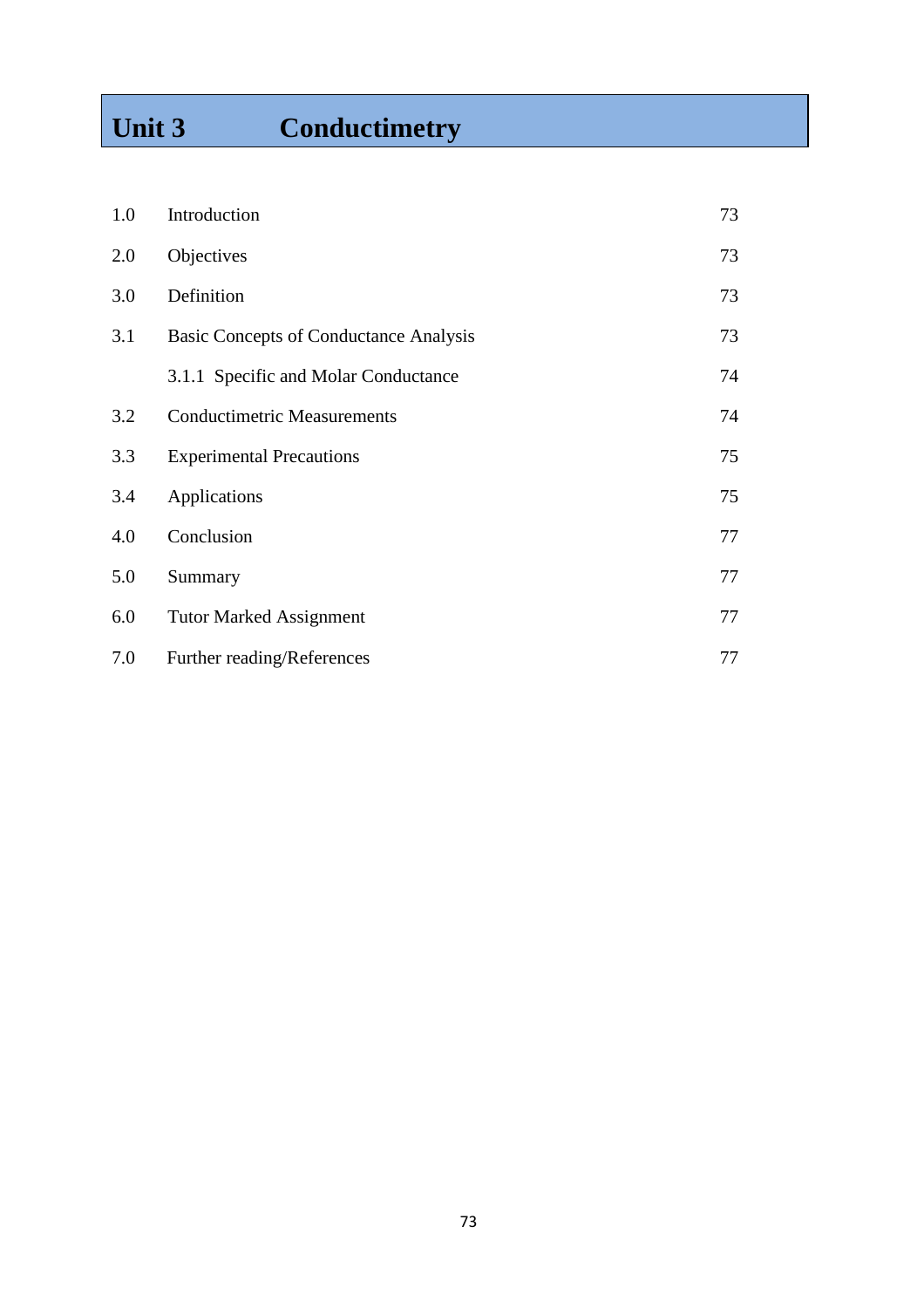## **Unit 3 Conductimetry**

## **1.0 Introduction**

Conductimetry analysis involves the application of electrolytic cell to measure the conductance of a given solution. This is based on the electrical properties of ions present in the solution to be analyzed. When a current is passed through a solution containing negative and positive ions, such ions move towards the electrodes carrying the current into the solution. Positively charged ions migrate towards the cathode and negative ions towards the anode. But, the rate at which the ions move is influenced by a lot of factors such as the degree of the solvation of the ions, temperature and viscosity of the medium. Since the movement of ions is responsible for the conduction of electricity through the solution, the extent of flow of current is dependent on the number of ions per unit volume of solution (concentration), the ionic charge and the rate of migration towards the electrodes. Also, the extent of conduction depends on the potential difference across the solution.

## **2.0 Objectives**

By the end of this unit, students should be able to:

- define conductimetric analysis;
- explain the principle of conductimetric analysis; and
- list the basic applications of conductimetric analysis.

#### **3.0 Definition**

Conductimetry is an electrolytic technique that is used to measure the conductance of sample solution based on the electrical properties of the constituent ions.

#### **3.1 Basic Concepts of Conductance Analysis**

The current passing between the two electrodes is carried by the ions in the solution and is related to the number of ions present. This is as a result of both the molar concentration of the compound and its extent of ionization. The anions donate electrons to the anode while the cations accepts electron from the cathode. It is this transfer of electrons that determines the amount of current flowing and the contribution of each ionic specie is determined by its ionic mobility.

The current flowing through a conductor is defined by Ohm's law which states that the electric current flowing through a conductor is directly proportional to the applied voltage and inversely proportional to the resistance of the conductor.

i.e. Current (I) =  $\frac{\text{Voltage (V)}}{\text{Resistance (R)}}$ 

But in terms of conductance (C),

$$
I = C X V
$$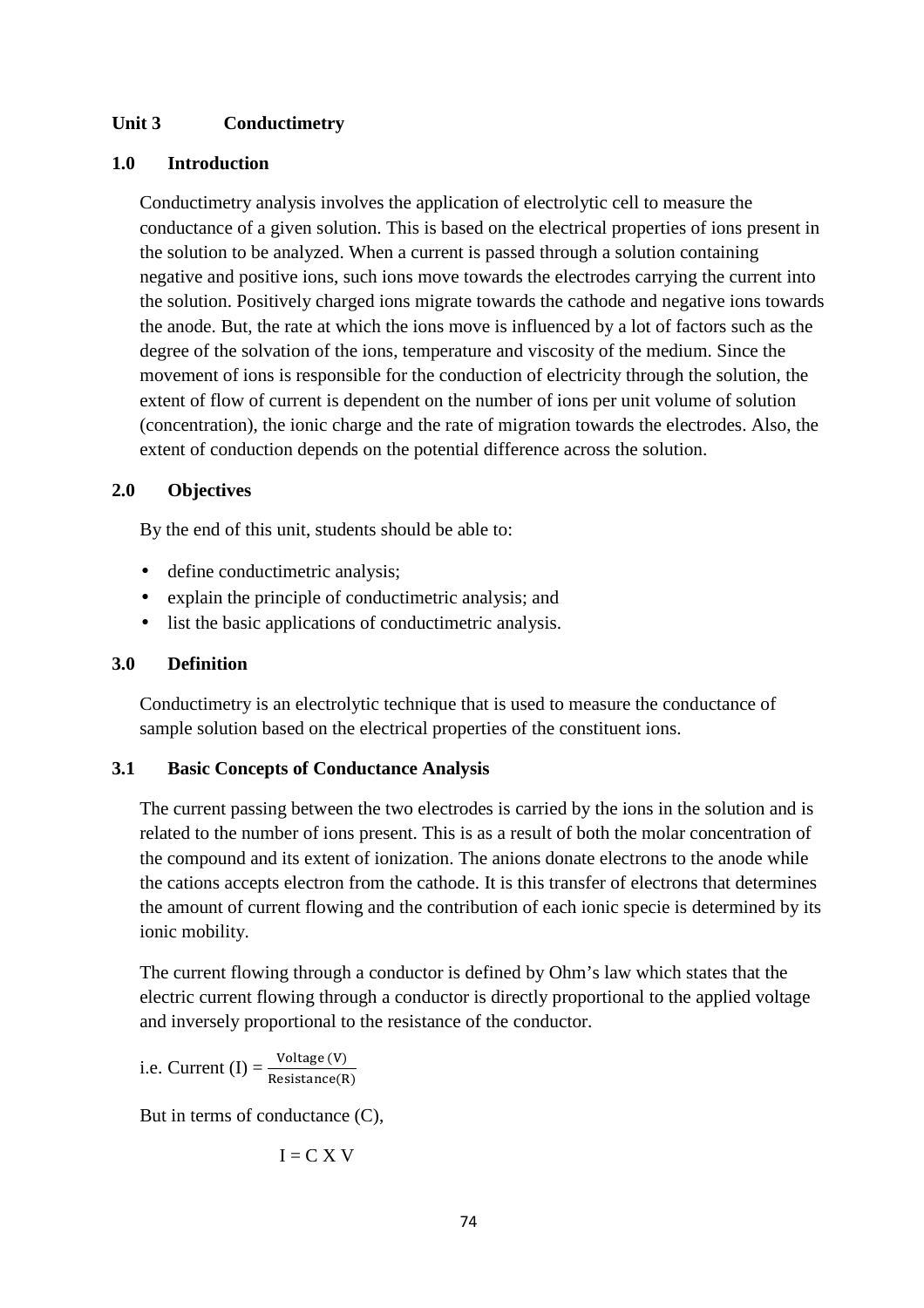#### **3.1.1 Specific and Molar Conductance**

The specific conductance (K) of a given solution is defined as the conductance per centimeter of a solution that has a cross-sectional area of 1 cm<sup>2</sup>, and is measured in Scm<sup>-1</sup> (or in non SI unit of  $\Omega^{-1}$ cm<sup>-1</sup>).

The molar conductance  $(\Lambda)$  is the specific conductance of a solution corrected for the concentration of ions in the solution.

That is, Molar Conductance = Conductance x Volume of solution which contains 1 gram mole

NOTE: The value of conductance decreases as the concentration of the solution decreases, but the value for molar conductance will increase. This is due to increased dissociation of molecules in dilute solutions.

#### **3.2 Conductimetric Measurements**

The basic instrument used for conductimetric measurements is called conductivity meter. This instrument has a basic arrangement of a Wheatstone bridge. In this case, the conductance of solution is measured using an alternating current rather than a direct one. This is to prevent the accumulation of charges at the electrodes which would change the composition of the solution at the electrodes and introduce substantial errors in the measurement.

The basic circuit diagram of the instrument is given below:



With fixed resistance,  $R_1$  and  $R_2$ , the variable resistance  $R_V$  is adjusted until current just flows through the galvanometer. Under these conditions,

 $R_1$  x  $R_V = R_{cell}$  x  $R_2$ 

This gives a value for resistance of the cell which can be converted to conductance by calculating the reciprocal.

The electrodes conductivity cells are usually made of platinum coated with platinum black with a known area. Despite that in many cells the distance between the electrodes is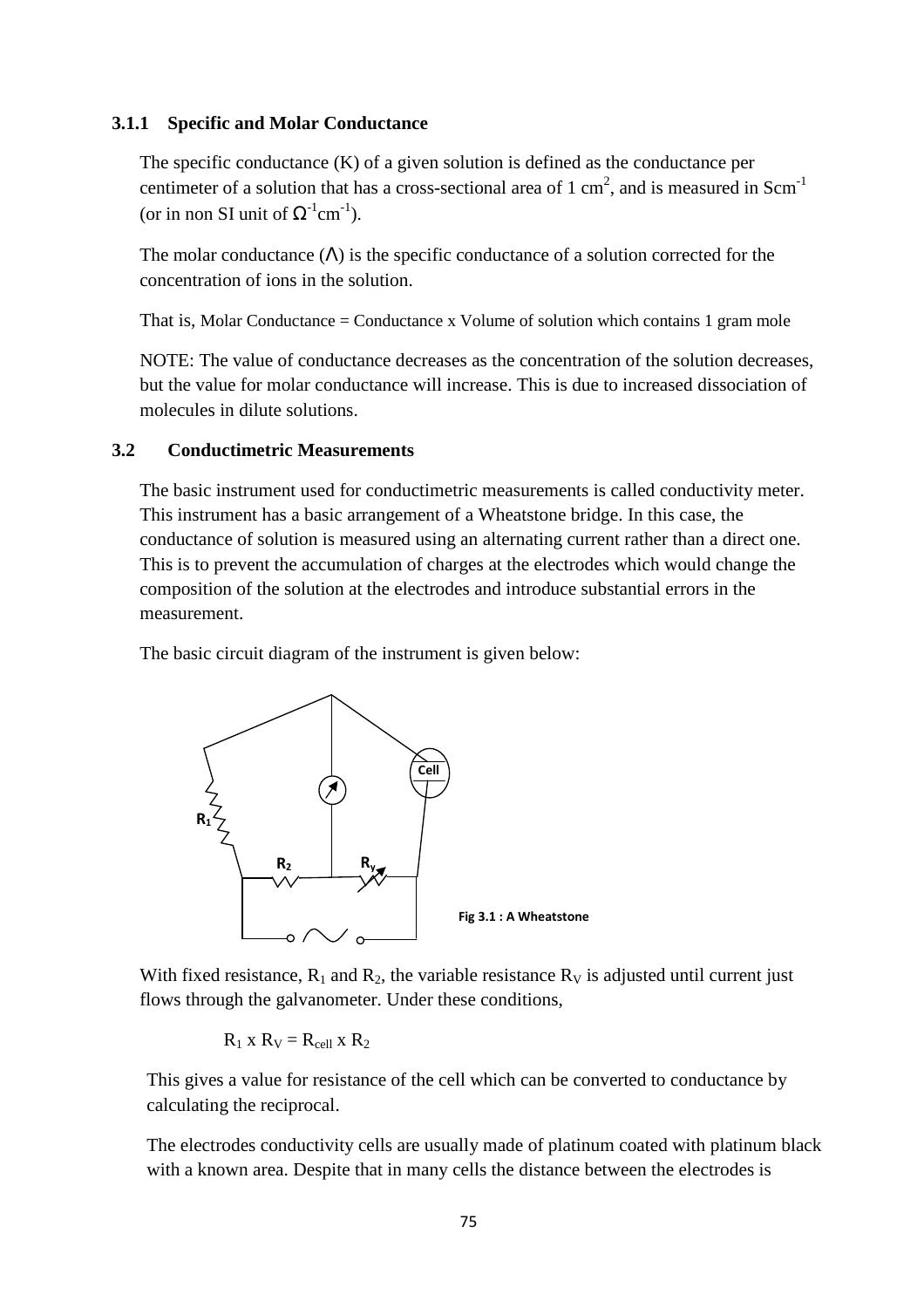adjustable, but in any experiment it must be held constant and for many calculations the precise value is required. The cells must be thermostatically controlled because any changes in temperature will cause significance alteration of conductivity values.

## **3.3 Experimental Precautions**

• Solvent purity

The presence of ions in the water used in conductivity measurement can lead to serious errors particularly in the analysis of a very dilute solution where the measured conductance may be of nearly the same magnitude as the conductance of the dissolved impurities. Thus, in conductivity measurement de-ionized water has a specific conductance (conductivity) of 5.5 x  $10^{-8} \Omega^{-1}$ cm<sup>-1</sup>

• Titrant Volume

During conductimetric titrations, the concentrations of the conducting species should not change significantly; otherwise errors will be introduced into the measurements. Hence, the concentration of the titrants should be about 10 times that of the solution in the conductivity cell so that the increase in volume at, and beyond, the end point will be small.

• Temperature

The specific conductance of most ions usually increases by about 2% for each degree rise in temperature. It is therefore very important to control the temperature accurately in such measurements. For example, for titrations and other routine analysis, the temperature may be controlled for  $\pm 0.25^{\circ}$ C which ensure a precision of  $\pm 0.5$ %. But, for other purposes, such as the determination of dissociation constants, more accurate temperature control is required.

• Extraneous ions

The presence of large concentrations of extraneous ions in solution to be analyzed is usually not required. This is because any change in conductance is being masked by such ions. This happens particularly if the limiting equivalent conductance of the foreign ions is similar to those of the ions to be analyzed. Such problem may be overcome by using high precision conductivity meters or bridges.

## **3.4 Applications**

Conductimetry is a very useful phenomenon for the determination of various physical constants, such as dissociation and solubility constants. But its major application is for monitoring titrations.

## • **Solubility determination**

Conductimetry is applied in the determination of solubilities of sparingly soluble salts. It involves the measurement of the conductivity (k) for the saturated solution and then followed by the calculation of the concentration (C) from the equation:  $\Lambda = \frac{1000K}{c}$  $\mathcal C$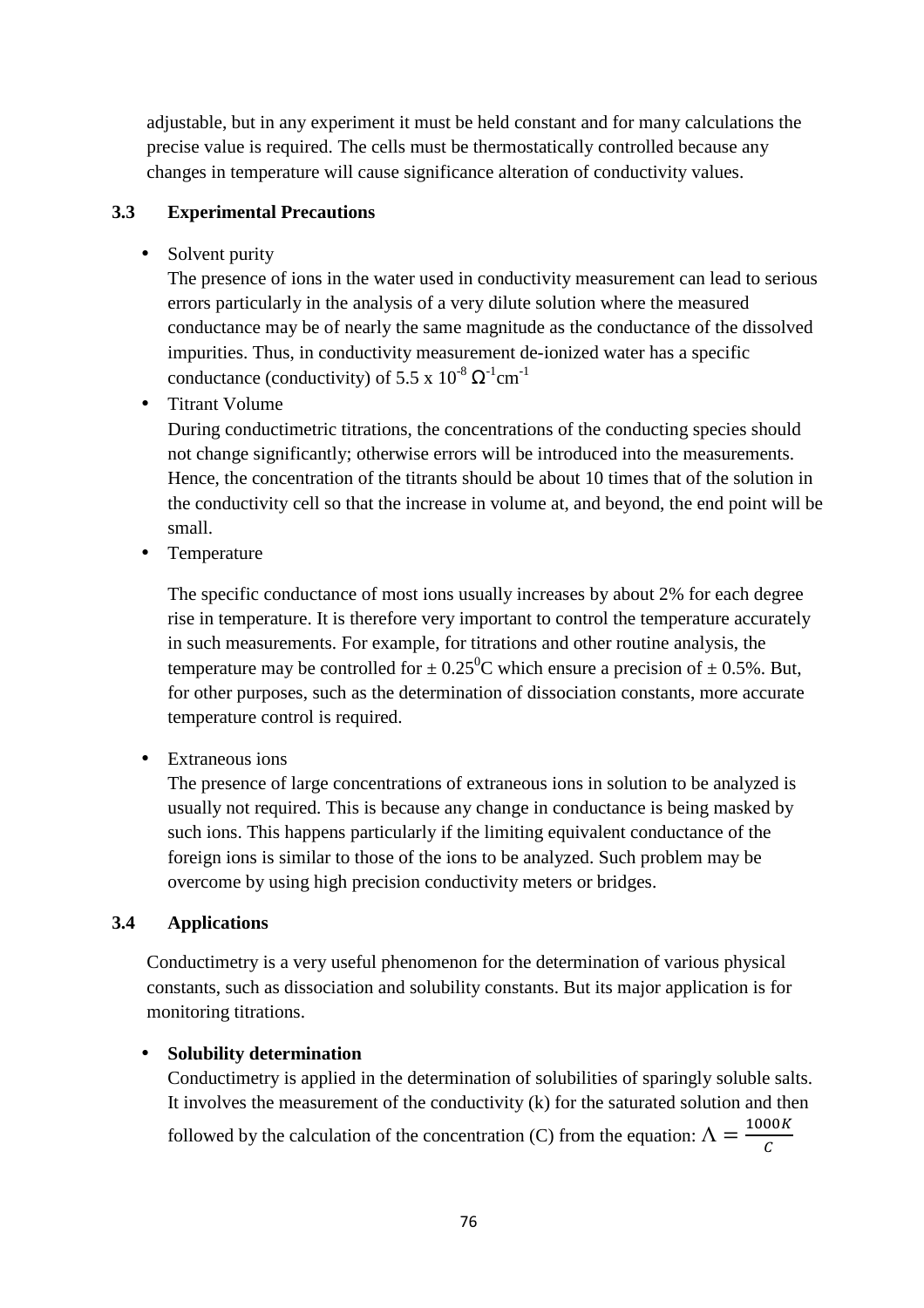where  $\Lambda$  is the equivalent conductance or specific conductance of 1 cm<sup>3</sup> solution containing 1 gram-equivalent of solute (molar conductance)

#### • **Dissociation constant**

This is determined by calculating the degree of dissociation from the equivalent conductance of the analyte.

For a weak acid HA,

i.e.

$$
K_C = \frac{[H^+][A^-]}{[HA]} = \frac{\alpha^2 C}{1 - \alpha}
$$

where  $\alpha$  is the degree of dissociation given by:

 $\alpha = \frac{\Lambda^C}{\Lambda^A}$  $\frac{\Lambda^{\circ}}{\Lambda^d}$  where  $\Lambda^C$  is the equivalent conductance before

dissociation while  $\Lambda^d$  is equivalent conductance after full dissociation.

#### • **Precipitation titrations**

In these titrations, the conductance of a solution is measured as function of the volume of a titrant. The shape of the titration curve depends on the conductance of the ion in the cell (i<sub>C</sub>) and that of the ion in the titrant (i<sub>t</sub>). If i<sub>C</sub> is greater than i<sub>t</sub>, the conductance decreases at first, then increases after the endpoint as the concentration of the titrant ion increases. The end point is the intersection of the two lines.

#### • **Acid-base titration**

As an acid is titrated with an alkali, the ionic composition of the mixture changes and this is reflected in the conductivity of the solution.

In conductimetric titration, the conductivity can be plotted against the volume of the alkali that is being used. This gives rise to different titration curves as below:



**Fig: 3.2**<br>Note: the end point is where the two lines intersect each other.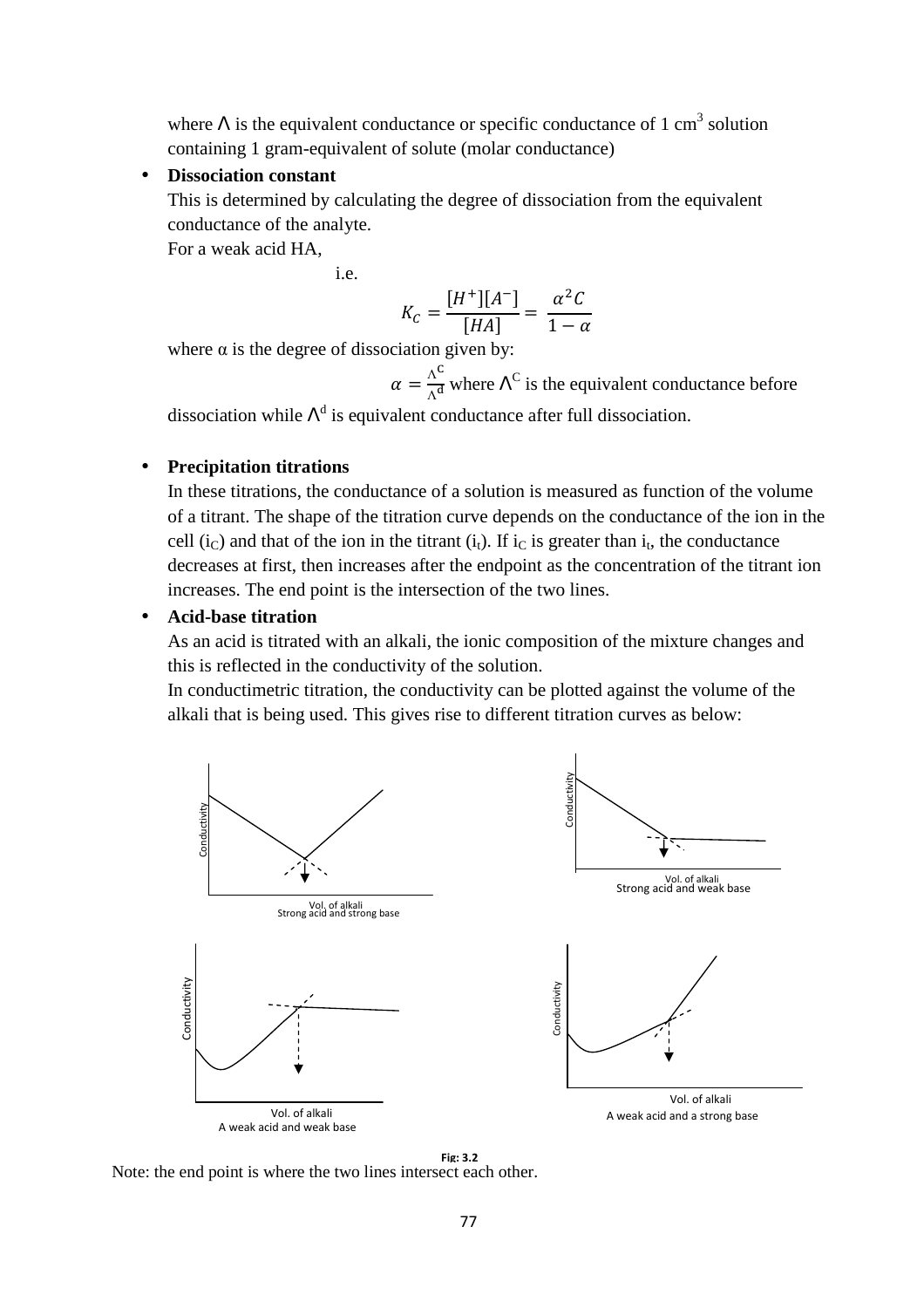## **4.0 Conclusion**

From what we have learnt, it is clear that conductimetric analysis involves the application of electrolytic process to measure the conductance of a given solution.

## **5.0 Summary**

In this unit, we have learnt that:

- Conductimetry is an electrolytic technique that is used to measure the conductance of a sample solution based on electrical properties of the constituent ions.
- The electric current flowing through a conductor is directly proportional to the applied voltage and inversely proportional to the resistance of the conductor.
- Specific conductance of a given substance, is the conductance per cm of a solution that has a cross-sectional area of 1cm<sup>3</sup> and is measured in Scm<sup>-1</sup> or S.I. unit of  $\Omega$ <sup>-1</sup>  $cm^{-1}$ .
- The basic instrument used for conductivity measurement is called a conductivity meter which has a basic arrangement of a Wheatstone bridge.
- Conductimetry is very useful in determining various physical constant such as dissociation constant and solubility constant. It is also very useful in titrimetric analysis.

## **6.0 Tutor Marked Assignment**

- 1. (a) Explain the basic concept of conductimetric analysis.
	- (b) With the aid of a good diagram, describe the basic instrumental design of a conductivity meter.
- 2. Illustrate the different titration curves obtainable from condutimetric titration and indicate the end point of each titration.

## **7.0 Further reading/References**

- 1. Douglas, A.S., Donald, M.W., James, F.H. and Stanley, R.C. (2004). *Fundamentals of Analytical Chemistry*,  $8<sup>th</sup>$  Edition.
- 2. David, J.H. and Hazel, P. (1998). *Analytical Biochemistry*, 3rd Edition, Longman.
- 3. Daniel, C.H., (1982). *Qualitative Chemical Analysis*, 2nd Edition.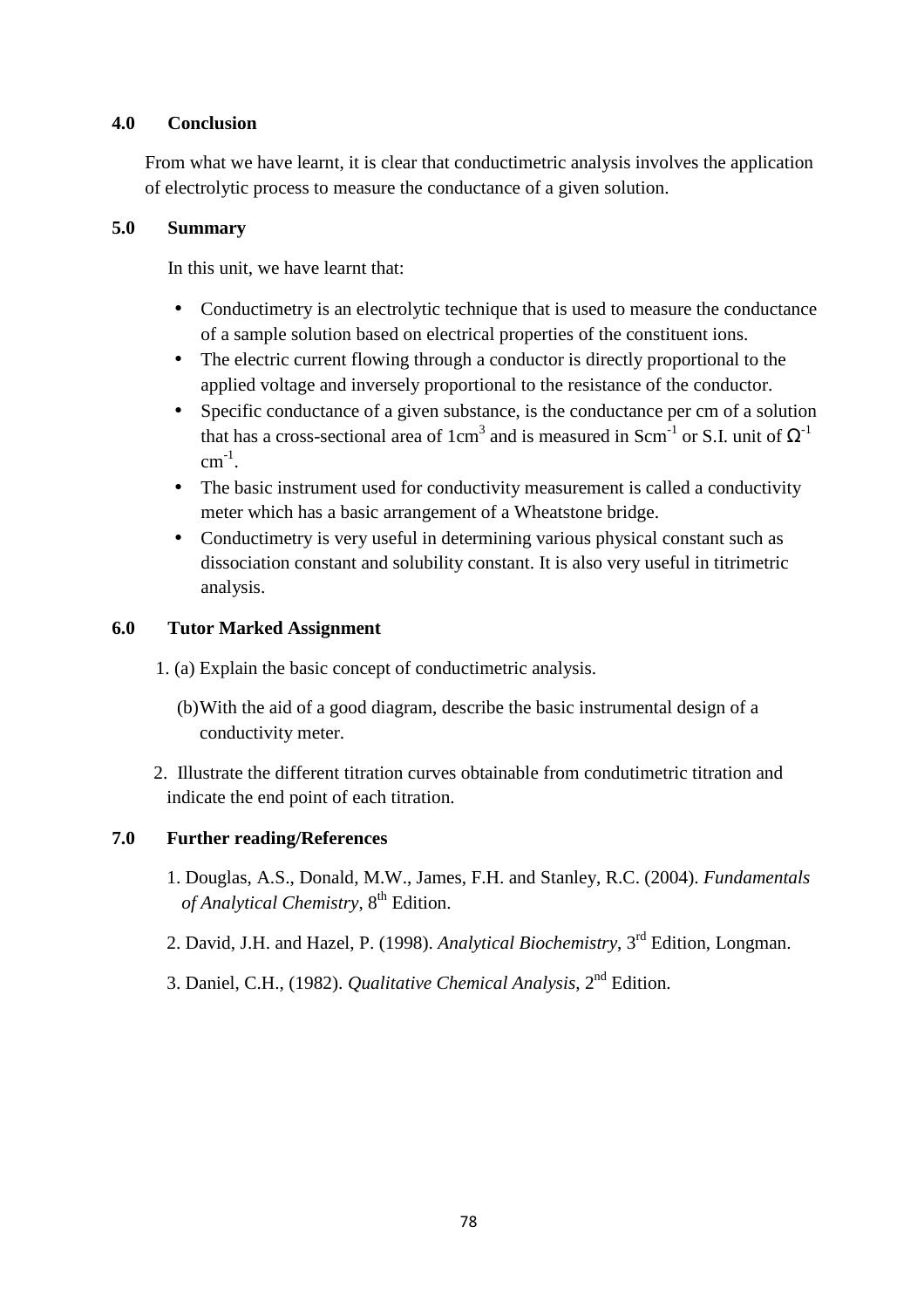# **Unit 4 Polarimetry**

| 1.0 | Introduction                          | 79 |
|-----|---------------------------------------|----|
| 2.0 | Objectives                            | 79 |
| 3.0 | Definition                            | 79 |
| 3.1 | <b>Basic Principle of Polarimetry</b> | 79 |
| 3.2 | Mode of Operation of a Polarimeter    | 80 |
| 3.3 | Instrumentation                       | 80 |
| 3.4 | Uses of Polarimeter                   | 81 |
| 4.0 | Conclusion                            | 81 |
| 5.0 | Summary                               | 82 |
| 6.0 | Tutor Marked Assignment (TMA)         | 82 |
| 7.0 | <b>Further Reading</b>                | 82 |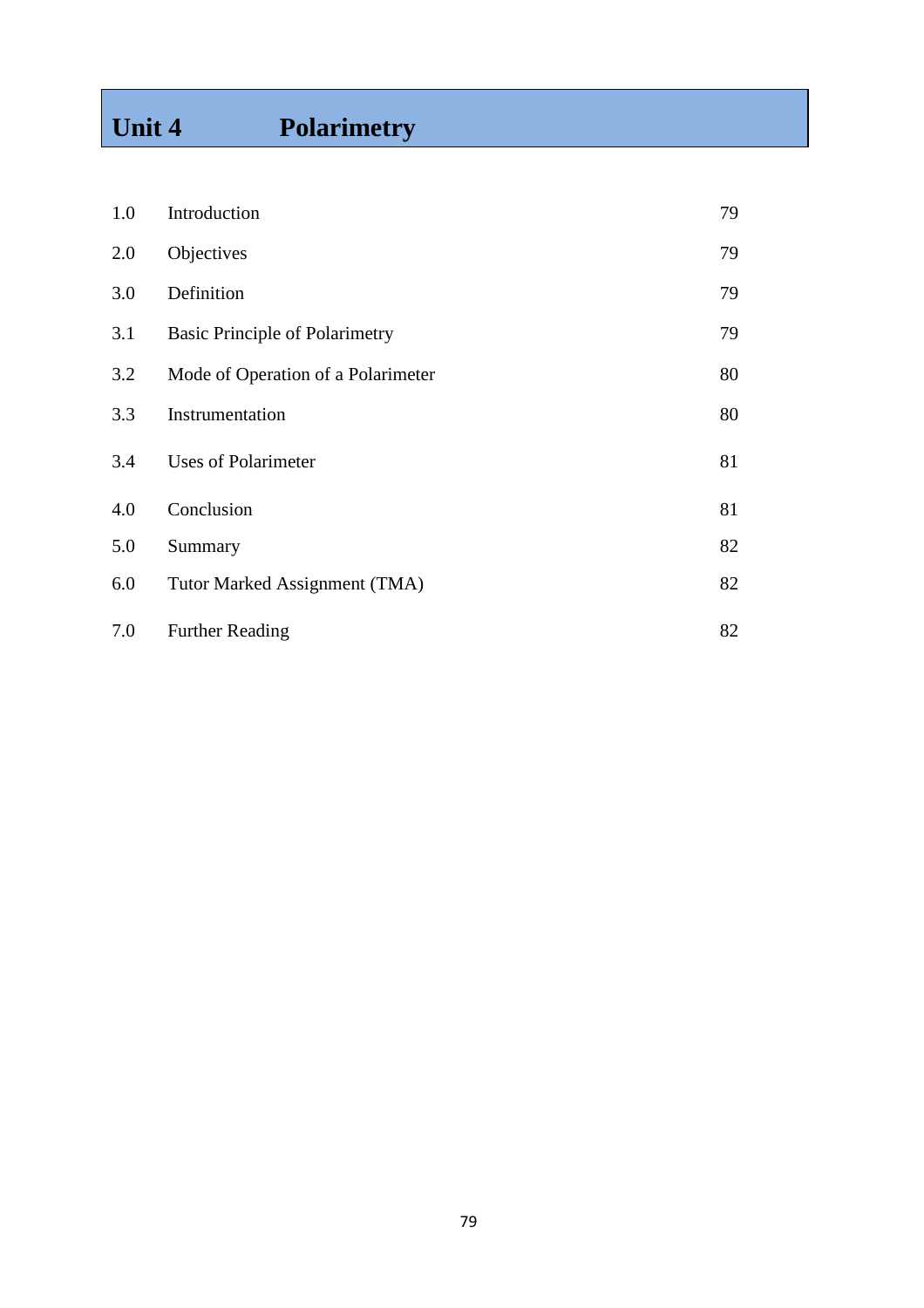## **Unit 4 Polarimetry**

#### **1.0 Introduction**

Polarimetry is the method of analysis which is based on the ability of a given compound in solution to rotate a plane polarized light to a certain direction.

An ordinary light beam consists of waves oscillating in random directions. Each of the vibrational directions can be resolved into two mutually perpendicular directions. But the actual vibrational direction is the vector sum of the two components



If the ordinary light is collimated and passed through a crystal which allows only one vibrational orientation to be transmitted, the transmitted light is said to be plane polarized. Many natural crystals produce polarized light, but it is most conveniently obtained with commercially available Polaroid materials.

## **2.0 Objectives**

By the end of this unit, you should be able to:

- Explain what a polarimeter is;
- draw a schematic diagram of a polarimeter;
- explain the mode of operation of a polarimeter; and
- enumerate the uses of a polarimeter.

## **3.0 Definition**

An instrument used in measuring the optical rotation of a substance in solution is called a polarimeter and the phenomenon, polarimetry.

# **3.1 Basic Principle of Polarimetry**

Some compounds in solution have the power of rotating the plane polarized light to a certain direction. Such compounds are said to be optically active and, in the case of organic compounds, are found to have one or more asymmetric carbon atoms within the molecule. An asymmetric carbon atom is one with four different groups attached to it. The degree or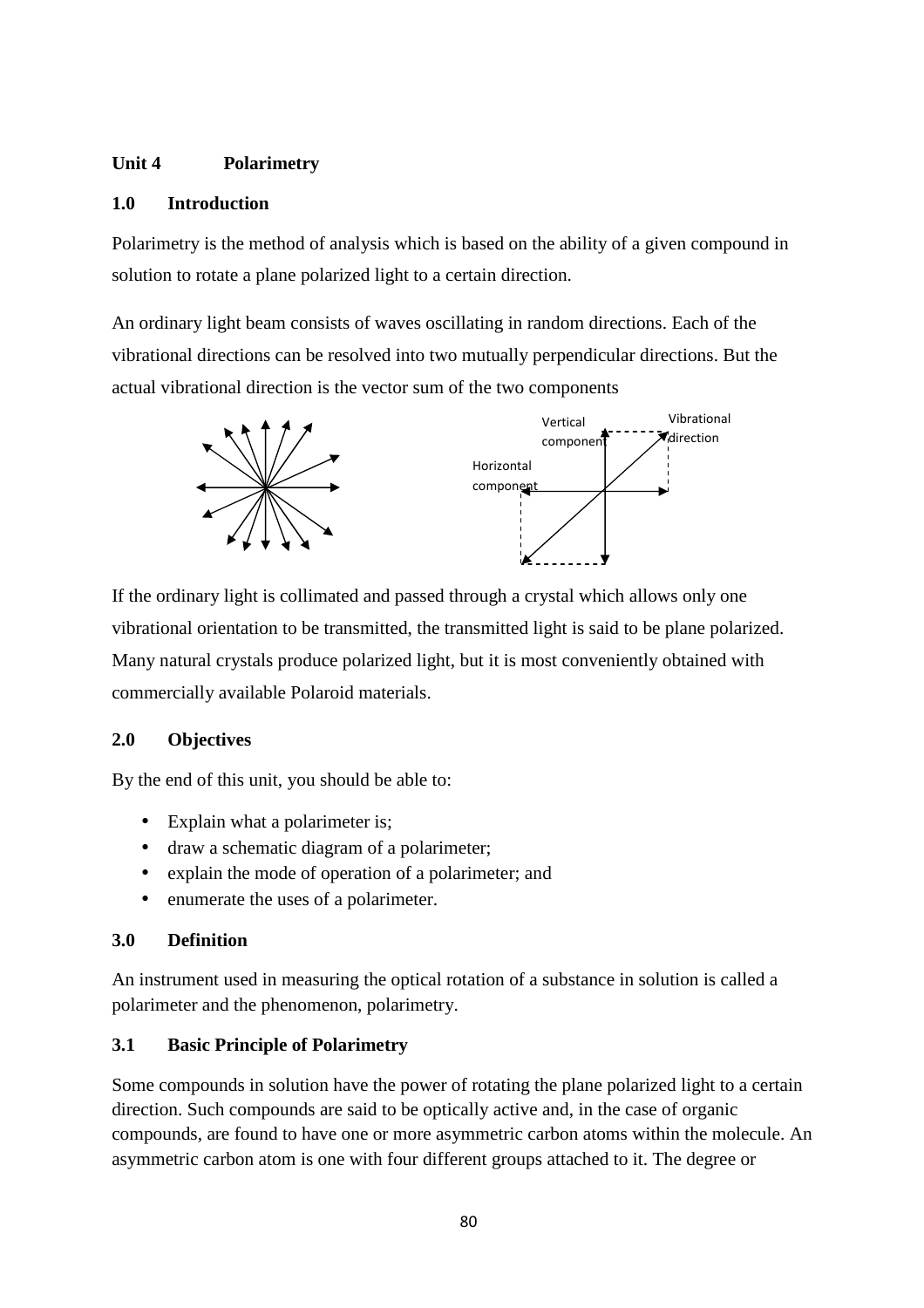direction of the rotation is either to the right (called dextrorotatory, +) or to the left (called laevorotatory, -).

The extent of the degree of rotation of the plane polarized light is dependent on the:-

- nature of the compound;
- nature of the solvent:
- depth of the solution through which the light passes:
- concentration of the solution;
- temperature: and
- wavelength of the light used.

The wavelength of the light normally used is that of sodium D line (589.3 nm), and the temperature is kept constant at 20 of  $25^{\circ}$ C within the instrument.

## **3.2 Mode of Operation of a Polarimeter**

Before operation, the analyzer prism of the polarimeter is rotated to make both halves of the field of view equally bright; the circular scale reading for this position of the analyzer prism is noted as its zero position. The polarimeter tube is then filled with the experimental solution, the jacket around the tube is filled with water at a given temperature and the solution is allowed to stand in the tube for some time to attain that temperature. On passing the monochromatic light again through the polarimeter, the two halves of the field of view now look unequally illuminated due to the rotation of the plane polarized light by the solution in the tube. The analyzer prism is rotated until both halves look equally bright again. The difference in the circular scale reading between the final position of the analyzer prism and its zero position recorded initially, gives the angle of rotation of the polarized light.

## **3.3 Instrumentation**

Optical rotation is usually measured by a polarimeter or polariscope and the phenomenon is called **Polarimetry.** The polarimeter consists of a long hollow barrel carrying at its opposite ends, a fixed polarizer Nicol prism and a rotating analyzer Nicol prism respectively. A hollow polarimeter tube, encircled by a jacket, can be placed inside the barrel between the two prisms. This tube of a given length is intended for carrying the solution under investigation while the jacket around it may be filled with water at a given temperature. Between the polarizer prism and the polarimeter tube, a quartz plate is located for obscuring half the field of view. Beyond the analyzer prism are situated the telescopic eyepiece lenses. That end of the polarimeter barrel carries a fixed circular scale graduated in degrees radian, the position of the analyzer prism may be read on this scale. A schematic diagram of a polarimeter is given below: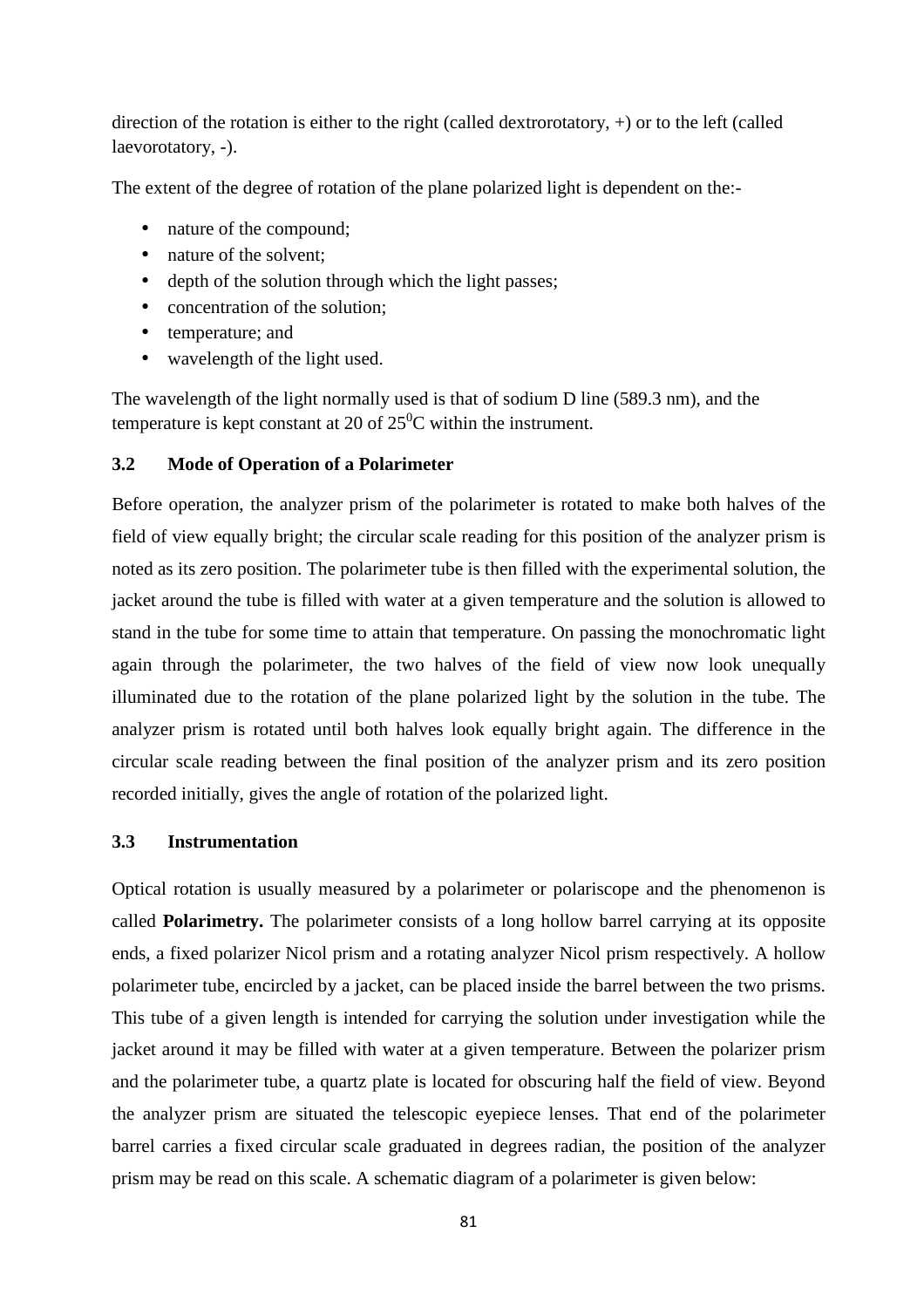

**Fig: 3.4 A Polarimeter**

# **Source: A guide to the choice of Optical Equipment and Reagents for Immunoflourescence Technique by Taylor, C.E.D. et al, Page 165.**

There are three essential parts:

- The polarizer (a lens and nicol prism assembly to polarize the incident light)
- The polarimeter tube (a thick-walled glass tube with a screw on both ends incorporating optical glass windows) which contains the solution under examination.
- The analyzer (a nicol prism, and eye piece assembly for crossing the plane of the emergent polarized light) which is filled with a degree scale and pointer.

#### **3.4 Uses of Polarimeter**

Below are some of the uses of the instrument:

• From the angle of rotation "a" of the polarized light determined by the polarimeter, the length, *l,* of the solution column in the polarimeter tube and the concentration C of the solution, the specific rotation  $\alpha$  of the solute may be calculated by the formula given below:

$$
[\propto]_{\rm D}^{25} = \frac{a}{l \times c}
$$

- An optically active substance may be identified in a solution of a known concentration by measuring its optical rotation.
- From the optical rotation of a mixed solution of two substances having known specific rotations (e.g. sucrose and glucose), their respective concentrations in that solution can be estimated.
- If  $\alpha$  is already known for the solute, its concentration C in the solution can be calculated using the estimated angle of rotation, *a,* and the length, *l,* of the solution column.

#### **4.0 Conclusion**

Polarimetry is a method which is used to determine the optical rotation of a given compound based on the ability to rotate a plane polarized light to a certain direction.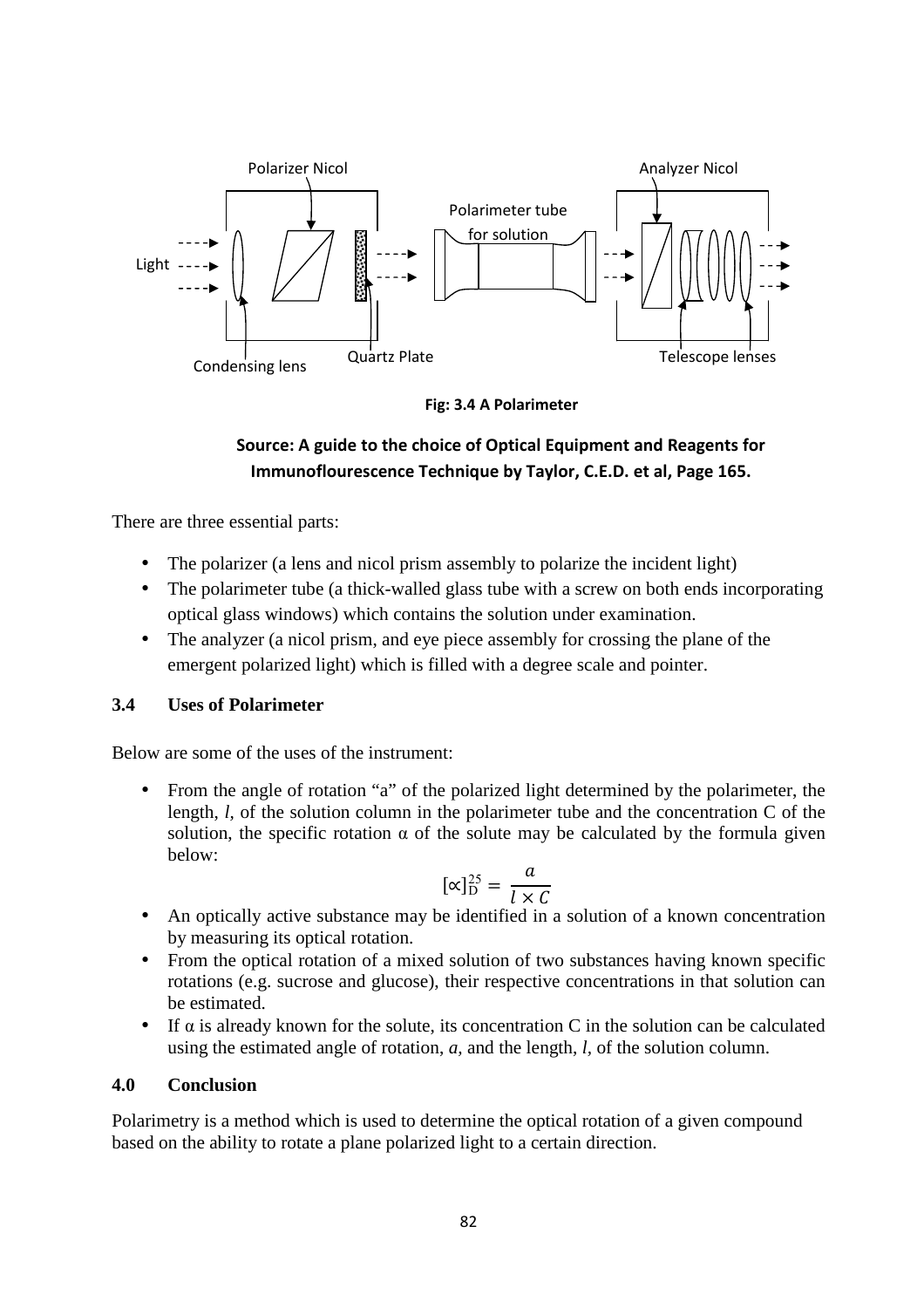## **5.0 Summary**

In this unit, we have learnt that:

- Polarimetry is a method of analysis which is based on the ability of a given optically active compound to rotate a plane polarized light.
- The degree of rotation could be either to the right (D) or to the left  $(L)$
- Sodium lamp is normally used to provide a specific wavelength (589.3 nm) for optical rotation.
- Optically active compounds contain one or more asymmetric carbon or chiral centre.

## **6.0 Tutor Marked Assignment (TMA)**

1. (a). Distinguish between dextrorotatory and laevorotatory

(b). With the aid of a schematic diagram, describe the instrumental arrangement of a polarimeter and state the function of each part.

2. (a) A solution of 3 – phosphoglycerate (0.25 g/cm<sup>3</sup>) in water has an observed rotation of  $-2.16^{\circ}$  in a 1 dm tube at 20<sup>°</sup>C. What would be the specific rotation of the compound? State whether the compound is L or D and give your reason.

## **7.0 Further Reading**

- 1. Philip, M. (2003). Advanced Chemistry Physical and Industrial. 1<sup>st</sup> Edition, Cambridge
- 2. Allen, M.S., Barbara, A.G. and Melvin, L.D. (2000). *Microscale and Miniscale Organic Chemistry Laboratory Experiments.* McGraw-Hill Higher Education.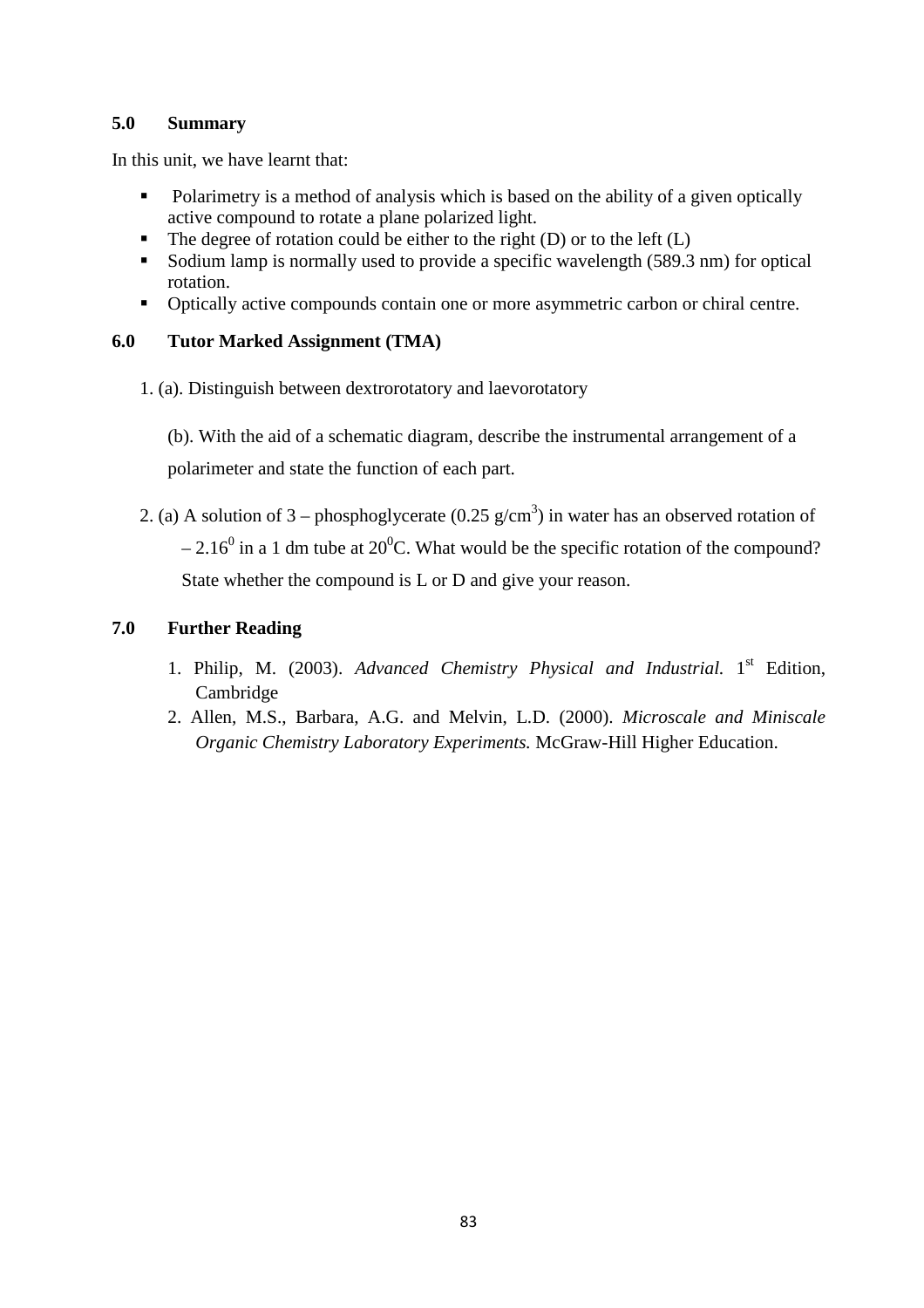# **Unit 5 Refractometry**

| 1.0 | Introduction                                  | 84 |
|-----|-----------------------------------------------|----|
| 2.0 | Objectives                                    | 84 |
| 3.0 | Definition                                    | 84 |
| 3.1 | <b>Basic Concept of Refraction</b>            | 85 |
| 3.2 | How to Calculate the Exact Refractive Index   | 85 |
| 3.3 | How to Operate a Refractometer                | 86 |
| 3.4 | Measuring the Refractive Index of a Substance | 86 |
| 4.0 | Conclusion                                    | 87 |
| 5.0 | Summary                                       | 87 |
| 6.0 | Tutor Marked Assignment (TMA)                 | 87 |
| 7.0 | Further reading/References                    | 87 |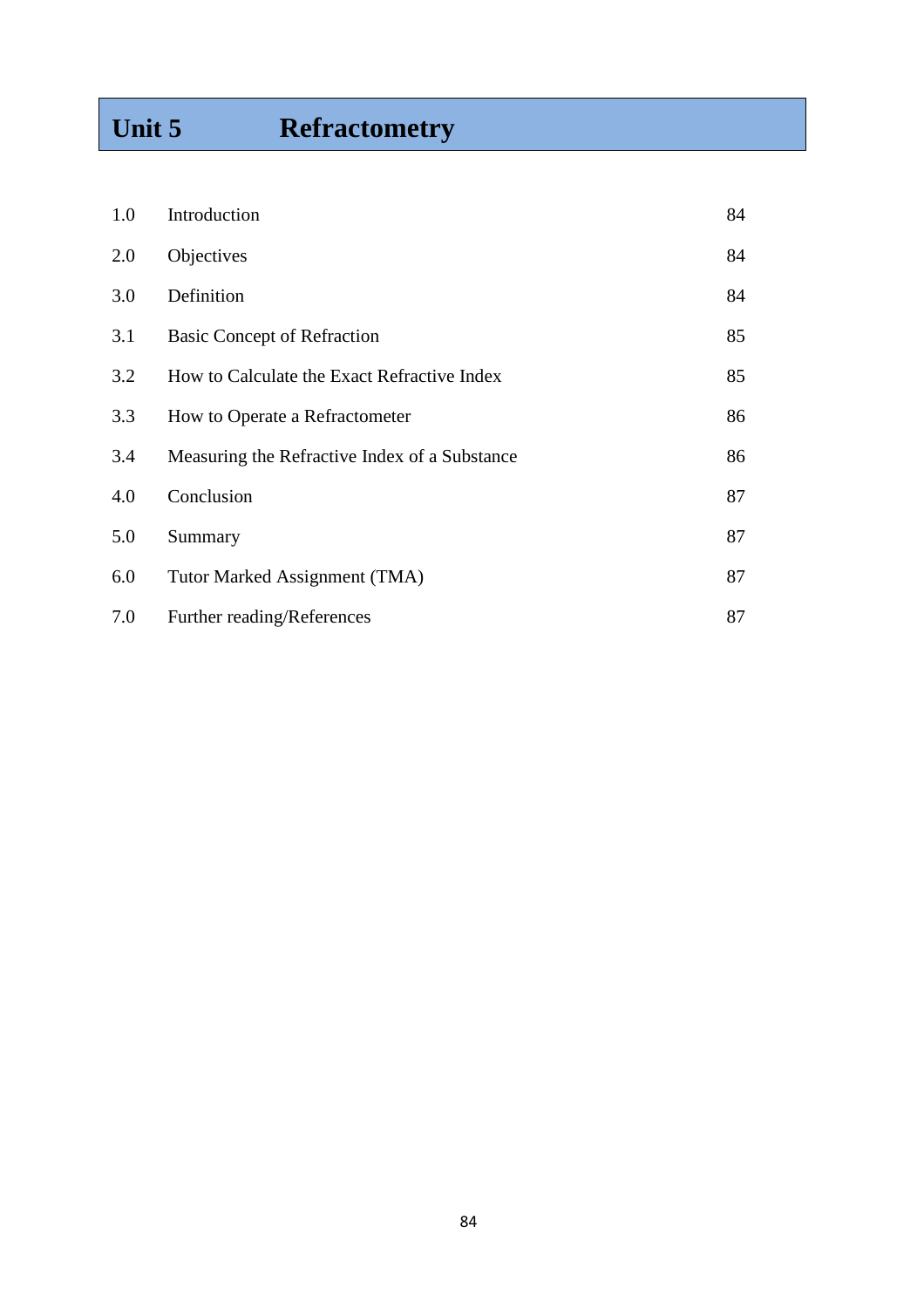## **Unit 5 Refractometry**

#### **1.0 Introduction**

In addition to absorption and emission, there are other interaction phenomena which are useful for both identification and structural studies. Hence, refraction is one of these important non-absorptive processes. When radiation passes from one medium to another, it is partially reflected and partially transmitted. The transmitted radiation retains its characteristic frequencies in the new medium, but both the velocity and direction of propagation may change. This can be illustrated by allowing a radiation to pass from air to glass medium. To explain this behavior, a 'wave front' perpendicular to the direction of propagation of the ray is considered. Thus if the ray strikes the surface of glass at an angle of incidence (φ), then one side of the wave front reaches the interface and enters the glass before the other. Therefore, while one side of the wave front is travelling in glass, the other side is still travelling in air.



#### **2.0 Objectives**

By the end of this unit, students should be able to

- explain the meaning of both refractive index and refractometry;
- describe the basic concept of refractometry;
- calculate the exact refractive index of a substance based on the given data; and
- explain the procedure for practical determination of refractive index.

#### **3.0 Definition**

Refractometry is a method which measures the refractive index of a substance.

The refractive index measures the angle at which a light ray will be bent when passing from one medium to another.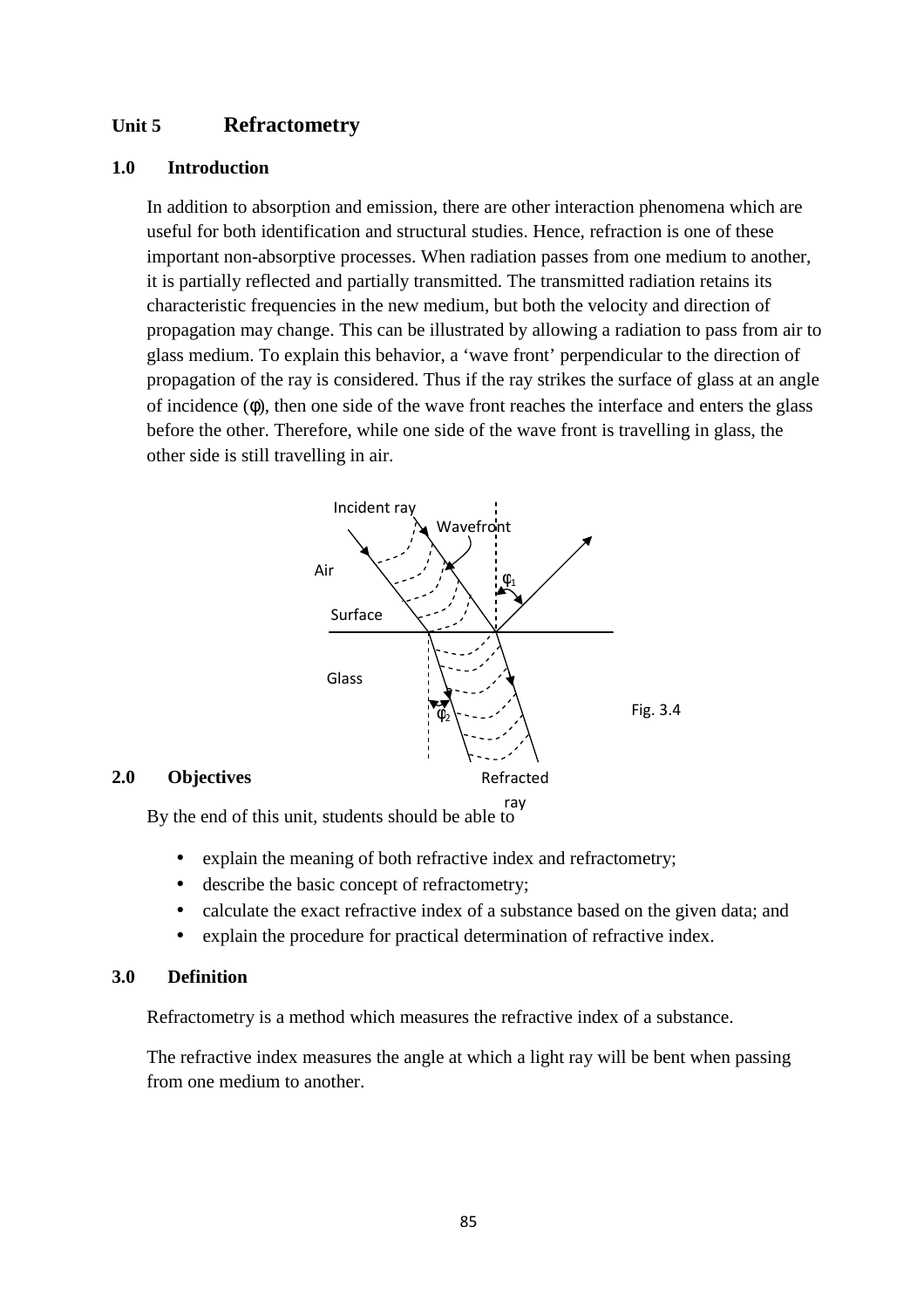#### **3.1 Basic Concept of Refraction**

Refraction is the change in the direction of propagation of light waves as they cross the interface between two media of differing densities. When a ray of light passes from air into a dense medium (such as liquid), it is bent or refracted towards the normal. The ratio of the sine of the angle of incidence to the sine of that of refraction is constant and characteristic of that medium. This constant ratio (n) is called the refractive index. The refractive index, n, for a liquid or an isotropic solid is defined as the ratio of the phase velocity of light in vacuum to that in another medium.

$$
n = \frac{V_{air}}{V_{medium}} = \frac{Sin \phi_{air}}{Sin \phi_{medium}}
$$

Refractive index of a given substance is practically determined by the use of refractometer, which operates on the concept of the critical angle. This is the angle of incidence ( $\phi_{\text{medium}}$ ) for which the angle of refraction ( $\phi_{\text{air}}$ ) is exactly 90<sup>0</sup>. The determination of refractive index involves only the determination of the two angles. These angles may be measured quite accurately and thus n may be determined with high degree of precision.

#### **3.2 How to Calculate the Exact Refractive Index**

The refractive index is an important physical property of inorganic liquids. The refractive index for many organic liquids can be found in chemical reference books such as *The Handbook of Chemistry and Physics*. The literature values are referenced to the D line of sodium lamp (589.3 nm) at  $20^{\circ}$ C. Thus, a correction factor must be applied if the refractive index (n  $_{\text{obs}}$ ) is measured at temperatures, t, other than 20<sup>0</sup>C.

This correction factor is :

$$
n_D^{20} = n_{obs} + 0.00045 (t - 20)
$$

where  $n_{obs}$  is the observed refractive index from the refractometer,  $n^{20}$  is the correct determined refractive index.

Example: A student measures the refractive index of an organic liquid. The value obtained at  $18^{\circ}$ C is 1.2821. What is the corrected refractive index?

Using 
$$
n_D^{20} = n_{obs} + 0.00045 (t - 20)
$$
  
\n
$$
\therefore n_D^{20} = 1.2821 + 0.00045 (18 - 20)
$$
\n
$$
= 1.2821 + (0.00045 \text{ x} - 2)
$$
\n
$$
= 1.2812
$$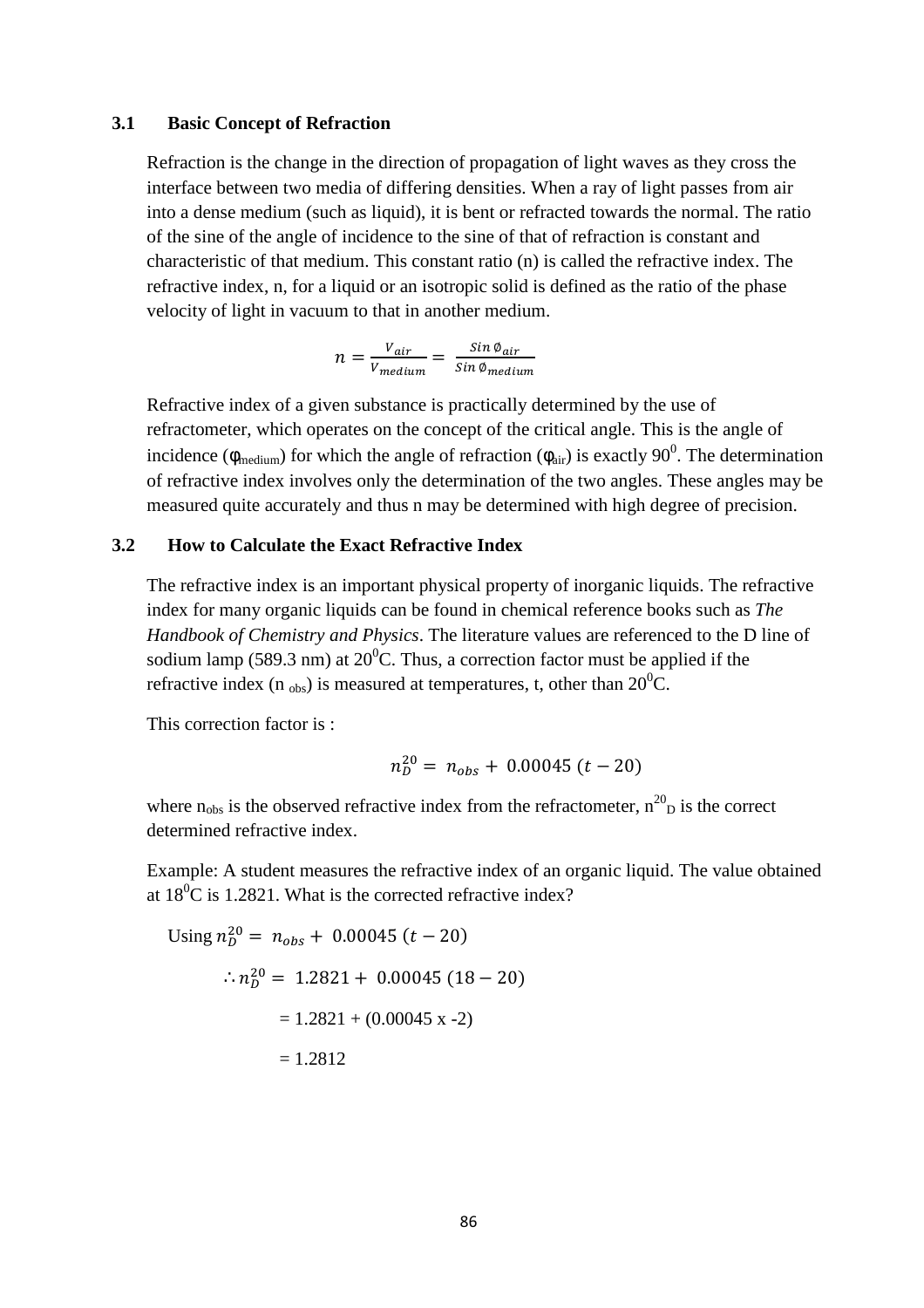## **3.3 How to Operate a Refractometer**

The following procedures are used for determining the refractive index of a sample with Abbe Refractometer:

- 1. Check the sodium arc to see that it is operating properly.
- 2. Check the temperature reading by the thermometer attached to the prism housing.
- 3. Rotate the illuminating prism downwards and away from you. Wipe both the prism surfaces gently with a fresh swab of cotton wool dampened with acetone. When the prism surfaces are cleaned and dried, rotate the illuminating prism upwards and towards you to restore the closed position.
- 4. Introduce a few drops of the sample into the entrance hole.
- 5. Rotate the prism until the boundary between light and dark fields appears in the field of view. Adjust if necessary, the light source or the mirror to obtain the best illumination.
- 6. Also rotate if necessary, the prisms to eliminate the colour fringe and sharpen the boundary.
- 7. Make any necessary fine adjustments to bring the boundary between light and dark fields into coincidence with the intersection of the cross-hairs. Then turn the lamp that illuminates the scale and note the value of the refractive index of the sample.
- 8. Clean the prism surfaces with a fresh swab of cotton wool moistened with acetone and close the prism when clean and dry.

**Application**: Refractometer is essentially an analytical instrument used to determine the composition of binary mixtures or to determine the purity of compounds. Its most common industrial application is in the food and confectionery industry where it is used for the determination of the concentration of sugar in syrup. In addition to these, refractometry can be used to estimate molecular weights, molecular sizes and shapes, and to calculate properties such as reflectivity and optical dispersion.

## **3.4 Measuring the Refractive Index of a Substance**

The sample of the unknown is obtained and recorded accordingly. Put about four drops of the liquid sample between the plates of the refractometer. Measure and record the refractive index of the liquid. Record the room temperature. If the temperature differs from  $20^0$ C, apply a correction factor to the refractive index. Record the corrected refractive index. Then identify the unknown liquid by comparing the refractive index with the standard.